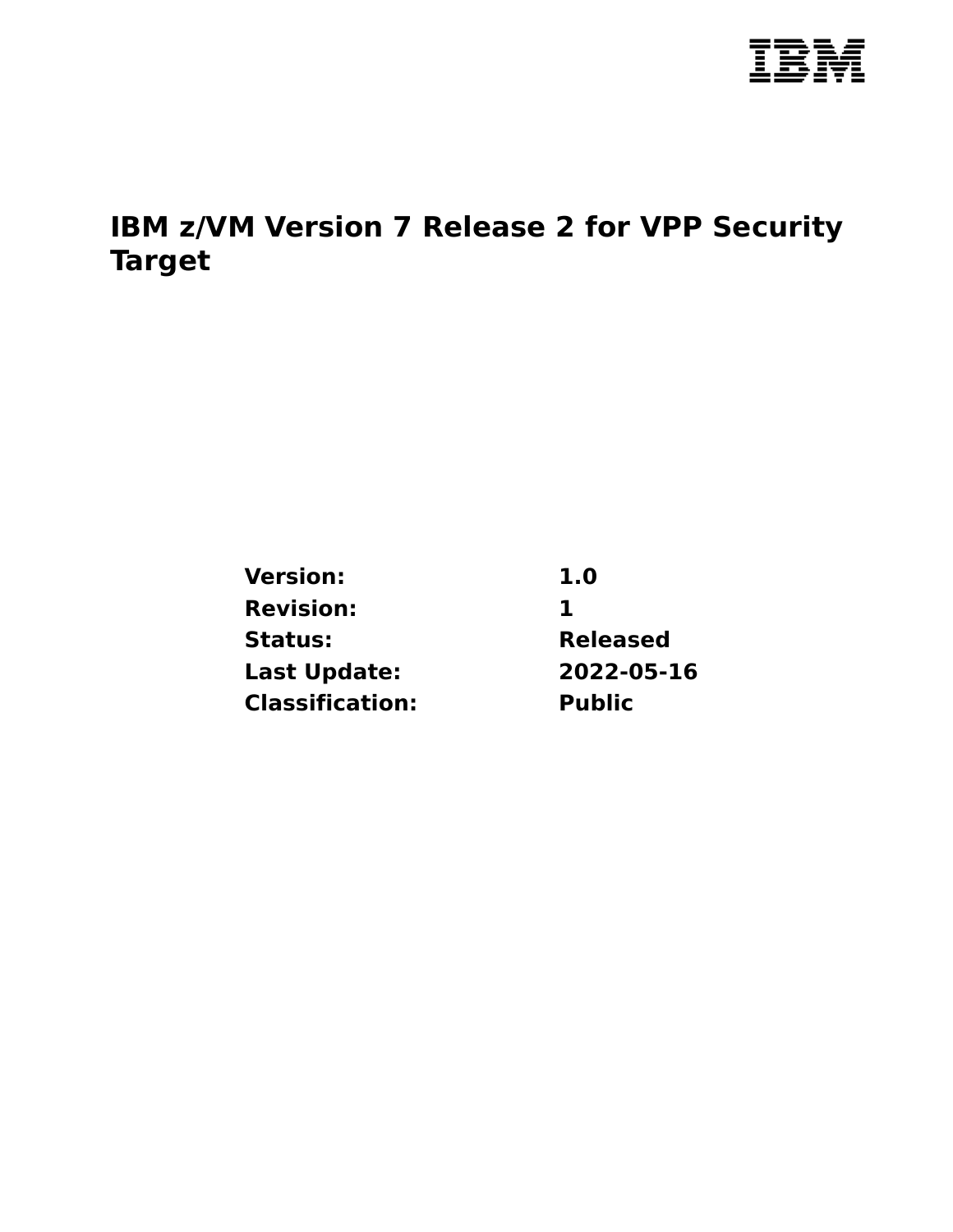# **Trademarks**

The following terms are trademarks or registered trademarks of International Business Machines Corporation in the United States, other countries, or both:

- Enterprise Systems Architecture/390
- ESA/390
- IBM
- IBM logo
- HiperSockets
- PR/SM
- Processor Resource/Systems Manager
- RACF
- $\bullet$  S/390
- z System
- VM/ESA
- z/Architecture
- $\bullet$  z/VM

Other company, product, and service names may be trademarks or service marks of others.

# Revision History

| <b>Revision   Date</b> | Author(s)                                 | <b>Changes to Previous Revision</b>                                          |
|------------------------|-------------------------------------------|------------------------------------------------------------------------------|
| 1.0                    | Hugenbruch,<br>Editor: Stephan<br>Mueller | 2022-06-02   Author: Brian W.   Public release of ST generated on 2022-05-16 |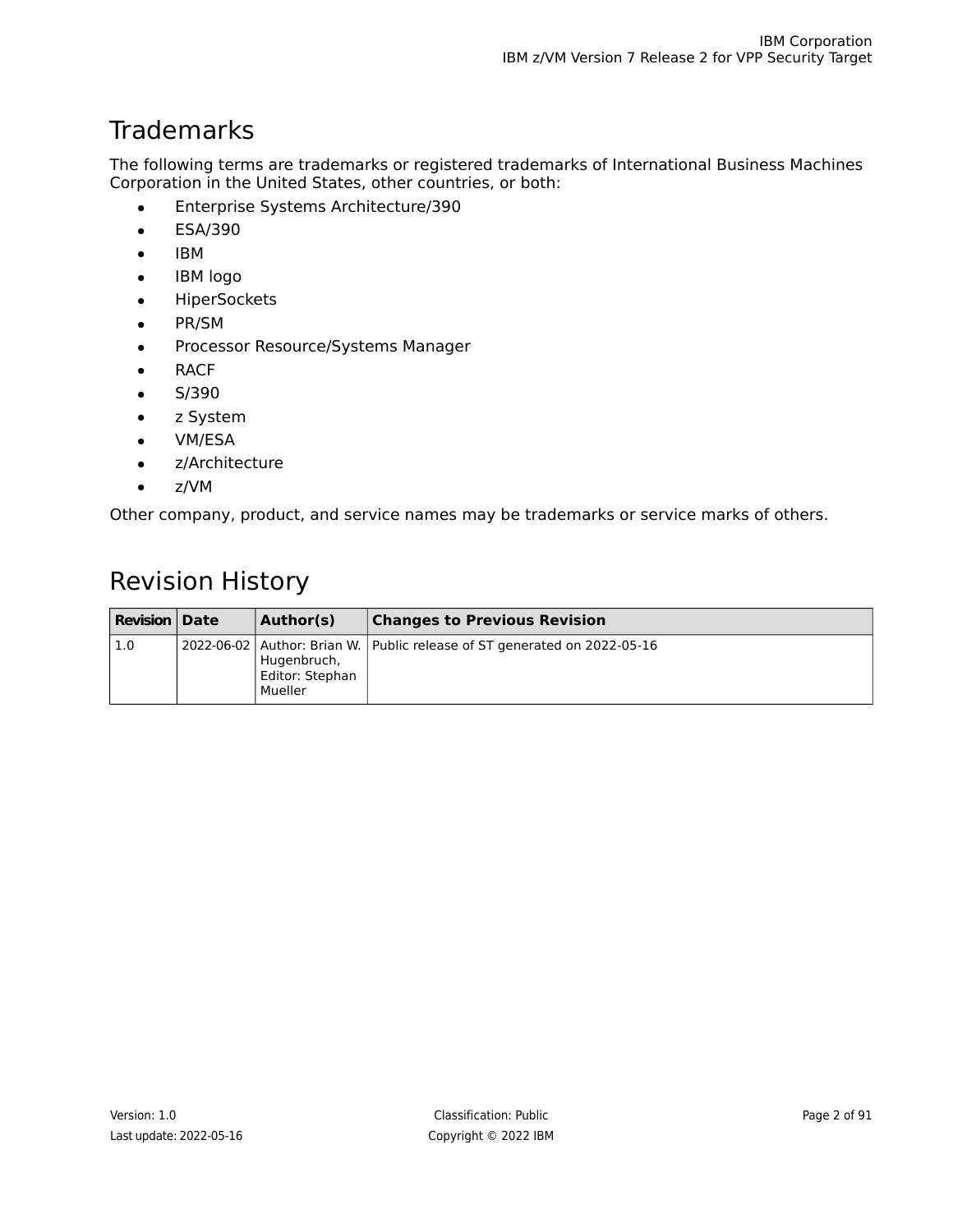# **Table of Contents**

| 1 |                                                                             |    |
|---|-----------------------------------------------------------------------------|----|
|   | 1.1                                                                         |    |
|   | 1.2                                                                         |    |
|   | 1.3                                                                         |    |
|   | 1.4                                                                         |    |
|   | $1.5^{\circ}$                                                               |    |
|   |                                                                             |    |
|   |                                                                             |    |
|   | 1.5.1.2 User's management of virtual machines using the Control Program  13 |    |
|   | Communication between virtual machines and with the Control<br>1.5.1.3      |    |
|   |                                                                             |    |
|   |                                                                             |    |
|   | 1.5.2.1                                                                     |    |
|   |                                                                             |    |
|   | 1.5.3.1                                                                     |    |
|   | 1.5.3.2                                                                     |    |
|   | 1.5.3.3<br>1.5.3.4                                                          |    |
|   | 1.5.3.5                                                                     |    |
|   | 1.5.3.6                                                                     |    |
|   | 1.5.3.7                                                                     |    |
|   |                                                                             |    |
|   |                                                                             |    |
|   |                                                                             |    |
|   |                                                                             |    |
|   | 1.5.4.4                                                                     |    |
|   |                                                                             |    |
| 2 |                                                                             |    |
| 3 |                                                                             |    |
|   |                                                                             |    |
|   | 3.1.1                                                                       |    |
|   |                                                                             |    |
|   | 3.1.3                                                                       |    |
|   |                                                                             |    |
|   | 3.2.1                                                                       | 25 |
|   | 3.2.2                                                                       |    |
|   | 3.2.2.1                                                                     | 25 |
|   | 3.2.2.2                                                                     | 25 |
|   | 3.3                                                                         |    |
| 4 |                                                                             | 26 |
|   | 4.1                                                                         |    |
|   | 4.2                                                                         |    |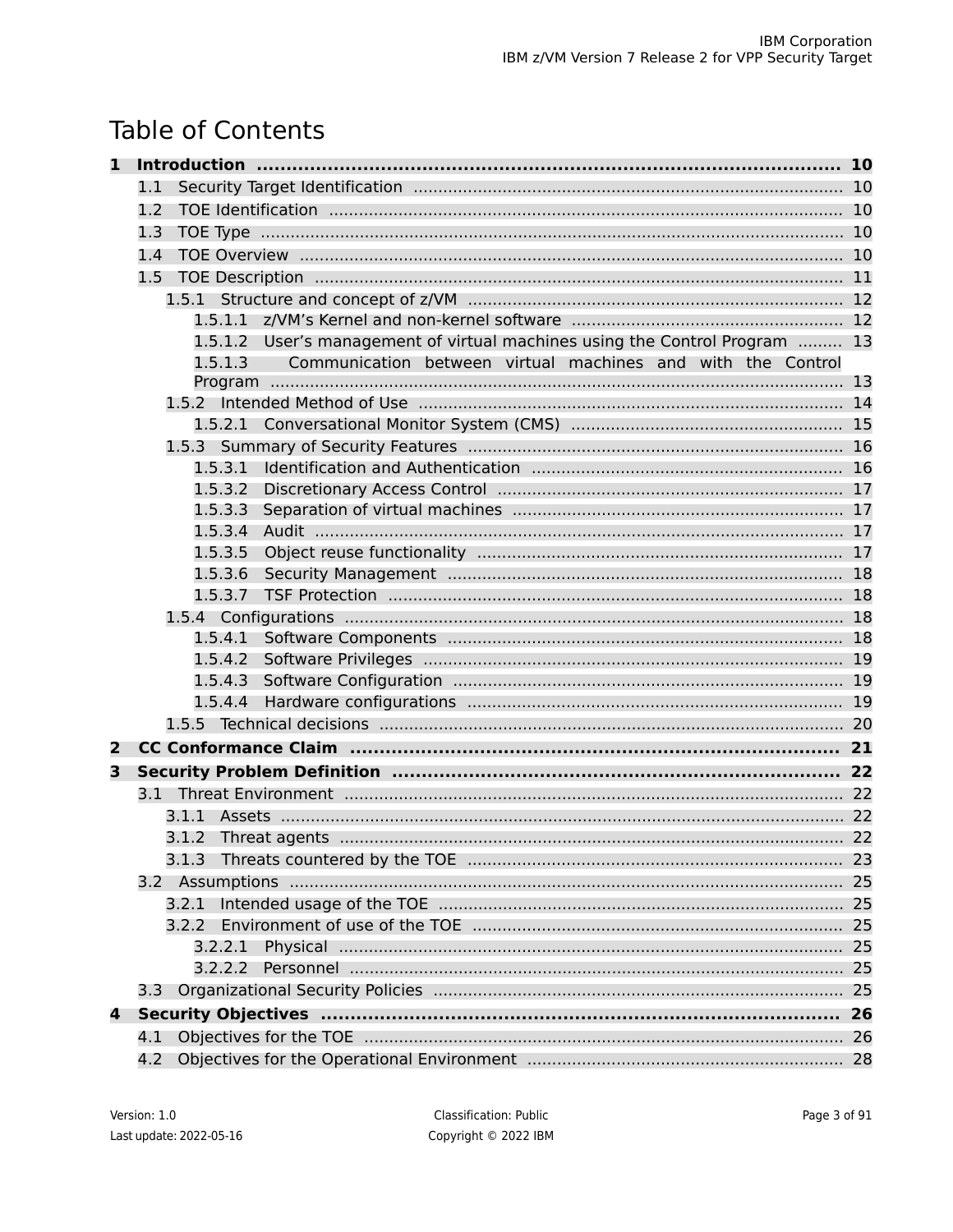| 5. |                                                                                   |    |  |  |
|----|-----------------------------------------------------------------------------------|----|--|--|
|    |                                                                                   |    |  |  |
|    |                                                                                   |    |  |  |
|    |                                                                                   |    |  |  |
| 6  |                                                                                   |    |  |  |
|    |                                                                                   |    |  |  |
|    |                                                                                   |    |  |  |
|    |                                                                                   |    |  |  |
|    |                                                                                   |    |  |  |
|    |                                                                                   |    |  |  |
|    |                                                                                   |    |  |  |
|    |                                                                                   |    |  |  |
|    |                                                                                   |    |  |  |
|    |                                                                                   |    |  |  |
|    |                                                                                   |    |  |  |
|    | 6.1.2.4 Cryptographic operation (AES Data Encryption / Decryption) (FCS COP.1(1)) |    |  |  |
|    |                                                                                   |    |  |  |
|    |                                                                                   |    |  |  |
|    | 6.1.2.6 Cryptographic operation (Signature Algorithms) (FCS COP.1(3))  39         |    |  |  |
|    | Cryptographic operation (Keyed Hash Algorithms) (FCS COP.1(4))  39<br>6.1.2.7     |    |  |  |
|    | 6.1.2.8                                                                           |    |  |  |
|    | 6.1.2.9 Cryptographic Operation (Random Bit Generation) (FCS RBG EXT.1)  39       |    |  |  |
|    |                                                                                   |    |  |  |
|    |                                                                                   |    |  |  |
|    | Hardware-Based Isolation Mechanisms (FDP HBI EXT.1)  40<br>6.1.3.1                |    |  |  |
|    |                                                                                   |    |  |  |
|    | 6.1.3.3                                                                           |    |  |  |
|    | 6.1.3.4                                                                           |    |  |  |
|    |                                                                                   |    |  |  |
|    |                                                                                   |    |  |  |
|    |                                                                                   |    |  |  |
|    | 6.1.4.1                                                                           |    |  |  |
|    |                                                                                   |    |  |  |
|    | 6.1.4.3                                                                           |    |  |  |
|    | Administrator Identification and Authentication (FIA UIA EXT.1)  42<br>6.1.4.4    |    |  |  |
|    |                                                                                   |    |  |  |
|    | 6.1.4.6                                                                           |    |  |  |
|    |                                                                                   | 43 |  |  |
|    | Management of Security Functions Behavior (FMT MOF EXT.1)  43<br>6.1.5.1          |    |  |  |
|    | Default Data Sharing Configuration (FMT MSA EXT.1)  45<br>6.1.5.2                 |    |  |  |
|    | Separation of Management and Operational Networks (FMT SMO EXT.1)<br>6.1.5.3      |    |  |  |
|    |                                                                                   | 45 |  |  |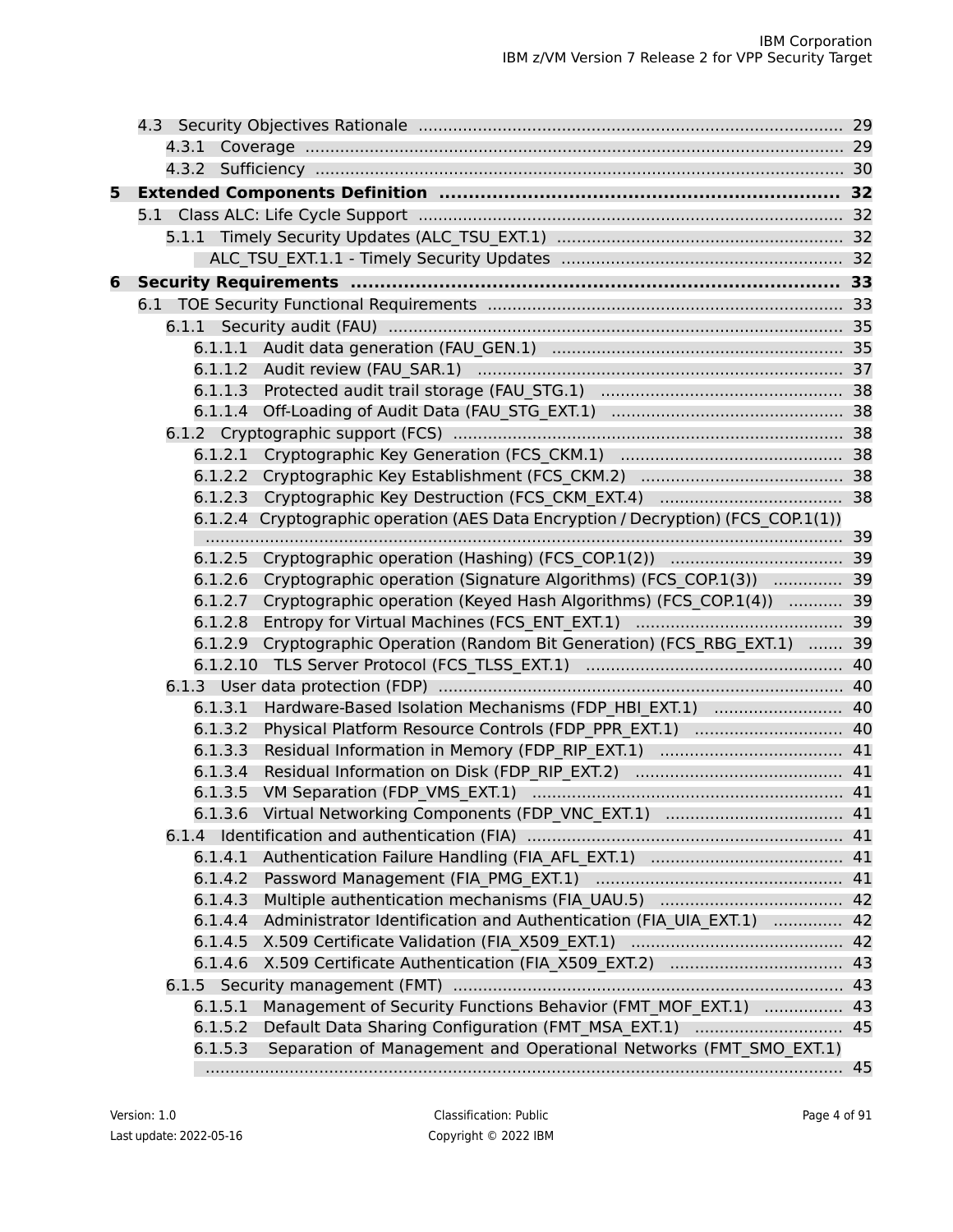|   | 6.1.6.1            | Non-Existence of Disconnected Virtual Devices (FPT DVD EXT.1)  45 |    |
|---|--------------------|-------------------------------------------------------------------|----|
|   | 6.1.6.2            | Execution Environment Mitigations (FPT EEM EXT.1)  45             |    |
|   | 6.1.6.3            |                                                                   |    |
|   | 6.1.6.4            |                                                                   |    |
|   | 6.1.6.5            |                                                                   |    |
|   | 6.1.6.6            | Trusted Updates to the Virtualization System (FPT TUD EXT.1)  46  |    |
|   |                    |                                                                   |    |
|   |                    |                                                                   |    |
|   |                    |                                                                   |    |
|   | 6.1.7.1            |                                                                   |    |
|   |                    |                                                                   |    |
|   |                    |                                                                   |    |
|   |                    |                                                                   |    |
|   |                    |                                                                   |    |
|   |                    |                                                                   |    |
|   |                    |                                                                   |    |
|   | 6.2.2              |                                                                   |    |
|   |                    |                                                                   |    |
|   |                    |                                                                   |    |
|   | 6.4                |                                                                   |    |
|   |                    |                                                                   |    |
|   |                    |                                                                   |    |
| 7 |                    |                                                                   |    |
|   |                    |                                                                   |    |
|   | 7.1.1              |                                                                   |    |
|   | 7.1.2              |                                                                   |    |
|   |                    |                                                                   |    |
|   |                    |                                                                   |    |
|   |                    |                                                                   |    |
|   |                    |                                                                   |    |
|   |                    |                                                                   |    |
|   | 7.1.3.1            |                                                                   |    |
|   | 7.1.3.2            |                                                                   |    |
|   |                    |                                                                   |    |
|   | 7.1.4              |                                                                   |    |
|   | 7.1.4.1            |                                                                   |    |
|   | 7.1.4.2            |                                                                   | 64 |
|   | 7.1.4.3            |                                                                   |    |
|   | 7.1.4.4            | F.AC.4 - Access Control Configuration and Management              | 69 |
|   | 7.1.4.5            |                                                                   | 70 |
|   | 7.1.4.6            |                                                                   | 70 |
|   | 7.1.5              |                                                                   |    |
|   | 7.1.5.1            |                                                                   |    |
|   | 7.1.5.2<br>7.1.5.3 |                                                                   |    |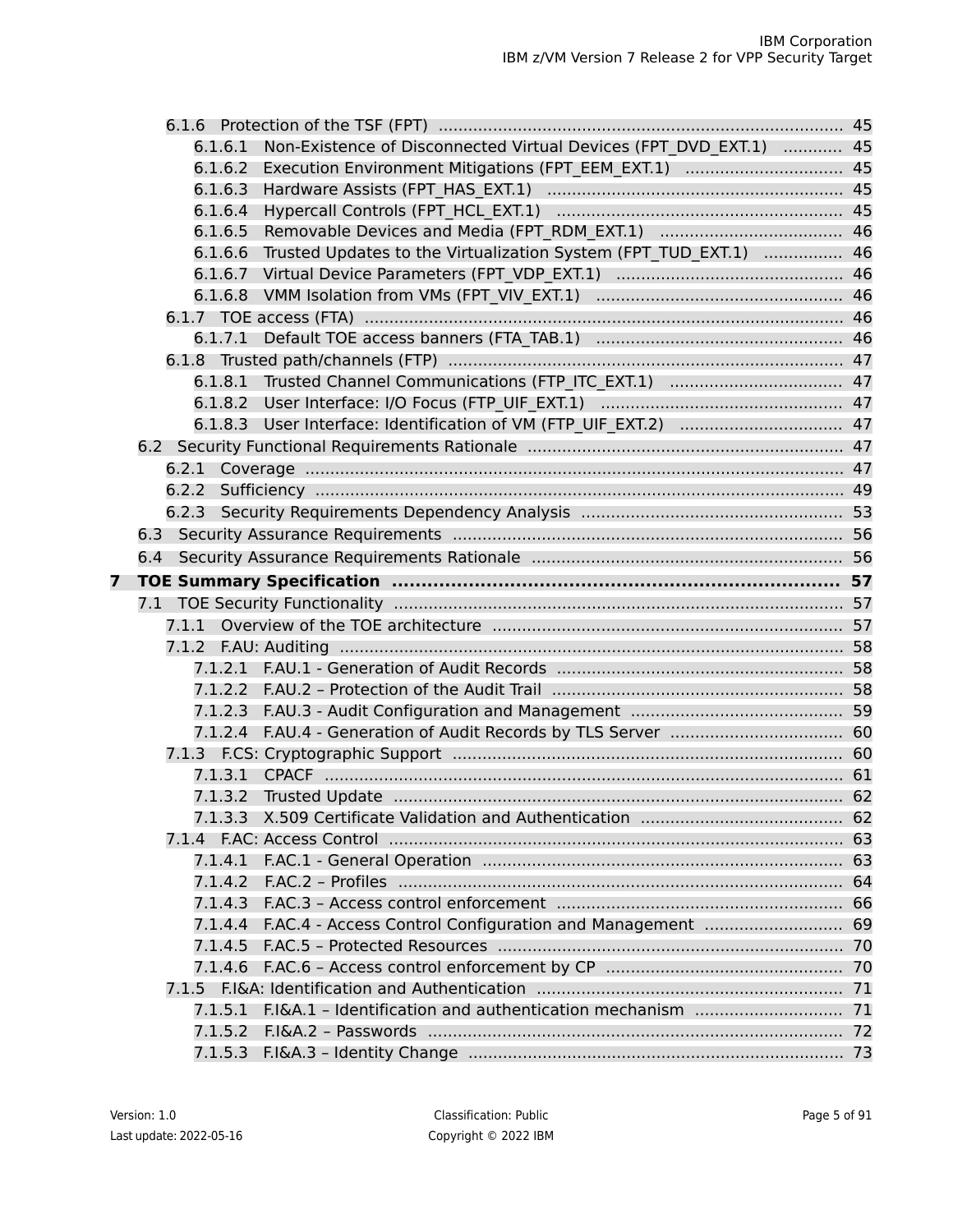| 7.1.6   |                                                            |    |  |
|---------|------------------------------------------------------------|----|--|
| 7.1.6.1 |                                                            |    |  |
|         |                                                            |    |  |
| 7.1.7   |                                                            |    |  |
| 7.1.8   |                                                            |    |  |
|         |                                                            |    |  |
|         |                                                            |    |  |
|         |                                                            |    |  |
|         |                                                            |    |  |
|         |                                                            |    |  |
| 7.1.9.1 | F.TP.1 - Supporting Mechanisms of the Abstract Machine  79 |    |  |
| 7.1.9.2 |                                                            |    |  |
| 7.1.10  |                                                            |    |  |
| 7.1.11  |                                                            |    |  |
| 7.1.12  |                                                            |    |  |
| 7.1.13  |                                                            |    |  |
| 7.1.14  |                                                            |    |  |
| 7.1.15  |                                                            |    |  |
| 7.1.16  |                                                            |    |  |
| 7.1.17  |                                                            |    |  |
| 7.1.18  |                                                            |    |  |
| 7.1.19  |                                                            |    |  |
| 7.1.20  |                                                            |    |  |
| 7.1.21  |                                                            |    |  |
| 7.1.22  |                                                            |    |  |
| 7.1.23  |                                                            |    |  |
| 7.1.24  |                                                            |    |  |
| 7.1.25  |                                                            |    |  |
| 7.1.26  |                                                            |    |  |
| 7.1.27  |                                                            |    |  |
| 7.1.28  |                                                            |    |  |
| 7.1.29  |                                                            |    |  |
| 7.1.30  |                                                            |    |  |
| 7.1.31  |                                                            |    |  |
| 7.1.32  |                                                            |    |  |
| 7.1.33  |                                                            | 85 |  |
| 7.1.34  |                                                            | 85 |  |
| 7.1.35  |                                                            |    |  |
| 7.1.36  |                                                            | 85 |  |
| 7.1.37  |                                                            | 85 |  |
| 7.1.38  |                                                            |    |  |
| 7.1.39  |                                                            |    |  |
| 7.1.40  |                                                            |    |  |
| 7.1.41  |                                                            |    |  |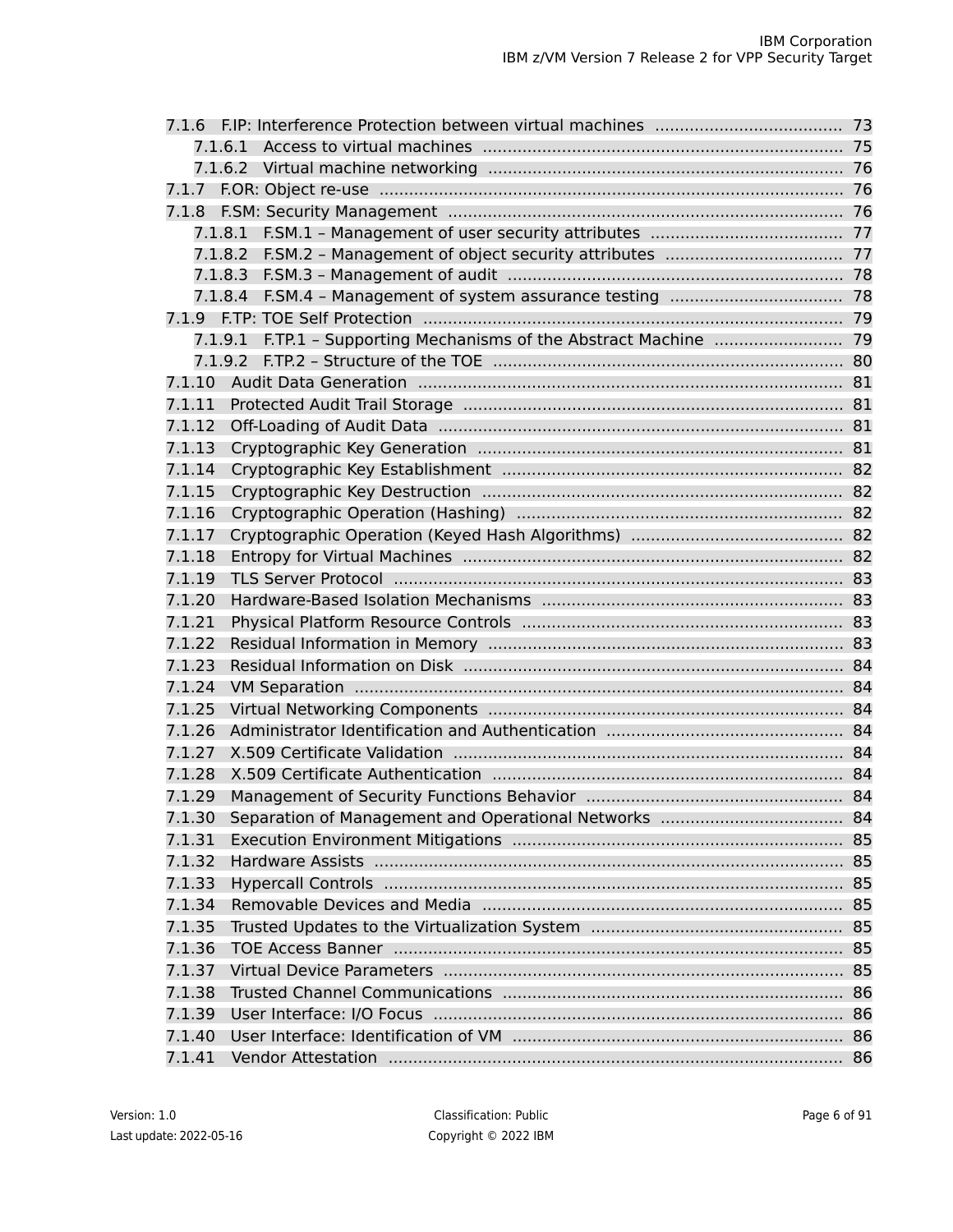| 8 |  |  |  |
|---|--|--|--|
|   |  |  |  |
|   |  |  |  |
|   |  |  |  |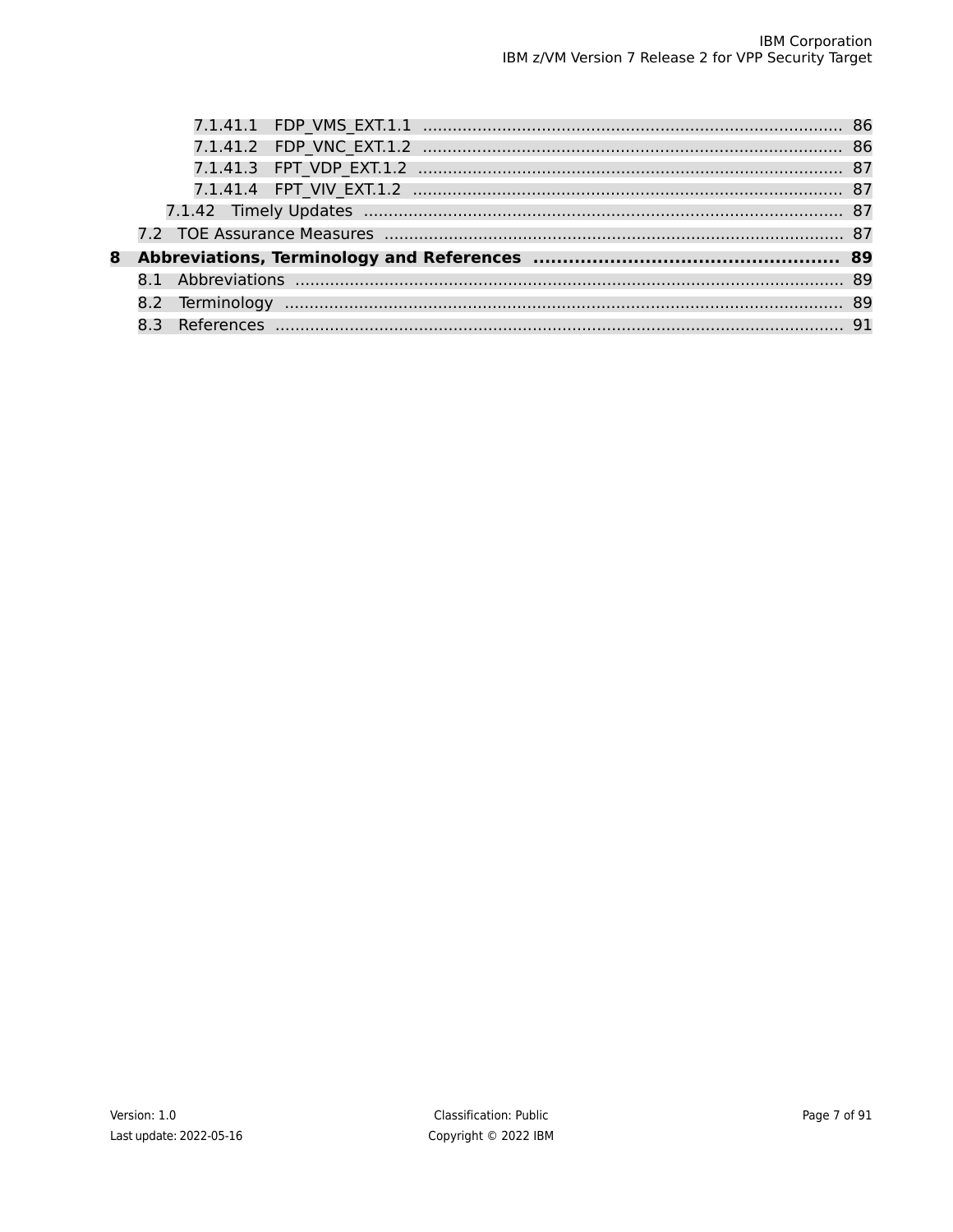# List of Tables

| Table 2: Mapping of security objectives for the Operational Environment to assumptions, |  |
|-----------------------------------------------------------------------------------------|--|
|                                                                                         |  |
|                                                                                         |  |
|                                                                                         |  |
|                                                                                         |  |
|                                                                                         |  |
|                                                                                         |  |
| Table 8: Mapping of security functional requirements to security objectives  47         |  |
|                                                                                         |  |
|                                                                                         |  |
|                                                                                         |  |
|                                                                                         |  |
|                                                                                         |  |
|                                                                                         |  |
|                                                                                         |  |
| Table 16: Assurance measures meeting the TOE security assurance requirements  87        |  |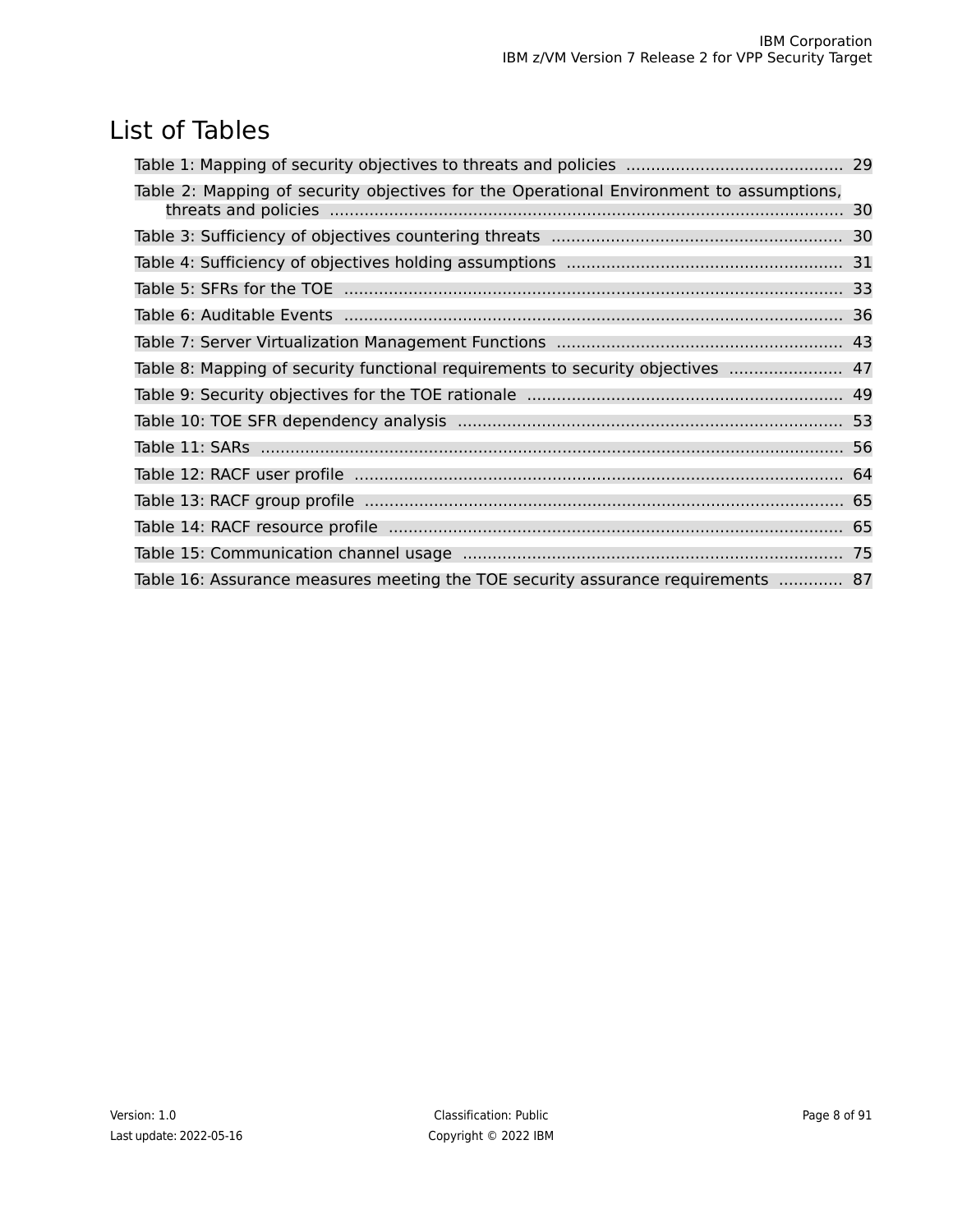# List of Figures

|--|--|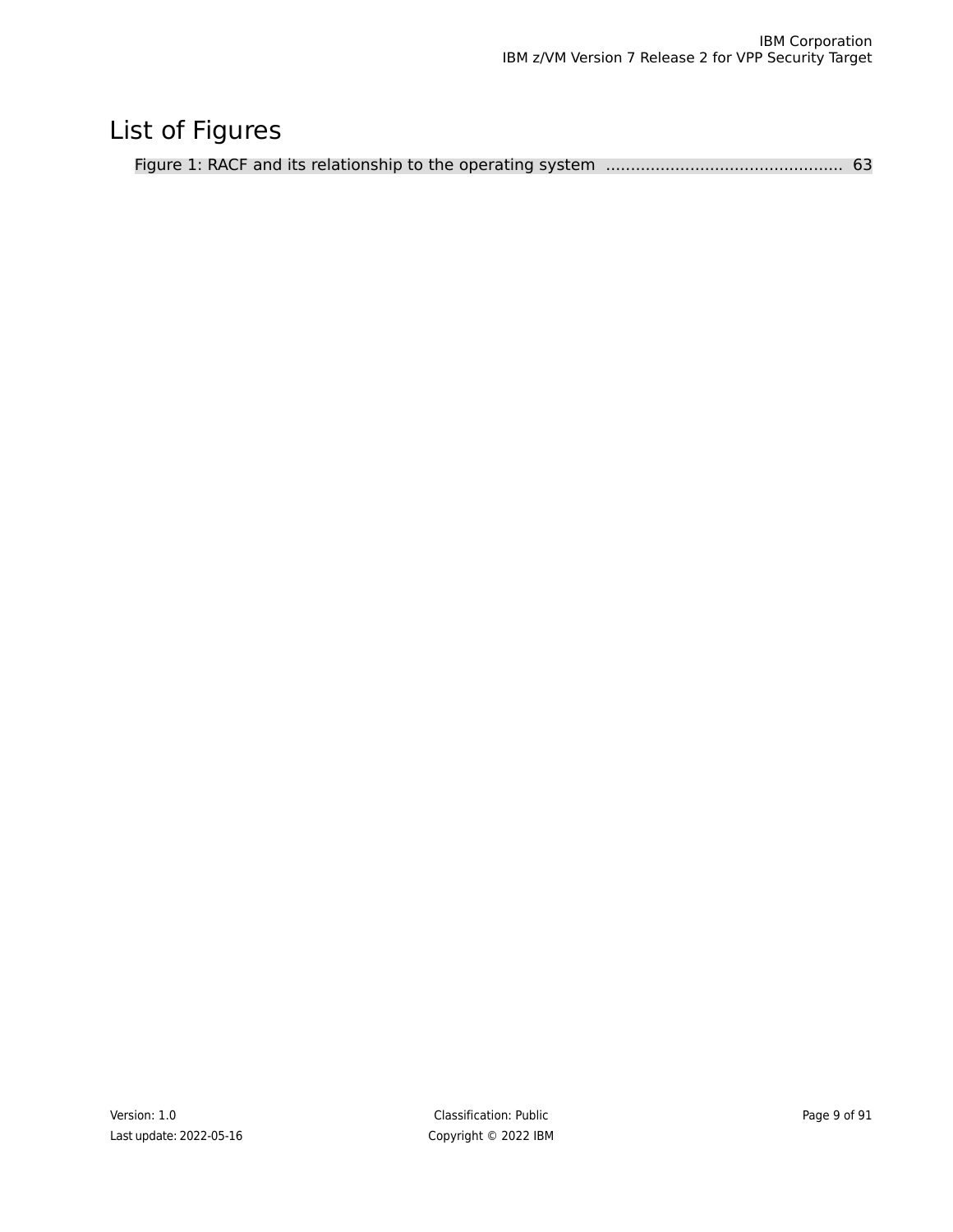# <span id="page-9-0"></span>**1 Introduction**

# <span id="page-9-1"></span>**1.1 Security Target Identification**

| Title:     | IBM z/VM Version 7 Release 2 for VPP Security Target |
|------------|------------------------------------------------------|
| Version:   | 1.0                                                  |
| Revision:  | 1                                                    |
| Status:    | Released                                             |
| Date:      | 2022-05-16                                           |
| Sponsor:   | <b>IBM Corporation</b>                               |
| Developer: | <b>IBM Corporation</b>                               |
| Keywords:  | Security Target, Common Criteria                     |

# <span id="page-9-2"></span>**1.2 TOE Identification**

<span id="page-9-3"></span>The TOE is IBM z/VM Version 7 Release 2 for VPP.

# **1.3 TOE Type**

<span id="page-9-4"></span>The TOE type is virtual machine operating system implementing a hypervisor.

# **1.4 TOE Overview**

This security target (ST) documents the security characteristics of the IBM z/VM hypervisor product when configured in a secure manner according to the supplied security guide.

z/VM is a highly secure, flexible, robust, scalable virtual machine hypervisor for IBM Z® mainframe servers onto which to deploy mission-critical virtual servers. A single z System server can host one z/VM instance per logical partition (LPAR), and each instance of z/VM can host tens to hundreds of virtual servers. Multiple instances of z/VM can be connected to form a networked system called a "collection". The communication aspects within z/VM used for these connections are also part of the evaluation. External communication links can be protected against loss of confidentiality and integrity by cryptographic protection mechanisms not part of the TOE.

z/VM offers multi-system clustering technology allowing between one and four z/VM instances in a single system image (SSI) cluster. New instances of z/VM can be added to the cluster topology at runtime. Support for live guest relocation (LGR) allows the movement of Linux virtual servers without disruption to the operation. The z/VM systems are aware of each other and can take advantage of their combined resources. LGR enables clients to avoid loss of service due to planned outages by relocating guests from a system requiring maintenance to a system that remains active during the maintenance period. Note, the functionality of SSI is not covered by security claims in this ST.

Due to the functionality of being a virtual machine monitor, the protection profile for virtualization [\(\[VPP\]](#page-90-1)) is used as a basis for this ST. z/VM meets all of the requirements of the VPP. In addition, z/VM provides extensive administration capabilities and thus meeting the requirement from the protection profile for virtualization extended package for server virtualization [\(\[SVPP\]](#page-90-2)).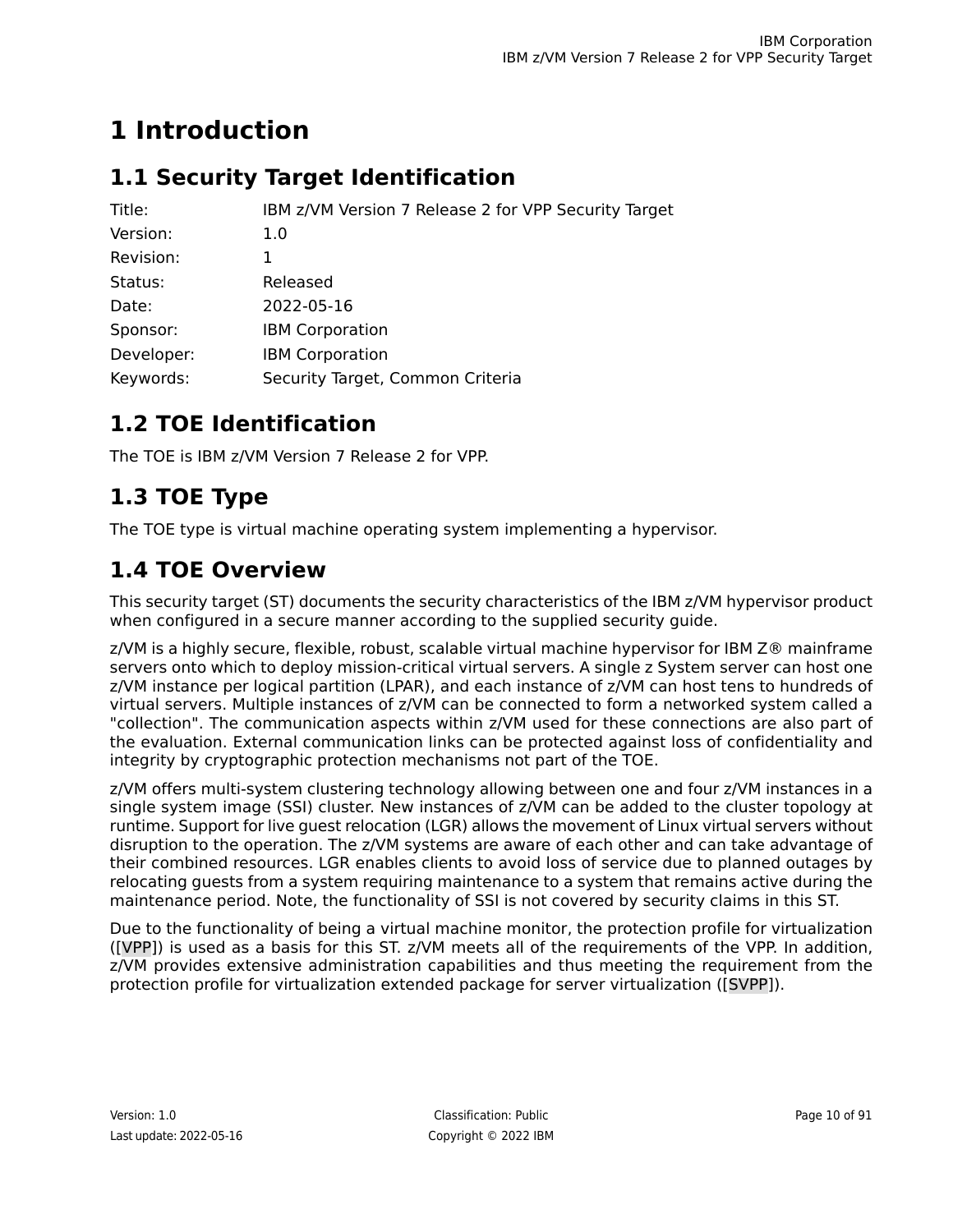z/VM provides identification and authentication of users using different authentication mechanisms, discretionary access control to a large number of different objects, separation of virtual machines, a configurable audit functionality, sophisticated security management functions, preparation of objects for reuse and functionality used internally to protect z/VM from interference and tampering by untrusted users or subjects.

# <span id="page-10-0"></span>**1.5 TOE Description**

The Target of Evaluation (TOE) is the z/VM hypervisor product that is part of an SSI cluster formed by one or more z/VM instances with the software components as described in section [1.5.4](#page-17-2). z/VM is an operating system designed to host other operating systems, each in its own virtual machine. Multiple virtual machines can run concurrently to perform a variety of functions requiring controlled, separated access to the information stored on the system. The TOE provides a virtual machine for each logged in user, separating the execution domain of each user from other users as defined in the virtual machine definitions stored in the system directory. In addition, the system directory contains access control information for privileged functions, such as use of certain options of the processor's DIAGNOSE instruction. In addition to the system directory, the RACF security server is employed to mediate access to resources and privileged functions.

For the purpose of this ST, the TOE is one instance of an z/VM SSI cluster comprising of one through four individual z/VM systems. These individual z/VM systems execute on an abstract machine as the sole operating system on the level of the abstract machine and exercising full control over this abstract machine regardless which software runs inside of virtual machines. This abstract machine is provided by a logical partition (LPAR) of an IBM Z server.

The LPAR itself is not part of the TOE, but belongs to the TOE environment. Please note that although a z/VM instance can be run within a z/VM instance, the evaluated configuration is restricted to one z/VM instance running directly within an LPAR. A z/VM instance running within a virtual machine is allowed, but this "second level" z/VM instance is not in an evaluated configuration, as some security functionality is implemented differently, in particular with respect to the usage of the processor's Start Interpretive Execution (SIE) instruction.

The z/VM Single System Image feature (SSI) enables up to four z/VM systems to be configured as members of an SSI cluster, sharing different resources

Members of the SSI cluser can be on the same or separate CECs. SSI enables the members of the cluster to be managed as one system, which allows service to be applied to each member of the cluster, avoiding an outage to the entire cluster. SSI also introduces the concept of live guest relocation (LGR) where a running Linux guest operating system can be relocated from one member in an SSI cluster to another without the need to stop the running Linux guest.

All z/VM member instances of one SSI cluster share the RACF database, but they do not share the RACF audit disks. Each z/VM member instance must execute its own instance of RACF accessing the shared RACF database. The sharing of the RACF database is done by sharing the DASD (direct access storage device) volume keeping the RACF database between the different SSI z/VM member instances. Although sharing of the RACF database between z/VM and z/OS is technically feasible, it is explicitly excluded from this evaluation.

Different instances of the TOE may also share the RACF database. The sharing is implemented similarly to the sharing of the RACF database within the SSI cluster. However depending on the use scenario, such sharing may not be advisable.

The platforms selected for the evaluation consist of IBM products, which are available when the evaluation has been completed and will remain available for some period of time afterwards. Even if withdrawn from general marketing, the product may be obtained by special request to IBM.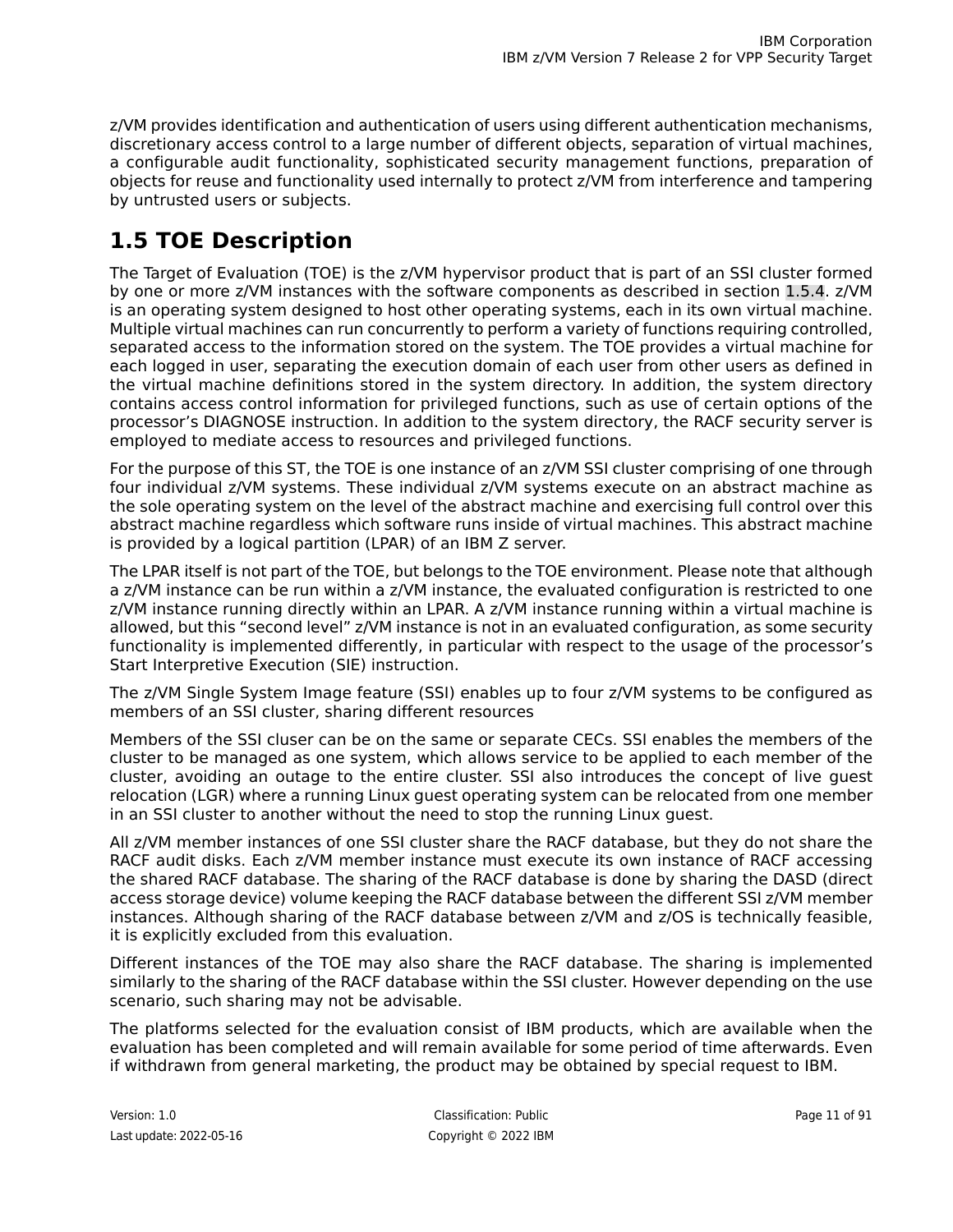The TOE security functions (TSF) are provided by the z/VM operating system kernel (called the Control Program – CP) and by an application called RACF that runs within a specially-privileged virtual machine. In addition to providing user authentication, access control, and audit services to CP, RACF can provide the same services to other authorized virtual machines. z/VM provides management functions that allow configuring the TSF and tailor them to the customer's needs.

Some elements have been included in the TOE which do not provide security functions, but run in authorized mode and could therefore, if misbehaved, compromise the TOE. Since these elements are substantial for the operation of many customer environments, they are included as trusted applications within the TOE.

## <span id="page-11-0"></span>**1.5.1 Structure and concept of z/VM**

z/VM provides a mechanism to run a heterogeneous mix of z/Architecture® or Enterprise System Architecture/390 (ESA/390) operating systems with overcommitment of processor and memory resources. It provides each end user with an individual working environment known as a virtual machine. The virtual machine simulates the existence of a dedicated real machine, including CPU, memory, operator controls, and input/output (I/O) resources.

Because each virtual machine provides an environment that conforms to the machine architecture, the virtual machine can host a conformant operating system (called a guest). Multiple instances of Linux, z/OS, z/VSE, z/TPF, and even z/VM itself, can run concurrently on the same z/VM system that is supporting z/VM CMS applications and end users. As a result, application development, testing, and production environments can share a single physical computer.

### <span id="page-11-1"></span>**1.5.1.1 z/VM's Kernel and non-kernel software**

The z/VM Control Program (CP) is primarily a real-machine resource manager. CP provides each user with an individual working environment known as a virtual machine. Each virtual machine is a functional equivalent of a real system, sharing the real processor instructions and its functionality, storage, console, and input/output (I/O) device resources.

CP provides connectivity support that allows application programs running within virtual machines to exchange information with each other and to access resources residing on the same z/VM system or on different z/VM systems.

In order to create and maintain these rules (virtual machine definitions), additional management software is employed, that runs outside the CP, but is part of the TOE. Hence, each component of the management software runs within a virtual machine. The following list illustrates, which functionality runs within virtual machines:

- CMS: a single-user general-purpose operating system that is employed to run the RACF and TCP/IP applications. See section [1.5.2.1](#page-14-0) for details on the intended usage of CMS in the evaluated configuration.
- RACF server: provides authentication, authorization, and audit services to CP and other authorized virtual machines that run applications on CMS. It communicates with CP through a tightly-controlled well-defined interface.
- TCP/IP server: provides traditional IP-based communications services. It is not part of CP, but runs within a virtual machine. Embedded within the TCP/IP stack is the Telnet service that enables users to access their virtual machine consoles ("log on") from the IP network. In particular, this Telnet service receives console traffic from the network, removes the telnet or TN3270 protocol wrappers, and then forwards it to CP using a special form of the DIAGNOSE processor instruction. CP generates a virtual console session as a memory object. All outgoing information is sent from the CP back to the Telnet service, which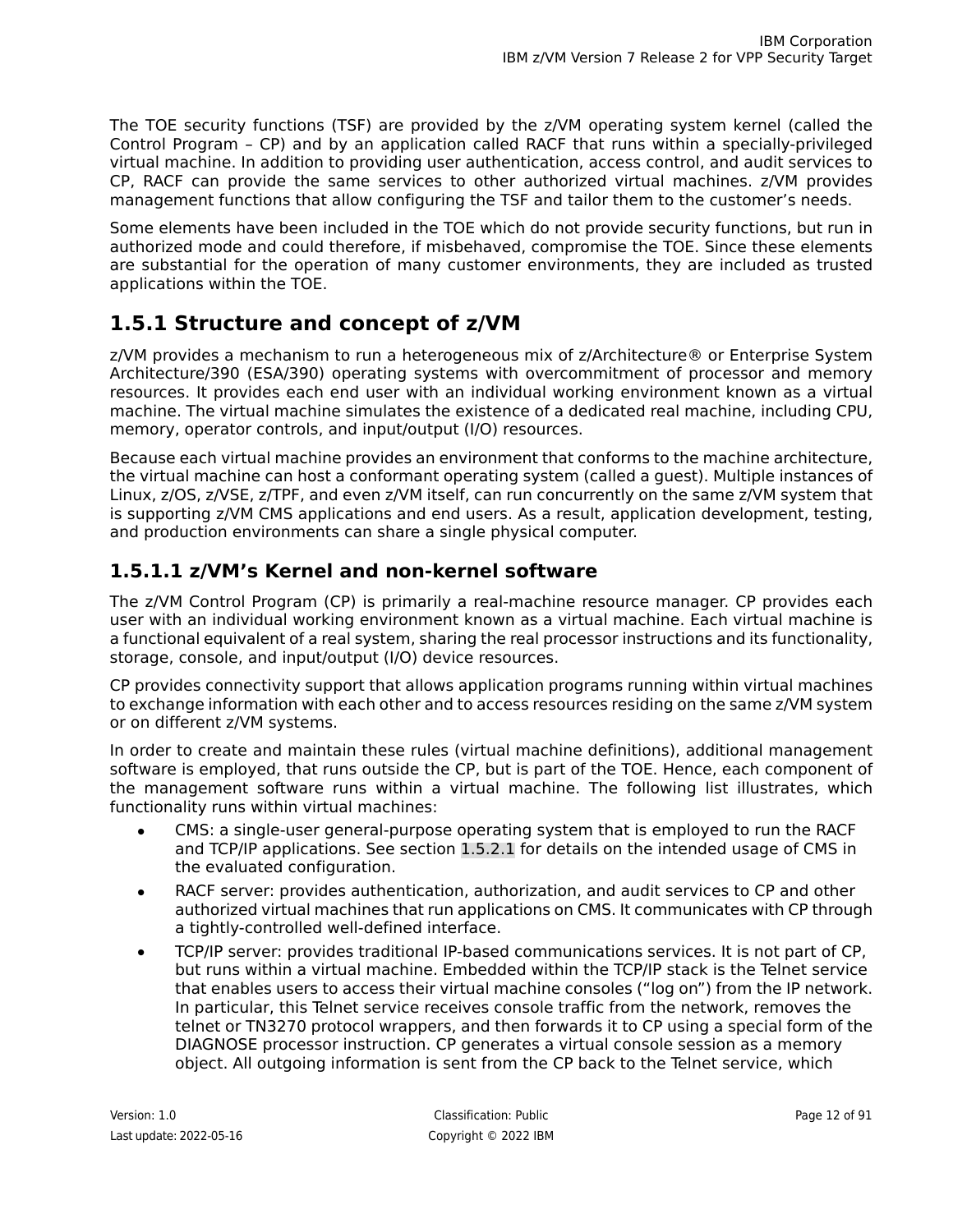encapsulates the information in the Telnet or TN3270E protocol and sends it back to the client. The TCP/IP server also provides TLS allowing the establishment of a cryptographically secured channel.

### <span id="page-12-0"></span>**1.5.1.2 User's management of virtual machines using the Control Program**

The login facility is provided by the Control Program (CP). When a user connects to the z/VM system, they are presented with a welcome message or logo screen. At that point they are prompted to provide their credentials, which consist of a user ID (the name of the virtual machine) and a password. CP hands the credentials to RACF for validation and, if successful, creates the virtual machine environment and connects the user's terminal to the virtual machine. This connection is referred to as the virtual machine operator's console, or simply the virtual console.

CP provides an interactive shell on the virtual console with which the user can enter CP commands to manipulate the virtual machine. After an operating system is IPLed, the console is treated as an I/O device visible to the guest operating system. If desired, the user may explicitly direct the console to communicate with CP. Thus the console serves two purposes after IPL. There may be multiple terminal devices (e.g. 3270s) available to the virtual machine, but only the virtual machine operator's console be used to communicate with CP. Any other terminal devices can communicate only with the guest operating system.

The virtual machine definition typically contains a directive to cause the guest operating system to start automatically at logon. If not, the user can manually IPL the guest.

The virtual machine is initialized with an administrator-predefined virtual machine definition. While the virtual machine is running, the user of the virtual machine may be allowed to alter the virtual machine definition by using the console interface to the CP. These changes are not stored; hence they are in effect until the user logs off from his virtual machine.

If the virtual machine definition contains a CONSOLE statement, the virtual console will be visible to the software running in the virtual machine and can be used to communicate with the guest operating system or applications.

<span id="page-12-1"></span>Interfaces to CP for software running in virtual machines are provided using processor instructions (DIAGNOSE, IUCV).

### **1.5.1.3 Communication between virtual machines and with the Control Program**

z/VM offers the following communication facilities:

- A virtual LAN segment or switch that simulates an Ethernet or z System HiperSockets network. They can be used to communicate between virtual machines or, in the case of the virtual switch, with external (physical) LAN segments. This is provided as part of the virtual I/O subsystem for the virtual machine.
- VMCF (Virtual Machine Communication Facility) provides bidirectional communication channels between virtual machines. The VMCF facility, and its associated diagnose instruction, are deprecated functionality and available only for legacy use.
- IUCV (Inter-User Communication Vehicle) offers bidirectional communication channels between virtual machines or between a virtual machine and CP. This is provided by the IUCV (0xB2F0) instruction.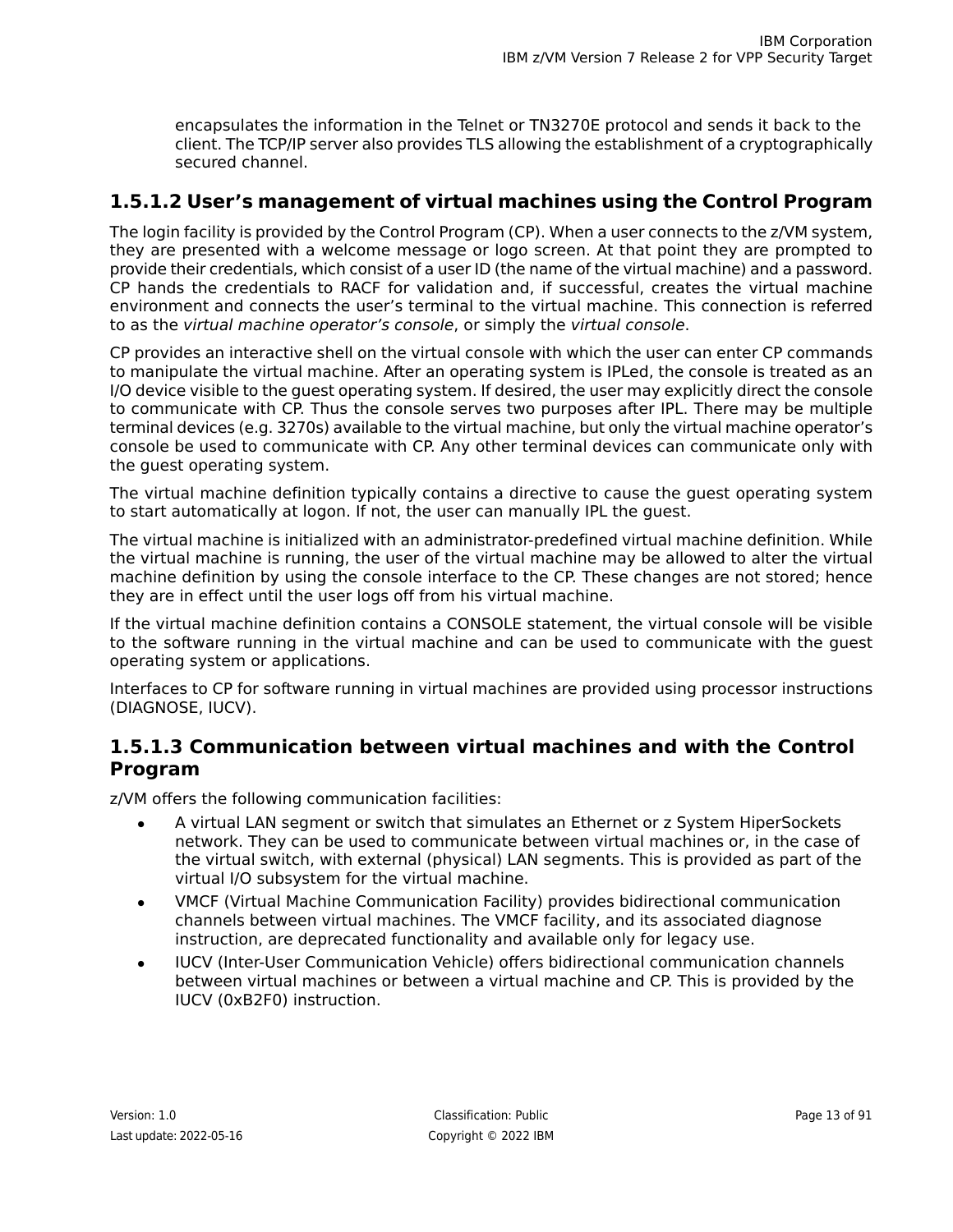- CP commands MESSAGE (MSG), SMSG, and WARNING (WNG) provide unidirectional communication channels between virtual machines. Users can send messages to each other, but there is no "reply" mechanism. This is available to the guest by command at the virtual console or by the use of DIAGNOSE 0x08 by the guest operating system.
- Virtual Channel-To-Channel simulates the functions of a point-to-point channel connection, providing a bidirectional communication channel between virtual machines. This is provided as part of the virtual I/O subsystem for the virtual machine.

All listed communication channels are established and maintained by CP. CP protects them against spoofing or eavesdropping ("sniffing").

In addition to the explicitly-defined communication channels above, CP allows the configuration of:

- Shared disk space between virtual machines. CP does not control the access to data stored in these shared devices but performs access control when initially linking to the disk; hence, the software inside the accessing virtual machines must have some sort of synchronization mechanism such as Reserve/Release to avoid data inconsistencies on shared disk space.
- Shared memory between virtual machines. CP allows the following types of sharing:
	- ❍ Private memory: this memory is not shared.
	- ❍ Shared exclusive write: shared memory is allocated once and accessible from virtual machines. Upon first write access, the complete memory area is copied to the write-accessible virtual machine memory. The copied memory is marked as private memory and access to the shared memory area is prohibited.
	- ❍ Shared write: a memory area is shared between virtual machines. All virtual machines with access have read and write access to this memory area.
	- ❍ Read only: a memory area is shared between virtual machines. However, all virtual machines with access have read-only access to this memory area.

<span id="page-13-0"></span>It is to be noted that processor signaling using the SIGP processor instruction is limited to virtual processors belonging to the signaling virtual machine. CP ensures that these signals do not traverse the virtual machine boundary.

## **1.5.2 Intended Method of Use**

z/VM provides a general computing environment that allows users (virtual machines) to gain controlled access to Control Program (CP)-managed resources in different ways:

- Using CP commands from the virtual machine console accessible locally or remotely by Telnet connections via the Telnet service provided by the TCP/IP stack application running in a dedicated virtual machine.
- Access of resources assigned to this virtual machine in the virtual machine definition. The operating system just "sees" those resources assigned to the virtual machine.
- Access to additional authorized resources by use of CP commands issued from the virtual console or via the DIAGNOSE 0x08 instruction. The virtual console may be accessed from
	- ❍ A local terminal physically attached to the system,
	- A remote terminal accessing the system using the telnet service provided by the TCP/IP stack application running in a dedicated virtual machine,
	- $\circ$  Another virtual machine that has been authorized to take control of the user's virtual console.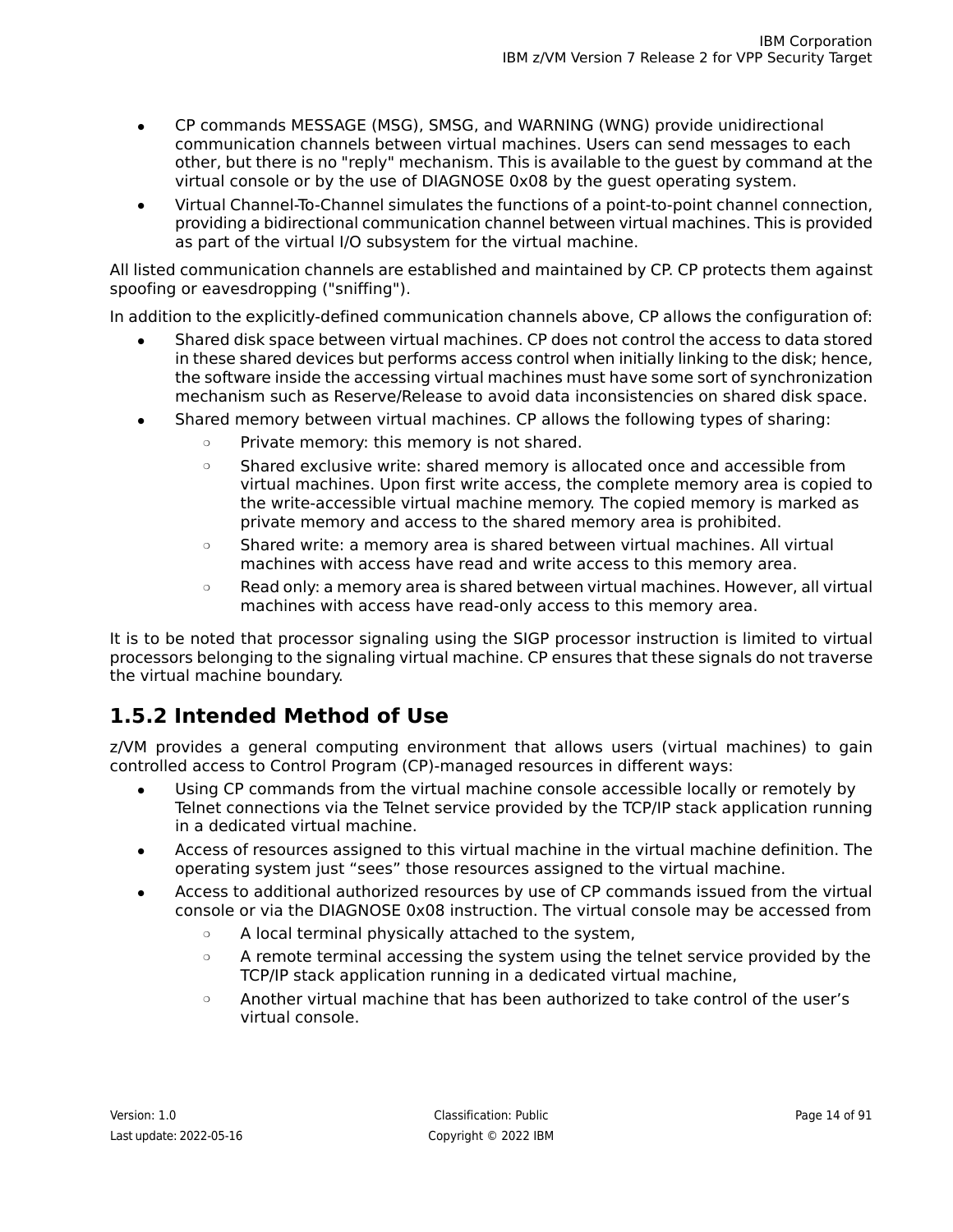- Execution of a processor instruction by software running inside a virtual machine causing the SIE instruction to terminate and to return the processor control to the CP for simulating the instruction.
- Communication with CP or other virtual machines from inside the virtual machine using the processor's DIAGNOSE instruction, which is defined by the architecture to be intercepted in all cases and simulated by CP.

All users of the TOE are assigned a unique user identifier (user ID). This user ID is used as the basis for access control decisions and for accountability purposes and associates the user with a set of security attributes. The TOE authenticates the claimed identity of a user before allowing this user to perform any further actions. After successful authentication, the user's associated virtual machine is created based on the virtual machine definition. The virtual machine identifier is identical with the user ID. Hence, the virtual machine ID is used as a synonym to the user ID and managed identically by the TOE.

All TOE resources are under control of the TOE. The TOE mediates access of subjects to TOE-protected objects based on discretionary access rights. Subjects in the TOE are called virtual machines. They are the active entities that may act on behalf of users. Data is stored in named objects. The TOE can associate a set of security attributes with each named resource, which includes the description of the access rights to that object.

Objects are owned by users, who are assumed to be capable of assigning discretionary access rights to their objects in accordance with the organizational security policies. Ownership of named objects can be transferred under the control of the access control policy. The security attributes of users, data objects, and objects through which the information is passed are used to determine if information may flow through the system as requested by a user.

Apart from normal users, z/VM recognizes administrative users with special authorizations. They are trusted to perform system administration and maintenance tasks, which includes configuration of the security policy enforced by the z/VM system and attributes related to it. Authorizations can be delegated to other administrative users by updating their security attributes. The TOE also recognizes the role of an auditor, who uses the audit system provided by z/VM to monitor the system usage according to the organizational security policies.

<span id="page-14-0"></span>The TOE is intended to operate in a networked environment with other instantiations of the TOE as well as other well-behaved systems operating within the same management domain. All those systems need to be configured in accordance with a defined common security policy.

### **1.5.2.1 Conversational Monitor System (CMS)**

CMS is used as operating systems for TOE applications (such as TCP/IP). The following information concludes that no functionality of CMS is security relevant as it can be considered as a form of library to mediate operations from the TOE applications to the CP.

z/VM offers two "flavors" of CMS: the 32 bit version as well as the 64-bit zArchitecture-enabled CMS ("zCMS"), which resides on the MAINT 990. Both flavors of CMS implement the same concepts and form a mediation library between applications executing in virtual machines and CP. Therefore, all statements in this section apply to both flavors.

CMS is a single-user general-purpose operating system delivered with z/VM. It is to be used to run the TCP/IP application in a virtual machine and the RACF security server. Customers can write their own applications to be run on CMS either its native or POSIX-conformant application programming interfaces (APIs).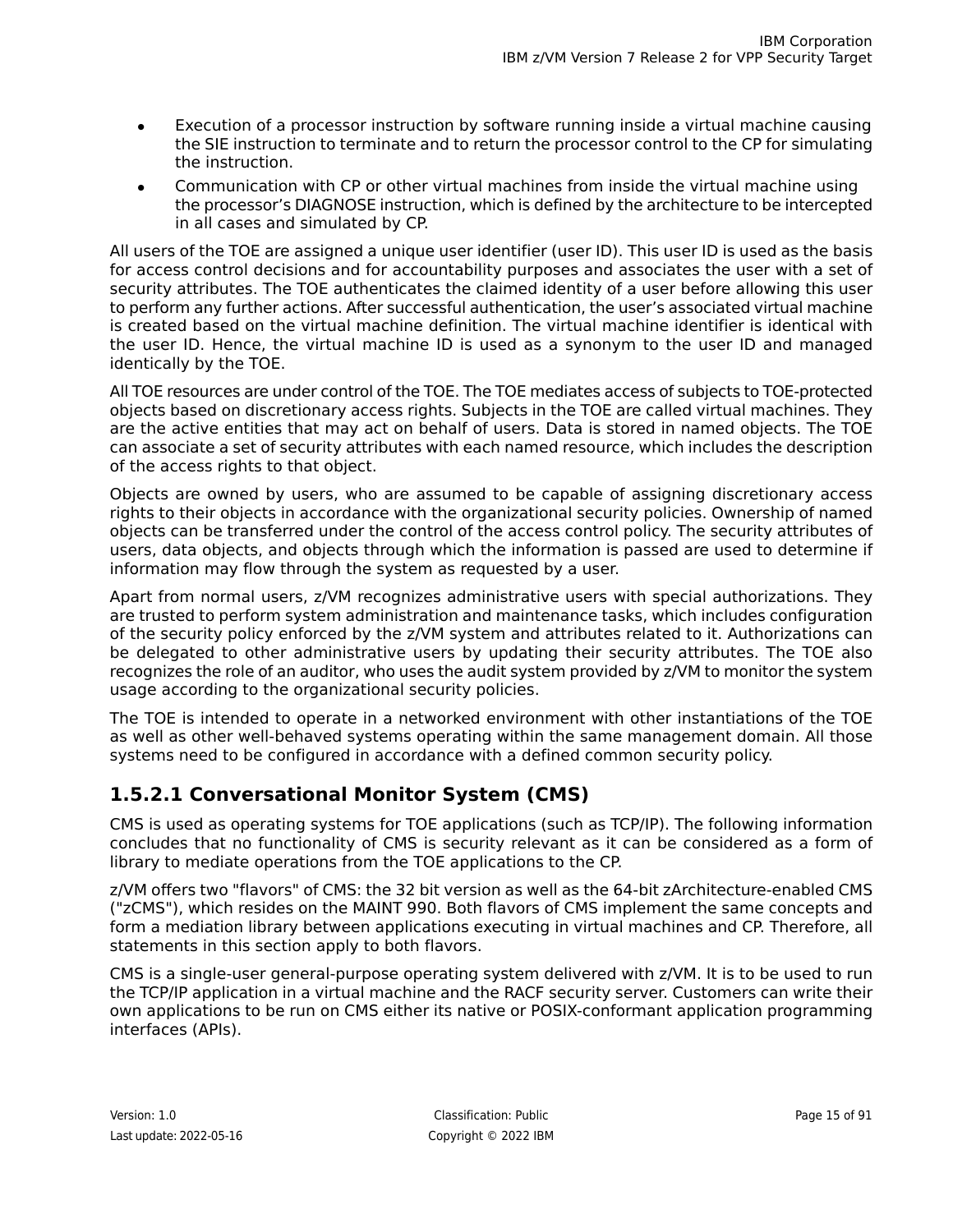Although being a general-purpose operating system, CMS offers no security functionality claimed in this document. Security functions are implemented by servers that run as applications on top of CMS. CMS uses CP communication channels (such as IUCV) for ensuring the confidentiality and integrity of the communication with the servers. In addition, these communication channels ensure that the communication partner is really the expected partner (i.e. the communication channels ensure that when CMS assumes to communicate with the Shared File System server, it really speaks with it). Security functions such as listed the following are provided by the filesystem servers:

- Access control and audit for the Shared File System (SFS)
- Access control and auditing for the Byte File System (BFS)

However, when using CMS to run TOE components, the following restrictions apply:

- CMS is configured to run TOE components individually in different virtual machines.
- Each CMS instance running a TOE component must only be used to run this component. No other service must be provided by this CMS instance.
- Each CMS instance running a TOE component must be restricted to be manageable by authorized users only.
- Each CMS instance running a TOE component must not use SFS (i.e. the virtual machine definition assigns only exclusive minidisks to the virtual machine).
- The virtual machine definition only assigns private memory for the virtual machines running CMS with a TOE component. However, it is permitted to boot CMS from the commonly shared read only code segment (Named Saved System, NSS) containing the CMS binary object code.

<span id="page-15-0"></span>These restrictions allow CMS to be treated as a supporting library for this evaluation, since no security functionality required for the operation of the TOE is provided by CMS. CMS is only required to provide a runtime environment for TOE applications.

## **1.5.3 Summary of Security Features**

The primary security features of the product are:

- Identification and authentication
- Discretionary access control
- Separation of virtual machines
- Audit
- Object reuse functionality
- Security management
- TSF protection

<span id="page-15-1"></span>These primary security features are supported by domain separation and reference mediation, which ensure that the features are always invoked and cannot be bypassed.

### **1.5.3.1 Identification and Authentication**

z/VM provides identification and authentication of users by the means of an alphanumeric user ID and a system-encrypted password. The following parts of the TOE perform identification and authentication independently:

- Control Program
- **RACF**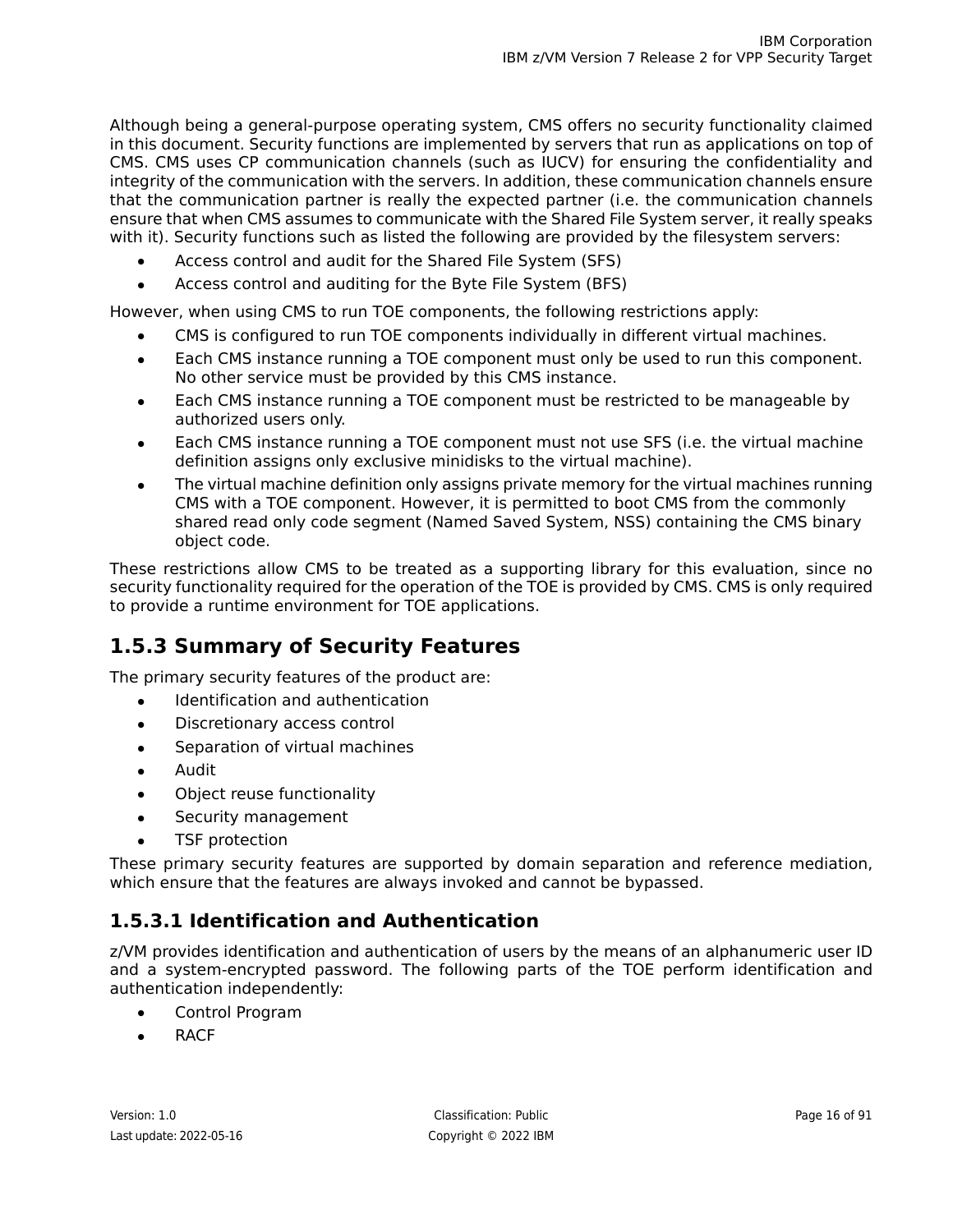For performing identification and authentication, z/VM employs RACF managing resource profiles and user profiles.

### <span id="page-16-0"></span>**1.5.3.2 Discretionary Access Control**

For implementation of extended DAC rules, RACF provides the capability and flexibility as required by the evaluation compared to the usage of the system. Hence, the evaluated configuration of z/VM includes RACF. Basically, a user's authority to access a resource while operating in a RACF-protected system at any time is determined by a combination of these factors:

- User's identity and group membership
- User's attributes including group-level attributes
- User's group authorities
- Access authority specified in the resource profile

### <span id="page-16-1"></span>**1.5.3.3 Separation of virtual machines**

Operating system failures that occur in virtual machines do not normally affect the z/VM operating system running on the real processor. If the error is isolated to a virtual machine, only that virtual machine fails, and the user can re-IPL without affecting the testing and production work running in other virtual machines.

Supported by the underlying processor, the TOE restricts results of software failures (such as program checks) occurring in a virtual machine to this machine, thus not affecting other virtual machines or the CP.

<span id="page-16-2"></span>Failures of CP that cannot be isolated to a particular virtual machine result in the abnormal termination ("abend") of the Control Program. In the event of such an abend, the system will re-initialize itself, if possible. Special abend code numbers are used to identify the specific reason for the abend.

### **1.5.3.4 Audit**

The TOE provides an audit capability that allows generating audit records for security critical events. RACF provides a number of logging and reporting functions that allow resource owners and auditors to identify users who attempt to access the resource. The audit records generated by RACF are collected into files residing on disks that are protected from unauthorized modification or deletion by the DAC mechanism.

<span id="page-16-3"></span>Audit records concerning TLS connections are generated by the TLS server and are gathered by privileged users with access to the SSLADMIN command. These audit records are protected from unauthorized modification or deletion by the DAC mechanism.

### **1.5.3.5 Object reuse functionality**

The TOE provides a facility clearing protected objects and storage previously used by virtual machines or the TOE itself prior to reassignment to other virtual machines or the TOE. This ensures confidentiality of data maintained either by the TOE or by virtual machines.

DASD devices and their derivatives (such as minidisks or temporary disks) are to be cleared manually by the administrator in accordance with the organizational policies. There is additional software support by the IBM Directory Maintenance Facility (DirMaint), which however is not part of this evaluation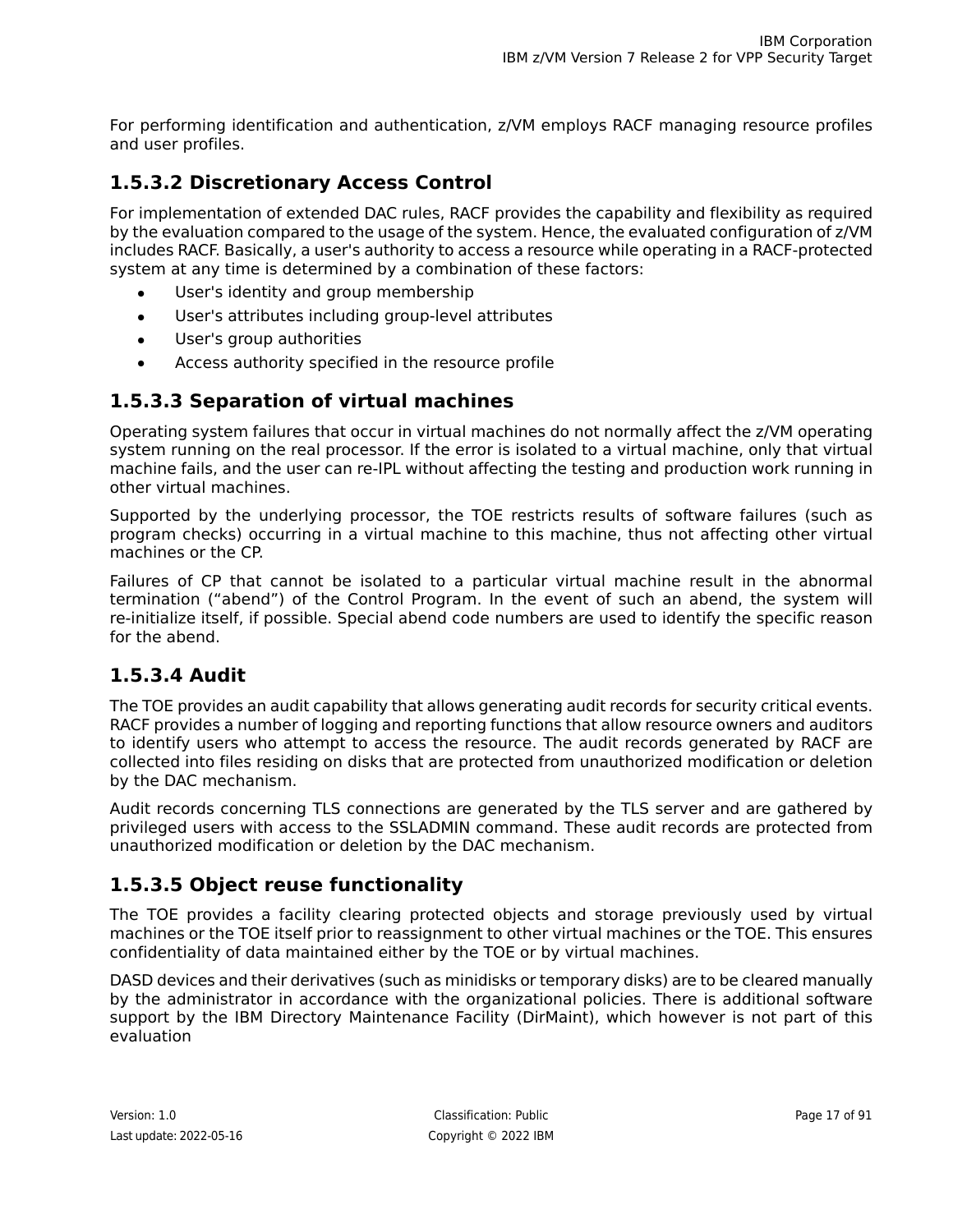### <span id="page-17-0"></span>**1.5.3.6 Security Management**

z/VM provides a set of commands and options to adequately manage the TOE's security functions. The TOE recognizes several roles that are able to perform the different management tasks related to the TOE's security:

- General security options are managed by security administrators.
- Management of users and their security attributes is performed by security administrators. Management of groups can be delegated to group security administrators.
- Management of virtual machine definitions is performed by security administrators.
- Users are allowed to change their own password, their default group, and their user name.
- Users may choose their security label from the range defined in their profile at login time in LSPP mode.
- Auditors manage the parameters of the audit system (e.g. list of audited events) and can analyse the audit trail.

### <span id="page-17-1"></span>**1.5.3.7 TSF Protection**

The z/VM control program enforces integrity of its own domain. No virtual machine can access TOE resources without appropriate authorization. This prevents tampering with TOE resources by untrusted subjects.

<span id="page-17-2"></span>Supportive to this functionality are hardware implemented facilities, namely the Interpretive-Execution Facility (SIE instruction). Therefore the hardware and firmware components providing the abstract machine for the TOE are required to be physically protected from unauthorized access.

## <span id="page-17-3"></span>**1.5.4 Configurations**

### **1.5.4.1 Software Components**

The Target of Evaluation, IBM z/VM Version 7 Release 2, requires the following software components to be installed, enabled, and configured:

- CMS for operating RACF and TCP/IP
- Control Program (CP)
- RACF Security Server feature
- TCP/IP for z/VM

Apart from these required elements, the following elements may be used in the system:

- TLS support for the network communication
- SSI feature selected at installation time

The following PTFs must be installed for the TOE:

- $\bullet$  RSU1
- APAR PH24751 (FIPS 140-2 compliance)
- APAR VM66540 (direct-to-host service transfer)
- APAR PH28216 (OCSP Support)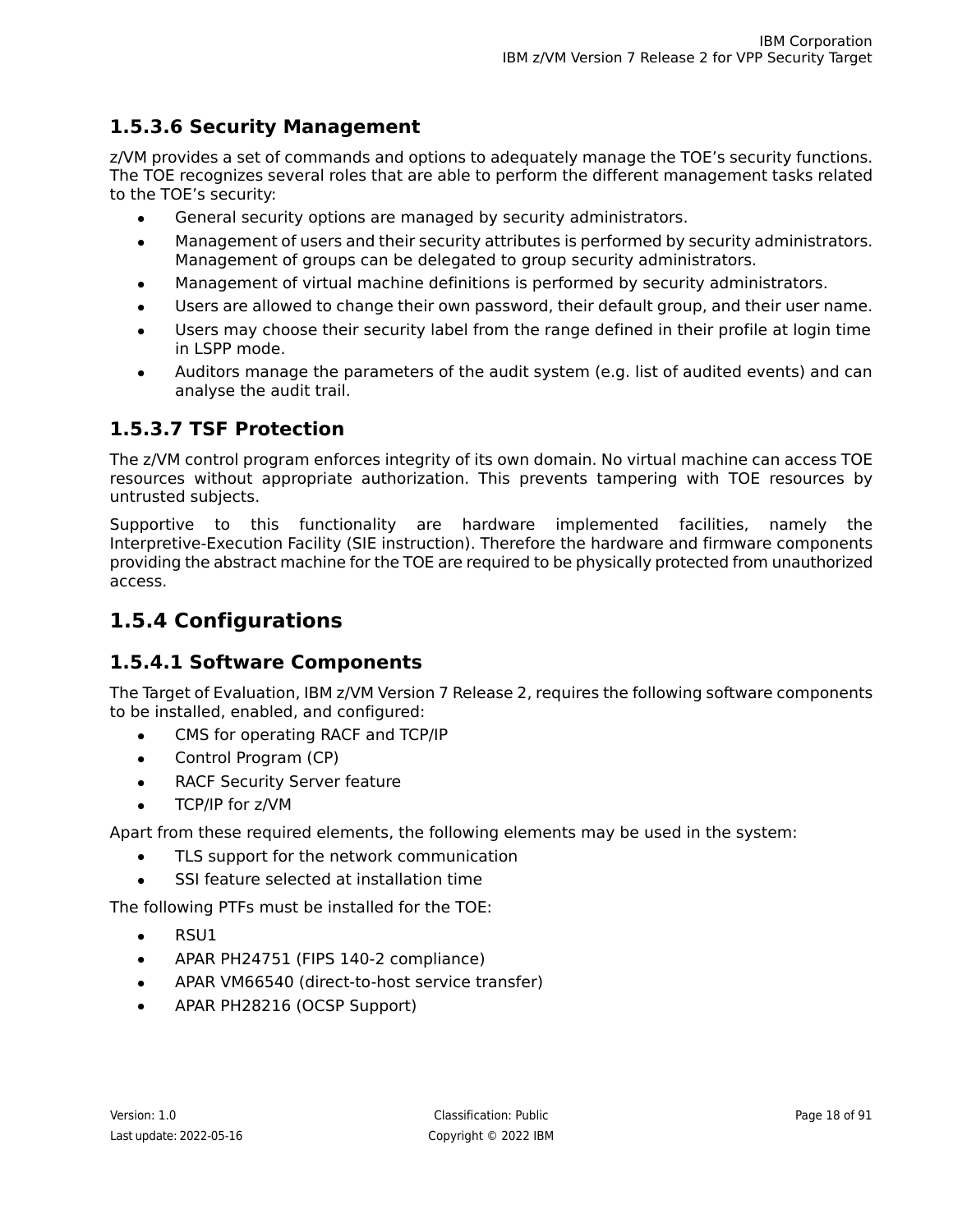### <span id="page-18-0"></span>**1.5.4.2 Software Privileges**

The following description defines an unprivileged and a privileged user.

An unprivileged user is defined as a virtual machine which (these options are documented in the guidance):

- Has AT MOST the CP commands available in IBM-defined privilege class G (it may have fewer)
- Does not have SPECIAL, group-SPECIAL, CLAUTH, AUDITOR or group-AUDITOR, OPERATIONS or group-OPERATIONS authority to RACF
- Does not have COMSRV, DIAG88, DIAG98, DEVMAINT, MAINTCCW, or SETORIG options in its CP directory entry.
- Does not have access to the VM directory (source or object forms)
- Does not have read-write access to the PARM disk(s), or other system areas of CP-owned volumes
- Does not have read-write access to the source or object code of CP, CMS, RACF, or VM TCP/IP.
- Does not have read-write access to the RACF database.
- Does not have read-write access to the RACF audit trail.
- Does not have OBEY authority for VM TCP/IP or other form of administrative authority over a virtual machine that has any of the special privileges described above.

<span id="page-18-1"></span>All other virtual machines are considered to be Trusted Users or Administrators. A Trusted User has access to additional sensitive resources, system services or commands, but cannot alter it's own configuration or bypass DAC controls of resources it does not own, and change ownership of system resource.

### **1.5.4.3 Software Configuration**

<span id="page-18-2"></span>The TOE software components allow a broad range of configuration possibilities. However, to implement all security requirements, restrictions on the configuration must be made.

The Secure Configuration Guide provides instructions and constraints for the evaluated configuration.

### **1.5.4.4 Hardware configurations**

The following assumptions about the technical environment of the TOE are made.

In this ST, the TOE is seen as an SSI cluster formed by one or more instances of z/VM. z/VM executes on an abstract machine as the sole operating system and exercising full control over this abstract machine. This abstract machine can be provided by one of the following: a logical partition provided by a certified version of PR/SM on an IBM z System processor:

IBM Z z14 with CPACF Enablement Feature 3863 active

The abstract machine itself is not part of the TOE, rather, it belongs to the TOE environment. Nevertheless the correctness of separation and memory protection mechanisms implemented in the abstract machine is analyzed as part of the evaluation since those functions are crucial for the security of the TOE.

The following peripherals can be used with the TOE preserving the security functionality:

- all terminals supported by the TOE
- all storage devices supported by the TOE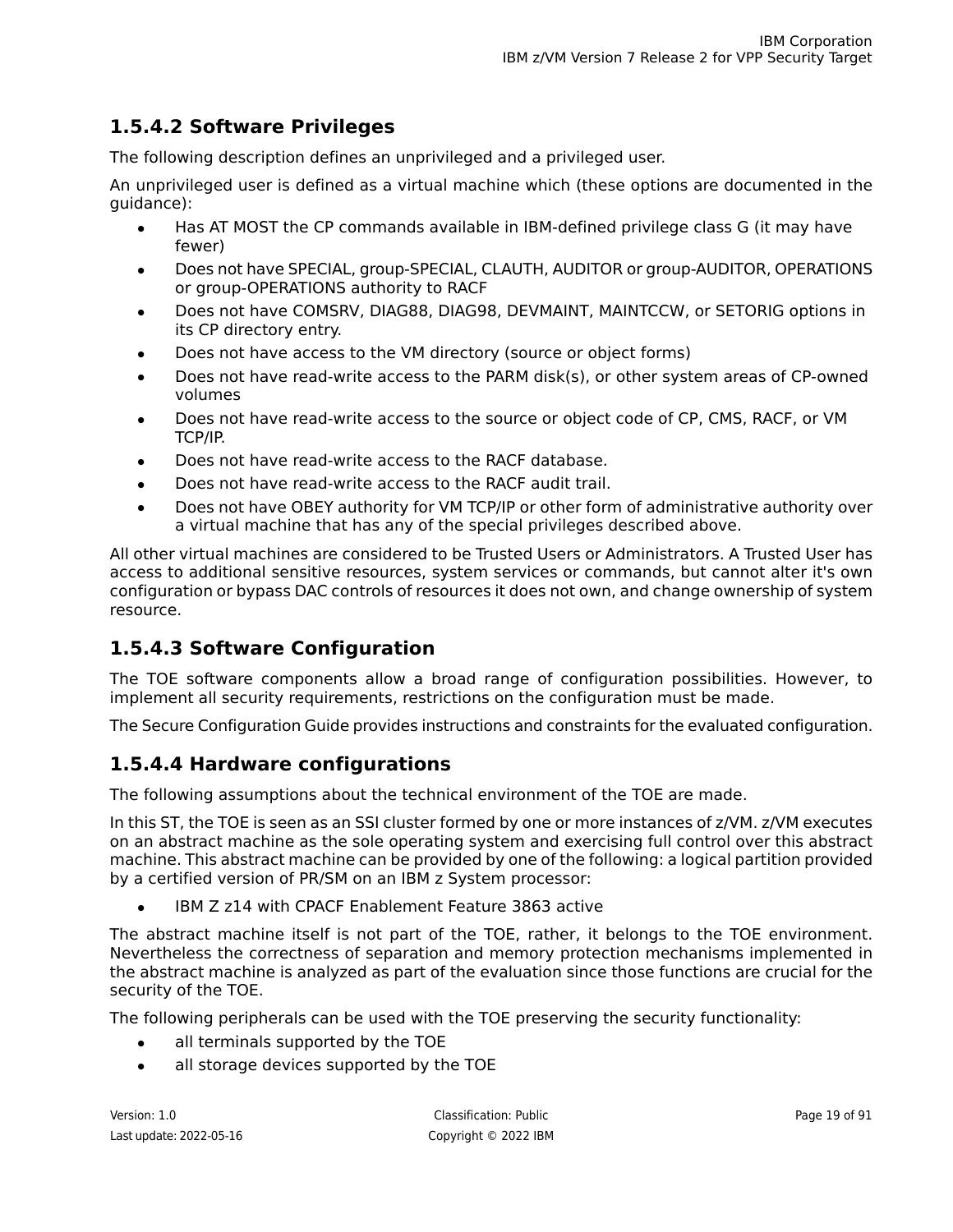• all network adapters supported by the TOE

# <span id="page-19-0"></span>**1.5.5 Technical decisions**

The following table enumerates the applied technical decisions raised by NIAP for the applied protection profiles. In addition, the table outlines how the technical decisions are applied to the ST.

| <b>TD</b> | <b>TD Summary</b>                                                                               | <b>Application in ST</b>                                              |
|-----------|-------------------------------------------------------------------------------------------------|-----------------------------------------------------------------------|
| TD0139    | Clarification of testing for FDP RIP EXT.2                                                      | The modified assurance activity will be<br>applied during evaluation. |
| TD0206    | Testing for Non-Existence of Disconnected<br><b>Virtual Devices</b>                             | The modified assurance activity will be<br>applied during evaluation. |
| TD0230    | <b>ALC Assurance Activities for Server</b><br>Virtualization and Base Virtualization PPs        | The modified assurance activity will be<br>applied during evaluation. |
| TD0249    | Applicability of FTP_ITC_EXT.1                                                                  | Changes to the SFR are applied to the ST.                             |
| TD0250    | Hypercall Controls - FPT HCL EXT.1<br>Clarification                                             | Changes to the SFR are applied to the ST.                             |
| TD0264    | Clarification of Auditable Events for<br>FPT RDM EXT.1                                          | Changes to the SFR are applied to the ST.                             |
| TD0360    | AD Server configuration in FMT MOF EXT.1                                                        | Changes to the SFRs are applied to the ST.                            |
| TD0363    | Access Banner and applicability to<br>programmatic interfaces                                   | Changes to the SFR are applied to the ST.                             |
| TD0431    | Modification to Cipher Suites for TLS                                                           | Changes to the SFR are applied to the ST.                             |
| TD0432    | Corrections to FIA_AFL_EXT.1                                                                    | Changes to the SFR are applied to the ST.                             |
| TD0433    | Assurance activity for FIA_X509_EXT.1.2                                                         | The modified assurance activity will be<br>applied during evaluation. |
| TD0443    | FPT_VDP_EXT.1 Clarification for Assurance   The modified assurance activity will be<br>Activity | applied during evaluation.                                            |
| TD0567    | Security Objectives Rationale, SFR<br>Rationale, and Implicitly Satisfied SFRs                  | The modified rationale is applied to this ST.                         |
| TD0617    | TLSC wildcard testing                                                                           | The TD does not apply to the ST as the TLS<br>client is not claimed.  |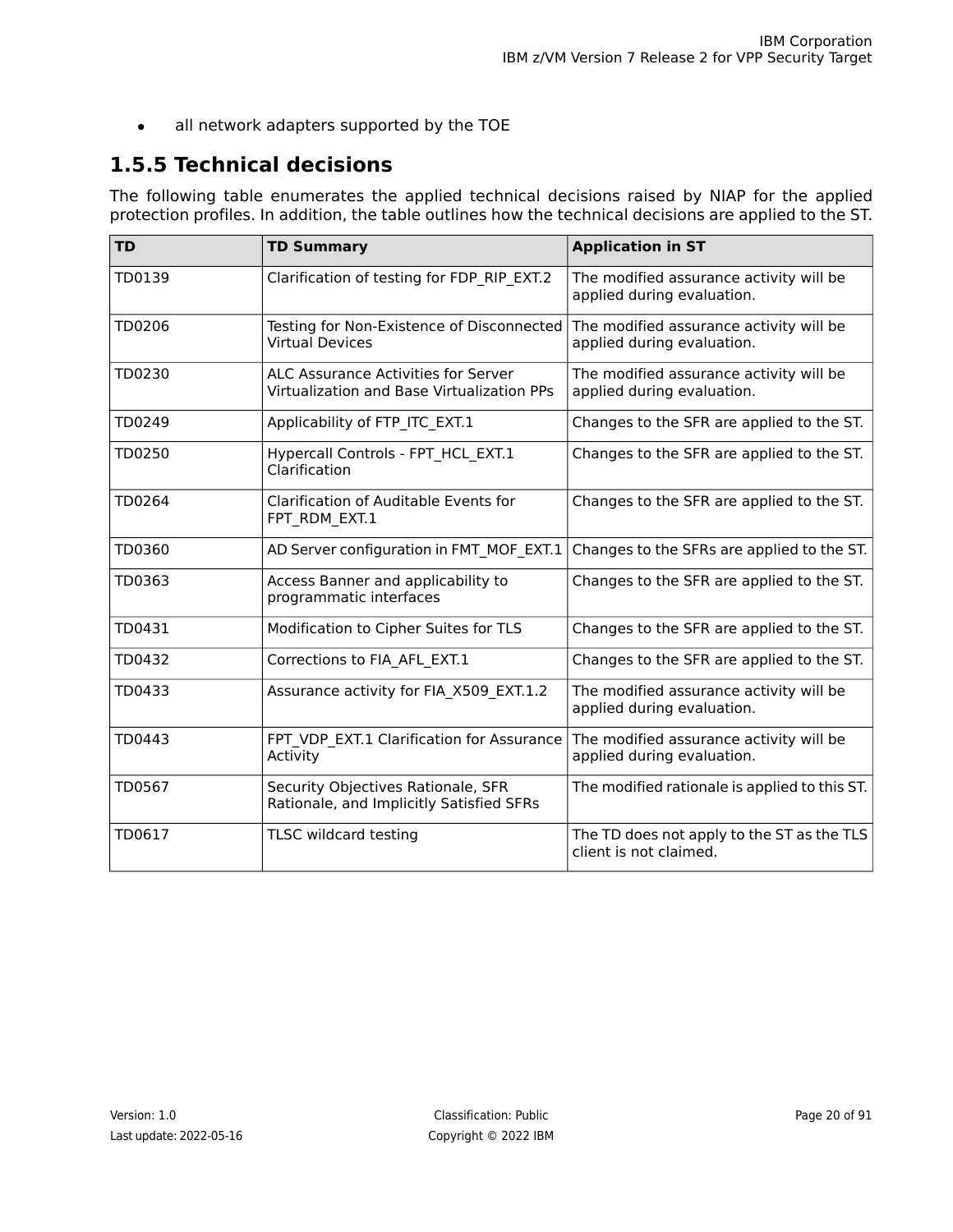# <span id="page-20-0"></span>**2 CC Conformance Claim**

This Security Target is CC Part 2 extended and CC Part 3 extended.

- This Security Target claims conformance to the following Protection Profiles and PP packages:
	- [\[VPP\]:](#page-90-1) Protection Profile for Virtualization. Version 1.0 as of 2016-11-17; exact conformance.
	- [\[SVPP\]:](#page-90-2) Protection Profile for Virtualization Extended Package Server Virtualization. Version 1.0 as of 2016-11-17; exact conformance.

Common Criteria [\[CC\]](#page-90-3) version 3.1 revision 4 is the basis for this conformance claim.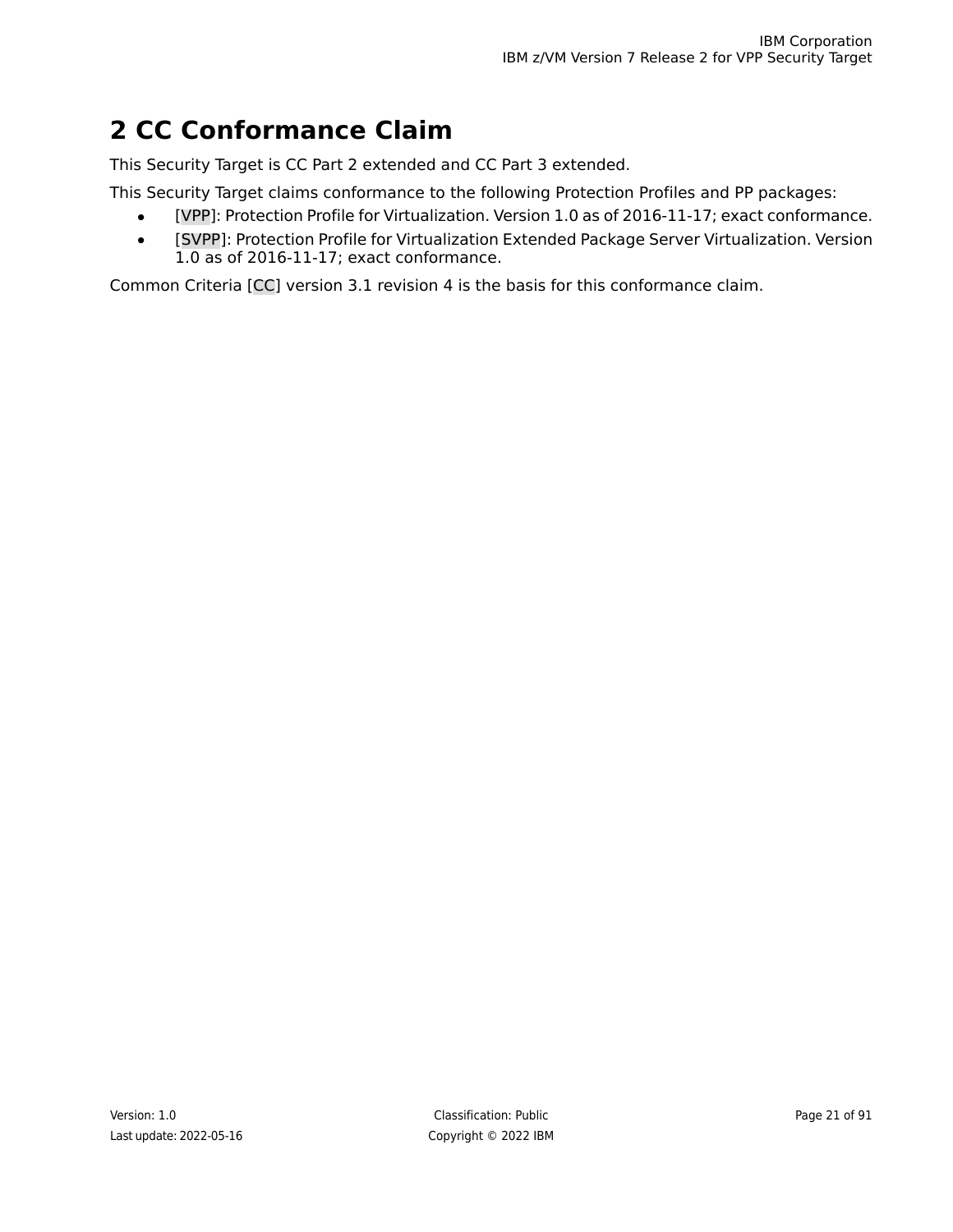# <span id="page-21-0"></span>**3 Security Problem Definition**

# <span id="page-21-1"></span>**3.1 Threat Environment**

Threats to be countered by the TOE are characterized by the combination of an asset being subject to a threat, a threat agent and an adverse action.

## <span id="page-21-2"></span>**3.1.1 Assets**

Assets to be protected are:

- Persistent storage objects used to store user data and/or TSF data, where this data needs to be protected from any of the following operations:
	- ❍ Unauthorized read access
	- ❍ Unauthorized modification
	- ❍ Unauthorized deletion of the object
	- ❍ Unauthorized creation of new objects
	- ❍ Unauthorized management of object attributes
- Transient storage objects holding user data and/or TSF data, including network data
- TSF functions and associated TSF data
- <span id="page-21-3"></span>The resources managed by the TSF that are used to store the above-mentioned objects, including the metadata needed to manage these objects

## **3.1.2 Threat agents**

Threat agents are external entities that potentially may attack the TOE. They satisfy one or more of the following criteria:

- External entities not authorized to access assets may attempt to access them either by masquerading as an authorized entity or by attempting to use TSF services without proper authorization.
- External entities authorized to access certain assets may attempt to access other assets they are not authorized to either by misusing services they are allowed to use or by masquerading as a different external entity.
- Untrusted subjects (i.e. compartments) may attempt to access assets they are not authorized to either by misusing services they are allowed to use or by masquerading as a different subject.

Threat agents are typically characterized by a number of factors, such as expertise, available resources, and motivation, with motivation being linked directly to the value of the assets at stake. The TOE protects against intentional and unintentional breach of TOE security by attackers possessing an enhanced-basic attack potential.

The following threats are addressed by the TOE. All threats present in [\[VPP\]](#page-90-1) and extended packages have been copied.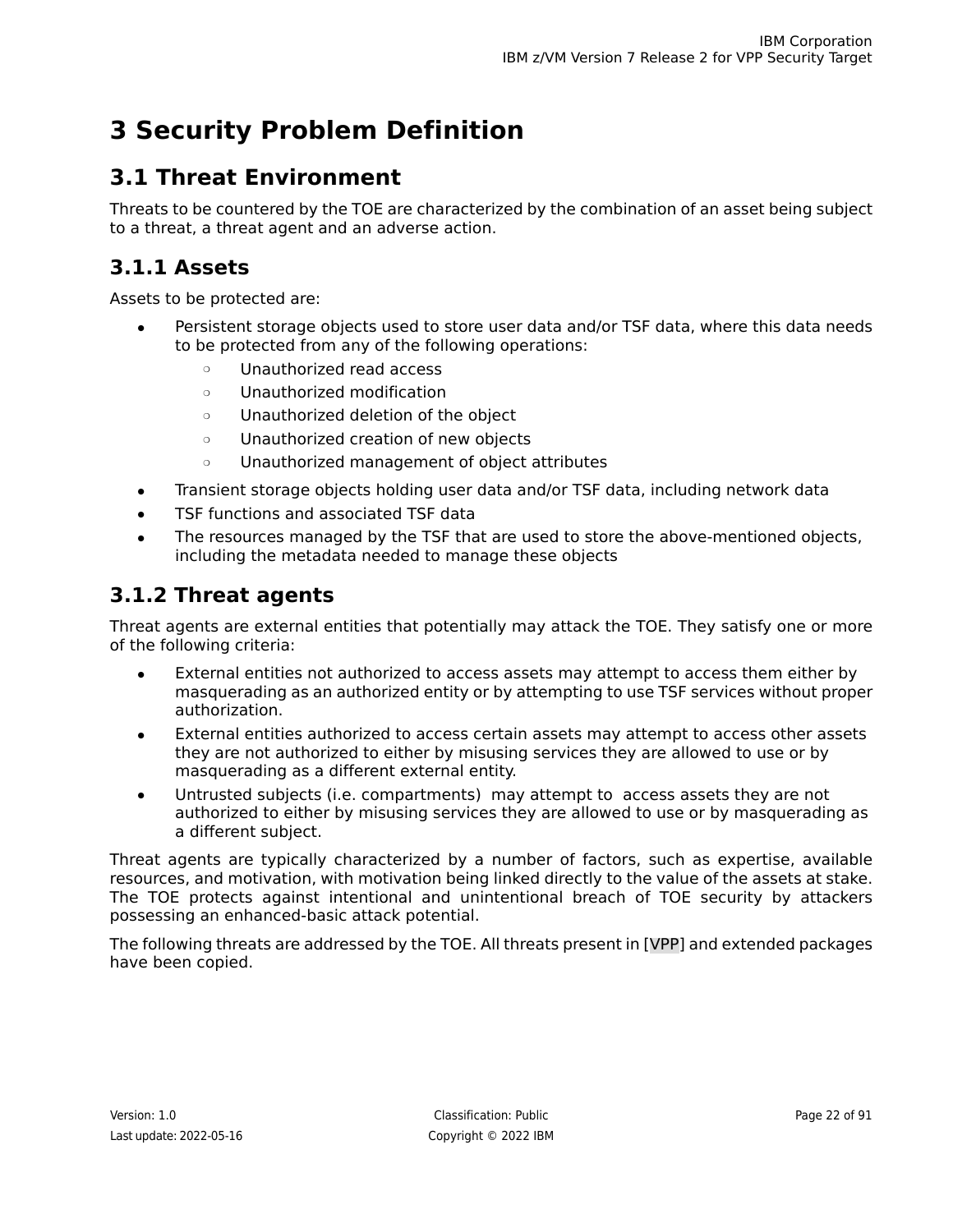## <span id="page-22-0"></span>**3.1.3 Threats countered by the TOE**

### <span id="page-22-1"></span>**T.DATA\_LEAKAGE**

It is a fundamental property of VMs that the domains encapsulated by different VMs remain separate unless data sharing is permitted by policy. For this reason, all Virtualization Systems shall support a policy that prohibits information transfer between VMs.

It shall be possible to configure VMs such that data cannot be moved between domains from VM to VM, or through virtual or physical network components under the control of the VS. When VMs are configured as such, it shall not be possible for data to leak between domains, neither by the express efforts of software or users of a VM, nor because of vulnerabilities or errors in the implementation of the VMM or other VS components.

If it is possible for data to leak between domains when prohibited by policy, then an adversary on one domain or network can obtain data from another domain. Such cross-domain data leakage can, for example, cause classified information, corporate proprietary information, or personally identifiable information to be made accessible to unauthorized entities.

#### <span id="page-22-3"></span>**T.UNAUTHORIZED\_UPDATE**

It is common for attackers to target outdated versions of software containing known flaws. This means it is extremely important to update Virtualization System software as soon as possible when updates are available. But the source of the updates and the updates themselves must be trusted. If an attacker can write their own update containing malicious code they can take control of the VS.

#### <span id="page-22-4"></span>**T.UNAUTHORIZED\_MODIFICATION**

<span id="page-22-2"></span>System integrity is a core security objective for Virtualization Systems. To achieve system integrity, the integrity of each VMM component must be established and maintained. Malware running on the platform must not be able to undetectably modify Virtualization System components while the system is running or at rest. Likewise, malicious code running within a virtual machine must not be able to modify Virtualization System components.

### **T.USER\_ERROR**

<span id="page-22-5"></span>If a Virtualization System is capable of simultaneously displaying VMs of different domains to the same user at the same time, there is always the chance that the user will become confused and unintentionally leak information between domains. This is especially likely if VMs belonging to different domains are indistinguishable. Malicious code may also attempt to interfere with the users ability to distinguish between domains. The VS must take measures to minimize the likelihood of such confusion.

#### **T.3P\_SOFTWARE**

In some VS implementations, critical functions are by necessity performed by software not produced by the virtualization vendor. Such software may include Host Operating Systems and physical device drivers. Vulnerabilities in this software can be exploited by an adversary and result in VMM compromise. Where possible, the VS should mitigate the results of potential vulnerabilities or malicious content in third-party code.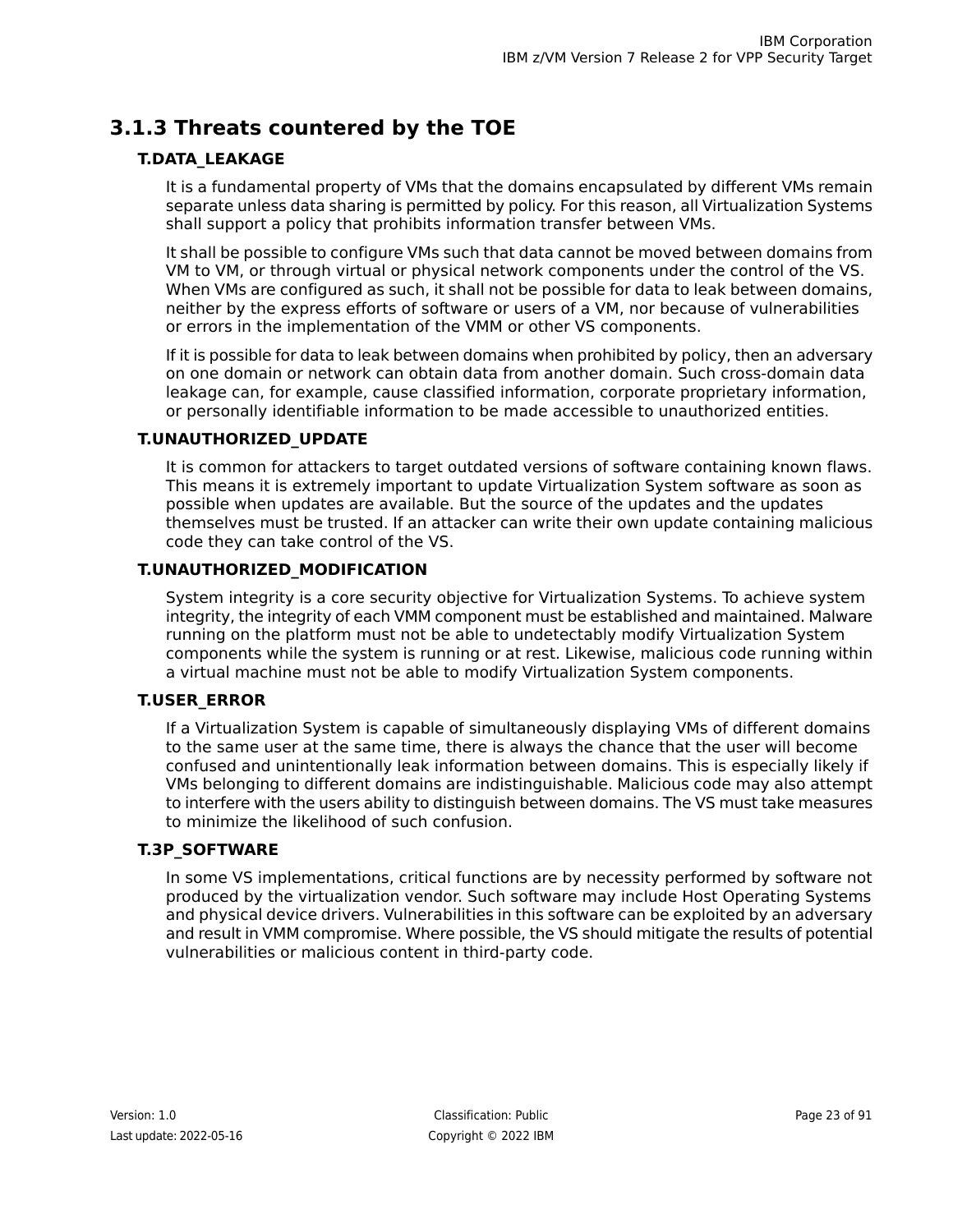### <span id="page-23-0"></span>**T.VMM\_COMPROMISE**

The Virtualization System is designed to provide the appearance of exclusivity to the VMs and is designed to separate or isolate their functions except where specifically shared. Failure of security mechanisms could lead to unauthorized intrusion into or modification of the VMM, or bypass of the VMM altogether. This must be prevented to avoid compromising the Virtualization System.

#### <span id="page-23-1"></span>**T.PLATFORM\_COMPROMISE**

The VS must be capable of protecting the platform from threats that originate within VMs and operational networks connected to the VS. The hosting of untrusted even malicious domains by the VS cannot be permitted to compromise the security and integrity of the platform on which the VS executes. If an attacker can access the underlying platform in a manner not controlled by the VMM, the attacker might be able to modify system firmware or software compromising both the Virtualization System and the underlying platform.

#### <span id="page-23-2"></span>**T.UNAUTHORIZED\_ACCESS**

Functions performed by the management layer include VM configuration, virtualized network configuration, allocation of physical resources, and reporting. Only certain authorized system users (administrators) are allowed to exercise management functions.

Virtualization Systems are often managed remotely over communication networks. Members of these networks can be both geographically and logically separated from each other, and pass through a variety of other systems which may be under the control of an adversary, and offer the opportunity for communications to be compromised. An adversary with access to an open management network could inject commands into the management infrastructure. This would provide an adversary with administrator privilege on the platform, and administrative control over the VMs and virtual network connections. The adversary could also gain access to the management network by hijacking the management network channel.

### <span id="page-23-5"></span>**T.WEAK\_CRYPTO**

<span id="page-23-4"></span>To the extent that VMs appear isolated within the Virtualization System, a threat of weak cryptography may arise if the VMM does not provide good entropy to support security-related features that depend on entropy to implement cryptographic algorithms. For example, a random number generator keeps an estimate of the number of bits of noise in the entropy pool. From this entropy pool random numbers are created. Good random numbers are essential to implementing strong cryptography. Cryptography implemented using poor random numbers can be defeated by a sophisticated adversary.

### <span id="page-23-3"></span>**T.UNPATCHED\_SOFTWARE**

Vulnerabilities in outdated or unpatched software can be exploited by adversaries to compromise the Virtualization System or platform.

### <span id="page-23-6"></span>**T.MISCONFIGURATION**

The Virtualization System may be misconfigured, which could impact its functioning and security. This misconfiguration could be due to an administrative error or the use of faulty configuration data.

### **T.DENIAL\_OF\_SERVICE**

A VM may block others from system resources (e.g., system memory, persistent storage, and processing time) via a resource exhaustion attack.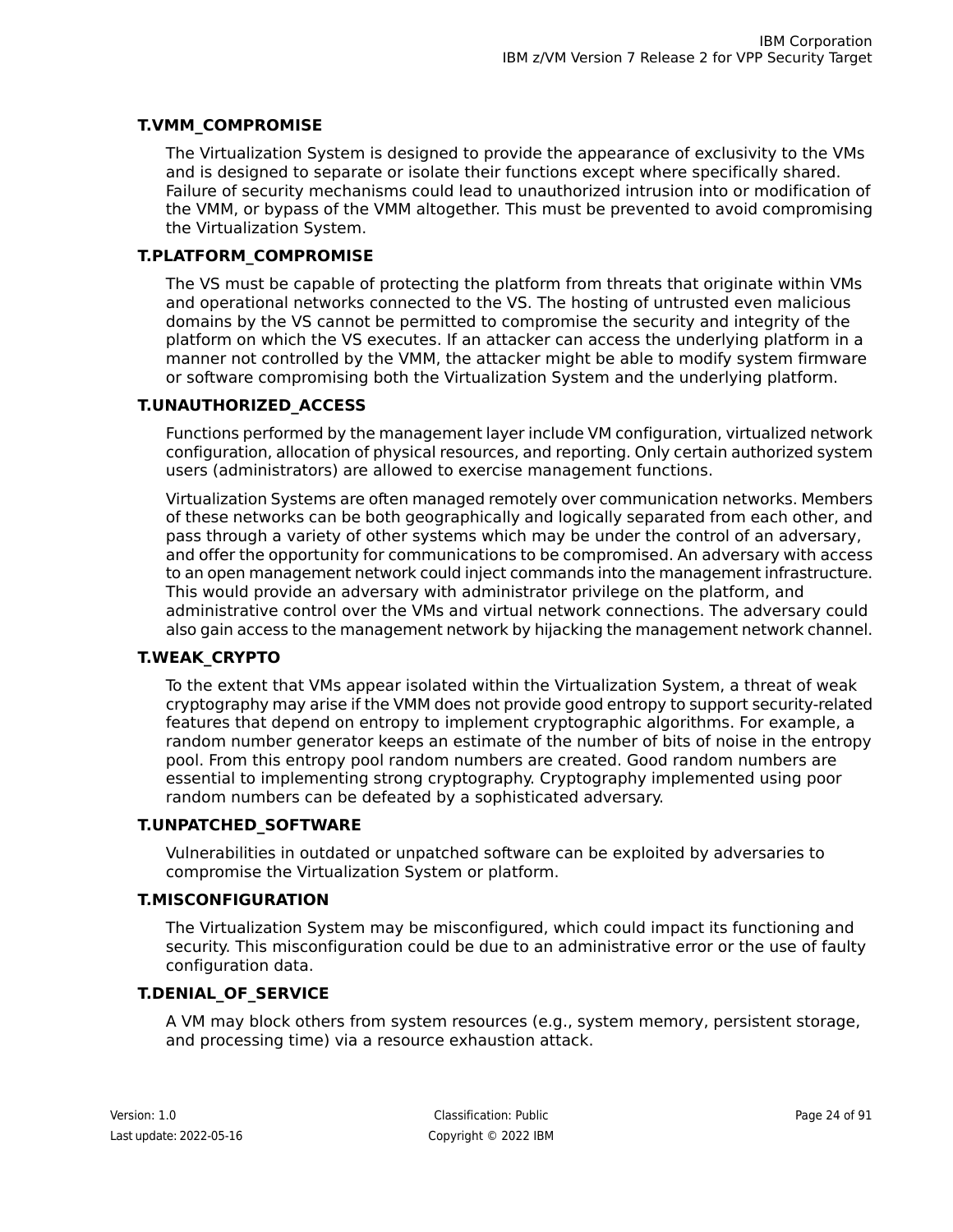# <span id="page-24-0"></span>**3.2 Assumptions**

## <span id="page-24-1"></span>**3.2.1 Intended usage of the TOE**

### <span id="page-24-10"></span>**A.PLATFORM\_INTEGRITY**

The platform has not been compromised prior to installation of the Virtualization System.

### <span id="page-24-9"></span>**A.COVERT\_CHANNELS**

If the TOE has covert storage or timing channels, then for all VMs executing on that TOE, it is assumed that relative to the IT assets to which they have access, those VMs will have assurance sufficient to outweigh the risk that they will violate the security policy of the TOE by using those covert channels.

## <span id="page-24-3"></span><span id="page-24-2"></span>**3.2.2 Environment of use of the TOE**

### <span id="page-24-8"></span>**3.2.2.1 Physical**

### <span id="page-24-4"></span>**A.PHYSICAL**

Physical security commensurate with the value of the TOE and the data it contains is assumed to be provided by the environment.

### <span id="page-24-6"></span>**3.2.2.2 Personnel**

### <span id="page-24-7"></span>**A.TRUSTED\_ADMIN**

TOE Administrators are trusted to follow and apply all administrator guidance.

### <span id="page-24-5"></span>**A.NON\_MALICIOUS\_USER**

The user of the VS is not willfully negligent or hostile, and uses the VS in compliance with the applied enterprise security policy and guidance. At the same time, malicious applications could act as the user, so requirements which confine malicious applications are still in scope.

# **3.3 Organizational Security Policies**

There are no organizational security policies defined for this ST.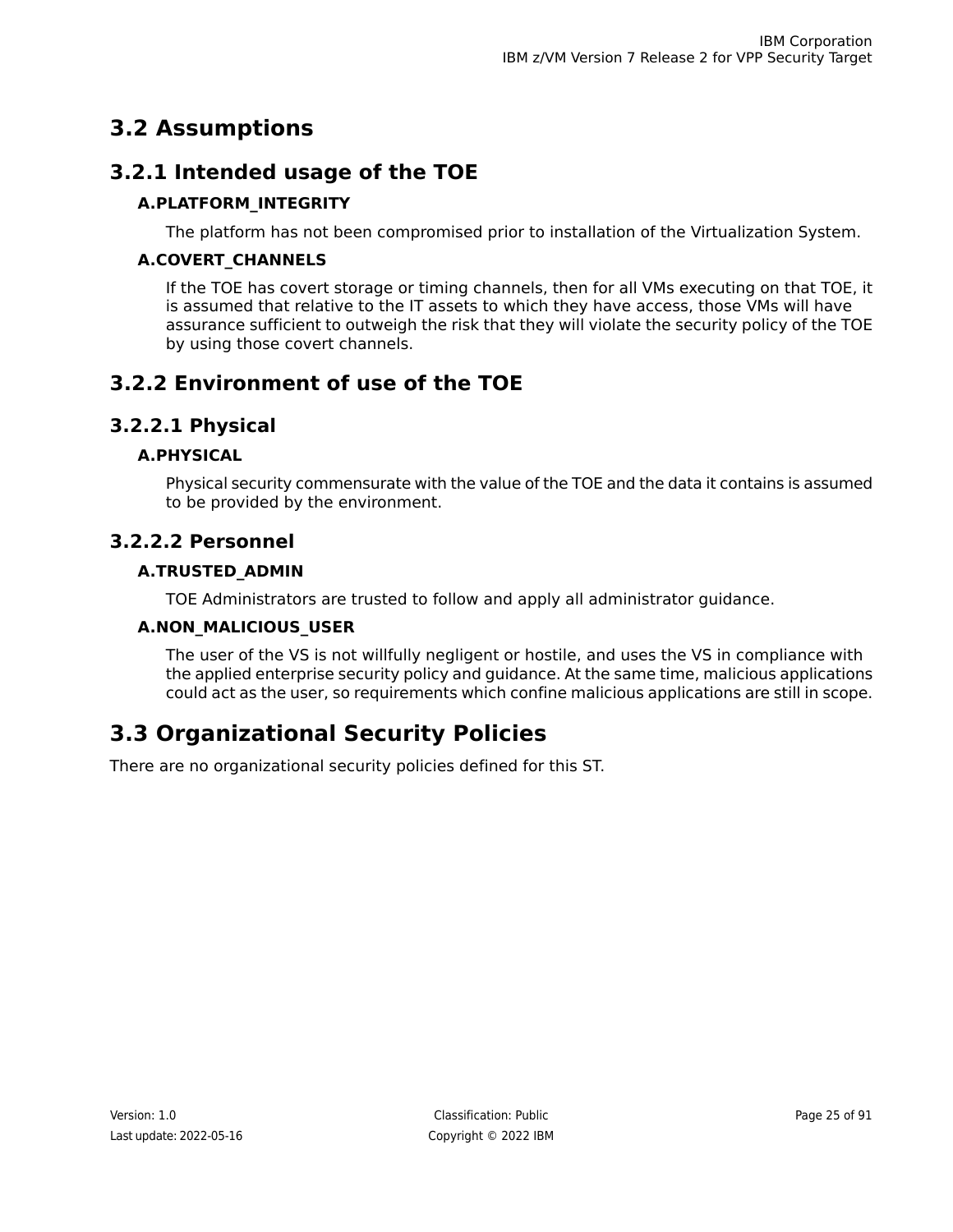# <span id="page-25-0"></span>**4 Security Objectives**

# <span id="page-25-1"></span>**4.1 Objectives for the TOE**

### <span id="page-25-2"></span>**O.VM\_ISOLATION**

VMs are the fundamental subject of the system. The VMM is responsible for applying the system security policy (SSP) to the VM and all resources. As basic functionality, the VMM must support a security policy that mandates no information transfer between VMs.

The VMM must support the necessary mechanisms to isolate the resources of all VMs. The VMM partitions a platform's physical resources for use by the supported virtual environments. Depending on the use case, a VM may require a completely isolated environment with exclusive access to system resources, or share some of its resources with other VMs. It must be possible to enforce a security policy that prohibits the transfer of data between VMs through shared devices. When the platform security policy allows the sharing of resources across VM boundaries, the VMM must ensure that all access to those resources is consistent with the policy. The VMM may delegate the responsibility for the mediation of sharing of particular resources to select Service VMs; however in doing so, it remains responsible for mediating access to the Service VMs, and each Service VM must mediate all access to any shared resource that has been delegated to it in accordance with the SSP.

Devices, whether virtual or physical, are resources requiring access control. The VMM must enforce access control in accordance to system security policy. Physical devices are platform devices with access mediated via the VMM per the O.VMM\_Integrity objective. Virtual devices may include virtual storage devices and virtual network devices. Some of the access control restrictions must be enforced internal to Service VMs, as may be the case for isolating virtual networks. VMMs may also expose purely virtual interfaces. These are VMM specific, and while they are not analogous to a physical device, they are also subject to access control.

<span id="page-25-3"></span>The VMM must support the mechanisms to isolate all resources associated with virtual networks and to limit a VM's access to only those virtual networks for which it has been configured. The VMM must also support the mechanisms to control the configurations of virtual networks according to the SSP.

### **O.VMM\_INTEGRITY**

Integrity is a core security objective for Virtualization Systems. To achieve system integrity, the integrity of each VMM component must be established and maintained. This objective concerns only the integrity of the Virtualization Systemnot the integrity of software running inside of Guest VMs or of the physical platform. The overall objective is to ensure the integrity of critical components of a Virtualization System.

Initial integrity of a VS can be established through mechanisms such as a digitally signed installation or update package, or through integrity measurements made at launch. Integrity is maintained in a running system by careful protection of the VMM from untrusted users and software. For example, it must not be possible for software running within a Guest VM to exploit a vulnerability in a device or hypercall interface and gain control of the VMM. The vendor must release patches for vulnerabilities as soon as practicable after discovery.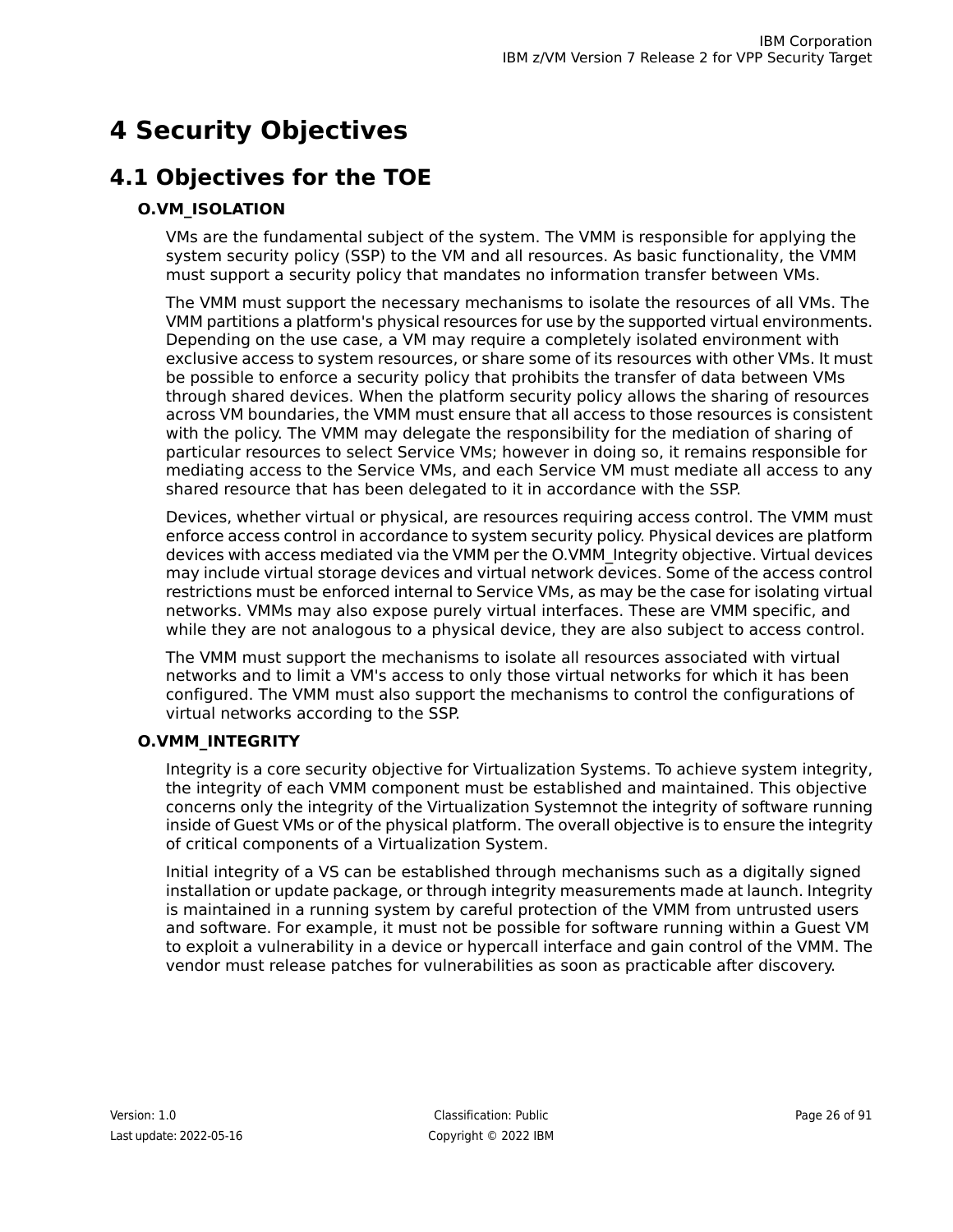#### <span id="page-26-0"></span>**O.PLATFORM\_INTEGRITY**

The integrity of the VMM depends on the integrity of the hardware and software on which the VMM relies. Although the VS does not have complete control over the integrity of the platform, the VS should as much as possible try to ensure that no users or software hosted by the VS is capable of undermining the integrity of the platform.

#### <span id="page-26-1"></span>**O.DOMAIN\_INTEGRITY**

While the VS is not responsible for the contents or correct functioning of software that runs within Guest VMs, it is responsible for ensuring that the correct functioning of the software within a Guest VM is not interfered with by other VMs.

#### <span id="page-26-2"></span>**O.MANAGEMENT\_ACCESS**

VMM management functions include VM configuration, virtualized network configuration, allocation of physical resources, and reporting. Only certain authorized system users (administrators) are allowed to exercise management functions.

Because of the privileges exercised by the VMM management functions, it must not be possible for the VMMs management components to be compromised without administrator notification. This means that unauthorized users cannot be permitted access to the management functions, and the management components must not be interfered with by Guest VMs or unprivileged users on other networksincluding operational networks connected to the TOE.

VMMs include a set of management functions that collectively allow administrators to configure and manage the VMM, as well as configure Guest VMs. These management functions are specific to the virtualization system, distinct from any other management functions that might exist for the internal management of any given Guest VM. These VMM management functions are privileged, with the security of the entire system relying on their proper use. The VMM management functions can be classified into different categories and the policy for their use and the impact to security may vary accordingly.

The management functions might be distributed throughout the VMM (within the VMM and Service VMs). The VMM must support the necessary mechanisms to enable the control of all management functions according to the system security policy. When a management function is distributed among multiple Service VMs, the VMs must be protected using the security mechanisms of the Hypervisor and any Service VMs involved to ensure that the intent of the system security policy is not compromised. Additionally, since hypercalls permit Guest VMs to invoke the Hypervisor, and often allow the passing of data to the Hypervisor, it is important that the hypercall interface is well-guarded and that all parameters be validated.

The VMM maintains configuration data for every VM on the system. This configuration data, whether of Service or Guest VMs, must be protected. The mechanisms used to establish, modify and verify configuration data are part of the VS management functions and must be protected as such. The proper internal configuration of Service VMs that provide critical security functions can also greatly impact VS security. These configurations must also be protected. Internal configuration of Guest VMs should not impact overall VS security. The overall goal is to ensure that the VMM, including the environments internal to Service VMs, is properly configured and that all Guest VM configurations are maintained consistent with the system security policy throughout their lifecycle.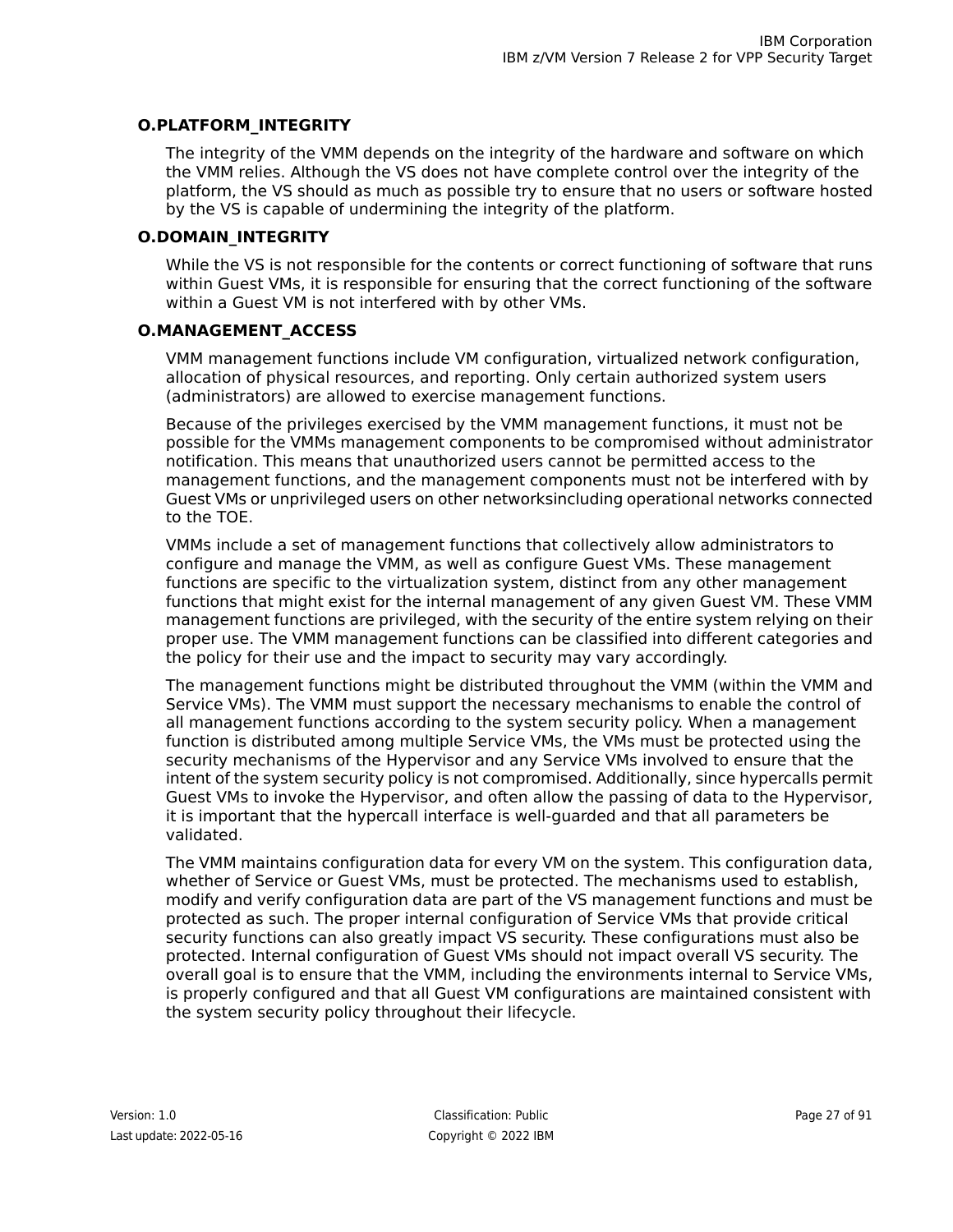Virtualization Systems are often managed remotely. For example, an administrator can remotely update virtualization software, start and shut down VMs, and manage virtualized network connections. If a console is required, it could be run on a separate machine or it could itself run in a VM. When performing remote management, an administrator must communicate with a privileged management agent over a network. Communications with the management infrastructure must be protected from Guest VMs and operational networks.

### <span id="page-27-1"></span>**O.PATCHED\_SOFTWARE**

The Virtualization System must be updated and patched when needed in order to prevent the potential compromise of the VMM, as well as the networks and VMs that it hosts. Identifying and applying needed updates must be a normal part of the operating procedure to ensure that patches are applied in a timely and thorough manner. In order to facilitate this, the VS must support standards and protocols that help enhance the manageability of the VS as an IT product, enabling it to be integrated as part of a manageable network (e.g., reporting current patch level and patchability).

### <span id="page-27-2"></span>**O.VM\_ENTROPY**

VMs must have access to good entropy sources to support security-related features that implement cryptographic algorithms. For example, in order to function as members of operational networks, VMs must be able to communicate securely with other network entitieswhether virtual or physical. They must therefore have access to sources of good entropy to support that secure communication.

#### <span id="page-27-4"></span><span id="page-27-3"></span>**O.AUDIT**

The purpose of audit is to capture and protect data about what happens on a system so that it can later be examined to determine what has happened in the past.

### **O.CORRECTLY\_APPLIED\_CONFIGURATION**

The TOE must not apply configurations that violate the current security policy.

<span id="page-27-5"></span>The TOE must correctly apply configurations and policies to newly created Guest VMs, as well as to existing Guest VMs when applicable configuration or policy changes are made. All changes to configuration and to policy must conform to the existing security policy. Similarly, changes made to the configuration of the TOE itself must not violate the existing security policy.

### <span id="page-27-6"></span><span id="page-27-0"></span>**O.RESOURCE\_ALLOCATION**

The TOE will provide mechanisms that enforce constraints on the allocation of system resources in accordance with existing security policy.

# <span id="page-27-7"></span>**4.2 Objectives for the Operational Environment**

### **OE.CONFIG**

TOE administrators will configure the Virtualization System correctly to create the intended security policy.

### **OE.PHYSICAL**

Physical security, commensurate with the value of the TOE and the data it contains, is provided by the environment.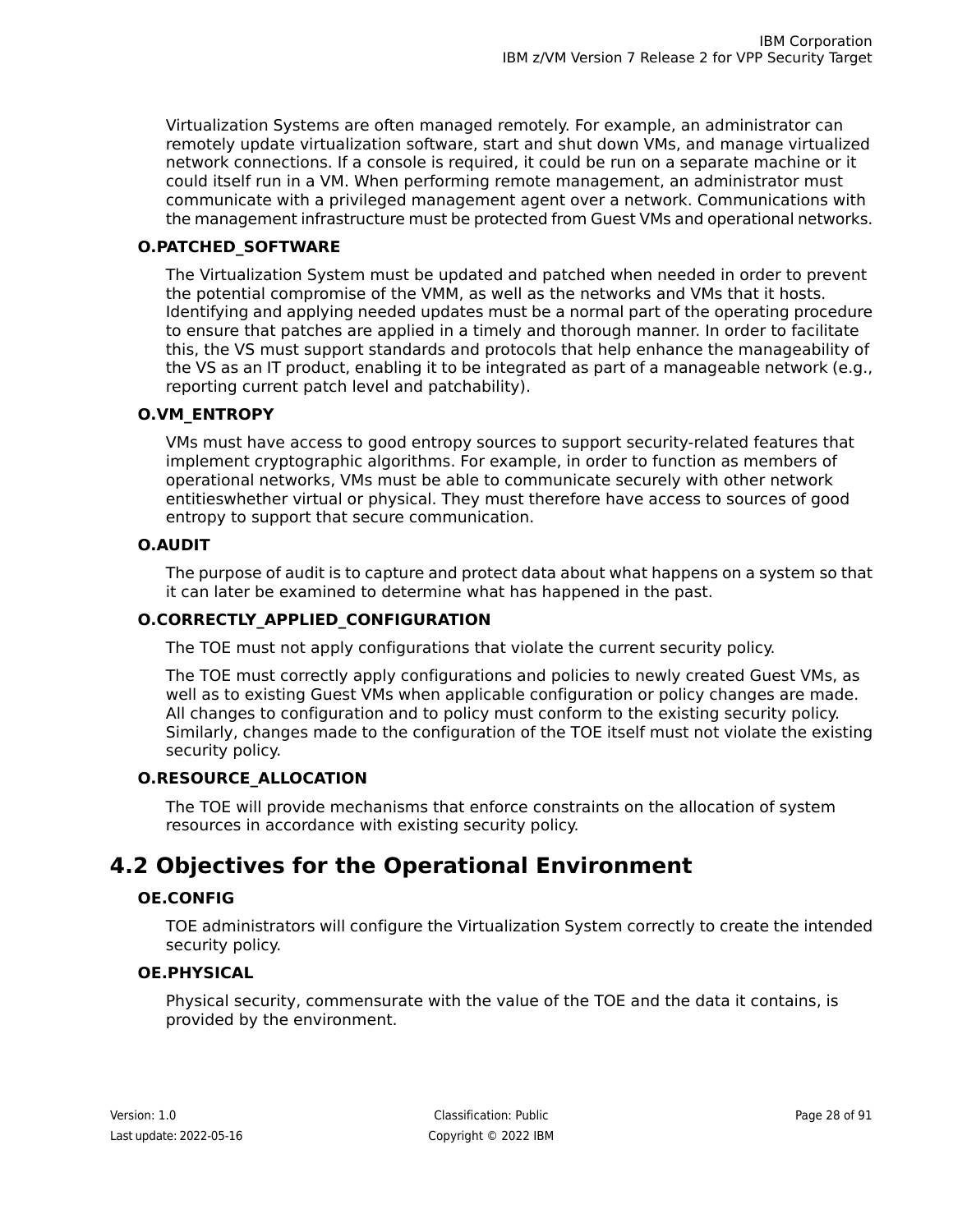#### <span id="page-28-3"></span>**OE.TRUSTED\_ADMIN**

TOE Administrators are trusted to follow and apply all administrator guidance in a trusted manner.

#### <span id="page-28-4"></span>**OE.COVERT\_CHANNELS**

If the TOE has covert storage or timing channels, then for all VMs executing on that TOE, it is assumed that those VMs will have sufficient assurance relative to the IT assets to which they have access, to outweigh the risk that they will violate the security policy of the TOE by using those covert channels.

#### <span id="page-28-5"></span>**OE.NON\_MALICIOUS\_USER**

Users are trusted to be not willfully negligent or hostile and use the VS in compliance with the applied enterprise security policy and guidance.

## <span id="page-28-1"></span><span id="page-28-0"></span>**4.3 Security Objectives Rationale**

### **4.3.1 Coverage**

The following table provides a mapping of TOE objectives to threats and policies, showing that each objective counters or enforces at least one threat or policy, respectively.

<span id="page-28-2"></span>

| <b>Objective</b>                  | Threats / OSPs                                                                                   |
|-----------------------------------|--------------------------------------------------------------------------------------------------|
| O.VM ISOLATION                    | T.DATA LEAKAGE<br>T.USER ERROR<br>T.VMM COMPROMISE                                               |
| <b>O.VMM INTEGRITY</b>            | T.UNAUTHORIZED UPDATE<br>T.UNAUTHORIZED MODIFICATION<br><b>T.3P SOFTWARE</b><br>T.VMM COMPROMISE |
| O.PLATFORM INTEGRITY              | T.PLATFORM COMPROMISE                                                                            |
| <b>O.DOMAIN INTEGRITY</b>         | T.DATA LEAKAGE                                                                                   |
| O.MANAGEMENT_ACCESS               | T.UNAUTHORIZED ACCESS<br><b>T.MISCONFIGURATION</b>                                               |
| O.PATCHED_SOFTWARE                | T.UNPATCHED SOFTWARE                                                                             |
| O.VM ENTROPY                      | <b>T.WEAK CRYPTO</b>                                                                             |
| O.AUDIT                           | T.UNAUTHORIZED MODIFICATION                                                                      |
| O.CORRECTLY APPLIED CONFIGURATION | T.MISCONFIGURATION                                                                               |
| O.RESOURCE ALLOCATION             | T.DENIAL OF SERVICE                                                                              |

### **Table 1: Mapping of security objectives to threats and policies**

The following table provides a mapping of the objectives for the Operational Environment to assumptions, threats and policies, showing that each objective holds, counters or enforces at least one assumption, threat or policy, respectively.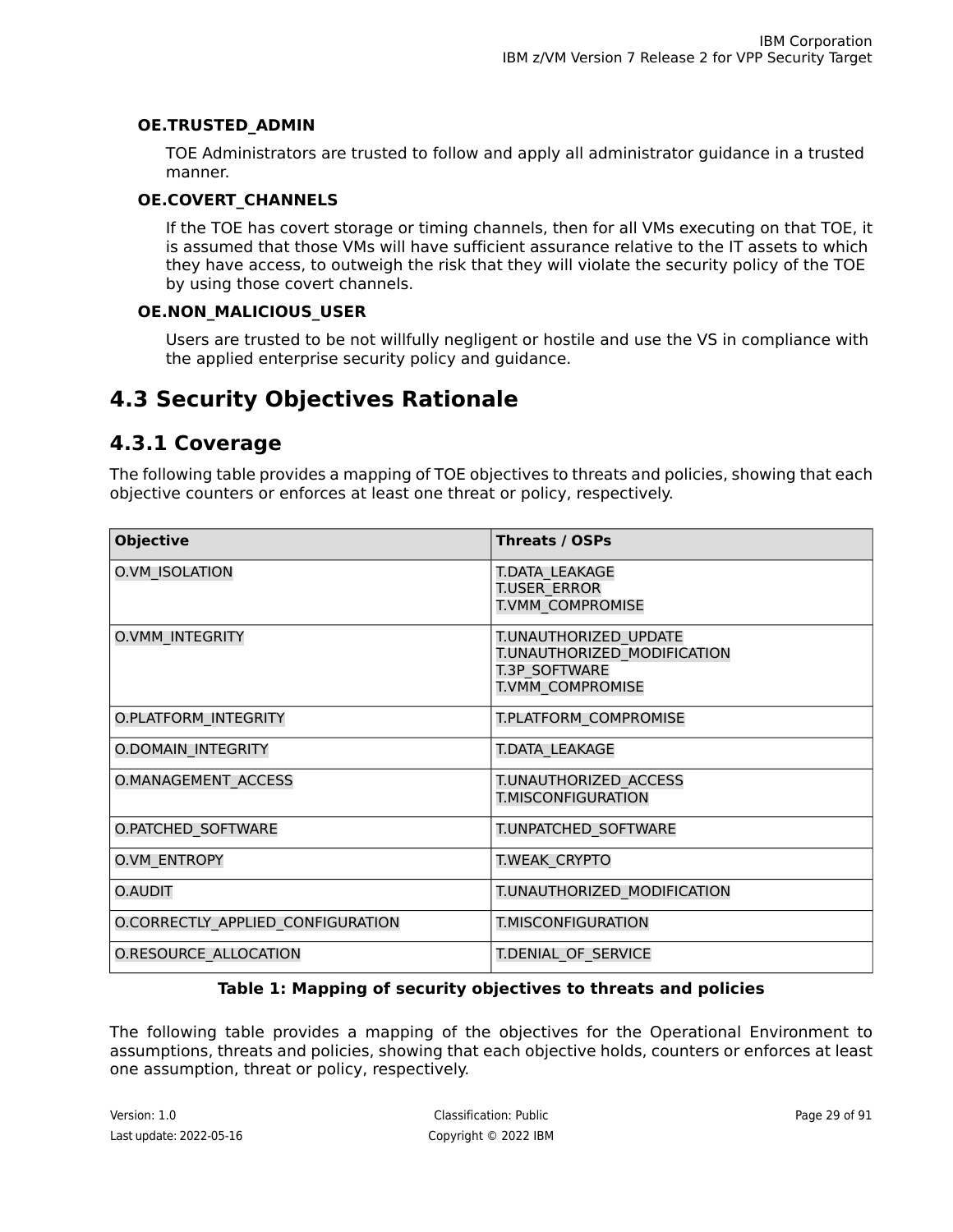<span id="page-29-1"></span>

| <b>Objective</b>             | <b>Assumptions / Threats / OSPs</b>     |
|------------------------------|-----------------------------------------|
| OE.CONFIG                    | A.TRUSTED ADMIN<br>A.NON MALICIOUS USER |
| OE.PHYSICAL                  | A.PHYSICAL                              |
| OE.TRUSTED ADMIN             | A.TRUSTED ADMIN                         |
| <b>OE.COVERT CHANNELS</b>    | A.COVERT CHANNELS                       |
| <b>OE.NON MALICIOUS USER</b> | A.NON MALICIOUS USER                    |

#### <span id="page-29-0"></span>**Table 2: Mapping of security objectives for the Operational Environment to assumptions, threats and policies**

## **4.3.2 Sufficiency**

The following rationale provides justification that the security objectives are suitable to counter each individual threat and that each security objective tracing back to a threat, when achieved, actually contributes to the removal, diminishing or mitigation of that threat.

<span id="page-29-2"></span>

| <b>Threat</b>                | <b>Rationale for security objectives</b>                                                                                                                                                                                                                                            |
|------------------------------|-------------------------------------------------------------------------------------------------------------------------------------------------------------------------------------------------------------------------------------------------------------------------------------|
| T.DATA LEAKAGE               | Logical separation of VMs and enforcement of domain integrity prevent<br>unauthorized transmission of data from one VM to another.                                                                                                                                                  |
| T.UNAUTHORIZED_UPDATE        | System integrity prevents the TOE from installing a software patch<br>containing unknown and potentially malicious code.                                                                                                                                                            |
| T.UNAUTHORIZED MODIFICATION  | Enforcement of VMM integrity prevents the bypass of enforcement<br>mechanisms and auditing ensures that abuse of legitimate authority can<br>be detected.                                                                                                                           |
| T.USER ERROR                 | Isolation of VMs includes clear attribution of those VMs to their respective<br>domains which reduces the likelihood that a user inadvertently inputs<br>or transfers data meant for one VM into another.                                                                           |
| <b>T.3P SOFTWARE</b>         | The VMM integrity mechanisms include environment-based vulnerability<br>mitigation and potentially support for introspection and device driver<br>isolation, all of which reduce the likelihood that any vulnerabilities in<br>third-party software can be used to exploit the TOE. |
| T.VMM COMPROMISE             | Maintaining the integrity of the VMM and ensuring that VMs execute in<br>isolated domains mitigate the risk that the VMM can be compromised<br>or bypassed.                                                                                                                         |
| <b>T.PLATFORM COMPROMISE</b> | Platform integrity mechanisms used by the TOE reduce the risk that an<br>attacker can break out of a VM and affect the platform on which the VS<br>is running.                                                                                                                      |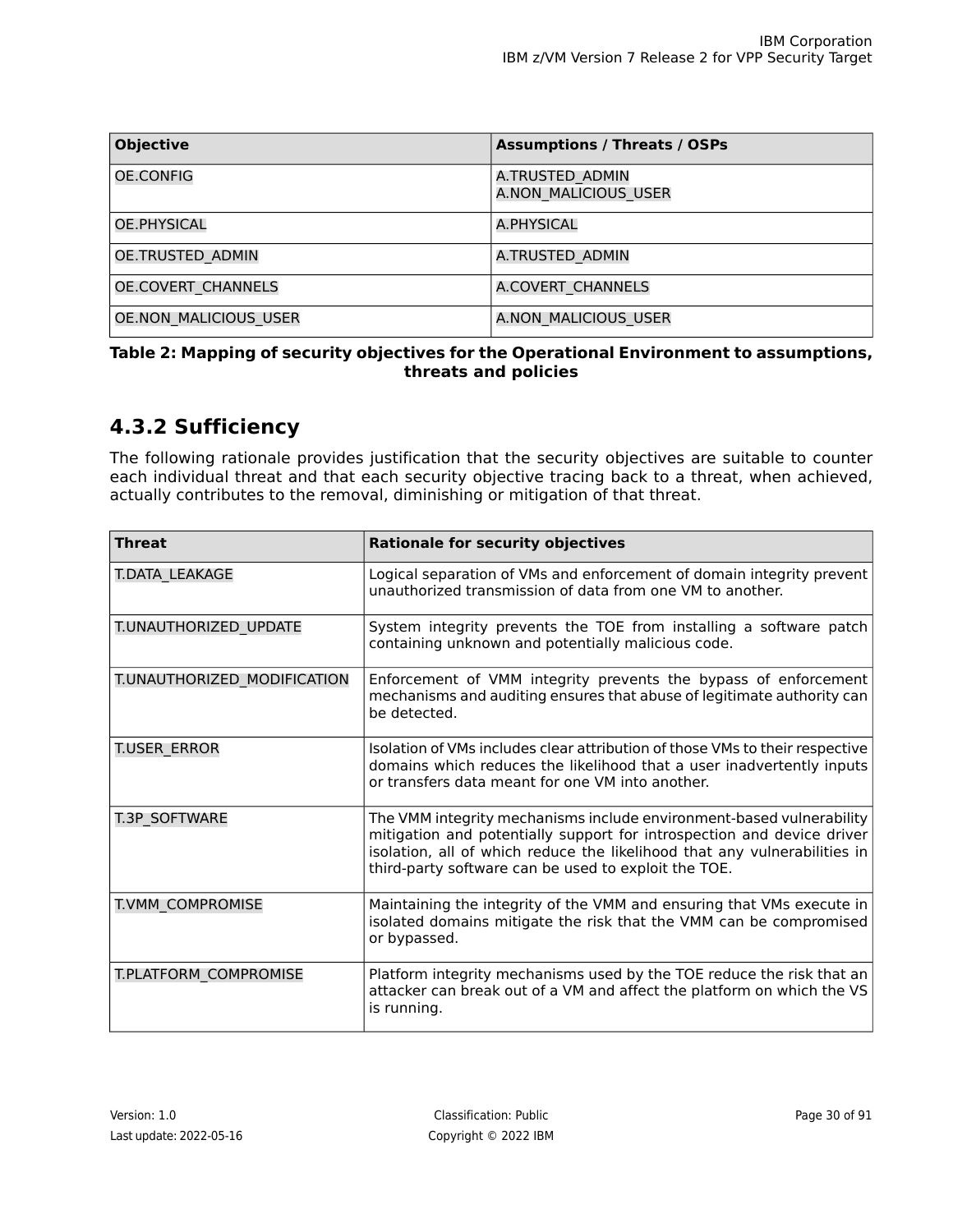| <b>Threat</b>              | <b>Rationale for security objectives</b>                                                                                                                                             |
|----------------------------|--------------------------------------------------------------------------------------------------------------------------------------------------------------------------------------|
| T.UNAUTHORIZED ACCESS      | Ensuring that TSF management functions cannot be executed without<br>authorization prevents untrusted subjects from modifying the behavior<br>of the TOE in an unanticipated manner. |
| T.WEAK CRYPTO              | Acquisition of good entropy is necessary to support the TOEs<br>security-related cryptographic algorithms.                                                                           |
| T.UNPATCHED SOFTWARE       | The ability to patch the TOE software ensures that protections against<br>vulnerabilities can be applied as they become available.                                                   |
| T.MISCONFIGURATION         | Mechanisms to prevent the application of configurations that violate the<br>current security policy help prevent misconfigurations.                                                  |
| <b>T.DENIAL OF SERVICE</b> | The ability of the TSF to ensure the proper allocation of resources makes<br>denial of service attacks more difficult.                                                               |

#### **Table 3: Sufficiency of objectives countering threats**

The following rationale provides justification that the security objectives for the environment are suitable to cover each individual assumption, that each security objective for the environment that traces back to an assumption about the environment of use of the TOE, when achieved, actually contributes to the environment achieving consistency with the assumption, and that if all security objectives for the environment that trace back to an assumption are achieved, the intended usage is supported.

<span id="page-30-0"></span>

| <b>Assumption</b>    | <b>Rationale for security objectives</b>                                                                                                                                                                                  |
|----------------------|---------------------------------------------------------------------------------------------------------------------------------------------------------------------------------------------------------------------------|
| A.PLATFORM INTEGRITY | If the underlying platform has not been compromised prior to installation<br>of the TOE, its integrity can be assumed to be intact.                                                                                       |
| A.COVERT CHANNELS    | It is expected that any data contained within VMs is commensurate with<br>the security provided by the TOE, which includes any vulnerabilities due<br>to the potential presence of covert storage and/or timing channels. |
| A.PHYSICAL           | If the TOE is deployed in a location that has appropriate physical<br>safeguards, it can be assumed to be physically secure.                                                                                              |
| A.TRUSTED ADMIN      | Providing guidance to administrators and ensuring that individuals are<br>properly trained and vetted before being given administrative<br>responsibilities will ensure that they are trusted.                            |
| A.NON MALICIOUS USER | If the organization properly vets and trains users, it is expected that they<br>will be non-malicious.                                                                                                                    |
|                      | If the TOE is administered by a non-malicious and non-negligent user,<br>the expected result is that the TOE will be configured in a correct and<br>secure manner.                                                        |

### **Table 4: Sufficiency of objectives holding assumptions**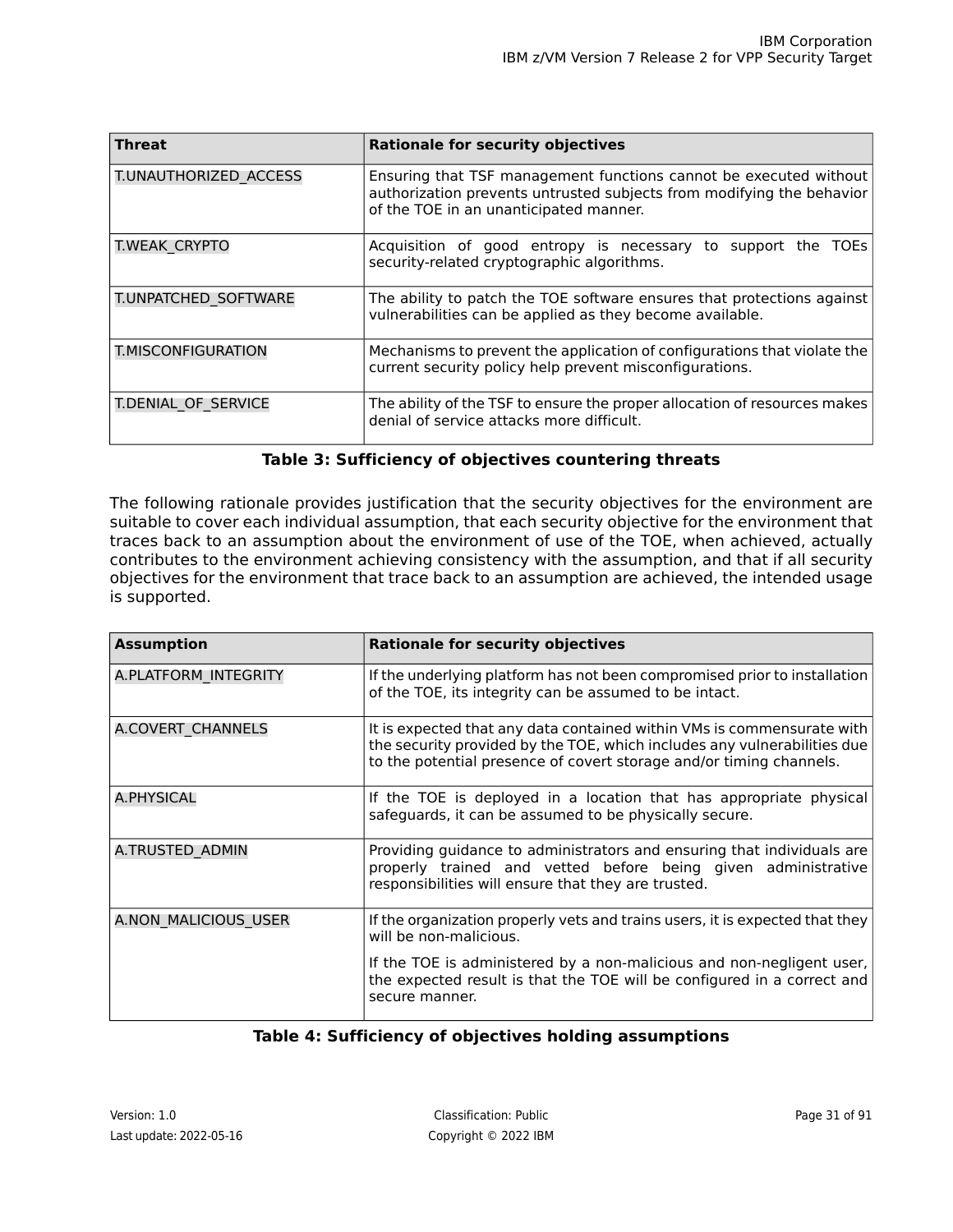# <span id="page-31-0"></span>**5 Extended Components Definition**

This ST defines the following extended components to match the virtualization SFRs defined in [\[VPP\]](#page-90-1) (all except FMT\_MOF\_EXT.1) and [\[SVPP\]](#page-90-2) (FMT\_MOF\_EXT.1 only). Most of these SFRs are not from CC Part 2, but were created specifically to address virtualization functionality. The extended components are taken directly from the PP and are not re-iterated here.

# <span id="page-31-1"></span>**5.1 Class ALC: Life Cycle Support**

<span id="page-31-2"></span>This extended assurance component is derived from [\[VPP\].](#page-90-1)

# **5.1.1 Timely Security Updates (ALC\_TSU\_EXT.1)**

### **Objectives**

This component requires the TOE developer, in conjunction with any other necessary parties, to provide information as to how the Virtualization System is updated to address security issues in a timely manner. The documentation describes the process of providing updates to the public from the time a security flaw is reported/discovered, to the time an update is released. This description includes the parties involved (e.g., the developer, hardware vendors) and the steps that are performed (e.g., developer testing), including worst case time periods, before an update is made available to the public.

### <span id="page-31-3"></span>Overview

This extended assurance component is derived from [\[VPP\].](#page-90-1)

### **ALC\_TSU\_EXT.1.1 - Timely Security Updates**

Dependencies: No dependencies.

Developer action elements:

**ALC\_TSU\_EXT.1.1D** The developer shall provide a description in the TSS of how timely security updates are made to the TOE.

Content and presentation elements:

- **ALC\_TSU\_EXT.1.1C** The description shall include the process for creating and deploying security updates for the TOE software/firmware.
- **ALC\_TSU\_EXT.1.2C** The description shall express the time window as the length of time, in days, between public disclosure of a vulnerability and the public availability of security updates to the TOE.
- **ALC\_TSU\_EXT.1.3C** The description shall include the mechanisms publicly available for reporting security issues pertaining to the TOE.

Evaluator action elements:

**ALC\_TSU\_EXT.1.1E** The evaluator shall confirm that the information provided meets all requirements for content and presentation of evidence.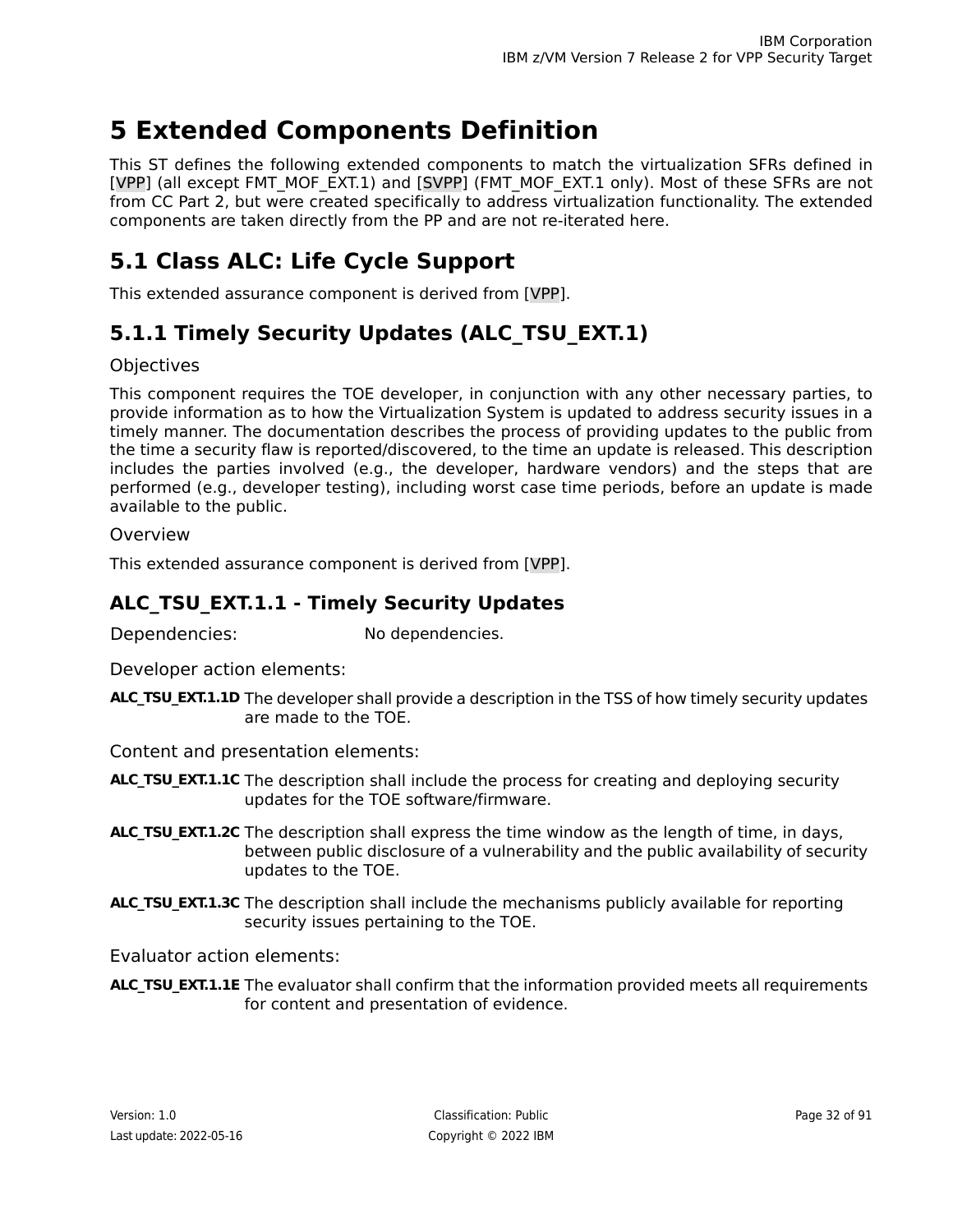# <span id="page-32-0"></span>**6 Security Requirements**

# <span id="page-32-1"></span>**6.1 TOE Security Functional Requirements**

The table below summarizes the SFRs for the TOE and the operations performed on the components according to CC part 1. Operations in the SFRs use the following convention:

- Iterations (Iter.) are identified by appending a suffix to the original SFR.
- Refinements (Ref.) added to the text are shown in *italic text*, deletions are shown as strikethrough text.
- Assignments (Ass.) are shown in **bold text**.
- Selections (Sel.) are shown in **bold text**.

<span id="page-32-2"></span>

| <b>Security</b><br>functional       | <b>Security functional requirement</b>                                        | <b>Base</b><br>security | <b>Source</b> | <b>Operations</b> |           |           |           |
|-------------------------------------|-------------------------------------------------------------------------------|-------------------------|---------------|-------------------|-----------|-----------|-----------|
| group                               |                                                                               | functional<br>component |               | Iter.             | Ref.      | Ass.      | Sel.      |
| FAU - Security<br>audit             | FAU GEN.1 Audit data generation                                               |                         | <b>VPP</b>    | No                | Yes       | No        | Yes       |
|                                     | FAU_SAR.1 Audit review                                                        |                         | <b>VPP</b>    | No                | No        | No.       | <b>No</b> |
|                                     | FAU STG.1 Protected audit trail<br>storage                                    |                         | <b>VPP</b>    | No                | No        | No.       | No        |
|                                     | FAU STG EXT.1 Off-Loading of Audit<br>Data                                    |                         | <b>VPP</b>    | No                | No        | Yes       | Yes       |
| $FCS -$<br>Cryptographic<br>support | FCS CKM.1 Cryptographic Key<br>Generation                                     |                         | <b>VPP</b>    | <b>No</b>         | <b>No</b> | <b>No</b> | Yes       |
|                                     | FCS CKM.2 Cryptographic Key<br>Establishment                                  |                         | <b>VPP</b>    | No                | <b>No</b> | <b>No</b> | Yes       |
|                                     | FCS_CKM_EXT.4 Cryptographic Key<br>Destruction                                |                         | <b>VPP</b>    | <b>No</b>         | <b>No</b> | <b>No</b> | No        |
|                                     | FCS COP.1(1) Cryptographic<br>operation (AES Data Encryption /<br>Decryption) | FCS COP.1               | <b>VPP</b>    | Yes               | <b>No</b> | <b>No</b> | Yes       |
|                                     | FCS COP.1(2) Cryptographic<br>operation (Hashing)                             | FCS COP.1               | <b>VPP</b>    | Yes               | No        | No        | Yes       |
|                                     | FCS COP.1(3) Cryptographic<br>operation (Signature Algorithms)                | FCS COP.1               | <b>VPP</b>    | Yes               | No        | No        | Yes       |
|                                     | FCS COP.1(4) Cryptographic<br>operation (Keyed Hash Algorithms)               | FCS COP.1               | <b>VPP</b>    | Yes               | No        | No        | Yes       |
|                                     | FCS ENT EXT.1 Entropy for Virtual<br>Machines                                 |                         | <b>VPP</b>    | No                | No        | No        | Yes       |
|                                     | FCS RBG EXT.1 Cryptographic<br>Operation (Random Bit Generation)              |                         | <b>VPP</b>    | No                | No        | No        | Yes       |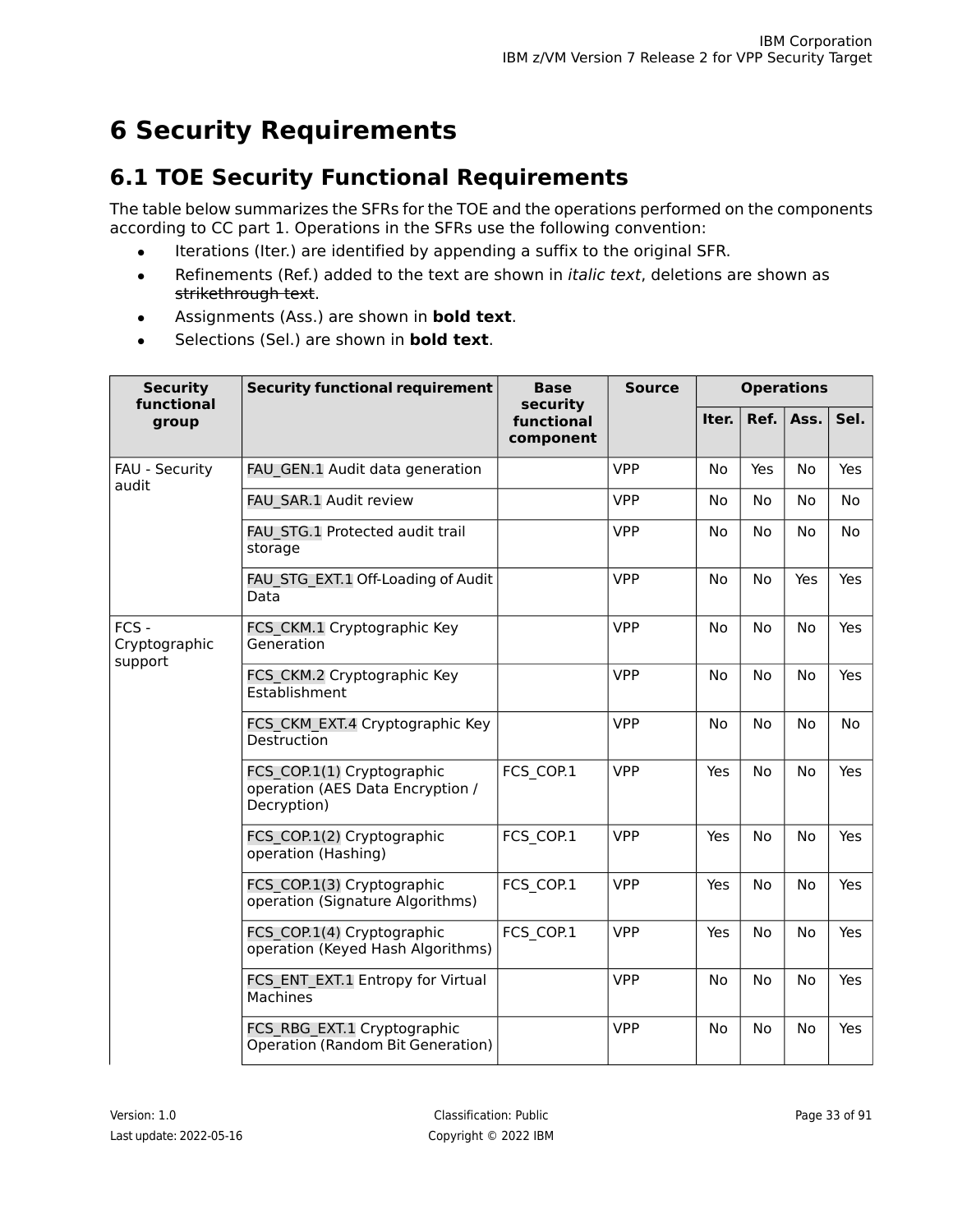| <b>Security</b><br>functional                 | <b>Security functional requirement</b>                                                    | Base<br>security        | <b>Source</b> | <b>Operations</b> |           |           |      |
|-----------------------------------------------|-------------------------------------------------------------------------------------------|-------------------------|---------------|-------------------|-----------|-----------|------|
| group                                         |                                                                                           | functional<br>component |               | Iter.             | Ref.      | Ass.      | Sel. |
|                                               | FCS TLSS EXT.1 TLS Server Protocol                                                        |                         | <b>VPP</b>    | No                | No        | No        | Yes  |
| FDP - User data<br>protection                 | FDP HBI EXT.1 Hardware-Based<br><b>Isolation Mechanisms</b>                               |                         | <b>VPP</b>    | No                | No        | Yes       | Yes  |
|                                               | FDP_PPR_EXT.1 Physical Platform<br><b>Resource Controls</b>                               |                         | <b>VPP</b>    | No                | No        | Yes       | Yes  |
|                                               | FDP RIP EXT.1 Residual Information<br>in Memory                                           |                         | <b>VPP</b>    | No                | <b>No</b> | No        | No   |
|                                               | FDP RIP EXT.2 Residual Information<br>on Disk                                             |                         | <b>VPP</b>    | No                | No        | No        | No   |
|                                               | FDP VMS EXT.1 VM Separation                                                               |                         | <b>VPP</b>    | No                | No        | Yes       | Yes  |
|                                               | FDP VNC EXT.1 Virtual Networking<br>Components                                            |                         | <b>VPP</b>    | No                | No        | <b>No</b> | No   |
| FIA - Identification<br>and<br>authentication | FIA AFL EXT.1 Authentication<br>Failure Handling                                          |                         | <b>VPP</b>    | No                | No        | Yes       | Yes  |
|                                               | FIA PMG EXT.1 Password<br>Management                                                      |                         | <b>VPP</b>    | No                | No        | No        | Yes  |
|                                               | FIA_UAU.5 Multiple authentication<br>mechanisms                                           |                         | <b>VPP</b>    | No                | No        | Yes       | Yes  |
|                                               | FIA UIA EXT.1 Administrator<br><b>Identification and Authentication</b>                   |                         | <b>VPP</b>    | No                | No        | No        | No   |
|                                               | FIA X509_EXT.1 X.509 Certificate<br>Validation                                            |                         | <b>VPP</b>    | No                | No        | No        | Yes  |
|                                               | FIA X509 EXT.2 X.509 Certificate<br>Authentication                                        |                         | <b>VPP</b>    | No                | No        | No        | Yes  |
| FMT - Security<br>management                  | FMT MOF EXT.1 Management of<br>Security Functions Behavior                                |                         | <b>SVPP</b>   | No                | Yes       | No        | Yes  |
|                                               | FMT MSA EXT.1 Default Data<br><b>Sharing Configuration</b>                                |                         | <b>VPP</b>    | No                | No        | Yes       | Yes  |
|                                               | FMT_SMO_EXT.1 Separation of<br>Management and Operational<br>Networks                     |                         | <b>VPP</b>    | No                | No        | No        | Yes  |
| the TSF                                       | FPT - Protection of FPT DVD EXT.1 Non-Existence of<br><b>Disconnected Virtual Devices</b> |                         | <b>VPP</b>    | No                | No        | No        | No   |
|                                               | FPT EEM EXT.1 Execution<br><b>Environment Mitigations</b>                                 |                         | <b>VPP</b>    | No                | No        | No        | Yes  |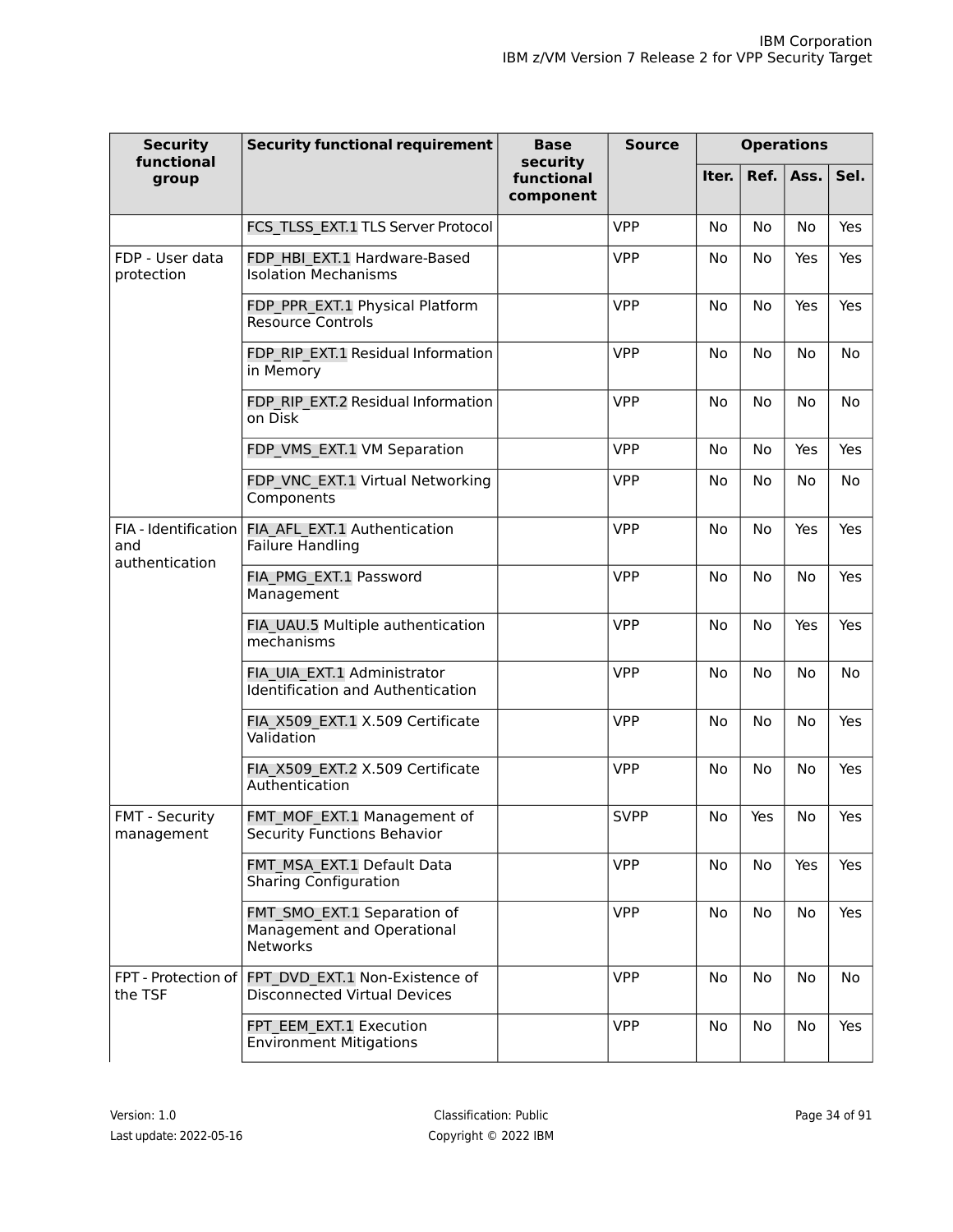| <b>Security</b><br>functional  | <b>Security functional requirement</b>                        | <b>Base</b><br>security | <b>Source</b> | <b>Operations</b> |           |           |           |
|--------------------------------|---------------------------------------------------------------|-------------------------|---------------|-------------------|-----------|-----------|-----------|
| group                          |                                                               | functional<br>component |               | Iter.             | Ref.      | Ass.      | Sel.      |
|                                | FPT HAS EXT.1 Hardware Assists                                |                         | <b>VPP</b>    | <b>No</b>         | <b>No</b> | Yes       | <b>No</b> |
|                                | FPT HCL EXT.1 Hypercall Controls                              |                         | <b>VPP</b>    | No.               | No        | Yes       | No        |
|                                | FPT RDM EXT.1 Removable Devices<br>and Media                  |                         | <b>VPP</b>    | No.               | No        | Yes       | Yes       |
|                                | FPT TUD EXT.1 Trusted Updates to<br>the Virtualization System |                         | <b>VPP</b>    | No.               | No        | No        | Yes       |
|                                | FPT_VDP_EXT.1 Virtual Device<br>Parameters                    |                         | <b>VPP</b>    | <b>No</b>         | <b>No</b> | <b>No</b> | No        |
|                                | FPT VIV EXT.1 VMM Isolation from<br><b>VMs</b>                |                         | <b>VPP</b>    | No                | No        | No        | No        |
| FTA - TOE access               | FTA TAB.1 Default TOE access<br>banners                       |                         | <b>VPP</b>    | <b>No</b>         | <b>No</b> | <b>No</b> | <b>No</b> |
| FTP - Trusted<br>path/channels | FTP ITC EXT.1 Trusted Channel<br>Communications               |                         | <b>VPP</b>    | <b>No</b>         | <b>No</b> | Yes       | Yes       |
|                                | FTP UIF EXT.1 User Interface: I/O<br><b>Focus</b>             |                         | <b>VPP</b>    | <b>No</b>         | <b>No</b> | <b>No</b> | No        |
|                                | FTP UIF EXT.2 User Interface:<br>Identification of VM         |                         | <b>VPP</b>    | No                | <b>No</b> | <b>No</b> | No        |

| Table 5: SFRs for the TOE |  |  |  |  |  |
|---------------------------|--|--|--|--|--|
|---------------------------|--|--|--|--|--|

## <span id="page-34-1"></span><span id="page-34-0"></span>**6.1.1 Security audit (FAU)**

### **6.1.1.1 Audit data generation (FAU\_GEN.1)**

### **FAU\_GEN.1.1** The TSF shall be able to generate an audit record of the following auditable events:

- a) Start-up and shutdown of the audit functions;
- b) All administrative actions;
- c) Specifically defined auditable events in Table  $\pm$  [6;](#page-35-0)

### d) **additional information defined in Table 4** *as stated in the PP*

### **FAU\_GEN.1.2** The TSF shall record within each audit record at least the following information:

- a) Date and time of the event;
- b) Type of event;
- c) Subject and object identity (if applicable);
- d) The outcome (success or failure) of the event;
- e) Additional information defined in Table  $\pm$  [6;](#page-35-0) and
- f) **additional information defined in Table 4** *as stated in the PP*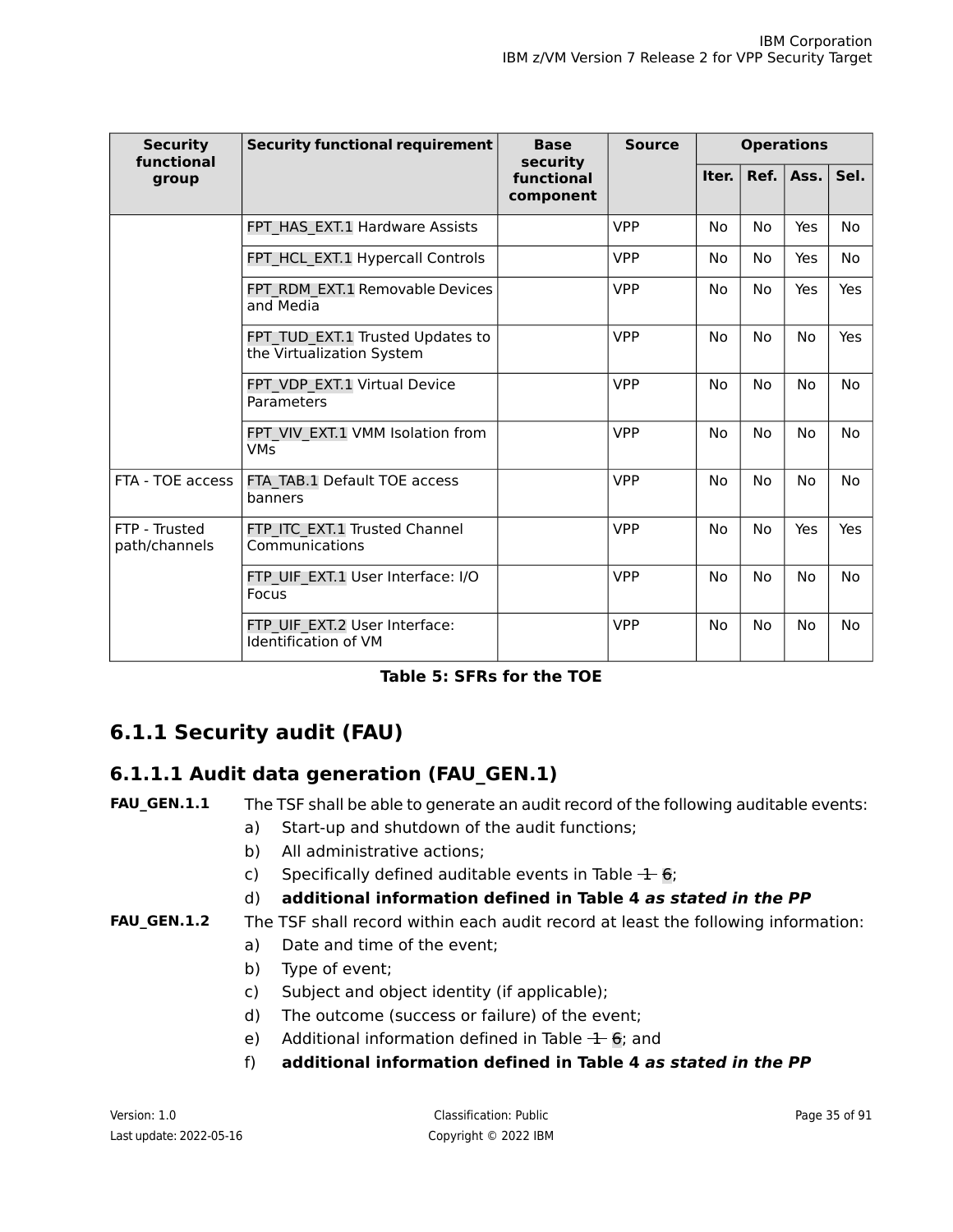<span id="page-35-0"></span>

| Requirement     | <b>Auditable Events</b>                                                                                                                                                                                           | <b>Additional Audit Record Contents</b>                                                                                  |
|-----------------|-------------------------------------------------------------------------------------------------------------------------------------------------------------------------------------------------------------------|--------------------------------------------------------------------------------------------------------------------------|
| FAU_GEN.1       | None.                                                                                                                                                                                                             | None.                                                                                                                    |
| FAU_SAR.1       | None.                                                                                                                                                                                                             | None.                                                                                                                    |
| FAU_STG.1       | None.                                                                                                                                                                                                             | None.                                                                                                                    |
| FAU_STG_EXT.1   | Failure of audit data capture due to lack of<br>disk space or pre-defined limit. On failure<br>of logging function, capture record of<br>failure and record upon restart of logging<br>function.                  | None.                                                                                                                    |
| FCS_CKM.1       | None.                                                                                                                                                                                                             | None.                                                                                                                    |
| FCS_CKM.2       | None.                                                                                                                                                                                                             | None.                                                                                                                    |
| FCS_CKM_EXT.4   | None.                                                                                                                                                                                                             | None.                                                                                                                    |
| FCS_COP.1(1)    | None.                                                                                                                                                                                                             | None.                                                                                                                    |
| FCS_COP.1(2)    | None.                                                                                                                                                                                                             | None.                                                                                                                    |
| $FCS$ _COP.1(3) | None.                                                                                                                                                                                                             | None.                                                                                                                    |
| FCS_COP.1(4)    | None.                                                                                                                                                                                                             | None.                                                                                                                    |
| FCS_ENT_EXT.1   | None.                                                                                                                                                                                                             | None.                                                                                                                    |
| FCS_RBG_EXT.1   | Failure of the randomization process.                                                                                                                                                                             | No additional information.                                                                                               |
| FCS_TLSS_EXT.1  | Failure to establish a TLS Session.<br>Establishment/Termination of a TLS session.                                                                                                                                | Reason for failure. Non-TOE endpoint of<br>connection (IP address).                                                      |
| FDP_HBI_EXT.1   | None.                                                                                                                                                                                                             | None.                                                                                                                    |
| FDP_PPR_EXT.1   | Successful and failed VM connections to<br>physical devices where connection is<br>governed by configurable policy. Security<br>policy violations.                                                                | VM and physical device identifiers.<br>Identifier for the security policy that was<br>violated.                          |
| FDP_RIP_EXT.1   | None.                                                                                                                                                                                                             | None.                                                                                                                    |
| FDP_RIP_EXT.2   | None.                                                                                                                                                                                                             | None.                                                                                                                    |
| FDP_VMS_EXT.1   | None.                                                                                                                                                                                                             | None.                                                                                                                    |
| FDP VNC EXT.1   | Successful and failed attempts to connect<br>VMs to virtual and physical networking<br>components. Security policy violations.<br>Administrator configuration of inter-VM<br>communications channels between VMs. | VM and virtual or physical networking<br>component identifiers. Identifier for the<br>security policy that was violated. |
| FIA_AFL_EXT.1   | None.                                                                                                                                                                                                             | None.                                                                                                                    |
| FIA_PMG_EXT.1   | None.                                                                                                                                                                                                             | None.                                                                                                                    |
| FIA_UAU.5       | None.                                                                                                                                                                                                             | None.                                                                                                                    |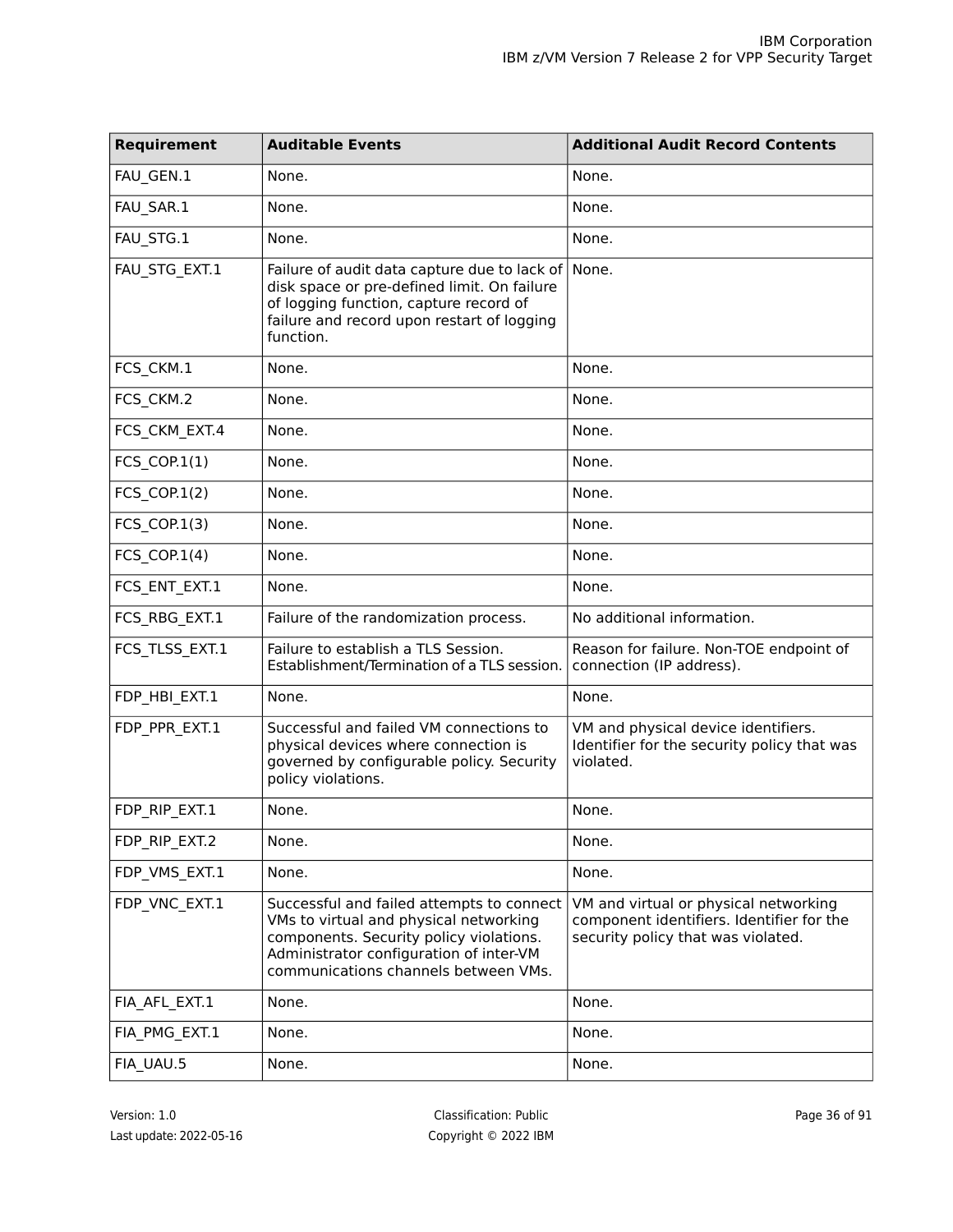| Requirement    | <b>Auditable Events</b>                                                                                                                                       | <b>Additional Audit Record Contents</b>                                                                                                   |
|----------------|---------------------------------------------------------------------------------------------------------------------------------------------------------------|-------------------------------------------------------------------------------------------------------------------------------------------|
| FIA_UIA_EXT.1  | Administrator session start time and end<br>time                                                                                                              | None                                                                                                                                      |
| FIA_X509_EXT.1 | Failure to validate a certificate.                                                                                                                            | Reason for failure.                                                                                                                       |
| FIA_X509_EXT.2 | None.                                                                                                                                                         | None.                                                                                                                                     |
| FMT_MOF_EXT.1  | None.                                                                                                                                                         | None.                                                                                                                                     |
| FMT_MSA_EXT.1  | None.                                                                                                                                                         | None.                                                                                                                                     |
| FMT_SMO_EXT.1  | None.                                                                                                                                                         | None.                                                                                                                                     |
| FPT_DVD_EXT.1  | None.                                                                                                                                                         | None.                                                                                                                                     |
| FPT_EEM_EXT.1  | None.                                                                                                                                                         | None.                                                                                                                                     |
| FPT_HAS_EXT.1  | None.                                                                                                                                                         | None.                                                                                                                                     |
| FPT_HCL_EXT.1  | Attempts to access disabled hypercall<br>interfaces. Security policy violations.                                                                              | Interface for which access was attempted.<br>Identifier for the security policy that was<br>violated.                                     |
| FPT RDM EXT.1  | Connection/disconnection of removable<br>media or device to/from a VM.<br>Ejection/insertion of removable media or<br>device from/to an already connected VM. | VM Identifier, Removable media/device<br>identifier, event description or identifier<br>(connect/disconnect, ejection/insertion,<br>etc.) |
| FPT_TUD_EXT.1  | None.                                                                                                                                                         | None.                                                                                                                                     |
| FPT_VDP_EXT.1  | None.                                                                                                                                                         | None.                                                                                                                                     |
| FPT_VIV_EXT.1  | None.                                                                                                                                                         | None.                                                                                                                                     |
| FTA_TAB.1      | None.                                                                                                                                                         | None.                                                                                                                                     |
| FTP_ITC_EXT.1  | Initiation of the trusted channel.<br>Termination of the trusted channel. Failures<br>of the trusted path functions.                                          | User ID and remote source (IP Address) if<br>feasible.                                                                                    |
| FTP_UIF_EXT.1  | None.                                                                                                                                                         | None.                                                                                                                                     |
| FTP_UIF_EXT.2  | None.                                                                                                                                                         | None.                                                                                                                                     |

### **Table 6: Auditable Events**

## <span id="page-36-0"></span>**6.1.1.2 Audit review (FAU\_SAR.1)**

- The TSF shall provide [administrators] with the capability to read [all information] from the audit records. **FAU\_SAR.1.1**
- The TSF shall provide the audit records in a manner suitable for the user to interpret the information. **FAU\_SAR.1.2**

**Application Note:** The "administrator" referenced in the SFR relates to the RACF auditor role.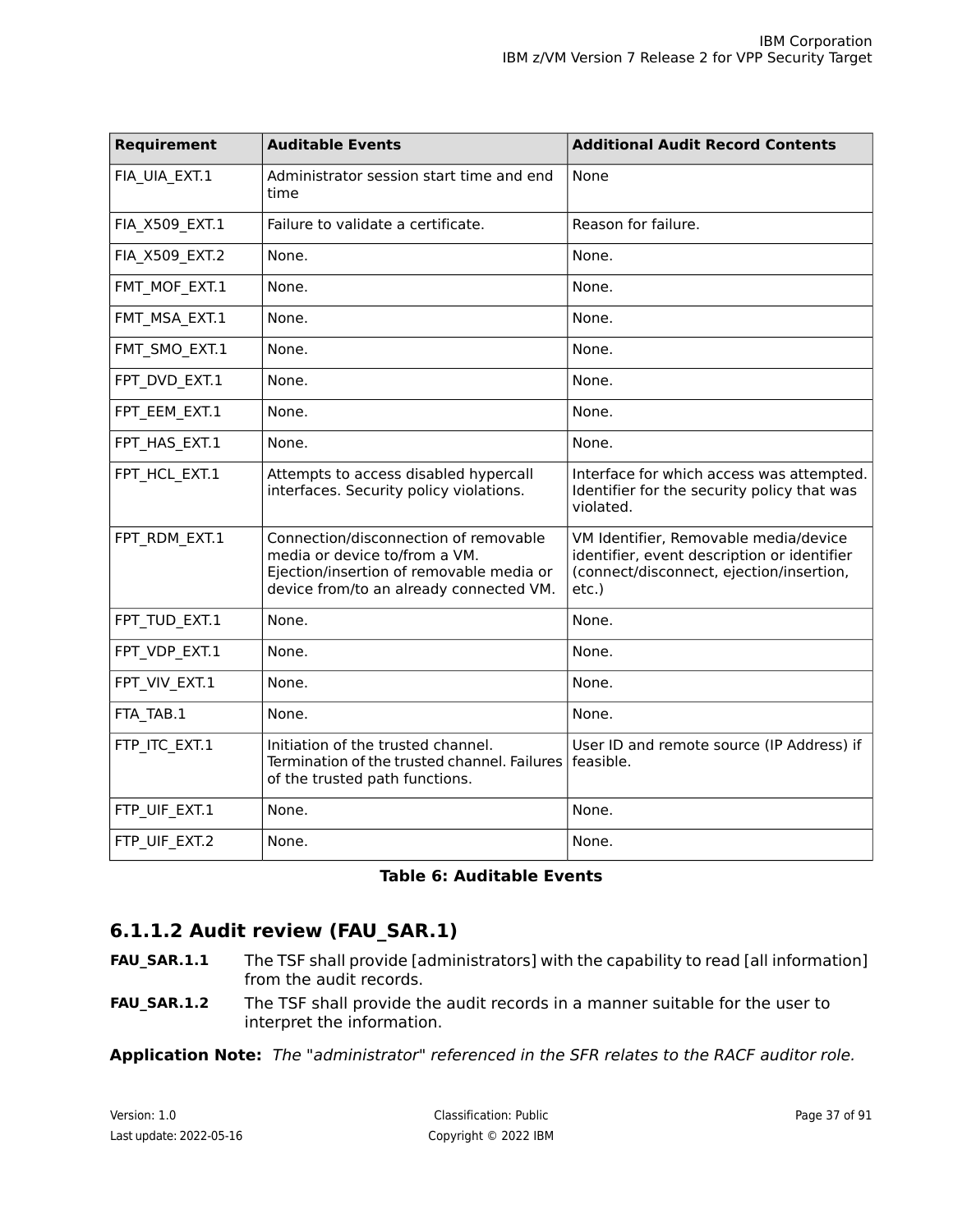## <span id="page-37-0"></span>**6.1.1.3 Protected audit trail storage (FAU\_STG.1)**

- The TSF shall protect the stored audit records in the audit trail from unauthorised deletion. **FAU\_STG.1.1**
- The TSF shall be able to [prevent] unauthorised modifications to the stored audit records in the audit trail. **FAU\_STG.1.2**

## <span id="page-37-1"></span>**6.1.1.4 Off-Loading of Audit Data (FAU\_STG\_EXT.1)**

- **FAU\_STG\_EXT.1.1** The TSF shall be able to transmit the generated audit data to an external IT entity using a trusted channel as specified in FTP ITC EXT.1.
- The TSF shall **prevent any further actions that may generate audit records FAU\_STG\_EXT.1.2** when the local storage space for audit data is full.

## <span id="page-37-2"></span>**6.1.2 Cryptographic support (FCS)**

### **6.1.2.1 Cryptographic Key Generation (FCS\_CKM.1)**

- The TSF shall generate asymmetric cryptographic keys in accordance with a specified cryptographic key generation algorithm **FCS\_CKM.1.1**
	- **1. RSA schemes using cryptographic key sizes [2048-bit or greater] that meet the following: [FIPS PUB 186-4, "Digital Signature Standard (DSS)", Appendix B.3];**
	- **2. FFC schemes using cryptographic key sizes [2048-bit or greater] that meet the following: [FIPS PUB 186-4, "Digital Signature Standard (DSS)", Appendix B.1]].**

## <span id="page-37-3"></span>**6.1.2.2 Cryptographic Key Establishment (FCS\_CKM.2)**

- The TSF shall perform cryptographic key establishment in accordance with a specified cryptographic key establishment method: **FCS\_CKM.2.1**
	- **1. RSA-based key establishment schemes that meets the following: NIST Special Publication 800-56B, "Recommendation for Pair-Wise Key Establishment Schemes Using Integer Factorization Cryptography";**
	- **2. Finite field-based key establishment schemes that meets the following: NIST Special Publication 800-56A, "Recommendation for Pair-Wise Key Establishment Schemes Using Discrete Logarithm Cryptography"].**

## <span id="page-37-4"></span>**6.1.2.3 Cryptographic Key Destruction (FCS\_CKM\_EXT.4)**

**FCS\_CKM\_EXT.4.1** The TSF shall cause disused cryptographic keys in volatile memory to be destroyed or rendered unrecoverable.

**FCS\_CKM\_EXT.4.2** The TSF shall cause disused cryptographic keys in non-volatile storage to be destroyed or rendered unrecoverable.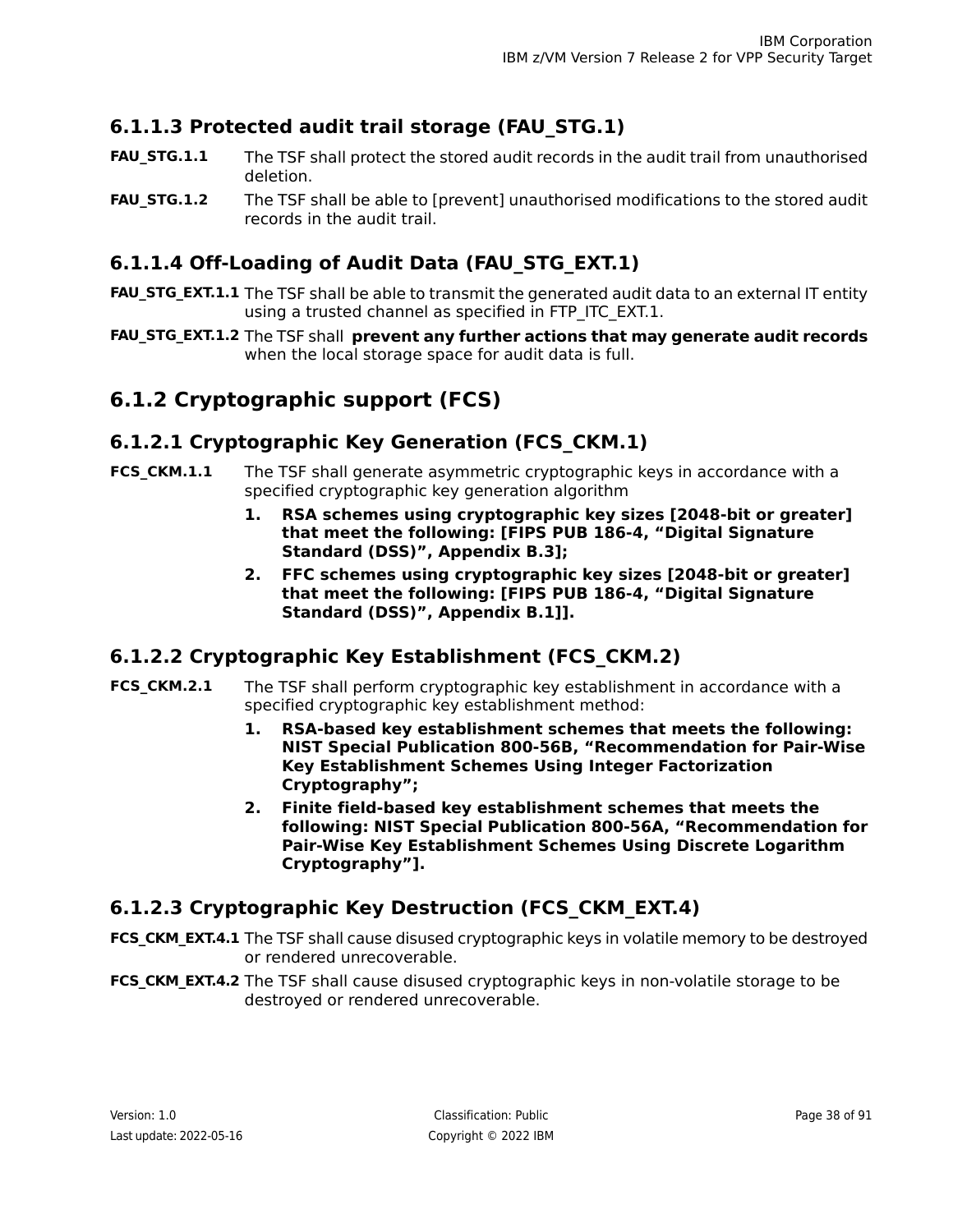## <span id="page-38-0"></span>**6.1.2.4 Cryptographic operation (AES Data Encryption / Decryption) (FCS\_COP.1(1))**

The TSF shall perform [encryption and decryption] in accordance with a specified cryptographic algorithm **FCS\_COP.1.1**

> **1. AES-CBC (as defined in FIPS PUB 197, and NIST SP 800-38A) mode,** and cryptographic key sizes **128-bits, 256-bits** .

## <span id="page-38-1"></span>**6.1.2.5 Cryptographic operation (Hashing) (FCS\_COP.1(2))**

The TSF shall perform [cryptographic hashing] in accordance with a specified cryptographic algorithm **SHA-1, SHA-256, SHA-384, SHA-512** and message digest sizes **160, 256, 384, 512 bits** that meet the following: [FIPS PUB 180-4, "Secure Hash Standard"]. **FCS\_COP.1.1**

## <span id="page-38-2"></span>**6.1.2.6 Cryptographic operation (Signature Algorithms) (FCS\_COP.1(3))**

- The TSF shall perform [cryptographic signature services (generation and verification)] in accordance with a specified cryptographic algorithm **FCS\_COP.1.1**
	- **1. RSA schemes using cryptographic key sizes [2048-bit or greater] that meet the following: [FIPS PUB 186-4, "Digital Signature Standard (DSS)", Section 4]**

## <span id="page-38-3"></span>**6.1.2.7 Cryptographic operation (Keyed Hash Algorithms) (FCS\_COP.1(4))**

<span id="page-38-4"></span>The TSF shall perform [keyed-hash message authentication] in accordance with a specified cryptographic algorithm **HMAC-SHA-1, HMAC-SHA-256, HMAC-SHA-384, HMAC-SHA-512** and cryptographic key sizes **160, 256, 384, 512 bits** that meet the following: [FIPS PUB 198-1, "The Keyed-Hash Message Authentication Code", FIPS PUB 180-4, "Secure Hash Standard"]. **FCS\_COP.1.1**

## **6.1.2.8 Entropy for Virtual Machines (FCS\_ENT\_EXT.1)**

**FCS\_ENT\_EXT.1.1** The TSF shall provide a mechanism to make available to VMs entropy that meets FCS\_RBG\_EXT.1 through **passthrough access to hardware entropy source**.

<span id="page-38-5"></span>**FCS\_ENT\_EXT.1.2** The TSF shall provide independent entropy across multiple VMs.

**Application Note:** The CPACF facility of the CPU provides the noise source.

## **6.1.2.9 Cryptographic Operation (Random Bit Generation) (FCS\_RBG\_EXT.1)**

- **FCS\_RBG\_EXT.1.1** The TSF shall perform all deterministic random bit generation services in accordance with NIST Special Publication 800-90A using **Hash\_DRBG (any)**.
- **FCS\_RBG\_EXT.1.2** The deterministic RBG shall be seeded by an entropy source that accumulates entropy from **a software-based noise source** with a minimum of **256 bits** of entropy at least equal to the greatest security strength according to NIST SP 800-57, of the keys and hashes that it will generate.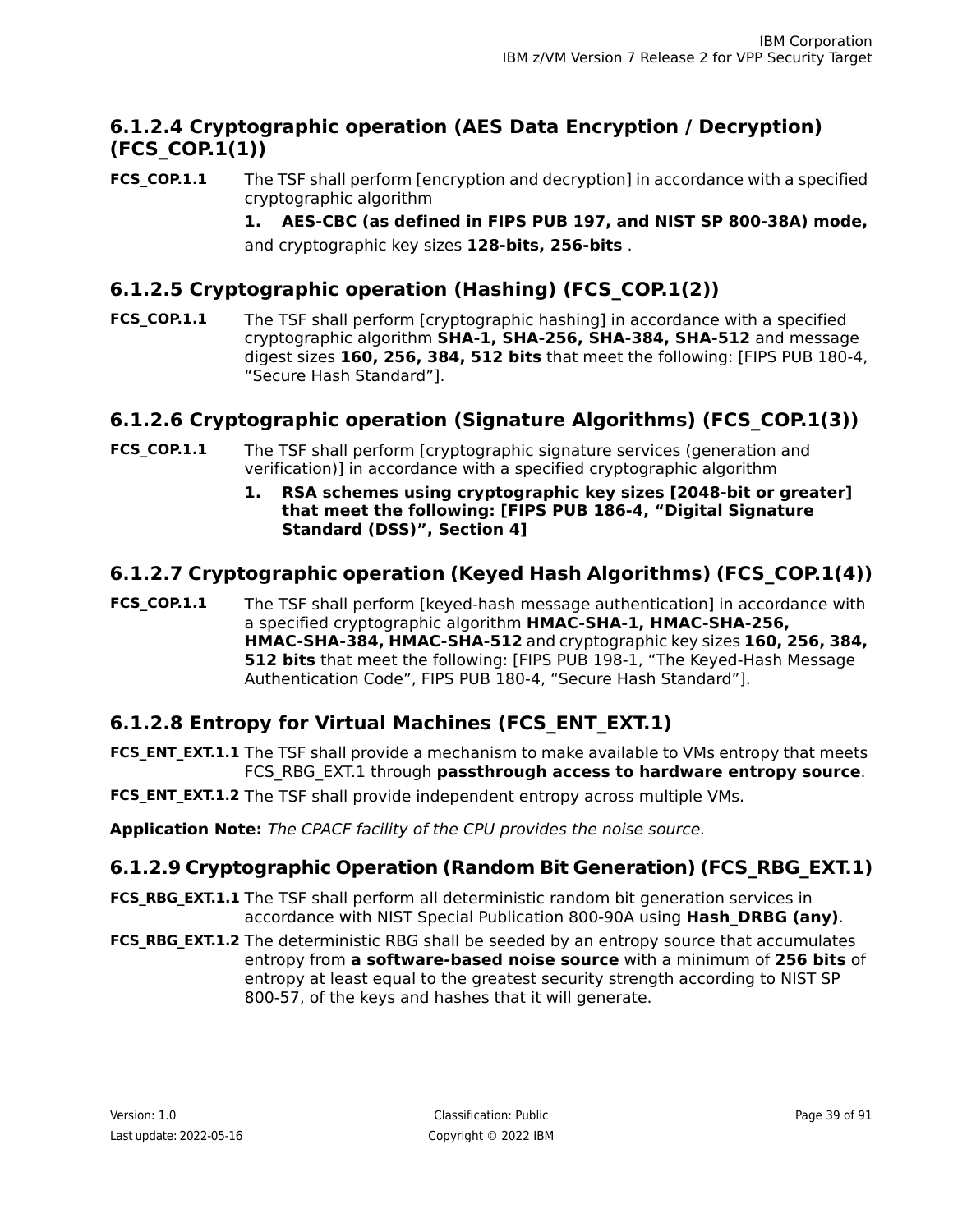## <span id="page-39-0"></span>**6.1.2.10 TLS Server Protocol (FCS\_TLSS\_EXT.1)**

**FCS\_TLSS\_EXT.1.1** The TSF shall implement TLS 1.2 (RFC 5246) supporting the following ciphersuites:

- **1. TLS\_DHE\_RSA\_WITH\_AES\_128\_CBC\_SHA as defined in RFC 3268**
- **2. TLS\_DHE\_RSA\_WITH\_AES\_256\_CBC\_SHA as defined in RFC 3268**
- **3. TLS\_RSA\_WITH\_AES\_128\_CBC\_SHA256 as defined in RFC 5246**
- **4. TLS\_RSA\_WITH\_AES\_256\_CBC\_SHA256 as defined in RFC 5246**
- **5. TLS\_DHE\_RSA\_WITH\_AES\_128\_CBC\_SHA256 as defined in RFC 5246**
- **6. TLS\_DHE\_RSA\_WITH\_AES\_256\_CBC\_SHA256 as defined in RFC 5246**

**FCS\_TLSS\_EXT.1.2** The TSF shall deny connections from clients requesting SSL 1.0, SSL 2.0, SSL 3.0, TLS 1.0, and **TLS 1.1**

The TSF shall **perform RSA key establishment with key size 2048 bits, FCS\_TLSS\_EXT.1.3 generate DiffieHellman parameters of size 2048 bits**

## <span id="page-39-1"></span>**6.1.3 User data protection (FDP)**

### **6.1.3.1 Hardware-Based Isolation Mechanisms (FDP\_HBI\_EXT.1)**

**FDP HBI EXT.1.1** The TSF shall use

.

.

.

- **1. SIE instruction**
- **2. virtualization support in the I/O controller**

to constrain a Guest VM's direct access to the following physical devices:

- **1. CPU**
- **2. RAM**
- **3. I/O devices**

## <span id="page-39-2"></span>**6.1.3.2 Physical Platform Resource Controls (FDP\_PPR\_EXT.1)**

**FDP\_PPR\_EXT.1.1** The TSF shall allow an authorized administrator to control Guest VM access to the following physical platform resources:

**a) I/O devices**

### **Application Note:**

Please see the TSS for a description of the TSF regarding the memory management.

- **FDP\_PPR\_EXT.1.2** The TSF shall explicitly deny all Guest VMs access to the following physical platform resources: **no physical platform resources** .
- **FDP\_PPR\_EXT.1.3** The TSF shall explicitly allow all Guest VMs access to the following physical platform resources: **no physical platform resources** .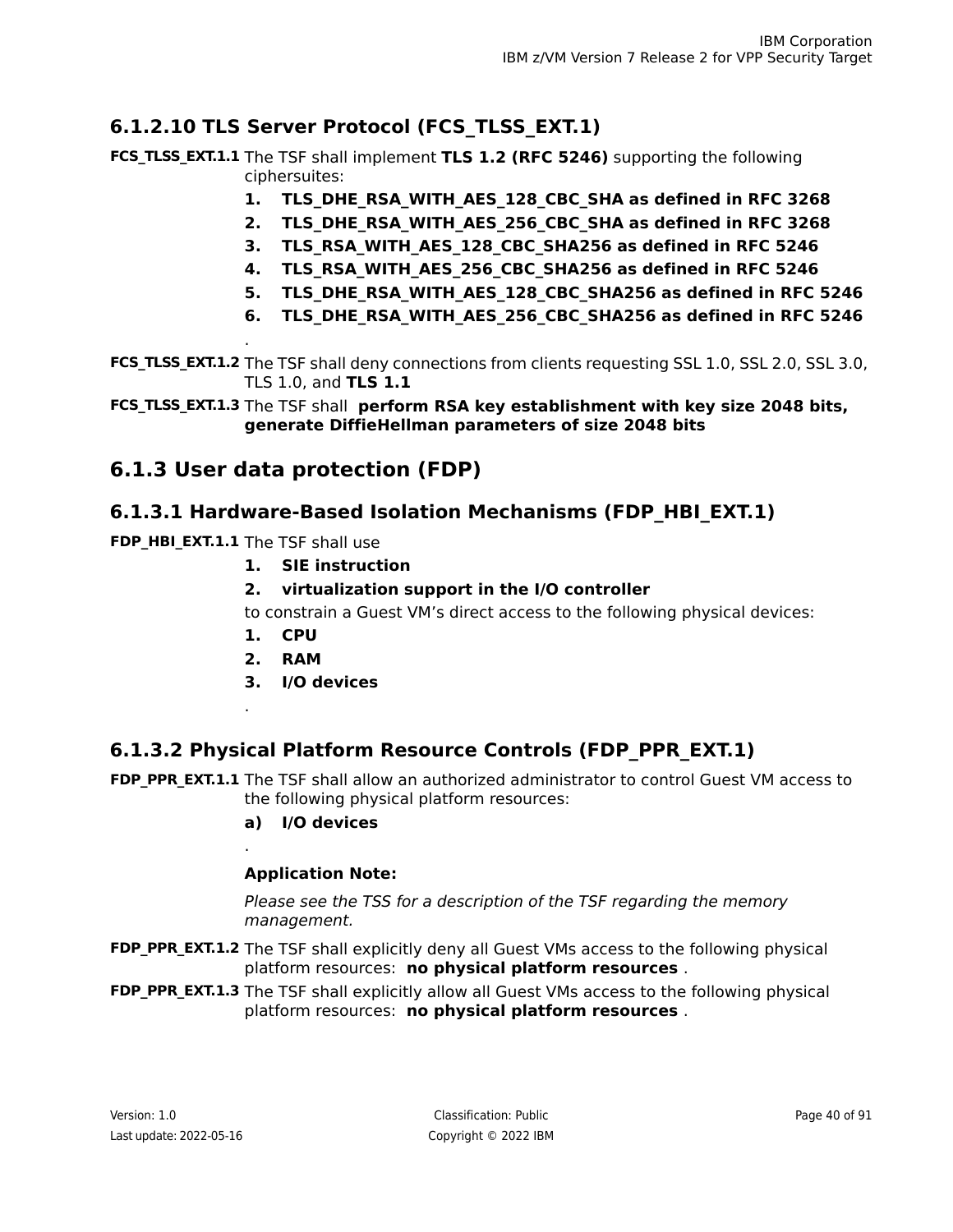## <span id="page-40-0"></span>**6.1.3.3 Residual Information in Memory (FDP\_RIP\_EXT.1)**

**FDP\_RIP\_EXT.1.1** The TSF shall ensure that any previous information content of physical memory is cleared prior to allocation to a Guest VM.

## <span id="page-40-1"></span>**6.1.3.4 Residual Information on Disk (FDP\_RIP\_EXT.2)**

**FDP\_RIP\_EXT.2.1** The TSF shall ensure that any previous information content of physical disk storage is cleared prior to allocation to a Guest VM.

## <span id="page-40-2"></span>**6.1.3.5 VM Separation (FDP\_VMS\_EXT.1)**

- **FDP\_VMS\_EXT.1.1** The VS shall provide the following mechanisms for transferring data between Guest VMs: **virtual networking , Virtual point-to-point communication paths (IUCV, APPC, virtual CTC)**.
- **FDP\_VMS\_EXT.1.2** The TSF shall allow Administrators to configure these mechanisms to **enable** , **disable** the transfer of data between Guest VMs.
- <span id="page-40-3"></span>**FDP\_VMS\_EXT.1.3** The VS shall ensure that no Guest VM is able to read or transfer data to or from another Guest VM except through the mechanisms listed in FDP\_VMS\_EXT.1.1.

## **6.1.3.6 Virtual Networking Components (FDP\_VNC\_EXT.1)**

- **FDP\_VNC\_EXT.1.1** The TSF shall allow Administrators to configure virtual networking components to connect VMs to each other, and to physical networks.
- **FDP\_VNC\_EXT.1.2** The TSF shall ensure that network traffic visible to a Guest VM on a virtual network—or virtual segment of a physical network—is visible only to Guest VMs configured to be on that virtual network or segment.

## <span id="page-40-4"></span>**6.1.4 Identification and authentication (FIA)**

## **6.1.4.1 Authentication Failure Handling (FIA\_AFL\_EXT.1)**

- The TSF shall detect when **an administrator configurable positive integer FIA\_AFL\_EXT.1.1 within a positive integer space** unsuccessful authentication attempts occur related to Administrators attempting to authenticate remotely using a **password**.
- <span id="page-40-5"></span>**FIA\_AFL\_EXT.1.2** When the defined number of unsuccessful authentication attempts has been met, the TSF shall: **prevent the offending Administrator from successfully establishing remote session using any authentication method that involves a password or PIN until the account has been unlocked by the administrator managing users is taken by an Administrator** .

## **6.1.4.2 Password Management (FIA\_PMG\_EXT.1)**

- **FIA\_PMG\_EXT.1.1** The TSF shall provide the following password management capabilities for administrative passwords:
	- a) Passwords shall be able to be composed of any combination of upper and lower case characters, digits, and the following special characters: **!, @, #, \$, %, ^, &, \*, (, )**
	- b) Minimum password length shall be configurable;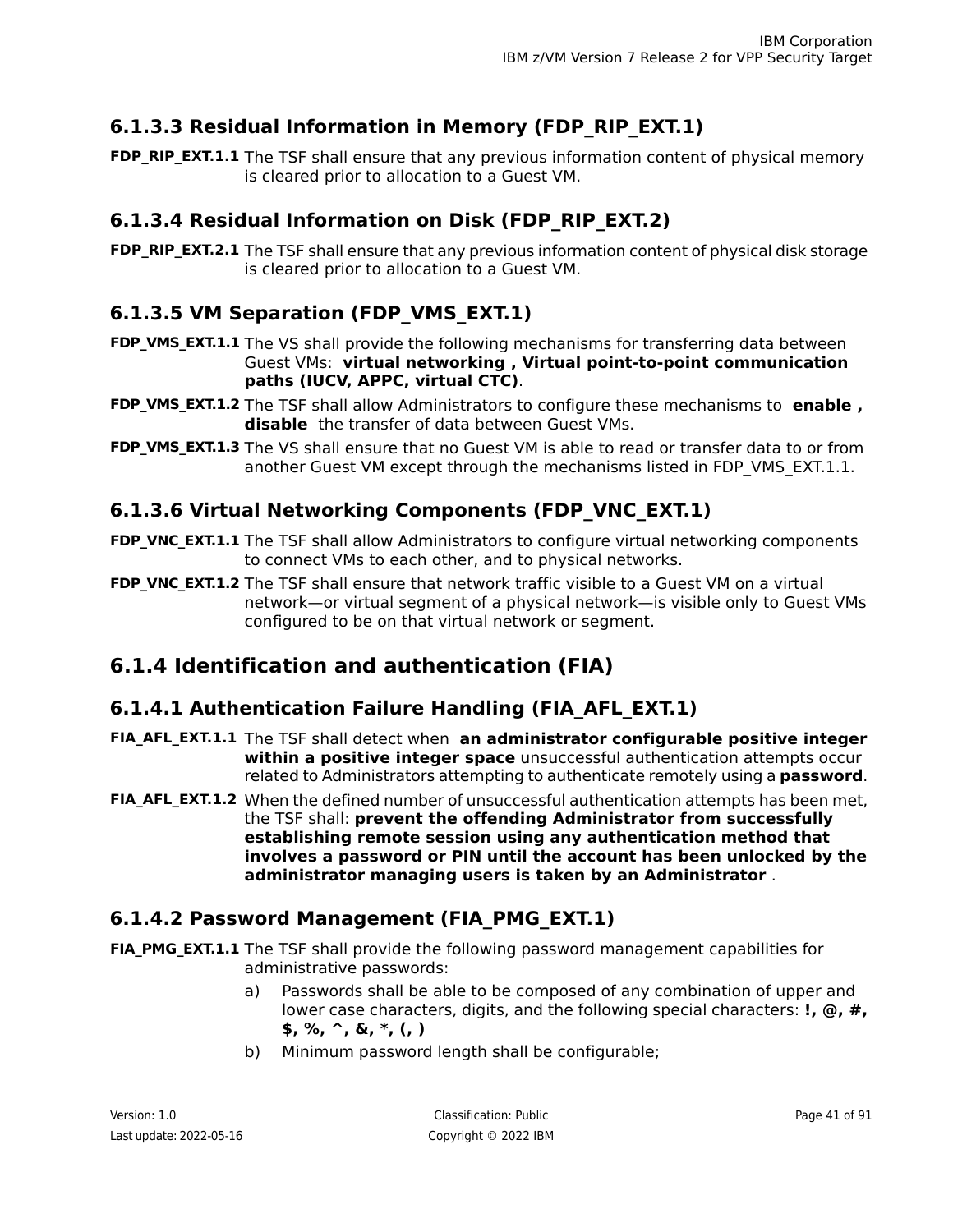c) Passwords of at least 15 characters in length shall be supported.

## <span id="page-41-0"></span>**6.1.4.3 Multiple authentication mechanisms (FIA\_UAU.5)**

- **FIA UAU.5.1** The TSF shall provide the following authentication mechanisms:
	- **a) local, directory-based authentication based on username and password**

to support Administrator authentication.

The TSF shall authenticate any user's claimed identity according to the **following rule: password-based authentication is used with the authentication backend configured by the administrator**. **FIA\_UAU.5.2**

## <span id="page-41-1"></span>**6.1.4.4 Administrator Identification and Authentication (FIA\_UIA\_EXT.1)**

<span id="page-41-2"></span>**FIA\_UIA\_EXT.1.1** The TSF shall require Administrators to be successfully identified and authenticated using one of the methods in FIA\_UAU.5 before allowing any TSF-mediated management function to be performed by that Administrator.

## **6.1.4.5 X.509 Certificate Validation (FIA\_X509\_EXT.1)**

**FIA\_X509\_EXT.1.1** The TSF shall validate certificates in accordance with the following rules:

- a) RFC 5280 certificate validation and certificate path validation.
- b) The certificate path must terminate with a trusted certificate.
- c) The TSF shall validate a certificate path by ensuring the presence of the basicConstraints extension and that the CA flag is set to TRUE for all CA certificates.
- d) The TSF shall validate the revocation status of the certificate using **the Online Certificate Status Protocol (OCSP) as specified in RFC 2560, a Certificate Revocation List (CRL) as specified in RFC 5759**.
- e) The TSF shall validate the extendedKeyUsage field according to the following rules:
	- 1. Certificates used for trusted updates and executable code integrity verification shall have the Code Signing purpose (id-kp 3 with OID 1.3.6.1.5.5.7.3.3) in the extendedKeyUsage field.
	- 2. Server certificates presented for TLS shall have the Server Authentication purpose (id-kp 1 with OID 1.3.6.1.5.5.7.3.1) in the extendedKeyUsage field.
	- 3. Client certificates presented for TLS shall have the Client Authentication purpose (id-kp 2 with OID 1.3.6.1.5.5.7.3.2) in the extendedKeyUsage field.
	- 4. OCSP certificates presented for OCSP responses shall have the OCSP Signing purpose (id-kp 9 with OID 1.3.6.1.5.5.7.3.9) in the extendedKeyUsage field.

**FIA\_X509\_EXT.1.2** The TSF shall only treat a certificate as a CA certificate if the basicConstraints extension is present and the CA flag is set to TRUE.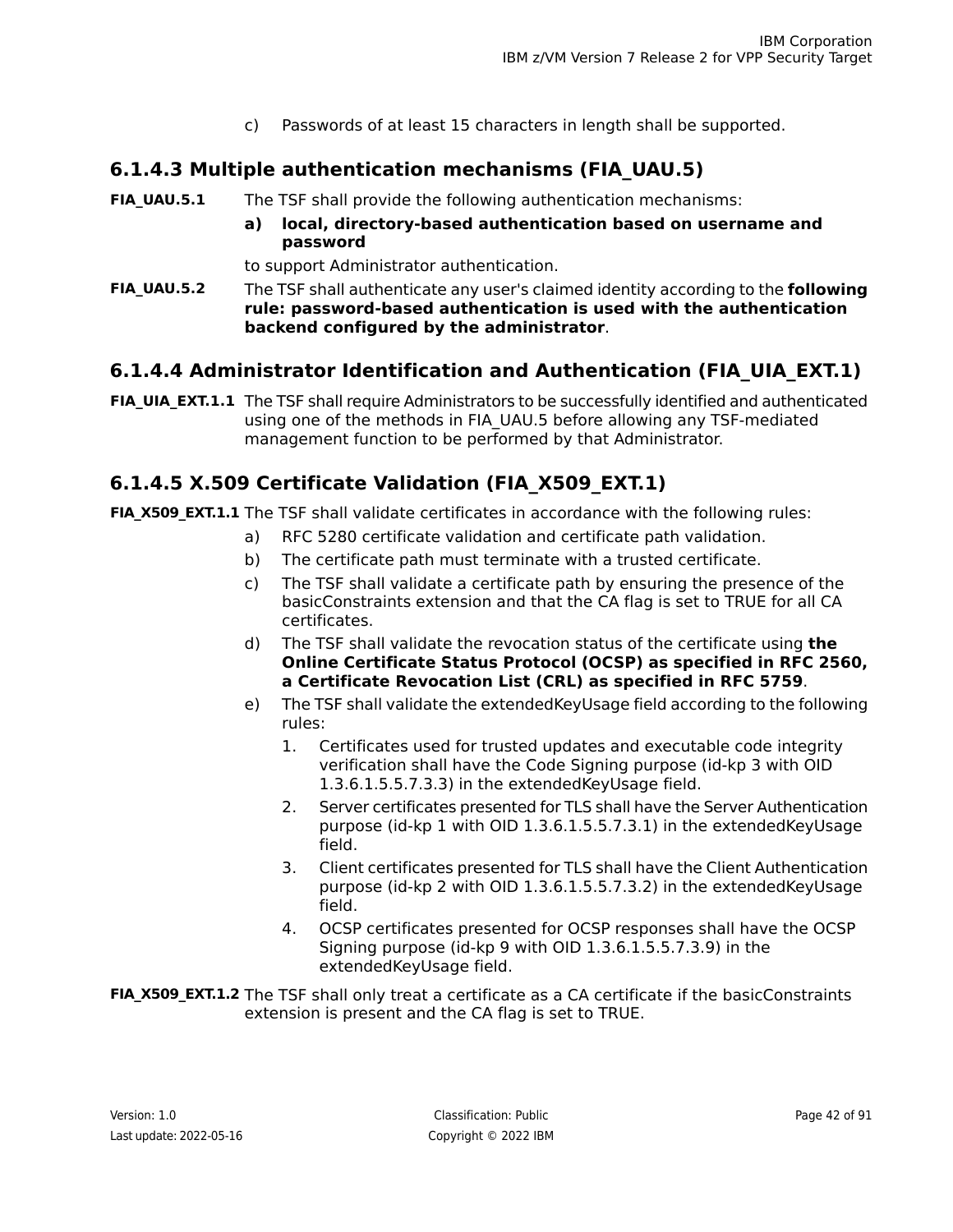## <span id="page-42-1"></span>**6.1.4.6 X.509 Certificate Authentication (FIA\_X509\_EXT.2)**

- **FIA\_X509\_EXT.2.1** The TSF shall use X.509v3 certificates as defined by RFC 5280 to support authentication for **TLS**, and **no additional uses**.
- **FIA\_X509\_EXT.2.2** When the TSF cannot establish a connection to determine the validity of a certificate, the TSF shall **not accept the certificate**.

## <span id="page-42-2"></span>**6.1.5 Security management (FMT)**

## **6.1.5.1 Management of Security Functions Behavior (FMT\_MOF\_EXT.1)**

**FMT\_MOF\_EXT.1.1** The TSF shall be capable of supporting **local, remote** administration.

**FMT\_MOF\_EXT.1.2** The TSF shall be capable of performing the following management functions, controlled by an Administrator or User as shown in Table  $\pm$  [7](#page-42-0), based on the

- following key:
- $X =$  Mandatory (TOE must provide that function to that role)
- $O =$  Optional (TOE may or may not provide that function to that role)
- $N = Not Permitted (TOE must not provide that function to that role)$
- S = Selection-Based (TOE must provide that function to that role if the TOE claims a particular selection-based SFR)

<span id="page-42-0"></span>

| Number         | <b>Function</b>                                                                         | <b>Administrator</b> | <b>User</b> | <b>Notes</b>                                      |
|----------------|-----------------------------------------------------------------------------------------|----------------------|-------------|---------------------------------------------------|
| $\mathbf{1}$   | Ability to update the<br>Virtualization System                                          | X                    | N           | See FPT_TUD_EXT.1                                 |
| $\overline{2}$ | Ability to configure<br>Administrator password<br>policy as defined in<br>FIA_PMG_EXT.1 | X                    | N           | Must be selected if ST<br>includes FIA_PMG_EXT.1. |
| 3              | Ability to create, configure<br>and delete VMs                                          | X                    | N           |                                                   |
| 4              | Ability to set default initial<br>VM configurations                                     | X                    | N           |                                                   |
| 5              | Ability to configure virtual<br>networks including VM                                   | X                    | N           | See FDP VNC EXT.1                                 |
| 6              | Ability to configure and<br>manage the audit system<br>and audit data                   | X                    | N           |                                                   |
| 7              | Ability to configure VM<br>access to physical devices                                   | X                    | N           |                                                   |
| 8              | Ability to configure inter-VM<br>data sharing                                           | X                    | N           | See FDP_VMS_EXT.1 and<br>FMT_MSA_EXT.1            |
| 9              | Ability to enable/disable VM<br>access to Hypercall functions                           | $\times$             | N           | See FPT_HCL_EXT.1                                 |
| 10             | Ability to configure<br>removable media policy                                          | X                    | N           | See FPT_RDM_EXT.1                                 |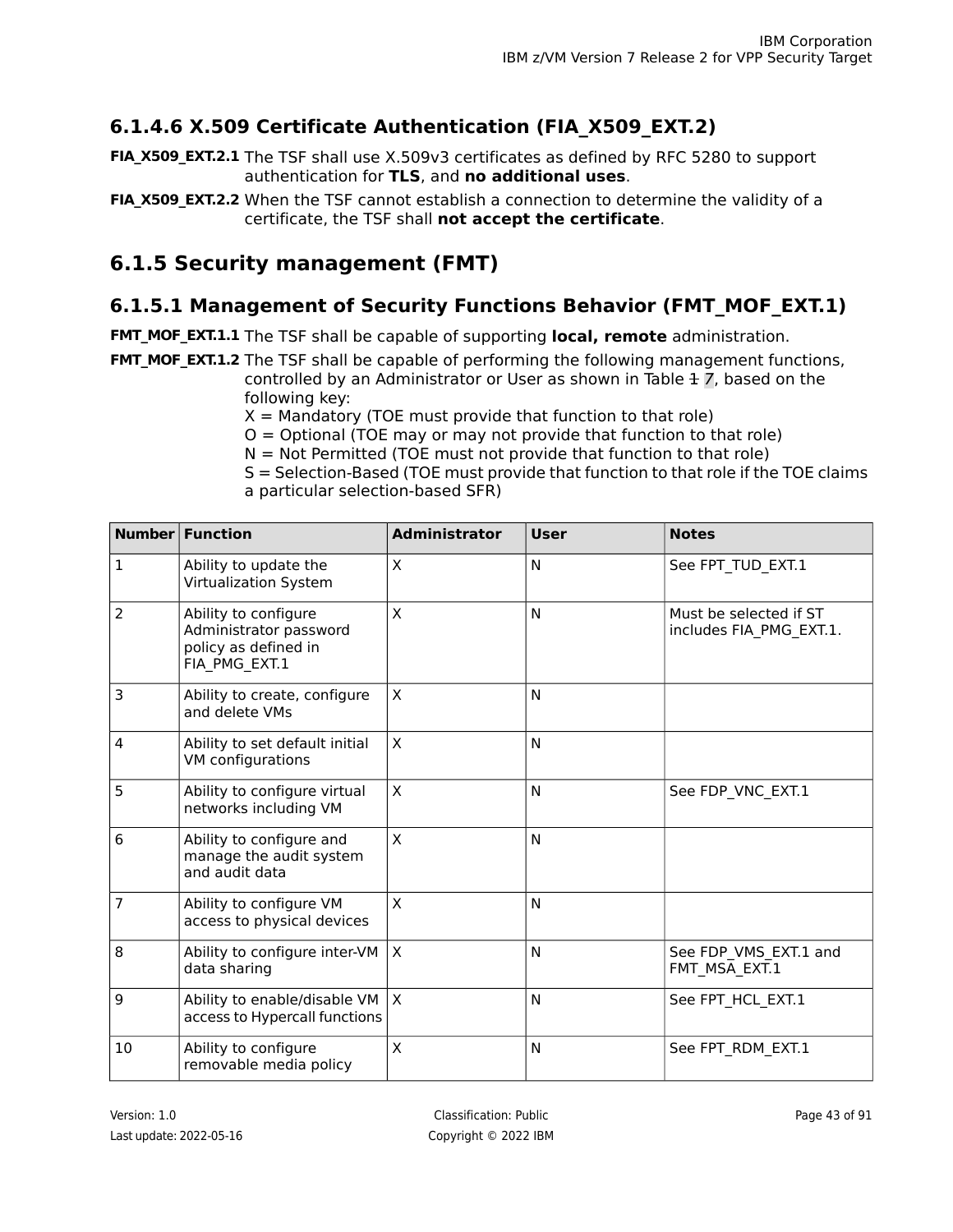| Number | <b>Function</b>                                                                                                                                      | <b>Administrator</b>      | <b>User</b> | <b>Notes</b>      |
|--------|------------------------------------------------------------------------------------------------------------------------------------------------------|---------------------------|-------------|-------------------|
| 11     | Ability to configure the<br>cryptographic functionality                                                                                              | $\mathsf X$               | N           |                   |
| 12     | Ability to change default<br>authorization factors                                                                                                   | X                         | N           |                   |
| 13     | Ability to enable/disable<br>screen lock                                                                                                             | N                         | N           |                   |
| 14     | Ability to configure screen<br>lock inactivity timeout                                                                                               | N                         | N           |                   |
| 15     | Ability to configure remote<br>connection inactivity timeout                                                                                         | X                         | N           |                   |
| 16     | Ability to configure lockout<br>policy for unsuccessful<br>authentication attempts<br>through limiting number of<br>attempts during a time<br>period | $\mathsf X$               | N           | See FIA_AFL_EXT.1 |
| 17     | Ability to configure<br>name/address of directory<br>server to bind with                                                                             | X                         | N           |                   |
| 18     | Ability to configure<br>name/address of<br>audit/logging server to which<br>to send audit/logging records                                            | X                         | ${\sf N}$   |                   |
| 19     | Ability to configure<br>name/address of network<br>time server                                                                                       | X                         | N           |                   |
| 20     | Ability to configure banner                                                                                                                          | $\mathsf X$               | N           | See FTA_TAB.1     |
| 21     | Ability to connect/disconnect<br>removable devices to/from a<br>VM                                                                                   | $\boldsymbol{\mathsf{X}}$ | N           |                   |
| 22     | Ability to start a VM                                                                                                                                | X                         | N           |                   |
| 23     | Ability to stop/halt a VM                                                                                                                            | X                         | N           |                   |
| 24     | Ability to checkpoint a VM                                                                                                                           | N                         | N           |                   |
| 25     | Ability to suspend a VM                                                                                                                              | N                         | N           |                   |
| 26     | Ability to resume a VM                                                                                                                               | N                         | N           |                   |

### **Table 7: Server Virtualization Management Functions**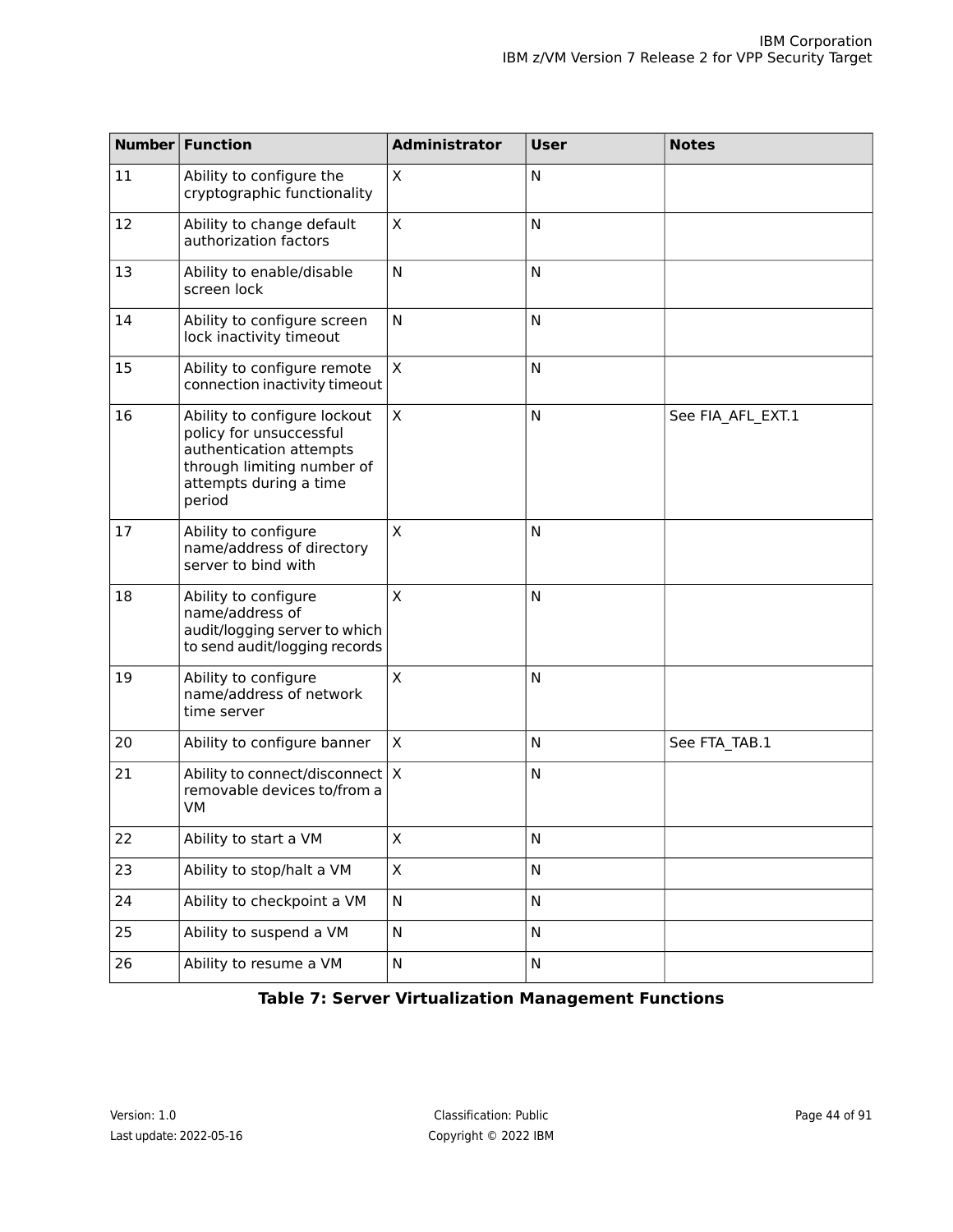## <span id="page-44-0"></span>**6.1.5.2 Default Data Sharing Configuration (FMT\_MSA\_EXT.1)**

**FMT\_MSA\_EXT.1.1** The TSF shall by default enforce a policy prohibiting sharing of data between Guest VMs using **virtual networking, Virtual point-to-point communication paths (IUCV, APPC, virtual CTC)**.

**FMT\_MSA\_EXT.1.2** The TSF shall allow Administrators to specify alternative initial configuration values to override the default values when a Guest VM is created.

### <span id="page-44-1"></span>**6.1.5.3 Separation of Management and Operational Networks (FMT\_SMO\_EXT.1)**

**FMT\_SMO\_EXT.1.1** The TSF shall support the configuration of separate management and operational networks through **physical means, logical means**.

## <span id="page-44-2"></span>**6.1.6 Protection of the TSF (FPT)**

## **6.1.6.1 Non-Existence of Disconnected Virtual Devices (FPT\_DVD\_EXT.1)**

<span id="page-44-3"></span>**FPT\_DVD\_EXT.1.1** The TSF shall limit a Guest VM's access to virtual devices to those that are present in the VM's current virtual hardware configuration.

## **6.1.6.2 Execution Environment Mitigations (FPT\_EEM\_EXT.1)**

<span id="page-44-4"></span>**FPT\_EEM\_EXT.1.1** The TSF shall take advantage of execution environment-based vulnerability mitigation mechanisms supported by the Platform such as:

### **1. No mechanisms**

## **6.1.6.3 Hardware Assists (FPT\_HAS\_EXT.1)**

**FPT\_HAS\_EXT.1.1** The VMM shall use SIE instruction, I/O controller virtualization to reduce or eliminate the need for binary translation.

<span id="page-44-5"></span>The VMM shall use **ART (access register translation), DAT (dynamic address FPT\_HAS\_EXT.1.2 translation)** to reduce or eliminate the need for shadow page tables.

## **6.1.6.4 Hypercall Controls (FPT\_HCL\_EXT.1)**

- **FPT\_HCL\_EXT.1.1** The TSF shall provide a Hypercall interface for Guest VMs to use to invoke functionality provided by the VMM.
- **FPT\_HCL\_EXT.1.2** The TSF shall allow administrators to configure any VM's Hypercall interface to disable access to individual functions, all functions, or groups of functions.
- **FPT\_HCL\_EXT.1.3** The TSF shall permit exceptions to the configuration of the following Hypercall interface functions: **none**.
- **FPT\_HCL\_EXT.1.4** The TSF shall validate the parameters passed to the hypercall interface prior to execution of the VMM functionality exposed by that interface.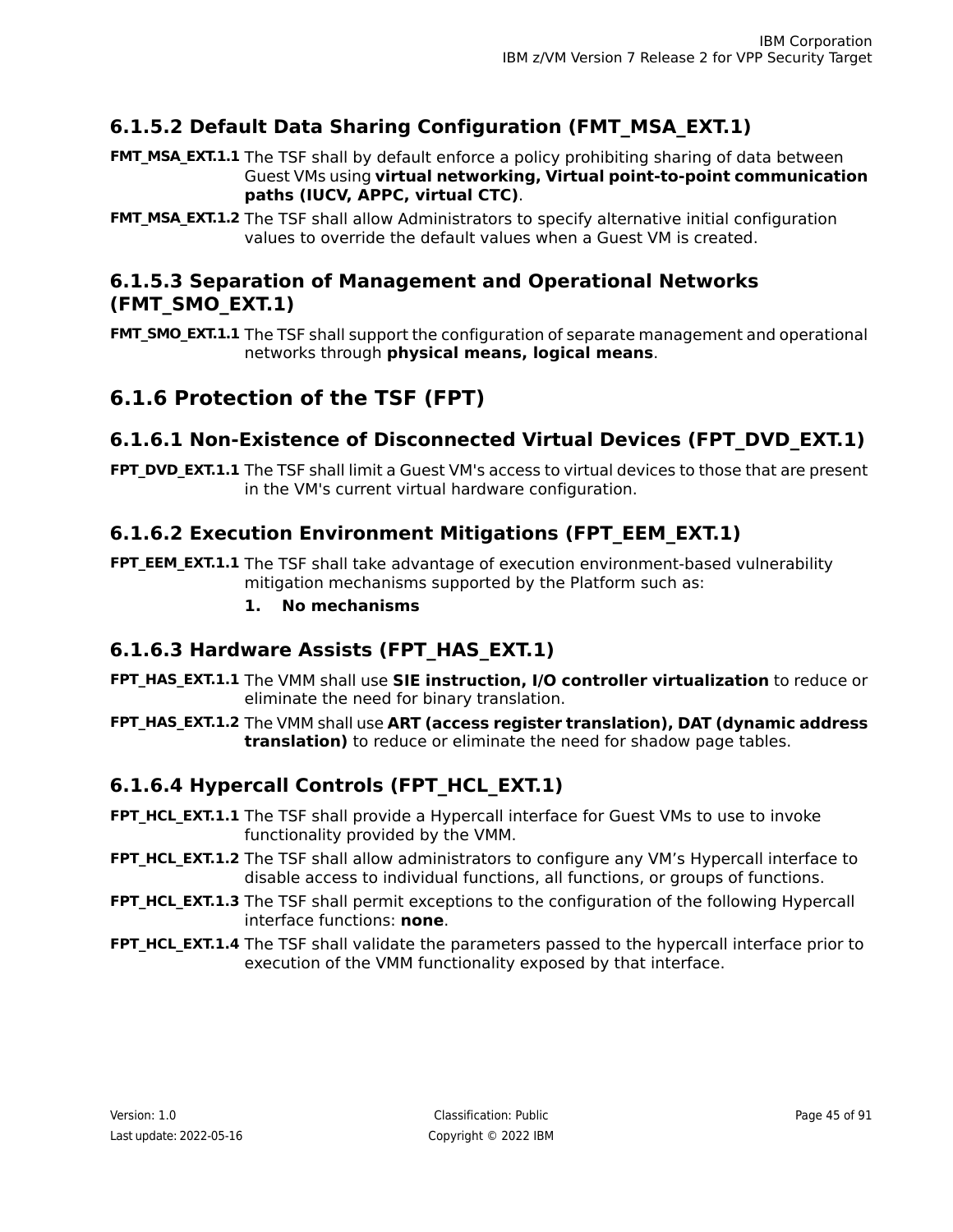## <span id="page-45-0"></span>**6.1.6.5 Removable Devices and Media (FPT\_RDM\_EXT.1)**

- **FPT\_RDM\_EXT.1.1** The TSF shall implement controls for handling the transfer of virtual and physical removable media and virtual and physical removable media devices between information domains.
- **FPT\_RDM\_EXT.1.2** The TSF shall enforce the following rules when **tape** are switched between information domains, then
	- **1. the Administrator has granted explicit access for the media or device to be connected to the receiving domain,**

## <span id="page-45-1"></span>**6.1.6.6 Trusted Updates to the Virtualization System (FPT\_TUD\_EXT.1)**

- **FPT\_TUD\_EXT.1.1** The TSF shall provide administrators the ability to query the currently executed version of the TOE firmware/software as well as the most recently installed version of the TOE firmware/software.
- **FPT\_TUD\_EXT.1.2** The TSF shall provide administrators the ability to manually initiate updates to TOE firmware/software and **no other update mechanism**.
- <span id="page-45-2"></span>**FPT\_TUD\_EXT.1.3** The TSF shall provide means to authenticate firmware/software updates to the TOE using a **published hash** prior to installing those updates.

## **6.1.6.7 Virtual Device Parameters (FPT\_VDP\_EXT.1)**

- **FPT\_VDP\_EXT.1.1** The TSF shall provide interfaces for virtual devices implemented by the VMM as part of the virtual hardware abstraction.
- <span id="page-45-3"></span>**FPT\_VDP\_EXT.1.2** The TSF shall validate the parameters passed to the virtual device interface prior to execution of the VMM functionality exposed by those interfaces.

## **6.1.6.8 VMM Isolation from VMs (FPT\_VIV\_EXT.1)**

- **FPT\_VIV\_EXT.1.1** The TSF must ensure that software running in a VM is not able to degrade or disrupt the functioning of other VMs, the VMM, or the Platform.
- <span id="page-45-4"></span>**FPT\_VIV\_EXT.1.2** The TSF must ensure that a Guest VM is unable to invoke platform code that runs at a privilege level equal to or exceeding that of the VMM without involvement of the VMM.

## **6.1.7 TOE access (FTA)**

.

### **6.1.7.1 Default TOE access banners (FTA\_TAB.1)**

Before establishing an administrative user session the TSF shall display a Security Administrator-specified advisory notice and consent warning message regarding use of the TOE. **FTA\_TAB.1.1**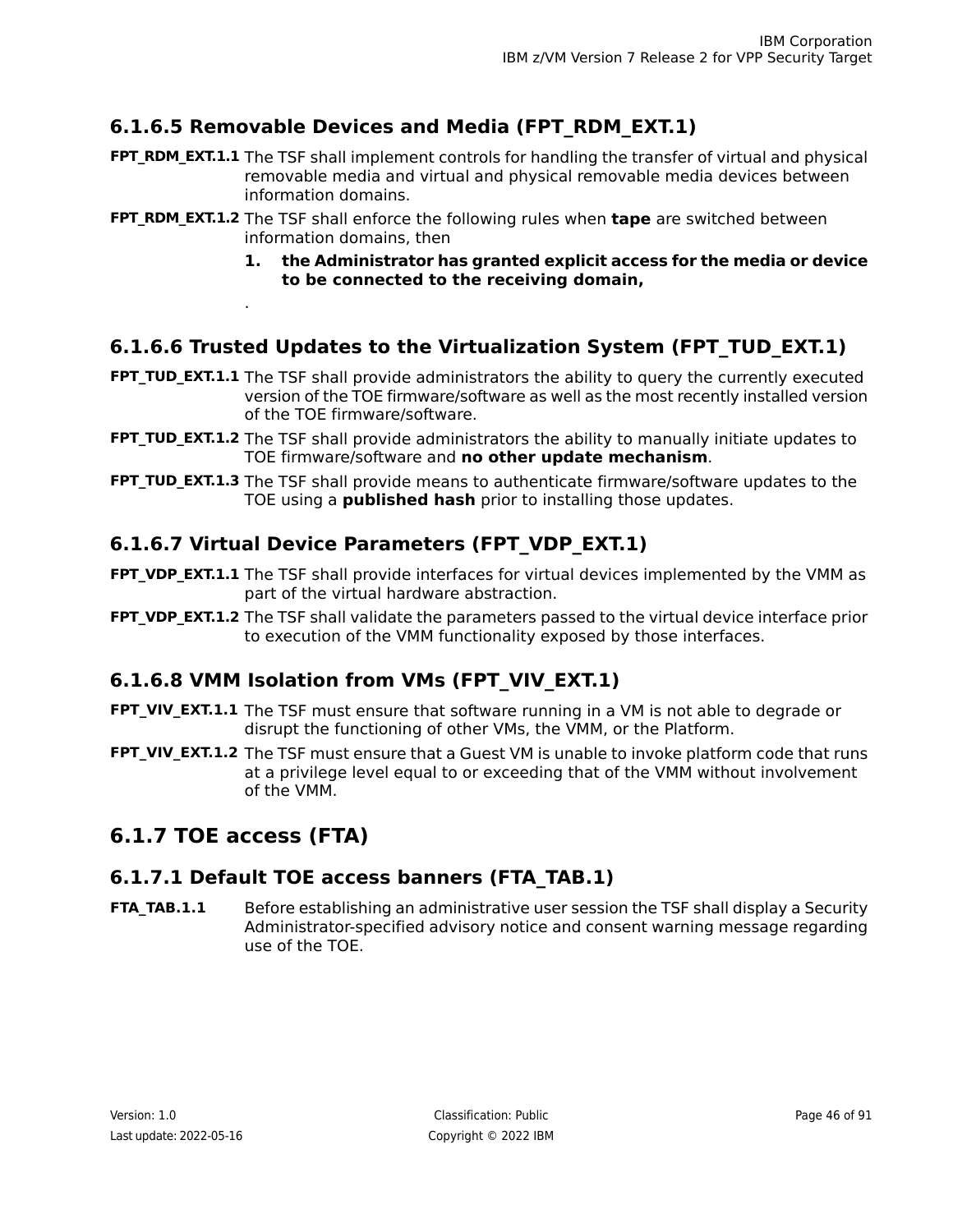## **6.1.8 Trusted path/channels (FTP)**

## <span id="page-46-0"></span>**6.1.8.1 Trusted Channel Communications (FTP\_ITC\_EXT.1)**

### **FTP\_ITC\_EXT.1.1** The TSF shall use

### **1. TLS as conforming to FCS\_TLSS\_EXT.1**

to provide a trusted communication channel between itself and:

- a) audit servers (as required by FAU\_STG\_EXT.1), and
- b) **i. remote administrators,**

### **ii. separation of management and operational networks (if selected in FMT\_SMO\_EXT.1),**

that is logically distinct from other communication paths and provides assured identification of its endpoints and protection of the communicated data from disclosure and detection of modification of the communicated data.

## <span id="page-46-1"></span>**6.1.8.2 User Interface: I/O Focus (FTP\_UIF\_EXT.1)**

<span id="page-46-2"></span>**FTP UIF EXT.1.1** The TSF shall indicate to users which VM, if any, has the current input focus.

## **6.1.8.3 User Interface: Identification of VM (FTP\_UIF\_EXT.2)**

**FTP\_UIF\_EXT.2.1** The TSF shall support the unique identification of a VM's output display to users.

## **6.2 Security Functional Requirements Rationale**

## **6.2.1 Coverage**

The following table provides a mapping of SFR to the security objectives, showing that each security functional requirement addresses at least one security objective.

| <b>Security functional requirements</b> | <b>Objectives</b>          |
|-----------------------------------------|----------------------------|
| FAU_GEN.1                               | O.AUDIT                    |
| FAU SAR.1                               | <b>O.MANAGEMENT ACCESS</b> |
| FAU STG.1                               | O.AUDIT                    |
| FAU_STG_EXT.1                           | O.AUDIT                    |
| FCS CKM.1                               | <b>O.MANAGEMENT ACCESS</b> |
| FCS CKM.2                               | <b>O.MANAGEMENT ACCESS</b> |
| FCS CKM EXT.4                           | <b>O.MANAGEMENT ACCESS</b> |
| <b>FCS COP.1(1)</b>                     | <b>O.MANAGEMENT ACCESS</b> |
| <b>FCS COP.1(2)</b>                     | <b>O.MANAGEMENT ACCESS</b> |
| FCS COP.1(3)                            | <b>O.MANAGEMENT ACCESS</b> |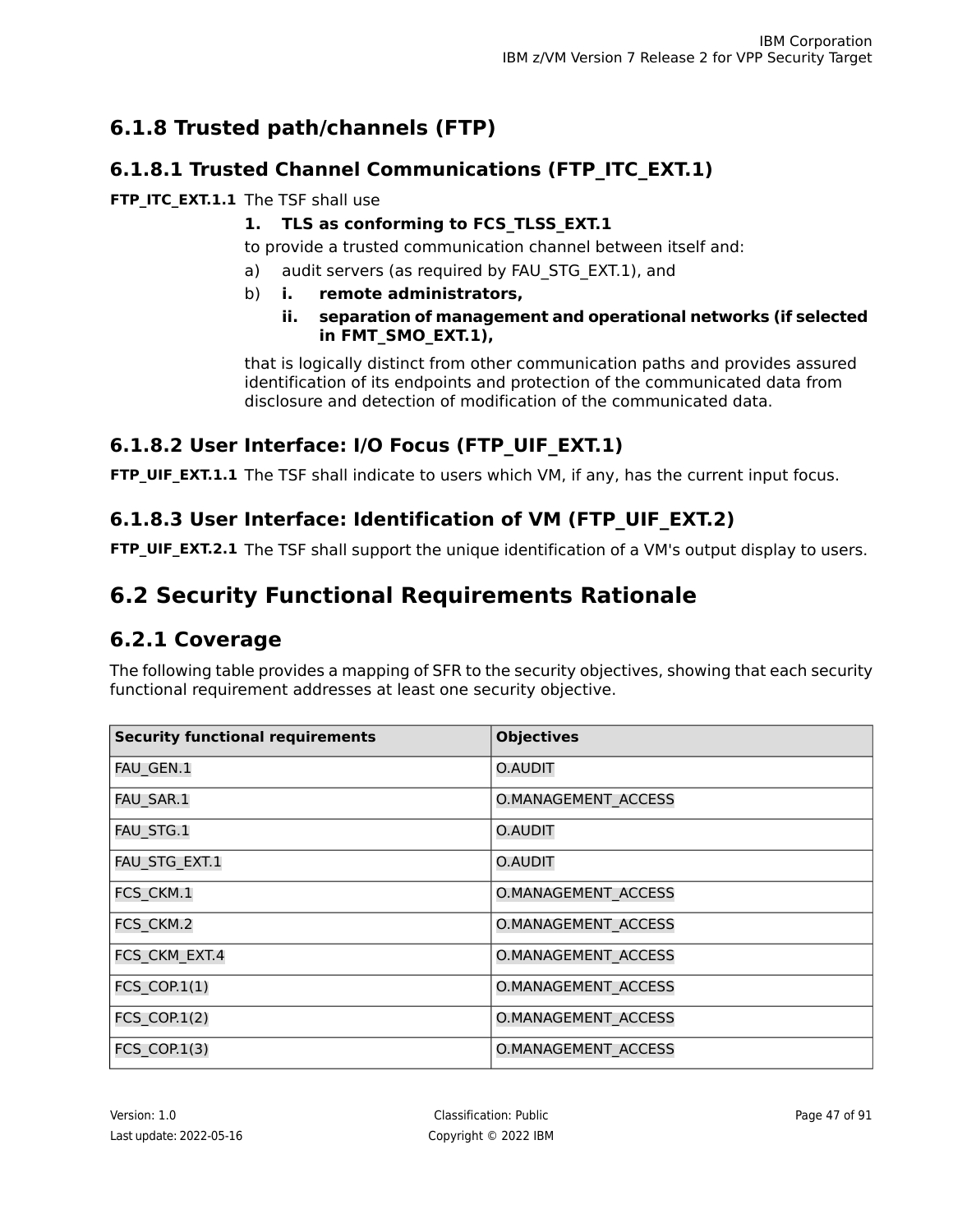| <b>Security functional requirements</b> | <b>Objectives</b>                                                                                      |
|-----------------------------------------|--------------------------------------------------------------------------------------------------------|
| FCS COP. $1(4)$                         | <b>O.MANAGEMENT ACCESS</b>                                                                             |
| FCS ENT EXT.1                           | <b>O.VM ENTROPY</b>                                                                                    |
| FCS_RBG_EXT.1                           | <b>O.MANAGEMENT ACCESS,</b><br><b>O.VM ENTROPY</b>                                                     |
| FCS_TLSS_EXT.1                          | <b>O.MANAGEMENT ACCESS</b>                                                                             |
| FDP HBI EXT.1                           | <b>O.VM ISOLATION</b>                                                                                  |
| FDP_PPR_EXT.1                           | O.CORRECTLY APPLIED CONFIGURATION,<br>O.PLATFORM_INTEGRITY,<br><b>O.VM ISOLATION</b>                   |
| FDP RIP EXT.1                           | <b>O.RESOURCE ALLOCATION</b>                                                                           |
| FDP RIP EXT.2                           | <b>O.RESOURCE ALLOCATION</b>                                                                           |
| FDP VMS EXT.1                           | <b>O.VM ISOLATION</b>                                                                                  |
| FDP VNC EXT.1                           | O.CORRECTLY APPLIED CONFIGURATION,<br><b>O.VM ISOLATION</b>                                            |
| FIA AFL EXT.1                           | <b>O.MANAGEMENT ACCESS</b>                                                                             |
| FIA PMG EXT.1                           | <b>O.MANAGEMENT ACCESS</b>                                                                             |
| FIA UAU.5                               | <b>O.MANAGEMENT ACCESS</b>                                                                             |
| FIA UIA EXT.1                           | O.MANAGEMENT ACCESS                                                                                    |
| <b>FIA X509 EXT.1</b>                   | O.AUDIT,<br>O.MANAGEMENT ACCESS,<br><b>O.PATCHED SOFTWARE</b>                                          |
| <b>FIA X509 EXT.2</b>                   | O.AUDIT,<br><b>O.MANAGEMENT ACCESS,</b><br><b>O.PATCHED SOFTWARE</b>                                   |
| FMT MOF EXT.1                           | <b>O.MANAGEMENT ACCESS</b>                                                                             |
| FMT MSA EXT.1                           | O.CORRECTLY APPLIED CONFIGURATION,<br><b>O.VM ISOLATION</b>                                            |
| FMT SMO_EXT.1                           | <b>O.VMM INTEGRITY</b>                                                                                 |
| FPT DVD EXT.1                           | <b>O.PLATFORM INTEGRITY</b>                                                                            |
| FPT EEM EXT.1                           | <b>O.VMM INTEGRITY</b>                                                                                 |
| FPT HAS EXT.1                           | O.VMM INTEGRITY                                                                                        |
| FPT HCL EXT.1                           | O.CORRECTLY APPLIED CONFIGURATION,<br>O.DOMAIN INTEGRITY,<br>O.VM ISOLATION,<br><b>O.VMM INTEGRITY</b> |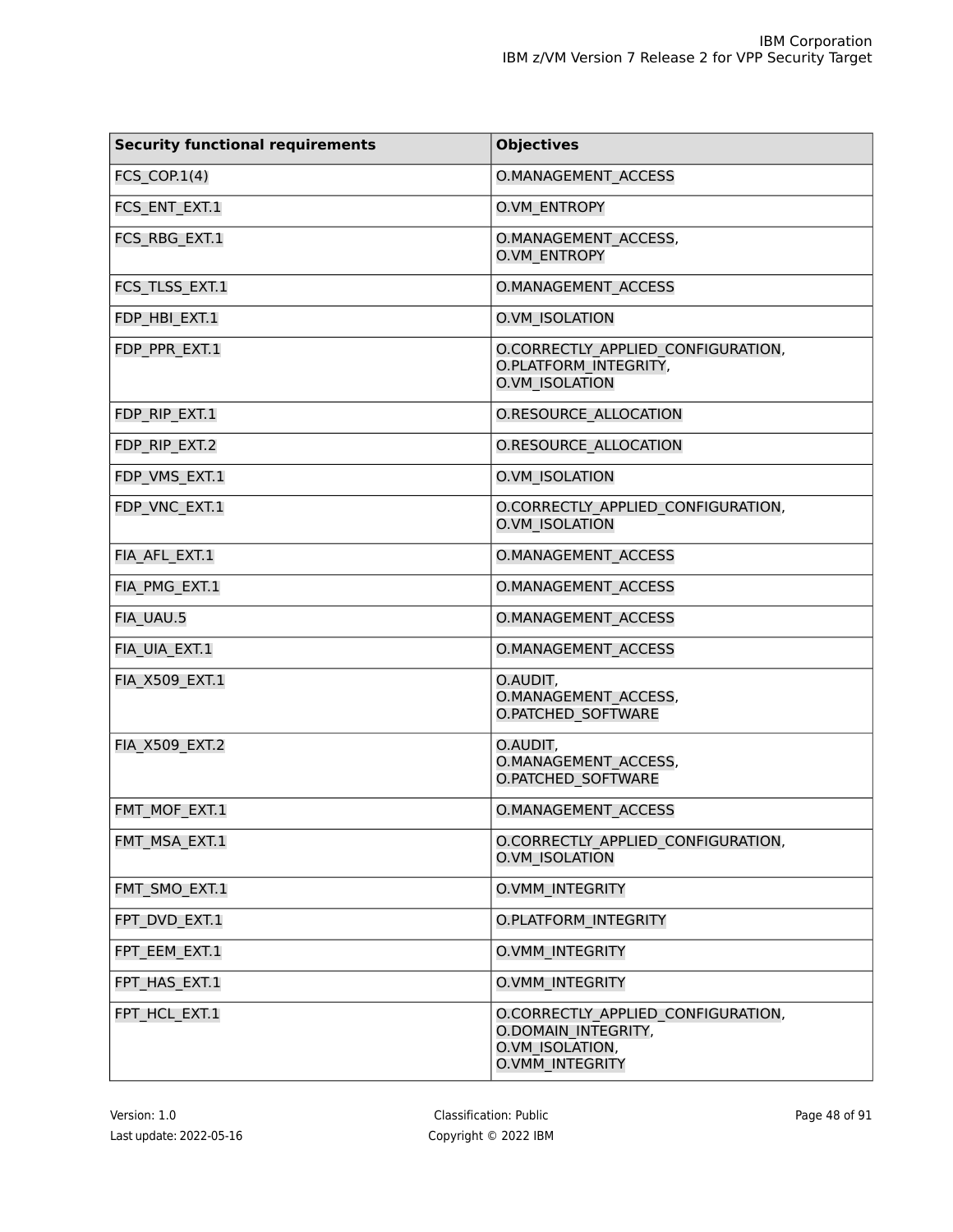| <b>Security functional requirements</b> | <b>Objectives</b>                                                                         |
|-----------------------------------------|-------------------------------------------------------------------------------------------|
| FPT RDM EXT.1                           | O.VM ISOLATION                                                                            |
| FPT_TUD_EXT.1                           | O.PATCHED_SOFTWARE                                                                        |
| FPT VDP EXT.1                           | <b>O.VMM INTEGRITY</b>                                                                    |
| FPT VIV EXT.1                           | O.DOMAIN INTEGRITY,<br>O.PLATFORM INTEGRITY,<br>O.VM ISOLATION,<br><b>O.VMM INTEGRITY</b> |
| FTA TAB.1                               | <b>O.MANAGEMENT ACCESS</b>                                                                |
| FTP ITC EXT.1                           | O.AUDIT,<br>O.DOMAIN INTEGRITY,<br><b>O.MANAGEMENT ACCESS</b>                             |
| FTP UIF EXT.1                           | <b>O.DOMAIN INTEGRITY</b>                                                                 |
| FTP UIF EXT.2                           | <b>O.DOMAIN INTEGRITY</b>                                                                 |

### **Table 8: Mapping of security functional requirements to security objectives**

## **6.2.2 Sufficiency**

The following rationale provides justification for each security objective for the TOE, showing that the security functional requirements are suitable to meet and achieve the security objectives.

| <b>Security objectives</b> | <b>Rationale</b>                                                                                                                                                     |
|----------------------------|----------------------------------------------------------------------------------------------------------------------------------------------------------------------|
| O.VM ISOLATION             | FDP HBI EXT.1: This SFR supports the objective by requiring the TSF to<br>enforce VM isolation through limiting access to hardware resources.                        |
|                            | FDP PPR EXT.1: This SFR supports the objective by requiring the TSF to<br>enforce VM isolation through limiting access to hardware resources.                        |
|                            | FDP VMS EXT.1: This SFR supports the objective by limiting the methods<br>that can be used to transfer data between Guest VMs.                                       |
|                            | FDP VNC EXT.1: This SFR supports the objective by isolating virtual<br>networks from one another.                                                                    |
|                            | FMT MSA EXT.1: This SFR supports the objective by defining the default<br>security posture of data isolation between Guest VMs.                                      |
|                            | FPT HCL EXT.1: This SFR supports the objective by controlling the extent<br>to which Guest VMs can interact indirectly with each other via hypercalls.               |
|                            | FPT RDM EXT.1: This SFR supports the objective by ensuring that<br>removable media cannot be accessed simultaneously by multiple Guest<br>VMs without authorization. |
|                            | FPT VIV EXT.1: This SFR supports the objective by ensuring that a Guest<br>VM cannot disrupt the functionality of another Guest VM.                                  |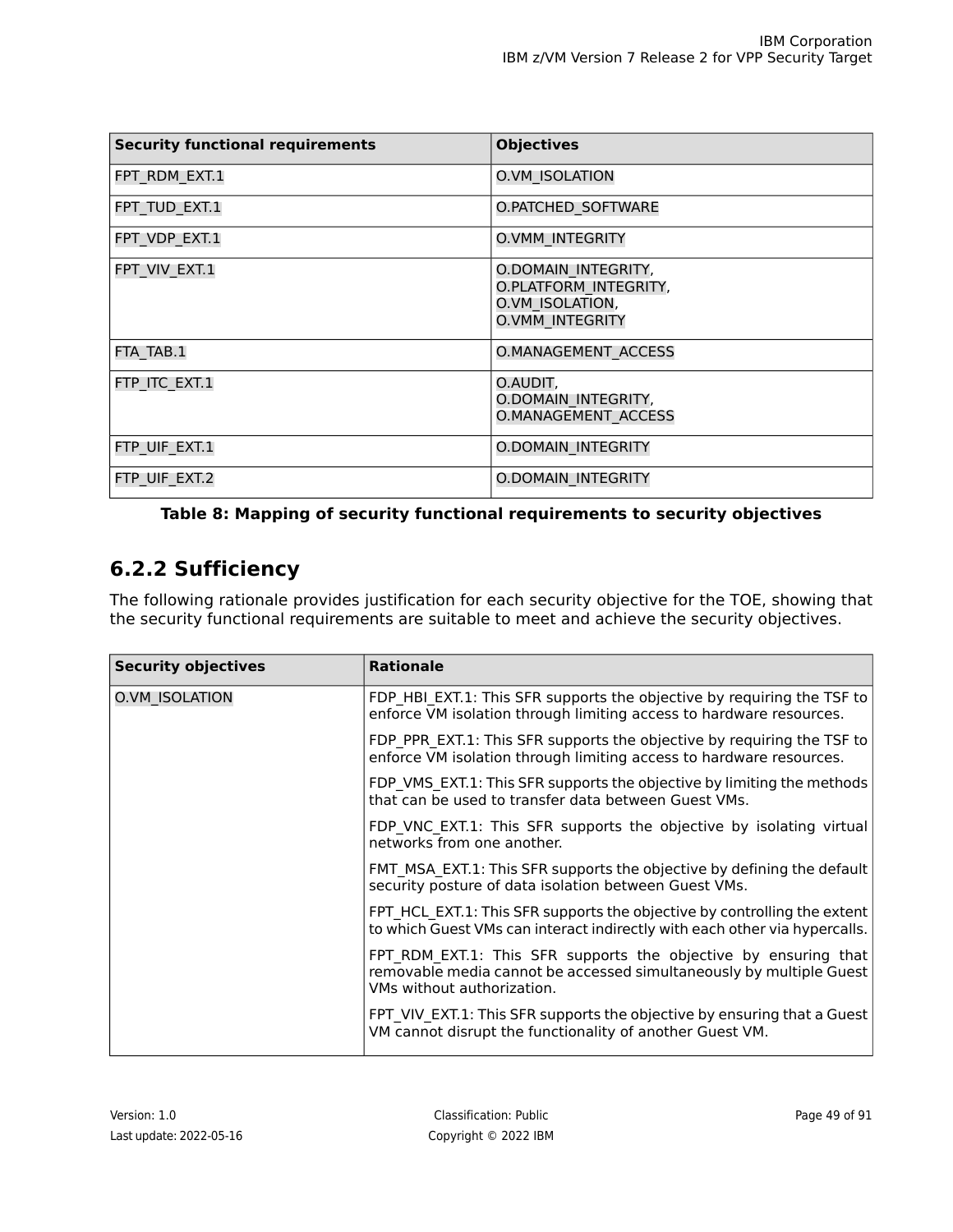| <b>Security objectives</b> | <b>Rationale</b>                                                                                                                                                                                                    |
|----------------------------|---------------------------------------------------------------------------------------------------------------------------------------------------------------------------------------------------------------------|
| O.VMM_INTEGRITY            | FMT ML EXT.1: Although TD0567 contains a mapping for this SFR, the<br>protection profile does not contain this SFR. Hence, it is assumed the<br>TD0567 contains a typo and this ST discards the offending mapping.  |
|                            | FMT_SMO_EXT.1: This SFR supports the objective by isolating<br>management traffic bound for the VMM from operational traffic<br>transmitted to and from Guest VMs.                                                  |
|                            | FPT EEM EXT.1: This SFR supports the objective by ensuring that<br>platform-based security functions can be used to protect the integrity<br>of the VMM.                                                            |
|                            | FPT_HAS_EXT.1: This SFR supports the objective by allowing the VMM<br>to support hardware-based assistance mechanisms to reduce its own<br>attack surface.                                                          |
|                            | FPT HCL EXT.1: This SFR supports the objective by controlling the extent<br>to which Guest VMs can interact with the VMM via hypercalls.                                                                            |
|                            | FPT VDP EXT.1: This SFR supports the objective by ensuring that<br>malformed data from a Guest VM cannot be used to compromise the<br>VMM.                                                                          |
|                            | FPT_VIV_EXT.1: This SFR supports the objective by ensuring that a Guest<br>VM cannot disrupt the functionality of the VMM.                                                                                          |
| O.PLATFORM_INTEGRITY       | FDP PPR EXT.1: This SFR supports the objective by limiting the extent<br>to which Guest VMs can interface with the physical platform.                                                                               |
|                            | FPT DVD EXT.1: This SFR supports the objective by limiting the extent<br>to which a Guest VM can interface with the underlying platform.                                                                            |
|                            | FPT VIV EXT.1: This SFR supports the objective by ensuring that a Guest<br>VM cannot disrupt the functionality of the underlying platform                                                                           |
| <b>O.DOMAIN INTEGRITY</b>  | FPT_HCL_EXT.1: This SFR supports the objective by controlling the extent<br>to which Guest VMs can interact with the VMM via hypercalls.                                                                            |
|                            | FPT VIV EXT.1: This SFR supports the objective by ensuring that a Guest<br>VM cannot disrupt the functionality of another Guest VM.                                                                                 |
|                            | FTP_ITC_EXT.1: This SFR supports the objective by reducing the likelihood<br>that user actions are inadvertently performed against the wrong Guest<br>VM.                                                           |
|                            | FTP_ITC_EXT.2: Although TD0567 contains a mapping for this SFR, the<br>protection profile does not contain this SFR. Hence, it is assumed the<br>TD0567 contains a typo and this ST discards the offending mapping. |
|                            | FTP_UIF_EXT.1: This SFR supports the objective by ensuring the user<br>knows which virtual machine has the active focus. (this mapping is not<br>in TD0567)                                                         |
|                            | FTP UIF EXT.2: This SFR supports the objective by ensuring the user is<br>able to identify the virtual machine. (this mapping is not in TD0567)                                                                     |
| O.MANAGEMENT ACCESS        | FAU SAR.1: This SFR supports the objective by ensuring that audit data<br>cannot be read by unauthorized subjects.                                                                                                  |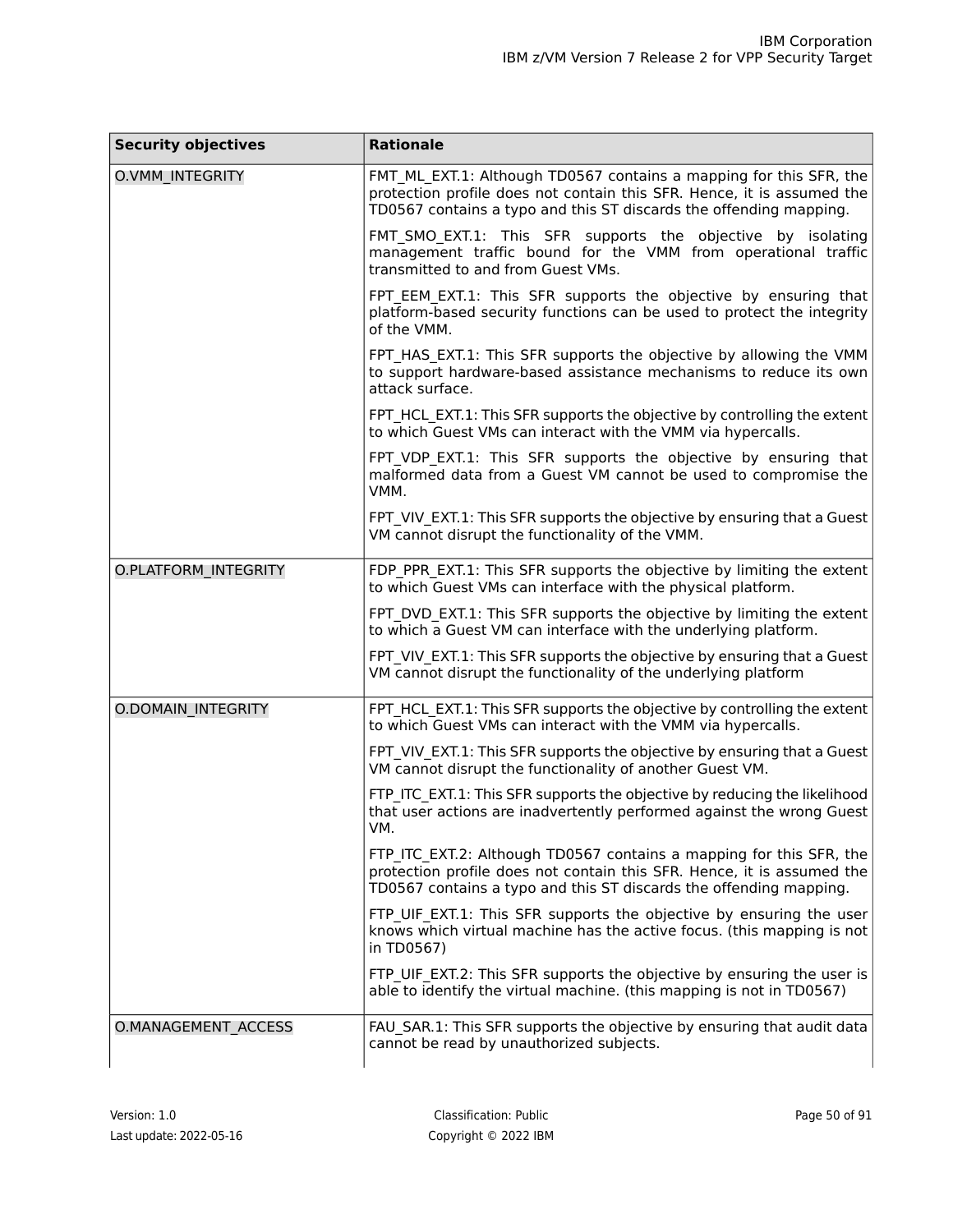| <b>Security objectives</b> | <b>Rationale</b>                                                                                                                                                                  |
|----------------------------|-----------------------------------------------------------------------------------------------------------------------------------------------------------------------------------|
|                            | FCS_CKM.1: This SFR supports the objective by implementing<br>cryptographic functions that are used to secure administrative<br>interactions with the TSF.                        |
|                            | FCS CKM.2: This SFR supports the objective by implementing<br>cryptographic functions that are used to secure administrative<br>interactions with the TSF.                        |
|                            | FCS_CKM_EXT.4: This SFR supports the objective by implementing<br>cryptographic functions that are used to secure administrative<br>interactions with the TSF.                    |
|                            | FCS_COP.1(1): This SFR supports the objective by implementing<br>cryptographic functions that are used to secure administrative<br>interactions with the TSF.                     |
|                            | FCS_COP.1(2): This SFR supports the objective by implementing<br>cryptographic functions that are used to secure administrative<br>interactions with the TSF.                     |
|                            | FCS_COP.1(3): This SFR supports the objective by implementing<br>cryptographic functions that are used to secure administrative<br>interactions with the TSF.                     |
|                            | FCS COP.1(4): This SFR supports the objective by implementing<br>cryptographic functions that are used to secure administrative<br>interactions with the TSF.                     |
|                            | FCS RBG EXT.1: This SFR supports the objective by giving the TOE access<br>to a strong entropy source that can be used to generate strong keys for<br>administrative sessions.    |
|                            | FIA AFL EXT.1: This SFR supports the objective by protecting against<br>unauthorized access to administrative accounts.                                                           |
|                            | FIA PMG EXT.1: This SFR supports the objective by defining a password<br>policy that reduces the likelihood of brute force password guessing.                                     |
|                            | FIA_UAU.5: This SFR supports the objective by defining the mechanisms<br>the TSF uses to authenticate administrators.                                                             |
|                            | FIA UIA EXT.1: This SFR supports the objective by ensuring that<br>administrators must be identified and authenticated before access to<br>the TSF is granted.                    |
|                            | FIA_X509_EXT.1: This SFR supports the objective by defining how the<br>TSF validates X.509 certificates that may be presented to it as part of<br>establishing a trusted channel. |
|                            | FIA_X509_EXT.2: This SFR supports the objective by defining how the<br>TSF validates X.509 certificates that may be presented to it as part of<br>establishing a trusted channel. |
|                            | FMT MOF EXT.1: This SFR supports the objective by defining the<br>management functions to be provided by the TOE. (this mapping is not<br>in TD0567)                              |
|                            | FTA_TAB.1: This SFR supports the objective by ensuring that<br>administrators are presented with a warning banner that imputes<br>actionable consequences for misuse of the TOE.  |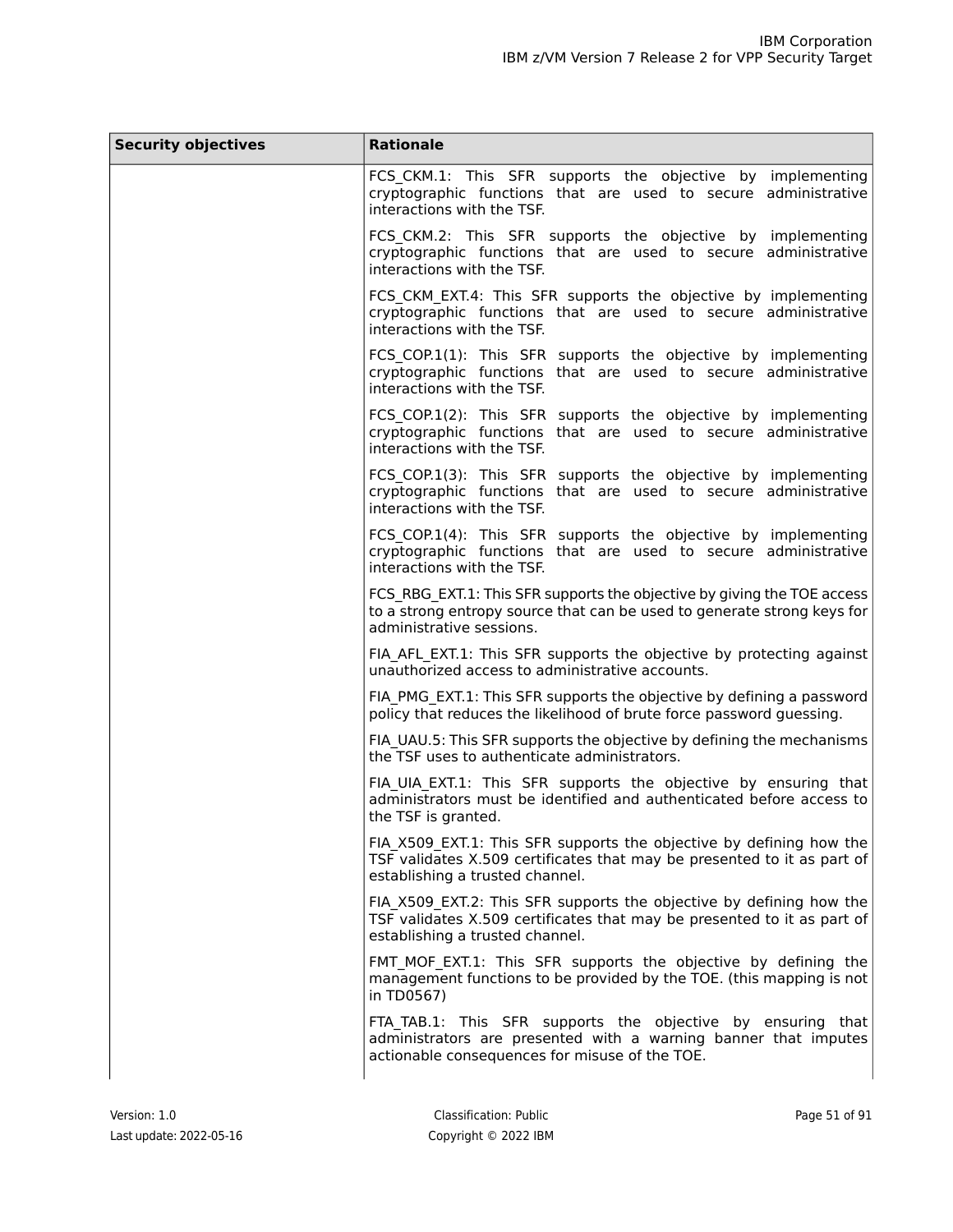| <b>Security objectives</b>        | <b>Rationale</b>                                                                                                                                                                                                 |  |  |
|-----------------------------------|------------------------------------------------------------------------------------------------------------------------------------------------------------------------------------------------------------------|--|--|
|                                   | FTP_ITC_EXT.1: This SFR supports the objective by defining any trusted<br>protocols used for remote administration.                                                                                              |  |  |
| O.PATCHED_SOFTWARE                | FPT TUD EXT.1: This SFR supports the objective by defining a mechanism<br>used to securely update the VMM.                                                                                                       |  |  |
|                                   | FIA_X509_EXT.1: This SFR supports the objective by defining how the<br>TSF validates X.509 certificates that may be presented to it as an<br>attestation of the authenticity and integrity of a software update. |  |  |
|                                   | FIA_X509_EXT.2: This SFR supports the objective by optionally using<br>X.509 certificates as the method of validating software updates.                                                                          |  |  |
| O.VM ENTROPY                      | FCS_ENT_EXT.1: This SFR supports the objective by providing a<br>mechanism for Guest VMs to have entropy data available for use.                                                                                 |  |  |
|                                   | FCS_RBG_EXT.1: This SFR supports the objective by giving the TOE access<br>to a strong entropy source that can be used by Guest VMs.                                                                             |  |  |
| O.AUDIT                           | FAU GEN.1: This SFR supports the objective by ensuring that audit<br>records are generated for security-relevant events.                                                                                         |  |  |
|                                   | FAU_STG.1: This SFR supports the objective by ensuring that audit data<br>cannot be deleted without authorization or modified by any subject.                                                                    |  |  |
|                                   | FAU_STG_EXT.1: This SFR supports the objective by requiring redundant<br>storage of audit data.                                                                                                                  |  |  |
|                                   | FIA_X509_EXT.1: This SFR supports the objective by defining how the<br>TSF validates X.509 certificates that may be presented to it as part of<br>establishing a trusted channel.                                |  |  |
|                                   | FIA_X509_EXT.2: This SFR supports the objective by defining how the<br>TSF validates X.509 certificates that may be presented to it as part of<br>establishing a trusted channel.                                |  |  |
|                                   | FTP_ITC_EXT.1: This SFR supports the objective by defining the trusted<br>protocols used for remote audit data transfer.                                                                                         |  |  |
| O.CORRECTLY APPLIED CONFIGURATION | FDP_PPR_EXT.1: This SFR supports the objective by defining the security<br>policy used to govern Guest VM access to physical resources.                                                                          |  |  |
|                                   | FDP_VNC_EXT.1: This SFR supports the objective by defining the security<br>policy used to govern Guest VM access to network resources.                                                                           |  |  |
|                                   | FMT MSA EXT.1: This SFR supports the objective by defining the default<br>security policy for data sharing between VMs.                                                                                          |  |  |
|                                   | FPT HCL EXT.1: This SFR supports the objective by defining the security<br>policy used to govern Guest VM access to Hypercall functions.                                                                         |  |  |
| O.RESOURCE_ALLOCATION             | FDP_RIP_EXT.1: This SFR supports the objective by ensuring that physical<br>memory cannot be allocated to multiple Guest VMs.                                                                                    |  |  |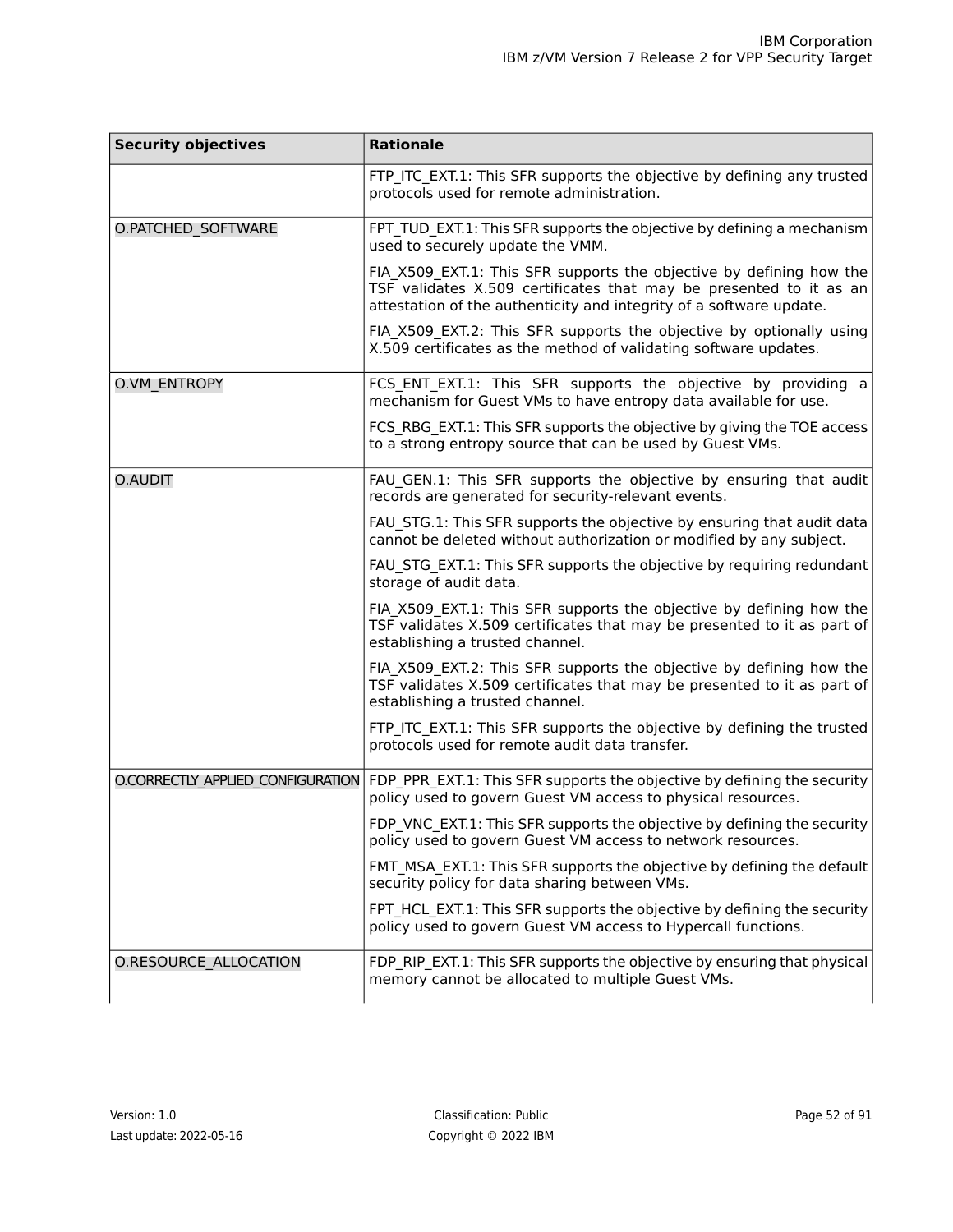| <b>Security objectives</b> | Rationale                                                                                                                  |
|----------------------------|----------------------------------------------------------------------------------------------------------------------------|
|                            | FDP RIP EXT.2: This SFR supports the objective by ensuring that disk<br>storage cannot be allocated to multiple Guest VMs. |

#### **Table 9: Security objectives for the TOE rationale**

## **6.2.3 Security Requirements Dependency Analysis**

The security functional requirements in this Security Target do not introduce dependencies on any security assurance requirement; neither do the security assurance requirements in this Security Target introduce dependencies on any security functional requirement.

The following table demonstrates the dependencies of the SFRs modeled in [\[VPP\]](#page-90-0) and [\[SVPP\],](#page-90-1) and how the SFRs for the TOE resolve those dependencies.

| <b>Security functional</b><br>requirement | <b>Dependencies</b> | <b>Resolution</b>                                                                                                                      |
|-------------------------------------------|---------------------|----------------------------------------------------------------------------------------------------------------------------------------|
| FAU GEN.1                                 | FPT STM.1           | The PP explicitly excludes the SFR of<br>FPT STM.1. Due to claiming exact<br>conformance, this SFR is excluded<br>from the ST as well. |
| FAU_SAR.1                                 | FAU_GEN.1           | FAU_GEN.1                                                                                                                              |
| FAU STG.1                                 | FAU_GEN.1           | FAU GEN.1                                                                                                                              |
| FAU_STG_EXT.1                             | No dependencies     |                                                                                                                                        |
| FCS CKM.1                                 | FCS_COP.1           | <b>FCS COP.1(3)</b>                                                                                                                    |
|                                           | FCS_CKM.2           | FCS_CKM.2                                                                                                                              |
|                                           | FCS_CKM.4           | The SFR of FCS_CKM_EXT.4 is the<br>replacement for FCS_CKM.4 defined<br>by the PP. This SFR enhances<br>FCS_CKM.4                      |
| FCS CKM.2                                 | FCS_CKM.1           | FCS CKM.1                                                                                                                              |
|                                           | FCS CKM.4           | The SFR of FCS CKM EXT.4 is the<br>replacement for FCS_CKM.4 defined<br>by the PP. This SFR enhances<br>FCS CKM.4                      |
| FCS_CKM_EXT.4                             | FCS_CKM.1           | FCS_CKM.1                                                                                                                              |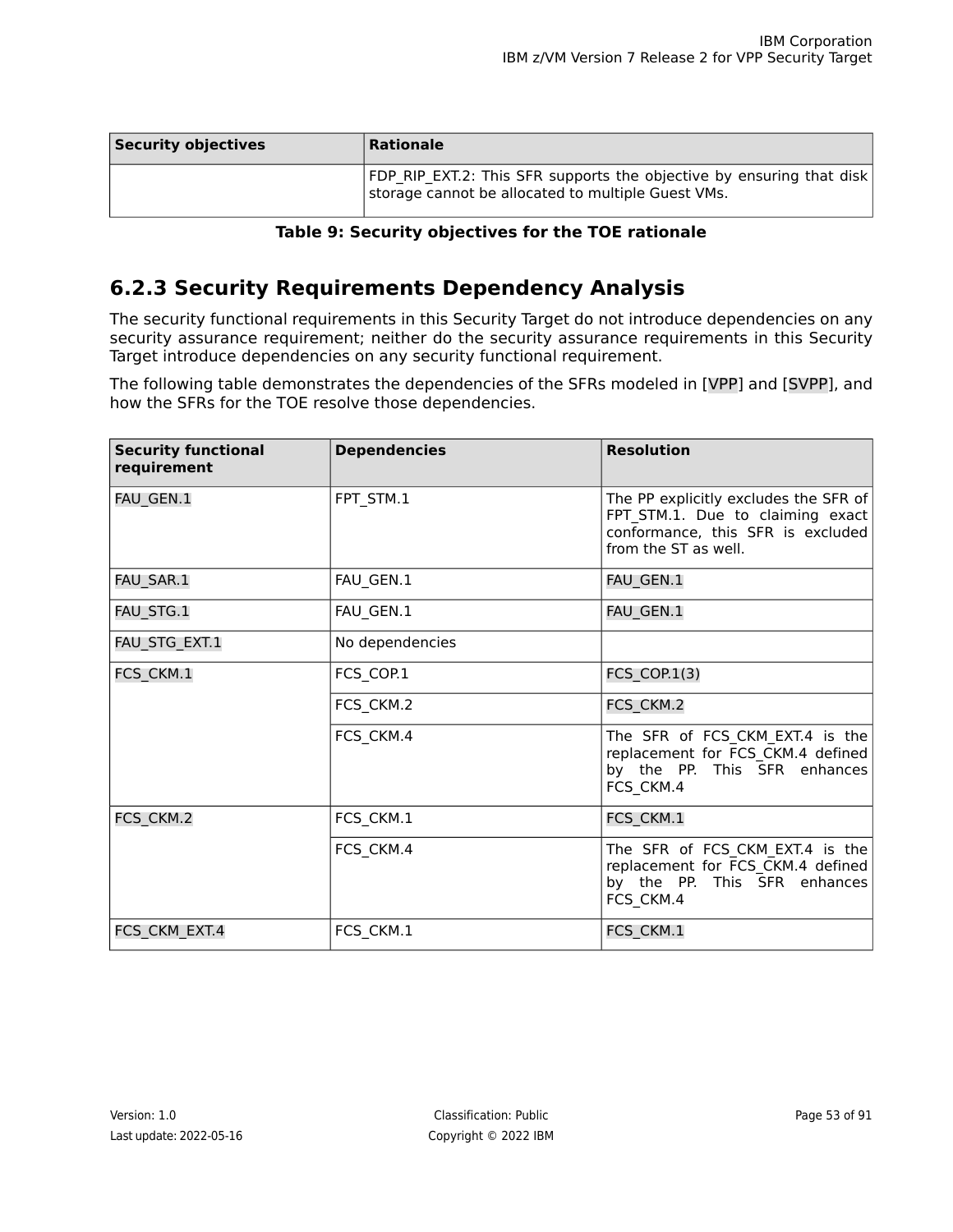| <b>Security functional</b><br>requirement | <b>Dependencies</b> | <b>Resolution</b>                                                                                                                                                                                                                                                                                                                                                              |
|-------------------------------------------|---------------------|--------------------------------------------------------------------------------------------------------------------------------------------------------------------------------------------------------------------------------------------------------------------------------------------------------------------------------------------------------------------------------|
| $FCS$ _ $COP.1(1)$                        | FCS_CKM.1           | FCS CKM.2<br>The symmetric cipher operation is<br>employed as part of the trusted<br>channel<br>specified<br>as<br>by<br>FTP ITC EXT.1. The trusted channel<br>uses a key agreement schema defined<br>by FCS_CKM.2 to derive the symmetric<br>session keys. Hence, the dependency<br>for key generation is met by the SFR<br>claiming<br>the<br>key<br>agreement<br>mechanism. |
|                                           | FCS_CKM.4           | The SFR of FCS_CKM_EXT.4 is the<br>replacement for FCS_CKM.4 defined<br>by the PP. This SFR enhances<br>FCS_CKM.4                                                                                                                                                                                                                                                              |
| FCS_COP.1(2)                              | FCS_CKM.1           | The hashing operation does not<br>require any key material.                                                                                                                                                                                                                                                                                                                    |
|                                           | FCS_CKM.4           | The SFR of FCS_CKM_EXT.4 is the<br>replacement for FCS_CKM.4 defined<br>by the PP. This SFR enhances<br>FCS CKM.4                                                                                                                                                                                                                                                              |
| FCS_COP.1(3)                              | FCS_CKM.1           | FCS_CKM.1                                                                                                                                                                                                                                                                                                                                                                      |
|                                           | FCS_CKM.4           | The SFR of FCS_CKM_EXT.4 is the<br>replacement for FCS_CKM.4 defined<br>by the PP. This SFR enhances<br>FCS_CKM.4                                                                                                                                                                                                                                                              |
| FCS COP. $1(4)$                           | FCS_CKM.1           | The keyed hash cipher operation is<br>employed as part of the trusted<br>channel<br>specified<br>as<br>by<br>FTP_ITC_EXT.1. The trusted channel<br>uses a key agreement schema defined<br>by FCS_CKM.2 to derive the keyed<br>hash keys. Hence, the dependency for<br>key generation is met by the SFR<br>claiming<br>the<br>key<br>agreement<br>mechanism.                    |
|                                           | FCS_CKM.4           | The SFR of FCS CKM EXT.4 is the<br>replacement for FCS CKM.4 defined<br>by the PP. This SFR enhances<br>FCS_CKM.4                                                                                                                                                                                                                                                              |
| FCS_ENT_EXT.1                             | No dependencies     |                                                                                                                                                                                                                                                                                                                                                                                |
| FCS_RBG_EXT.1                             | No dependencies     |                                                                                                                                                                                                                                                                                                                                                                                |
| FCS_TLSS_EXT.1                            | No dependencies     |                                                                                                                                                                                                                                                                                                                                                                                |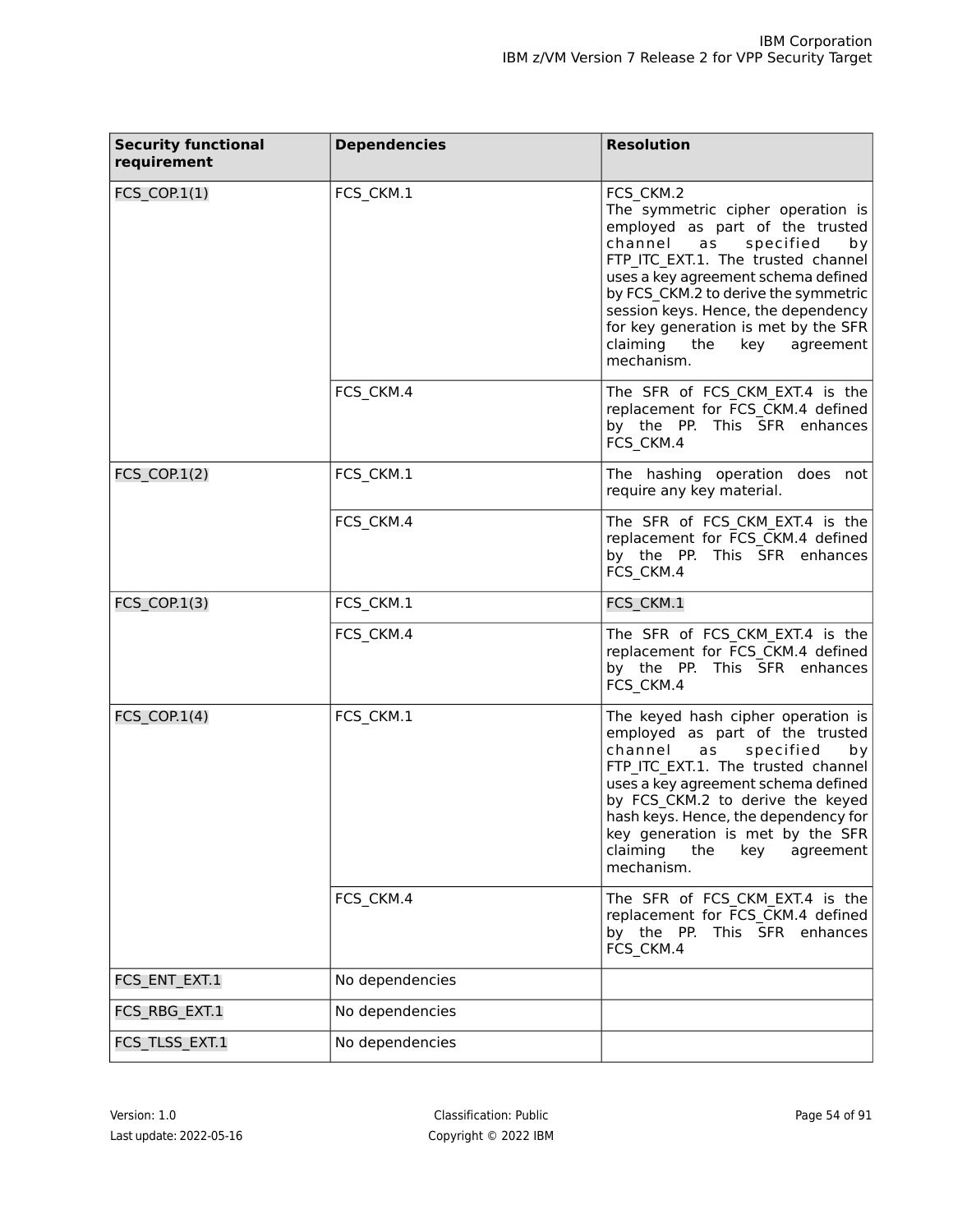| <b>Security functional</b><br>requirement | <b>Dependencies</b> | <b>Resolution</b>                                                                                                                      |
|-------------------------------------------|---------------------|----------------------------------------------------------------------------------------------------------------------------------------|
| FDP_HBI_EXT.1                             | No dependencies     |                                                                                                                                        |
| FDP_PPR_EXT.1                             | No dependencies     |                                                                                                                                        |
| FDP_RIP_EXT.1                             | No dependencies     |                                                                                                                                        |
| FDP_RIP_EXT.2                             | No dependencies     |                                                                                                                                        |
| FDP_VMS_EXT.1                             | No dependencies     |                                                                                                                                        |
| FDP_VNC_EXT.1                             | No dependencies     |                                                                                                                                        |
| FIA_AFL_EXT.1                             | No dependencies     |                                                                                                                                        |
| FIA_PMG_EXT.1                             | No dependencies     |                                                                                                                                        |
| FIA_UAU.5                                 | No dependencies     |                                                                                                                                        |
| FIA_UIA_EXT.1                             | No dependencies     |                                                                                                                                        |
| FIA_X509_EXT.1                            | FPT STM.1           | The PP explicitly excludes the SFR of<br>FPT_STM.1. Due to claiming exact<br>conformance, this SFR is excluded<br>from the ST as well. |
| FIA_X509_EXT.2                            | No dependencies     |                                                                                                                                        |
| FMT_MOF_EXT.1                             | No dependencies     |                                                                                                                                        |
| FMT_MSA_EXT.1                             | No dependencies     |                                                                                                                                        |
| FMT_SMO_EXT.1                             | No dependencies     |                                                                                                                                        |
| FPT_DVD_EXT.1                             | No dependencies     |                                                                                                                                        |
| FPT EEM EXT.1                             | No dependencies     |                                                                                                                                        |
| FPT_HAS_EXT.1                             | No dependencies     |                                                                                                                                        |
| FPT_HCL_EXT.1                             | No dependencies     |                                                                                                                                        |
| FPT_RDM_EXT.1                             | No dependencies     |                                                                                                                                        |
| FPT_TUD_EXT.1                             | No dependencies     |                                                                                                                                        |
| FPT_VDP_EXT.1                             | No dependencies     |                                                                                                                                        |
| FPT_VIV_EXT.1                             | No dependencies     |                                                                                                                                        |
| FTA_TAB.1                                 | No dependencies     |                                                                                                                                        |
| FTP_ITC_EXT.1                             | No dependencies     |                                                                                                                                        |
| FTP_UIF_EXT.1                             | No dependencies     |                                                                                                                                        |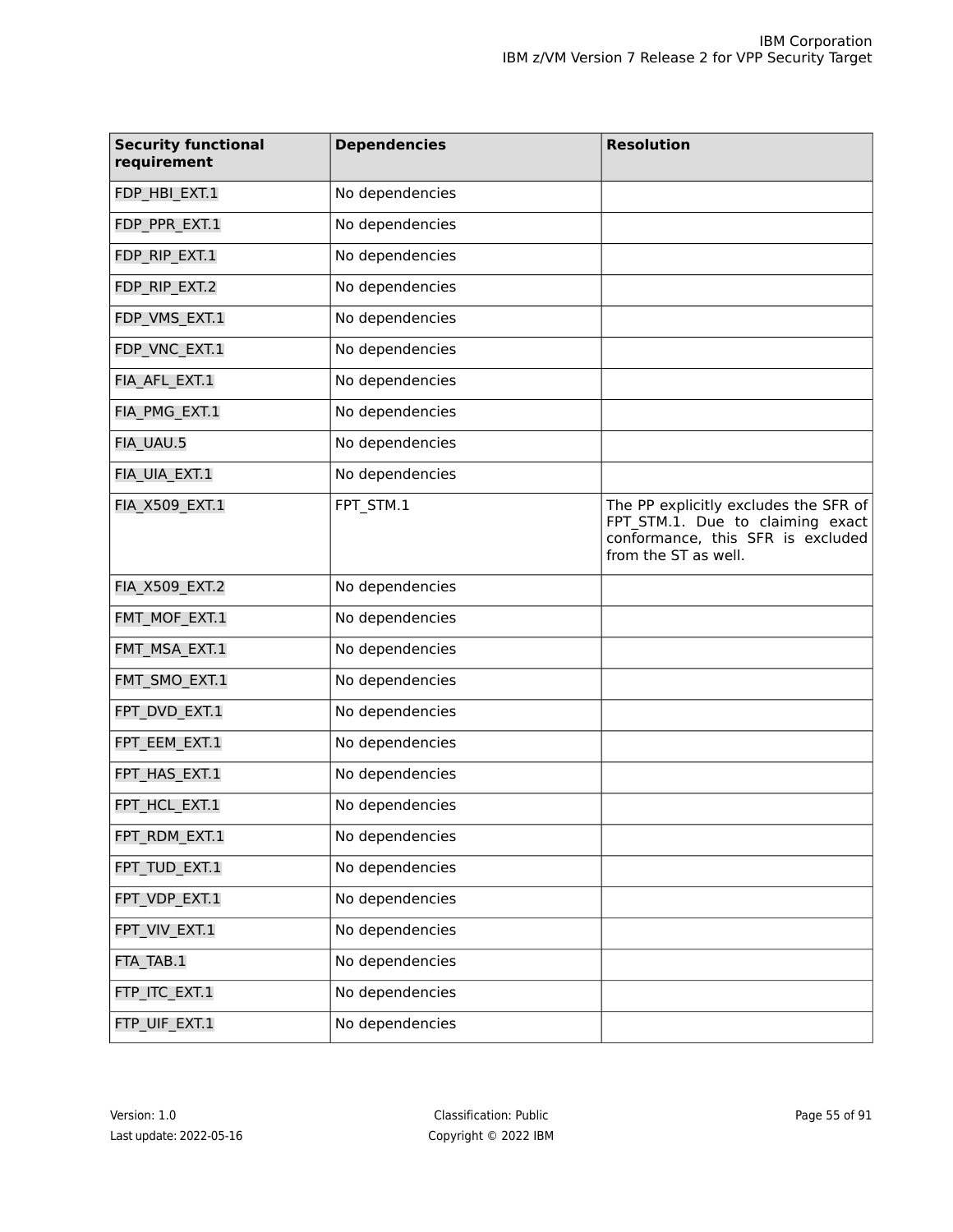| <b>Security functional</b><br>requirement | <b>Dependencies</b> | <b>Resolution</b> |
|-------------------------------------------|---------------------|-------------------|
| FTP UIF EXT.2                             | No dependencies     |                   |

**Table 10: TOE SFR dependency analysis**

## **6.3 Security Assurance Requirements**

The security assurance requirements (SARs) for the TOE are defined in assurance packages.

The following table shows the SARs, and the operations performed on the components according to CC part 3: iteration (Iter.), refinement (Ref.), assignment (Ass.) and selection (Sel.).

| <b>Security</b><br>assurance class       | <b>Security assurance requirement</b>       | <b>Source</b> |           |           | <b>Operations</b> |           |
|------------------------------------------|---------------------------------------------|---------------|-----------|-----------|-------------------|-----------|
|                                          |                                             |               | Iter.     | Ref.      | Ass.              | Sel.      |
| <b>ASE Security</b><br>Target evaluation | ASE_CCL.1 Conformance claims                |               | No        | No        | No                | No.       |
|                                          | ASE_ECD.1 Extended components definition    |               | No        | No        | <b>No</b>         | No        |
|                                          | ASE_INT.1 ST introduction                   |               | No        | No        | <b>No</b>         | No        |
|                                          | ASE_OBJ.2 Security objectives               |               | No        | No        | No                | No        |
|                                          | ASE_REQ.1 Stated security requirements      |               | No        | No        | No                | No        |
|                                          | ASE_SPD.1 Security problem definition       |               | <b>No</b> | <b>No</b> | <b>No</b>         | <b>No</b> |
|                                          | ASE TSS.1 TOE summary specification         |               | No        | No        | No                | No        |
| ADV Development                          | ADV_FSP.1 Basic functional specification    |               | No        | No        | No                | No        |
| AGD Guidance<br>documents                | AGD_OPE.1 Operational user guidance         |               | No        | No        | No                | No        |
|                                          | AGD_PRE.1 Preparative procedures            |               | No        | <b>No</b> | No                | No        |
| ALC Life-cycle<br>support                | ALC_CMC.1 Labelling of the TOE              |               | No        | No        | No                | No        |
|                                          | ALC CMS.1 TOE CM coverage                   |               | <b>No</b> | <b>No</b> | No                | <b>No</b> |
|                                          | ALC TSU EXT.1                               |               | No        | No        | No                | No.       |
| <b>ATE Tests</b>                         | ATE_IND.1 Independent testing - conformance |               | No        | <b>No</b> | No.               | No        |
| <b>AVA Vulnerability</b><br>assessment   | AVA VAN.1 Vulnerability survey              |               | No        | No        | No                | No        |

**Table 11: SARs**

## **6.4 Security Assurance Requirements Rationale**

There are no security assurance components defined in this ST apart from the ones taken from CC Part 3 and as defined in the PP.

Last update: 2022-05-16 Copyright © 2022 IBM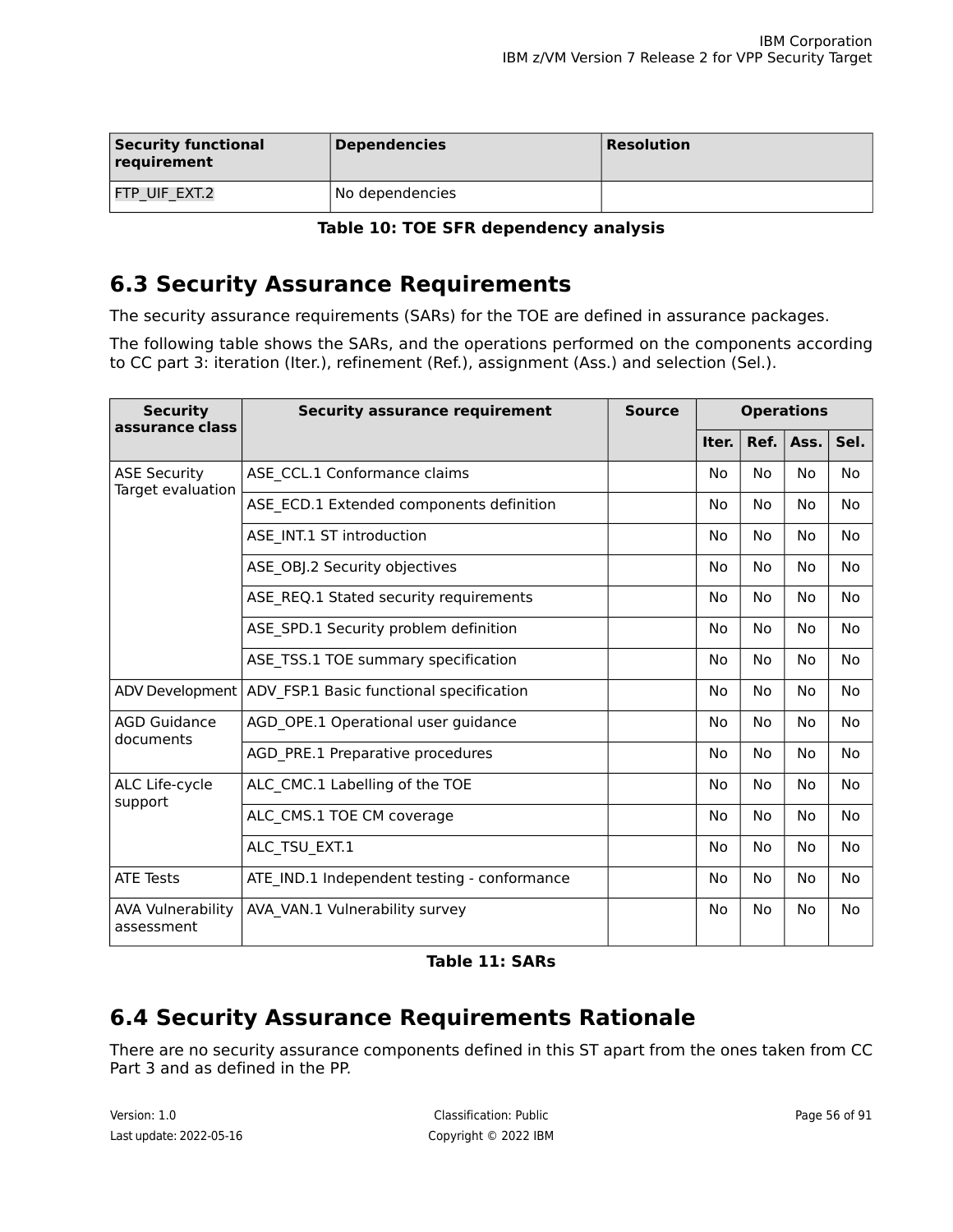# **7 TOE Summary Specification**

## **7.1 TOE Security Functionality**

This chapter provides a summary of the security functions of z/VM that are subject to the evaluation. z/VM has more security functions than described in this chapter; only those that implement and support the security requirements claimed in section 6.1 are described here.

## **7.1.1 Overview of the TOE architecture**

z/VM is an operating system operating on IBM Z architecture processors. Those processors provide the Start Interpretive Executive (SIE) environment and memory protection functions that allow z/VM to prohibit direct access from untrusted virtual machines to I/O devices used by other virtual machines, protected memory areas used by the TOE and memory areas used by other virtual machines. The underlying firmware also allows defining separate logical partitions allowing execution of several instances of the TOE on the same hardware as well as having the TOE execute in one logical partition while other non-TOE software is executing in other logical partitions. The logical partitioning function is part of the TOE environment and has been evaluated separately.

The TOE itself provides interfaces to applications and users allowing them to request TOE services.

The TOE provides the following security functions:

- 1. An audit trail for security relevant events (F.AU)
- 2. Cryptographic support including the implementation of a trusted channel (F.CS)
- 3. Discretionary access control (F.AC)
- 4. Identification & authentication (F.I&A)
- 5. Interference Protection between virtual machines (F.IP)
- 6. Object re-use (F.OR)
- 7. Security management functions to administer audit, discretionary access control as well as users and groups with their related attributes (F.SM)
- 8. TOE self protection functions based on security features provided by the underlying hardware including memory protection and the provision of a privileged state allowing the TOE to reserve and protect a domain for its own execution (F.TP)

The TOE itself is structured into the following major units:

- 1. The Control Program (CP) responsible for handling virtual machine environments, interrupts, logical processor scheduling, memory management including the management of address spaces.
- 2. The Communication Server responsible for network communication using TCP/IP based protocols (the TCP/IP stack application also provides the Telnet service)
- 3. The Resource Access Control Facility (RACF) as the central system for discretionary access control to resources

The TOE itself consists of a "nucleus" operating in the supervisor state and outside the SIE instruction environment of underlying abstract machine and a set of "trusted applications" that operate in dedicated virtual machines communicating with the nucleus over dedicated communication channels. Those trusted applications are granted access to specifically restricted interfaces provided by CP. The functionality behind these interfaces provides the capability of overriding or modifying system security policies. Therefore all trusted applications allowed to be executed in the evaluated configuration are considered to be part of the TOE.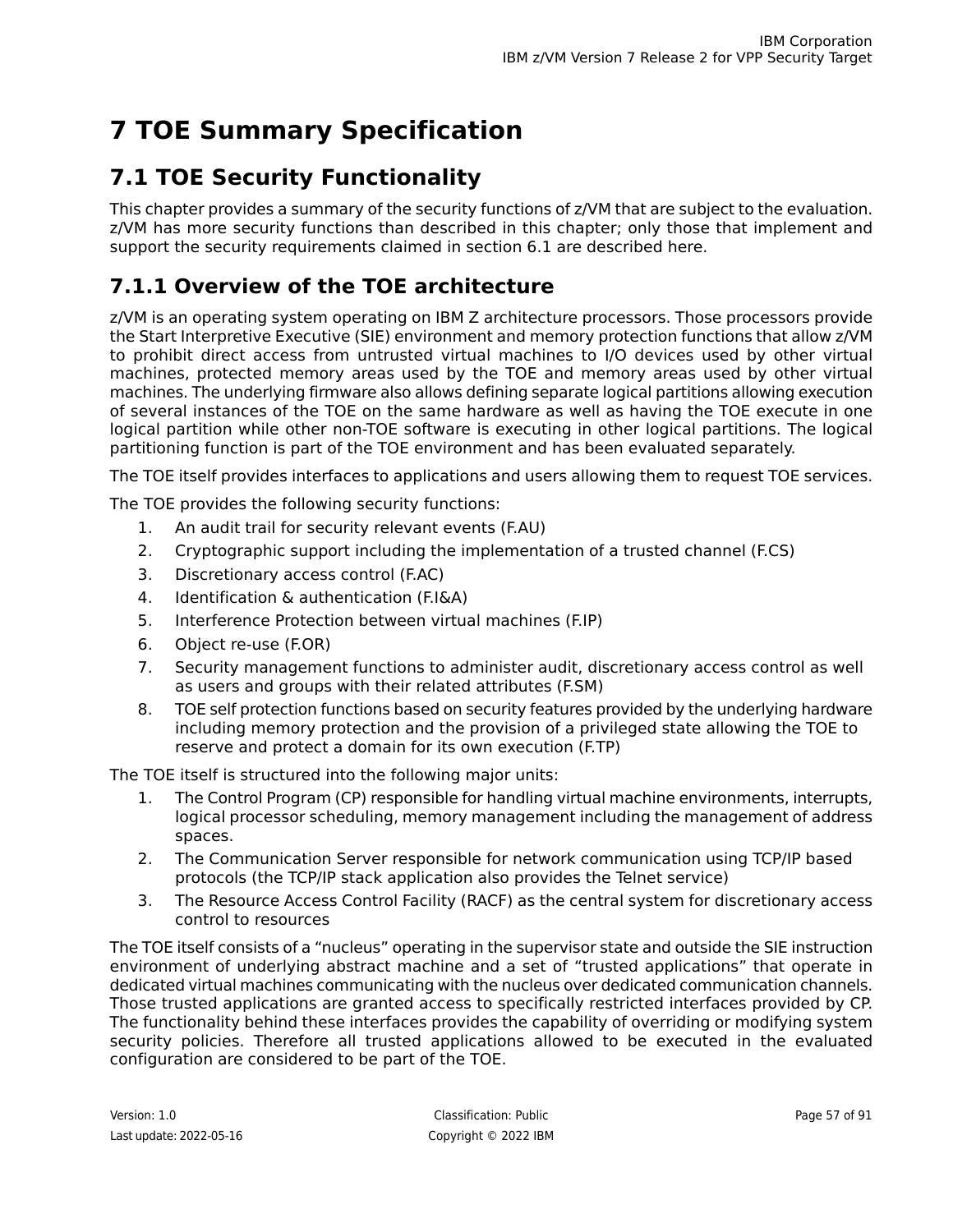Trusted applications are executed in virtual machines dedicated for this task, i.e. no other functionality must be present in the respective virtual machine. These dedicated virtual machines are separated from other virtual machines using the security functionality provided by the nucleus. In addition, all storage area configured for these virtual machines are dedicated, hence no other virtual machine can access any portion of this storage area. Communication between trusted applications and the nucleus is established using the communication channels provided by the nucleus.

## **7.1.2 F.AU: Auditing**

## **7.1.2.1 F.AU.1 - Generation of Audit Records**

The TOE provides a general facility to collect data required for auditing. This function provided by RACF collects and records system audit data.

This component is used by the TOE to collect also security related audit information.

Each SMF record consists of a standard header which contains (among other information) the type of the record and the time the record was produced. SMF supports up to 256 different record types where record types 0 to 127 are reserved for the Control Program.

One record type is usually reserved for a whole class of events where the individual events are identified by the record subtype or event code in the header of the SMF record.

RACF as the central access control function has several SMF record types reserved for its use, with record type number 80 being the most important one. The information recorded in this record type contains:

- The record type
- Time stamp (time and date)
- System identification
- Event code and qualifier
- User identification
- Group name
- A count of the relocate sections
- Authorities used to successfully execute commands or access resources
- Reasons for logging
- Command processing error flag
- Foreground user terminal ID
- Foreground user terminal level number
- (lob log number (job name, entry time, and date)
- RACF version, release and modification number

Each record contains further data specific to the event code and qualifier.

## **7.1.2.2 F.AU.2 – Protection of the Audit Trail**

RACF writes SMF audit records into dedicated CMS files that have been defined during system configuration. At least two minidisks must be defined holding the CMS files. Those CMS file need to be protected against unauthorized access by appropriate RACF profiles.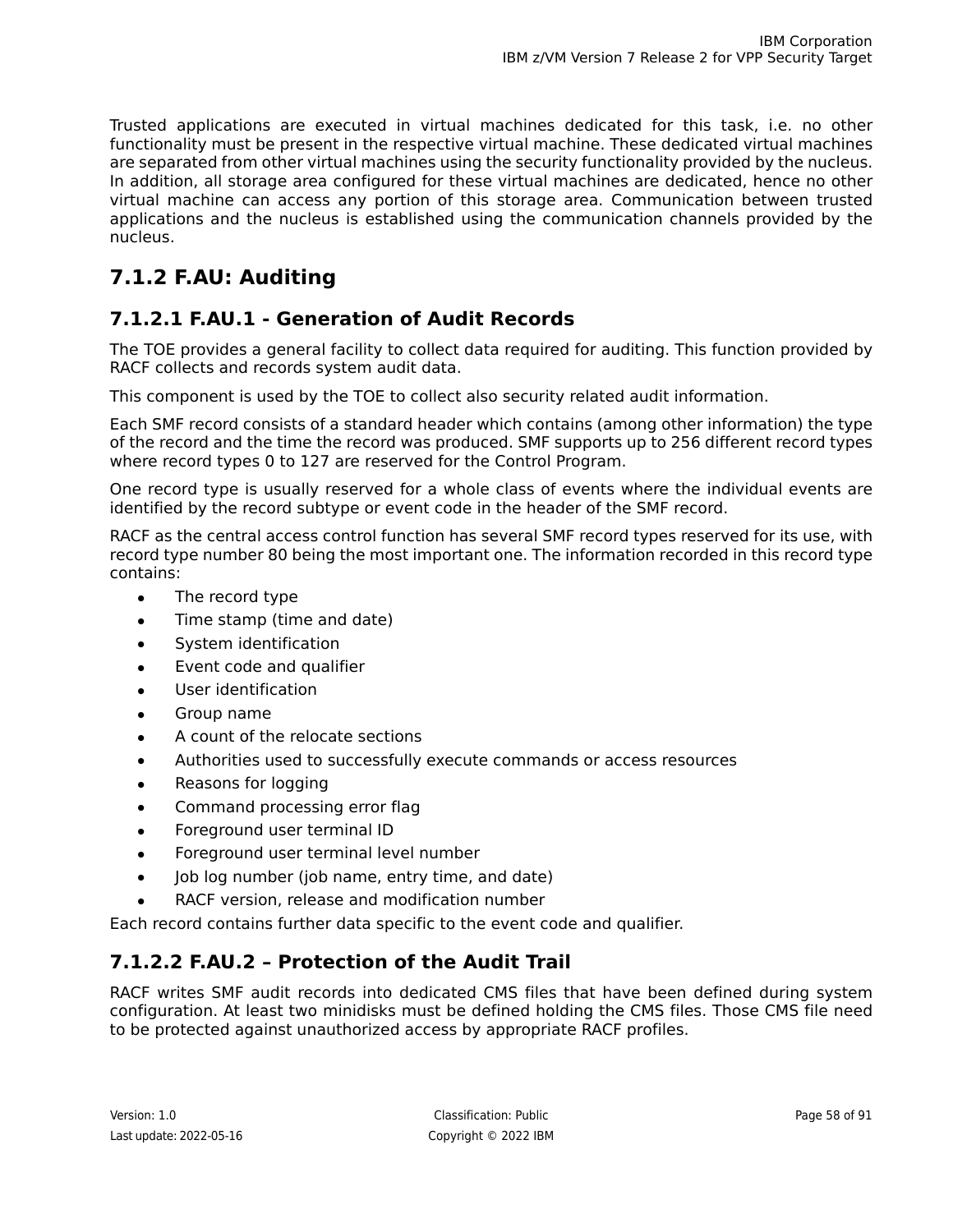At initialization, RACF uses the SMF CONTROL file to determine on which of two minidisks to record SMF records. When RACF fills up the minidisk on which it began recording, it uses the SMF CONTROL file to determine the location of the alternate minidisk. When it switches minidisks, RACF updates the CURRENT field in the SMF CONTROL file (on RACF's A-disk) to reflect the minidisk that it is now recording on.

For archiving SMF audit records once the SMF minidisk fills up, RACF executes SMFPROF to archive the data to another location.

If no non-full minidisk is found, RACF will disable itself and all requests to access protected resources will fail. Only certain users will be permitted to logon and access resources for the purposes of clearing the system logs and re-enabling RACF. Once RACF is re-enabled, normal processing resumes.

The TOE offers a read-only auditor role which allows reviewing the audit trail without affecting it or changing the audit configuration.

### **7.1.2.3 F.AU.3 - Audit Configuration and Management**

The system can be configured to halt on exhaustion of audit trail space in order to prevent audit data loss. Operators are warned when audit trail space consumption reaches a pre-defined threshold. With the initial configuration, RACF continues operation even if the SMF disk space is exhausted. Setting the SEVER keyword to YES, RACF severs the path between CP and RACF when the SMF disks are full, and RACF is unable to continue recording SMF records. To manage the audit subsystem in this state, the TOE provides an administrative ID for RACF that can log into the system without RACF being online. The credentials for this user are stored in the system directory.

RACF always generates audit records for events like unauthorized attempts to access the system or changes to the status of the RACF database. The security administrator, auditors and non-SPECIAL users with appropriate authorization can configure which additional optional security events are to be logged. In addition to writing records to the audit trail, messages can be sent to the security console to immediately alert operators of detected policy violations. RACF writes records for detected, unauthorized attempts to enter the system. Optionally, RACF writes records to SMF for authorized attempts and/or detected, unauthorized attempts to:

- Access RACF-protected resources
- **Issue RACF commands**
- Modify profiles on the RACF database

RACF writes SMF records to a CMS file. To list SMF records, either the RACF report writer or the RACF SMF data unload utility (IRRADU00) can be used. With the report writer, RACF SMF records can be selected to produce the reports. With the SMF data unload utility, RACF SMF records can be translated into a browsable format or uploaded to a database, query, or reporting package, such as DB2.

RACF sends messages to the security console for detected, unauthorized attempts to enter the system and for detected, unauthorized attempts to access RACF-protected resources or modify profiles on the RACF database. The security console is the user defined in RACF CSTCONS macro (OPERATOR by default). As well as sending resource access violation messages only to the security console, RACF can send a message to a RACF-defined VM user. Each resource profile can contain the name of a user to be notified when RACF denies access to the resource. If the user is not logged on to the system at the time of the violation, the user receives a reader file that contains the notification information.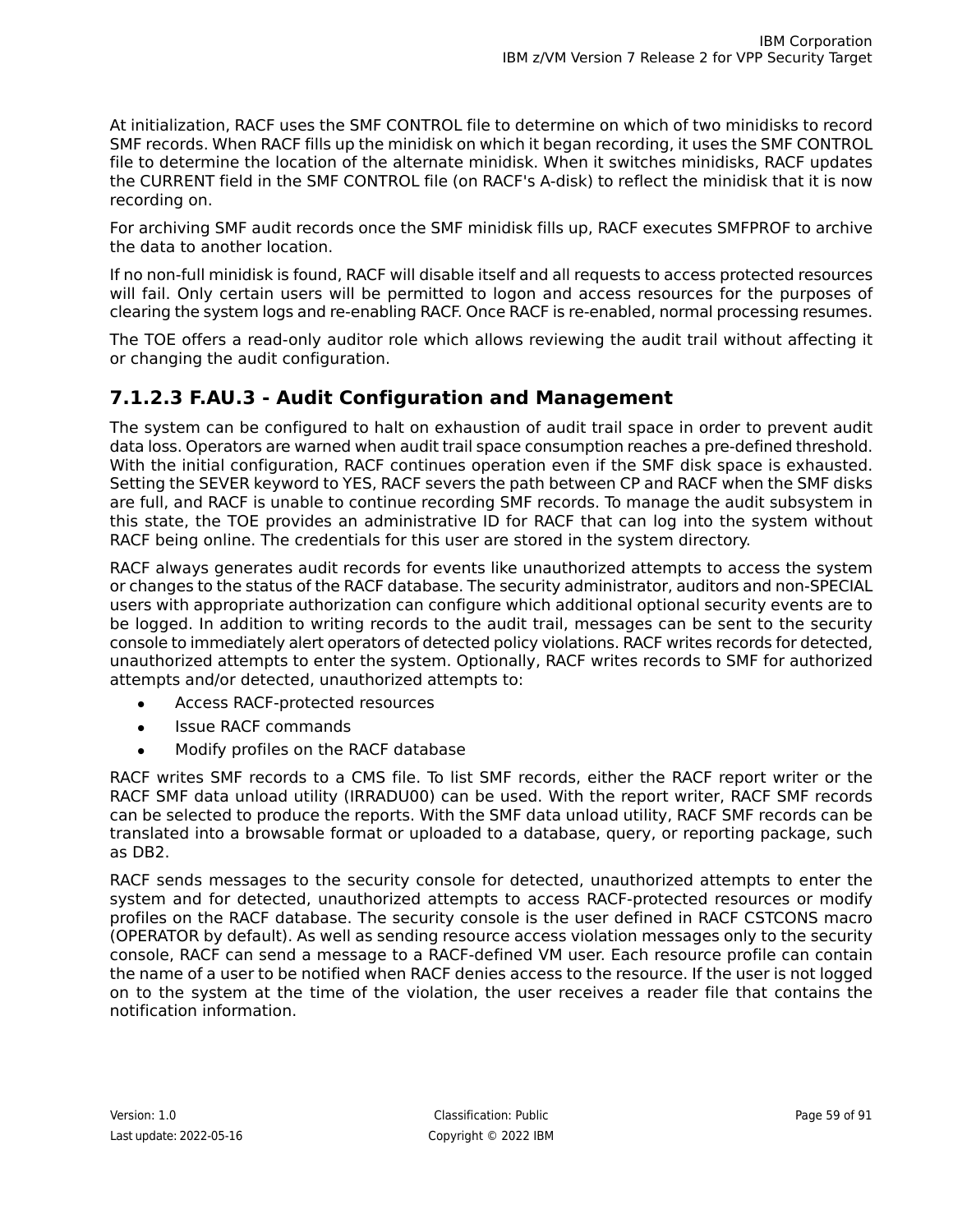If access attempts are audited, and if the RACF function that issues a warning message instead of failing an invalid access attempt is selected (to allow for a more orderly migration to a RACF-protected system), RACF records each attempted access. For each access attempt that would have failed, RACF sends a warning message (ICH408I) to the accessor, but allows the access. If a "notify" user is specified in the resource profile, RACF also sends a message to that user. If you are deferring access authorization to VM through the use of the SYSSEC macro, and are auditing access attempts, RACF writes SMF records for access attempts that would have failed if you were not deferring.

If configured by the administrator, RACF offloads audit data to a remote audit server. The remote audit server is accessed via a TLS channel that is initiated by the RACF using System SSL.

This supports FAU\_SAR.1.

## **7.1.2.4 F.AU.4 - Generation of Audit Records by TLS Server**

Encrypted network connections are audited by the enablement of tracing inside the TLS Server. This worker machine handles the encryption and decryption of all traffic flowing into and out of the TOE. By default, it only captures base information about TLS configuration at time of start-up. However, auditing on a per-connection basis may be enabled by use of the SSLADMIN command. This allows a network security administrator to view:

- Successful and/or failing connections
- IP addresses, domain names, client certificate Distinguished Names
- Timestamps of connection (open-to-fail, open-to-close)

Auditing in the TLS server can be tailored to cover a subset of IP addresses and/or ports.

Information is gathered from the TLS Server by issuance of the SSLADMIN LOG command. This command (like all SSLADMIN commands) is privileged and requires DTCPARMS access on a per-TLS-server basis. Issuance of the SSLADMIN LOG returns all data from the TLS worker machine's spool area as a reader file sent to a pertinent virtual machine; this can then be saved onto local disk by the network administrator and stored as part of the audit trail, or transmitted off-platform for archival purposes as relevant.

To validate entropy used by the TLS Server, special tracing must be enabled in the cryptographic library used by the TLS Server. This setting is enabled by adding a GSKTRACE operand in the DTCPARMS configuration file. The GSKTRACE setting is static and cannot be enabled once the TLS Server is running. Once the TLS server is running, gather gsktrace data from a Byte File System (BFS) record after the TLS Server has been shut down. This record can only be processed from GSKADMIN, a privileged virtual machine which is authorized to managed certificates and certificate databases. Once generated, this can be saved onto local disk by the security administrator and stored as part of the audit trail, or transmitted off-platform for archival purposes as relevant.

## **7.1.3 F.CS: Cryptographic Support**

The TOE provides an SSL server operating again in a separate virtual machine that implements the TLS protocol, including the initial handshake, as well as the encryption and decryption of data.

The TCP/IP server utilizes the SSL server when it detects TLS traffic. When a TLS handshake request is detected, the TCP/IP server forwards the request to the SSL server to process the handshake and to generate the replies. The TCP/IP server submits the handshake replies to establish a TLS tunnel.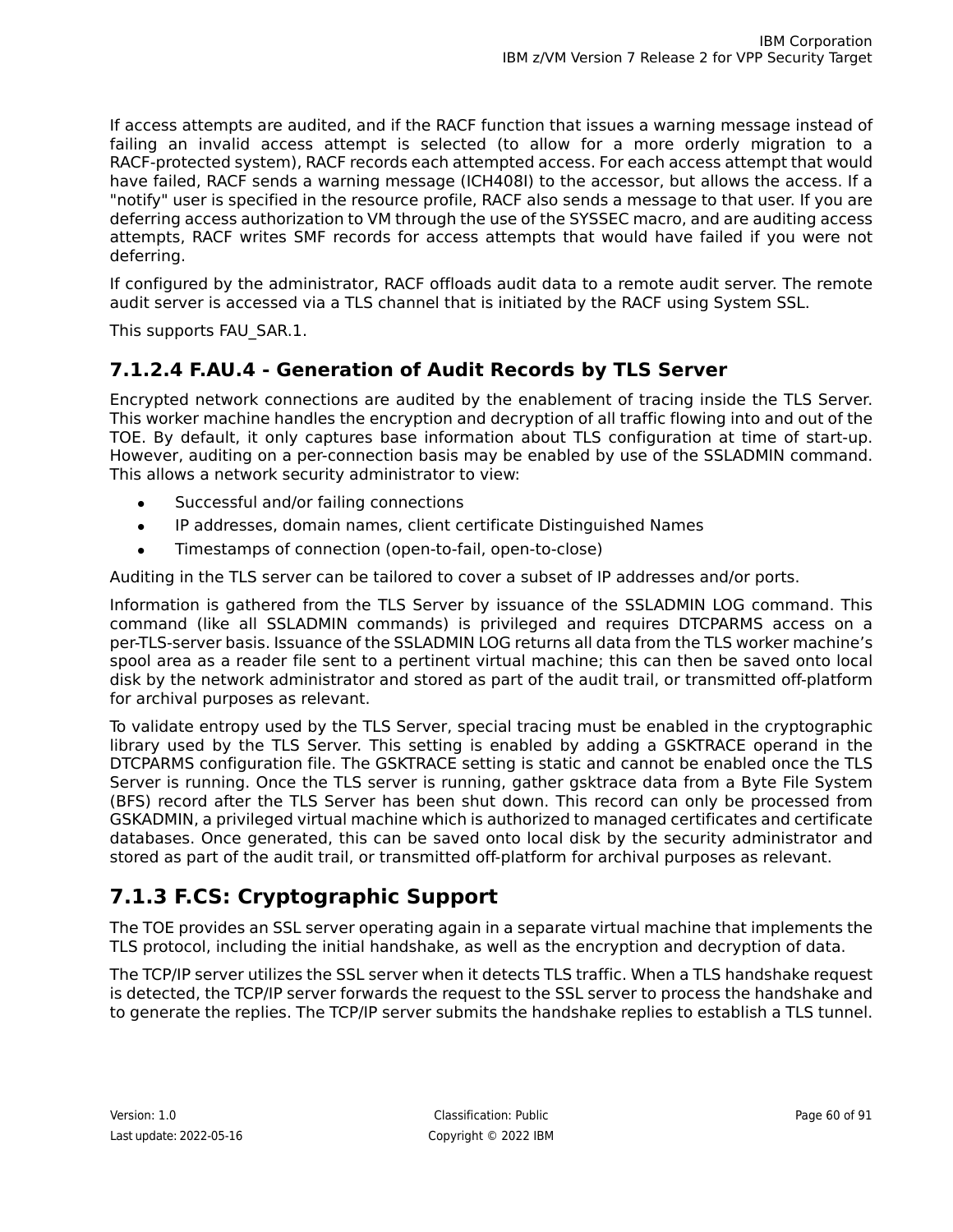Subsequently, any TLS traffic received by the TCP/IP server is forwarded to the SSL server for decryption. When data is supposed to be send to the remote peer, the TCP/IP server hands the data to the SSL server for encryption, obtains the encrypted data and forwards the data to the remote entity.

To facilitate the TLS protocol, the SSL server is able to generate random numbers to generate the TLS pre-master secret as well as the RSA keys. In addition, the SSL server implements the cryptographic primitives needed for the TLS protocol compliant to FIPS 186-4.

The random numbers required for the the cryptographic operations of the TLS protocol is delivered with an SP800-90A Hash DRBG using SHA-512 as core that is seeded with 256 bits of entropy.

SystemSSL is the main provider of basic cryptographic services within z/VM and for the functions specified in the SFRs is used for the basic cryptographic services for certificate/key generation for certificates used for user authentication as well as certificates used in the establishment of trusted channels. Also the basic cryptographic functions used for the TLS protocol are provided by SystemSSL, unless the basic functions are already provided by CPACF, such as AES, TDES, SHA-1 and SHA-2.

Although SystemSSL exports interfaces for cryptographic functions that can be used by unauthorized user programs, those functions are not related to SFRs defined in this Security Target except that those functions are used within the TSF by the TLS Server component to provide the cryptographic services for setting up a trusted channel.

Sensitive data such as keys held in volatile memory are immediately overwritten with zeros when discarded. When such data is stored in non-volatile store, the data is overwritten with zeros when the memory is reclaimed.

This supports FCS\_COP.1(1), FCS\_COP.1(3), FCS\_RBG\_EXT.1.

## **7.1.3.1 CPACF**

CP Assist Cryptographic Function (CPACF) is a microcode assist function plus hardware component implemented in a coprocessor (shared with a data compress function) accessed by a pair of PUs within the PU chip in an MCM. CPACF provides high performance encryption and decryption support. It is a hardware-synchronous implementation; that is, holding processor processing of the instruction flow until the operation completes. Several instructions are able to invoke the CPACF, when executed by the PU:

- KMAC Compute Message Authentic Code
- KM Cipher Message
- KMC Cipher Message with Chaining
- KMF Cipher Message with CFB
- KMCTR Cipher Message with Counter
- KMO Cipher Message with OFB
- KIMD Compute Intermediate Message Digest
- KLMD Compute Last Message Digest
- PCKMO Provide Cryptographic Key Management Operation
- PRNO Perform Random Number Operation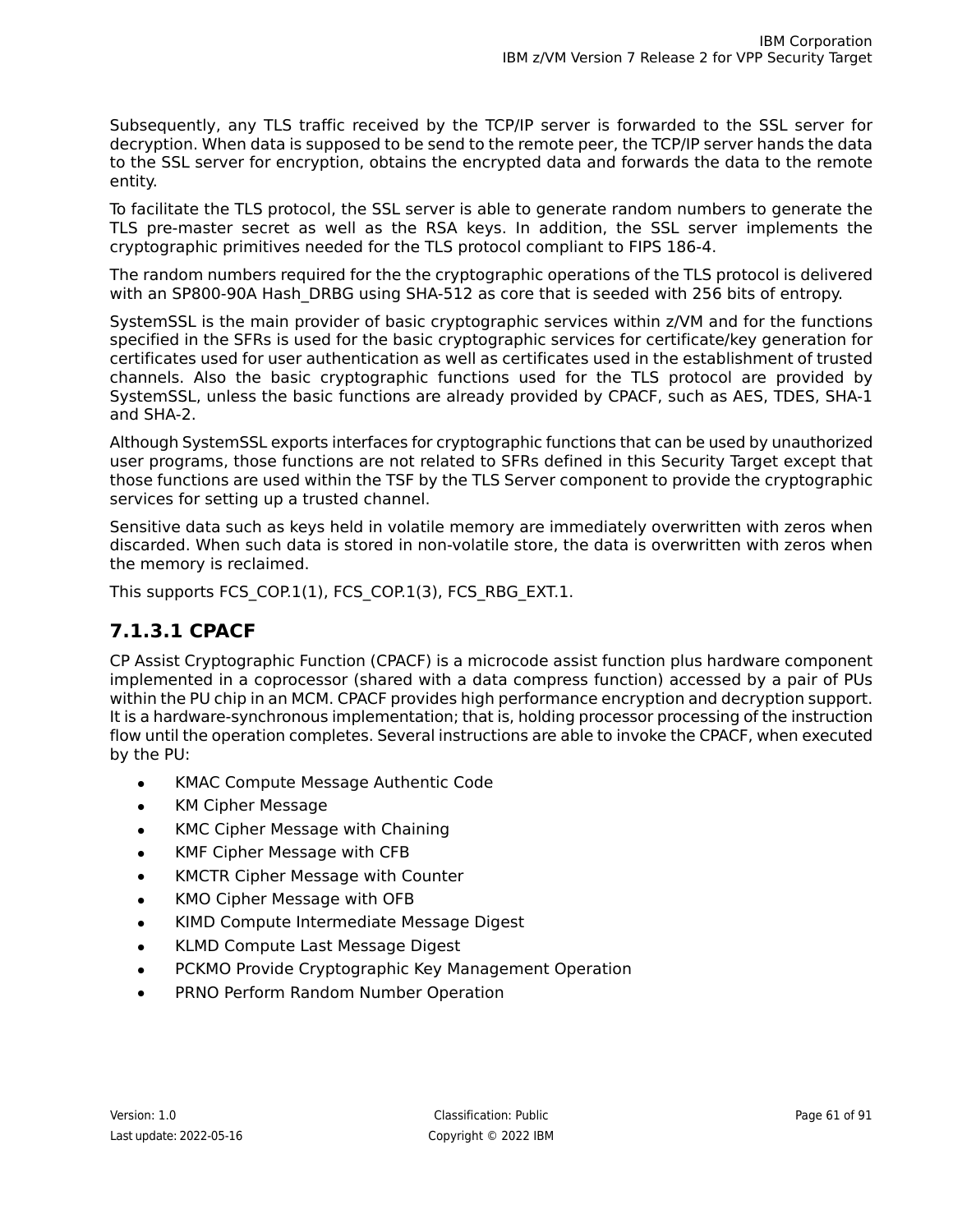CPACF offers a set of symmetric (meaning that encryption and decryption processes use the same key) cryptographic functions that enhance the encryption and decryption performance of clear key operations of TLS, VPN, and data storing applications that do not require FIPS 140-2 level 4 security. Clear key means that the key used is located in central storage.

The following algorithms are available:

- Data encryption and decryption algorithms: DES, Triple-DES, AES 128 bit, AES 192 bit, AES 256 bit
- Hashing algorithms: SHA-1, SHA-256, SHA-384, and SHA-512
- Message authentication code (MAC): single-key MAC, double-key MAC
- Random Number Generation including providing of an entropy source used to seed the deterministic random number generator

These functions are directly available to application programs, thereby diminishing programming overhead of going through SystemSSL. The CPACF complements, but does not execute, public key (PKA) functions. Note that keys, when needed, are to be provided in clear form only.

CPACF offers "Protected keys in CPACF", which is available on all supported platforms. The key management instructions for this feature can only be executed in supervisor state.

When the wrapping key is unique to each LPAR, a protected key cannot be shared with another LPAR. CPACF, using key wrapping, ensures that key material is not visible to applications or operating systems during encryption operations.

CPACF code generates the wrapping key and stores it in the protected area of hardware system area (HSA). The wrapping key is accessible only by firmware. It cannot be accessed by operating systems or applications. DES/TDES and AES algorithms were implemented in CPACF code with support of hardware assist functions. Two variations of wrapping key are generated, one for DES/TDES keys and another for AES keys.

Wrapping keys are generated during the clear reset each time an LPAR is activated or reset. There is no customizable option available at SE or HMC that permits or avoids the wrapping key generation.

## **7.1.3.2 Trusted Update**

With the forthcoming PTF for z/VM 7.2 to enable direct-to-host service download, z/VM will use a local web service to connect to ShopZ and pull administrator-specific packages from an order list down to an authorized z/VM userid. These order packages must correspond to the links provided via ShopZ email. Digital hashes will be provided in the ordering email for visual integrity verification against hash values posted on ShopZ; direct-to-host code will validate the hash correspondence at the time of package download. The download will only completed successfully if the hash values match the GIMPAF value listed on ShopZ.

## **7.1.3.3 X.509 Certificate Validation and Authentication**

X.509 certificates are checked during TCP/IP processing when establishing a connection to the hypervisor layer. This processing occurs in the TLS worker machines (SSL00001 and similar), which are exclusively associated with a given TCP/IP stack.

The TLS worker machine has a FIPS 140-2 compliant instantiation of the System SSL cryptographic library, which is used for software cryptographic operations related to connectivity. As of the PFT for z/VM APAR PH28216, Online Certificate Status Protocol (OSCP) is supported for certificate validation during the handshake process. OCSP or connectivity to a CRL provider is configured as part of z/VM TCP/IP and SSL set-up.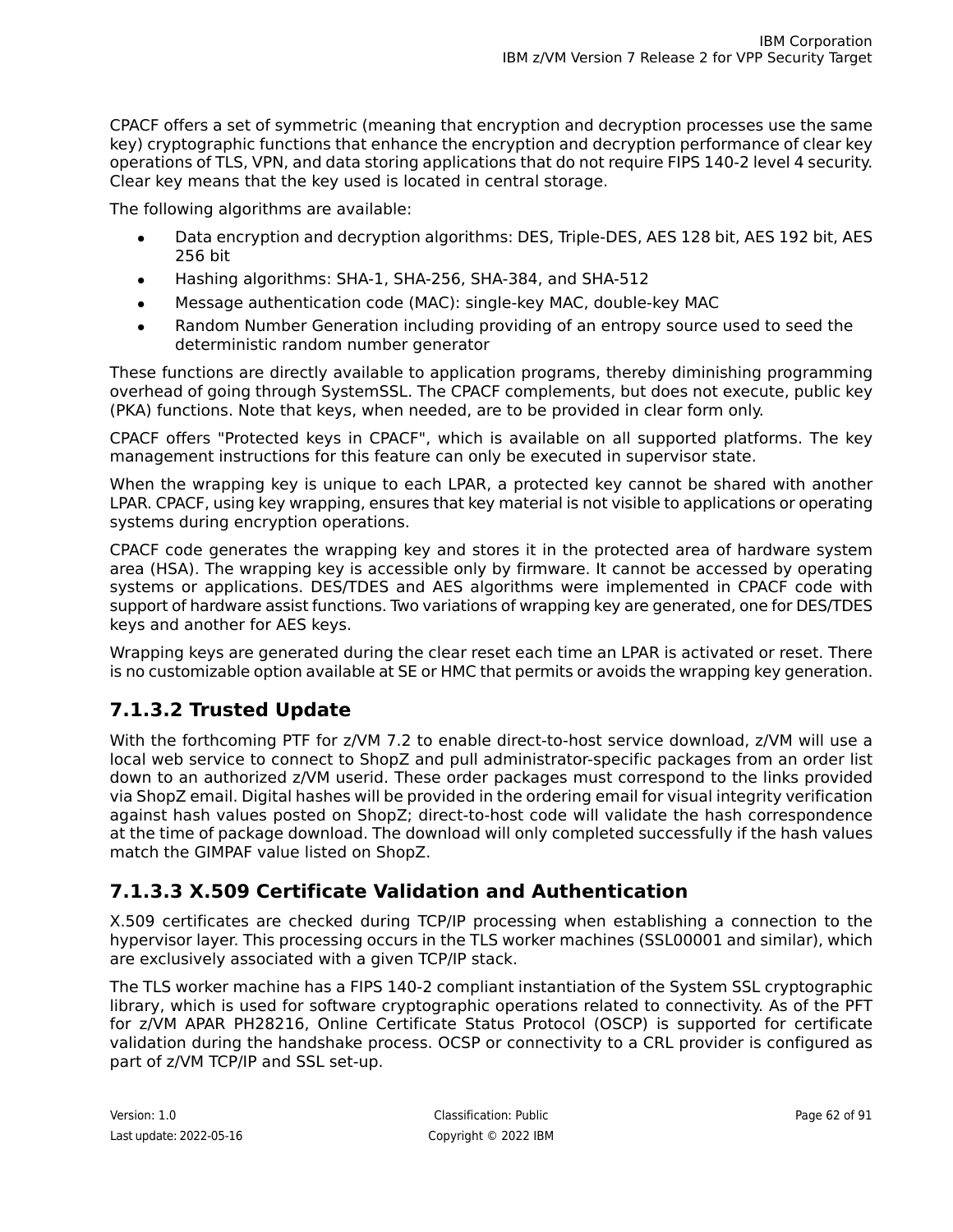When the TLS server cannot reach OCSP / CRL, the connection is rejected, as security policy cannot be validated.

The remote peer's IP address or full qualified domain name is matched with the SAN of the X.509 certificate first. If no SAN is present, the matching against the CN entry in the X.509 certificate is performed. If no matching with the CN entry is detected, the remote peer is not authenticated with the current certificate. In this case, another certificate is attempted, if one is available.

## **7.1.4 F.AC: Access Control**

## **7.1.4.1 F.AC.1 - General Operation**

z/VM provides the Resource Access Control Facility (RACF) as the component that performs access control between software running in virtual machines acting on behalf of a user and resources protected by the Object (Discretionary) access control policies. RACF uses user and resource profiles stored in the RACF database to decide if a subject has access to a resource. In addition to RACF, CP itself provides discretionary access control to CP commands and DIAGOSE codes, which is documented in section [7.1.4.6.](#page-69-0)

All z/VM components that have to make access decisions will call RACF via a single z/VM internal interface. The following figure shows the flow of requests and replies within z/VM when a request to access a protected resource is made.



**Figure 1: RACF and its relationship to the operating system**

A program that wants to access a resource uses a function part of the external interface provided by the z/VM operating system to one of the z/VM components (1). An example is a program that wants to link to a minidisk.

CP calls the RACF component using the internal interface to RACF (the \*RPI interface that connects to the RACROUTE interface) to check the access rights of the user that initiated the user request and passes the ID of the user and user attributes like the name and type of the resource and the requested type of access to RACF (2). In addition to the RACROUTE interface, RACF also provides a resource check interface to CP to communicate more complex access control questions to RACF. As this resource check interface also transports queries to RACF, it is considered to be structurally equivalent as the RACROUTE interface.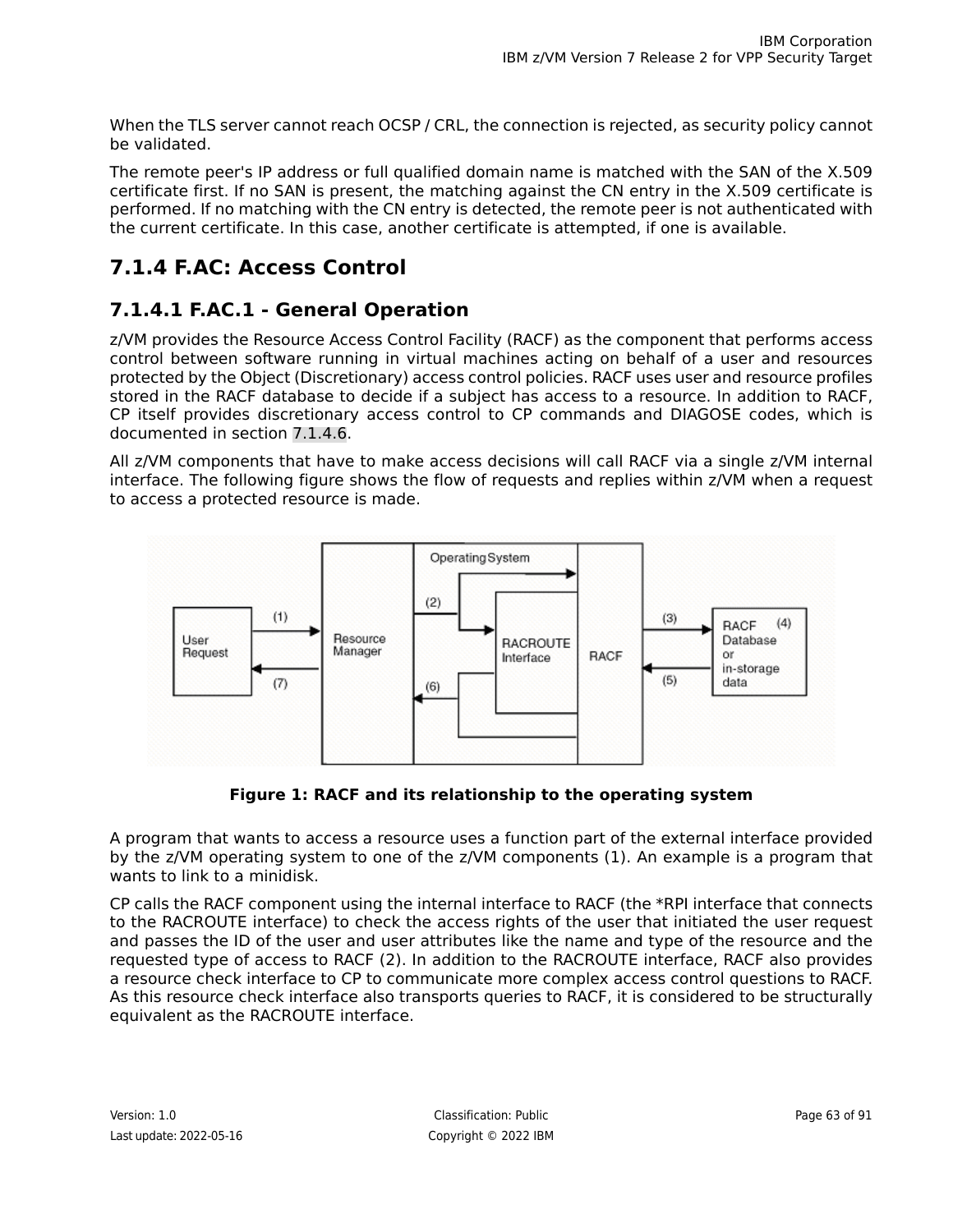RACF extracts the user profile, the resource profile from its external database or the internal cache (3) and checks if the user with his current security attributes is allowed to access the resource in the requested access mode (4 and 5).

RACF returns either a "yes" or a "no" decision for the access request in case the user and the resource are both known to RACF. If either of them is not known RACF returns a "don't know" return code (6). In the later case the resource manager needs to make its own decision whether to allow access or not. Depending on the decision the resource manager will either perform or reject the access request of the user program (7). In the evaluated configuration, CP interprets the "don't know" return code as "no".

## **7.1.4.2 F.AC.2 – Profiles**

RACF makes access decisions based on information stored in profiles. RACF manages the following profiles:

- User profiles
- Group profiles
- General resource profiles

### **User Profiles**

A user profile within RACF contains the following data:

| <b>Name</b>      | <b>Description</b>                                                                                                                                          |
|------------------|-------------------------------------------------------------------------------------------------------------------------------------------------------------|
| <b>USERID</b>    | User's identification (maximum 8 characters)                                                                                                                |
| <b>NAME</b>      | User's name (not security relevant, since the user is allowed to change his name)                                                                           |
| <b>OWNFR</b>     | Owner of the user's profile                                                                                                                                 |
| <b>DFLTGRP</b>   | User's default group (a user may change his default group to any group he is connected<br>to)                                                               |
| <b>AUTHORITY</b> | User's authority in the default group (use, create, connect, join)                                                                                          |
| <b>PASSWORD</b>  | User's password (Userid DES or optionally AES encrypted using the password - padded<br>with blanks) as a key.                                               |
| <b>REVOKE</b>    | Date on which RACF prevents the user from having access to the system (also an<br>indicator if the user completely revoked)                                 |
| <b>RESUME</b>    | Date on which RACF lets the user have access to the system again                                                                                            |
| <b>UACC</b>      | Default universal access authority for resource profiles that the user defines. Only<br>applicable to DATASET and a few general resource classes).          |
| <b>WHEN</b>      | Days of the week and hours of the day during which the user has access to the system<br>(applies only to login via a terminal, not to other ports-of-entry) |
| <b>CLAUTH</b>    | Classes in which the user can define profiles                                                                                                               |
| <b>SPECIAL</b>   | Gives the user the system-wide SPECIAL attribute                                                                                                            |
| <b>AUDITOR</b>   | Gives the user the system-wide AUDITOR attribute                                                                                                            |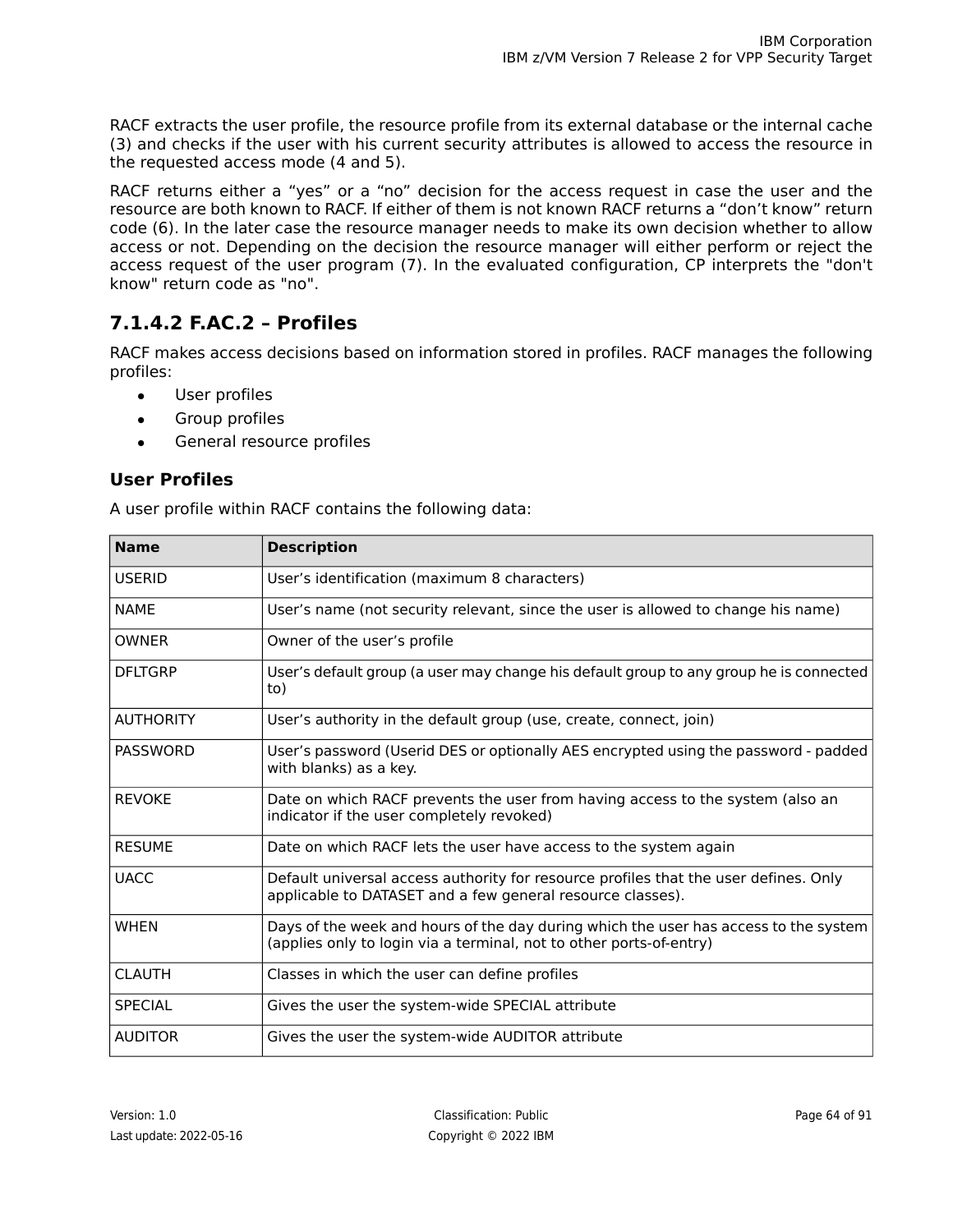| <b>Name</b>       | <b>Description</b>                                  |
|-------------------|-----------------------------------------------------|
| <b>OPERATIONS</b> | Gives the user the system-wide OPERATIONS attribute |

#### **Table 12: RACF user profile**

Note that there is other security relevant user data that is not stored in the RACF user profile but in the user's VM directory entry.

#### **Group Profiles**

A group profile within RACF contains (among other data not relevant for the security functions defined in this Security target) the following:

| <b>Name</b>                      | <b>Description</b>                         |
|----------------------------------|--------------------------------------------|
| <b>GROUPNAME</b>                 | Name of the group                          |
| <b>OWNER</b>                     | Owner of the group profile                 |
| <b>SUPGROUP</b>                  | The profile's superior group               |
| TERMUACC or<br><b>NOTERMUACC</b> | The group's Terminal Authorization         |
| <b>GID</b>                       | the group's OpenExtension group identifier |

#### **Table 13: RACF group profile**

### **General Resource Profiles**

A general resource profile – also called universal access authority (UACC) – in RACF contains (among other data not relevant for the security functions defined in this Security target) the following:

| <b>Name</b>                        | <b>Description</b>                                                                             |
|------------------------------------|------------------------------------------------------------------------------------------------|
| Profile name                       | Name of the profile                                                                            |
| <b>GENERIC or MODEL</b><br>or TAPE | indicates if it is a generic, a model or a tape profile                                        |
| <b>OWNER</b>                       | Owner of the profile                                                                           |
| <b>NOTIFY</b>                      | The user who is to be notified whenever RACF uses this profile to deny access to a<br>resource |
| <b>UACC</b>                        | The universal access authority for the resource protected by the profile                       |
| <b>AUDIT</b>                       | The type of auditing to be performed for the resource protected by the profile                 |
| <b>CATEGORY</b>                    | The security categories to be assigned to the resource protected by the profile                |
| <b>ACLs</b>                        | Access control information (see definition below on the content of an individual ACL)          |

#### **Table 14: RACF resource profile**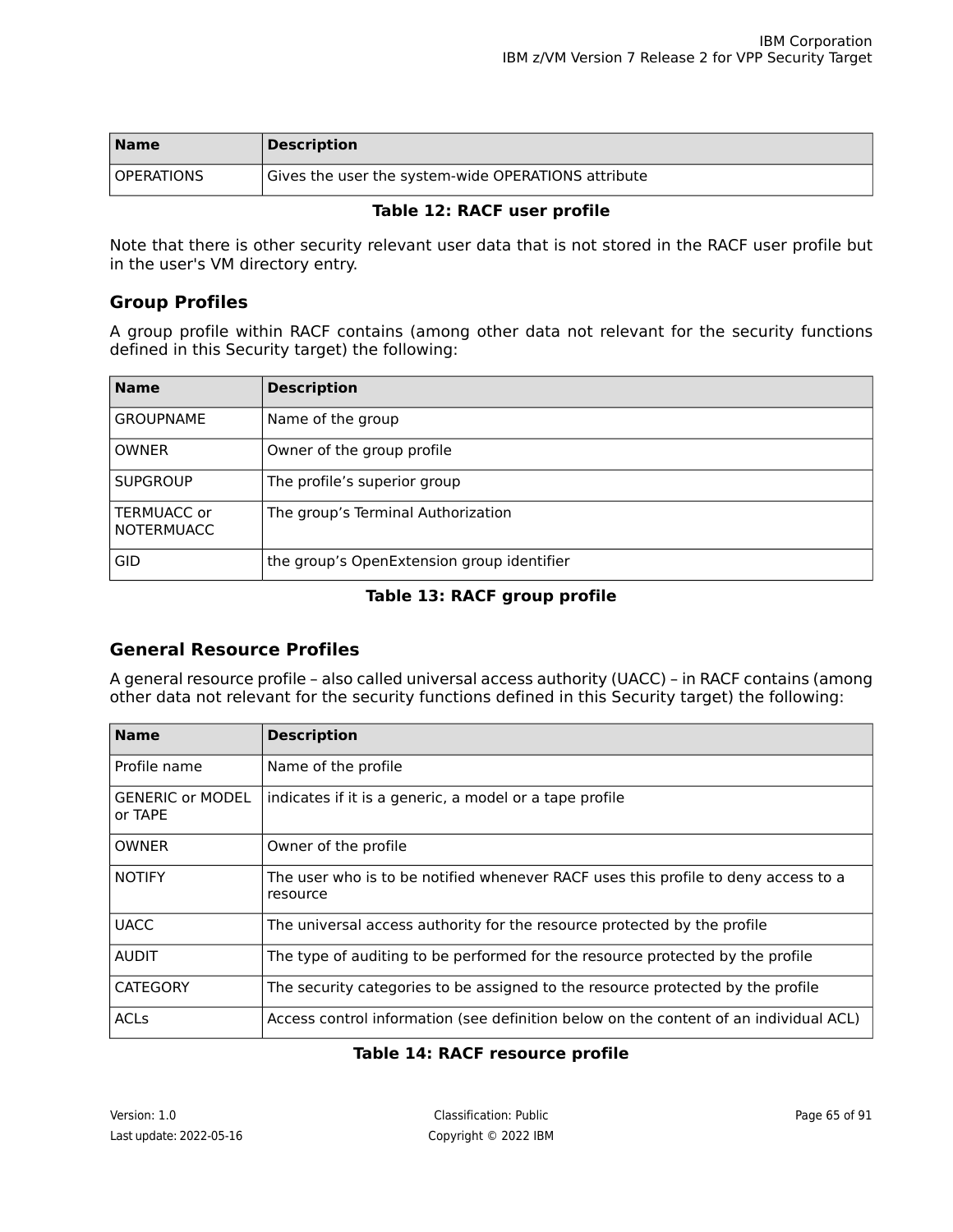Attributes within an ACL are:

- access type (none, execute, read, update, control, alter)
- user IDs and group IDs allowed for the access type
- conditions of access (among other):
	- ❍ WHEN(TERMINAL( terminal-id ...)) Modifies the access authority. Specifies that the identified users or groups have the specified access authority when logged on to the specified terminal.
	- ❍ WHEN(DAYS(day-info))
	- ❍ WHEN(TIME(time-info))

UACC applies to all users, whether they are RACF-defined or not. If no access type for a UACC is defined, RACF uses NONE as a user's default universal access authority.

### **7.1.4.3 F.AC.3 – Access control enforcement**

A user's authority to access a resource while operating in a RACF-protected system at any time is determined by a combination of these factors:

- User's identity
- User's attributes including group-level attributes
- User's group authorities
- The access authority specified in the resource profile

Data archival and restore allows storing of the meta data for the user data, including associated labels. When restoring data, the archived label is enforced on the restored data set.

### **User identity**

A z/VM user is identified by an alphanumeric user ID that is associated with the user by RACF. Note, however, that a user need not be an individual. For example, a user ID can be associated with a disconnected service machine. In addition, in many systems today a "user" is equated with a function, rather than an individual. For example, a service bureau customer may comprise several people who submit work as a single user. Their jobs are simply charged to a single account number. From the security standpoint, equating a user ID with anything other than an individual can be undesirable because individual accountability is lost. It is up to the installation, to decide how much individual accountability is required. When defining a user, the administrator assigns a 1- to 8-character user ID. With this user ID, the user logs on to the system (or submits a batch job). When a user attempts to access RACF-protected resources, RACF uses the user ID to determine the user's access to those resources.

A RACF group is normally a collection of users with common access requirements. As such, it is an administrative convenience, because it can simplify the maintenance of access lists in resource profiles. By adding a user to a group, user access is given to all the resources that the group has access to. Likewise, by removing a user from a group, the user is prevented from accessing those resources. Individual users can be connected to any number of groups. Membership and authority in these groups can be used to control the scope of a user's activity. Each user must be assigned (connected) to at least one group (called the user's default group).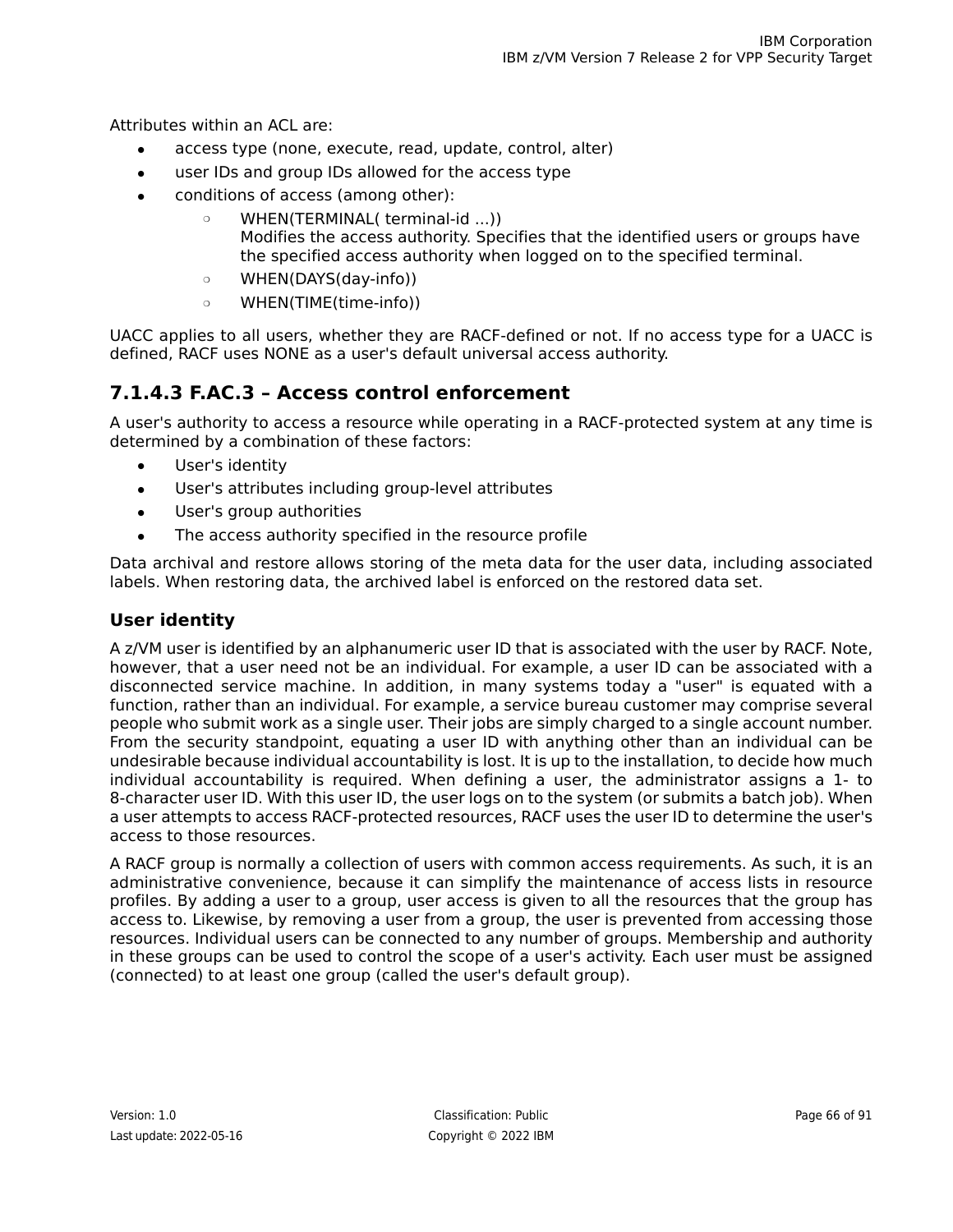### **User's attributes**

The administrator can assign attributes to each RACF-defined user. The attributes determine various extraordinary privileges and restrictions a user has when using the system. Attributes are classified as either user-level attributes (or, simply, user attributes) or group-level attributes. User attributes override DAC (except explicitly stated).

#### **SPECIAL Attribute**

A user with the SPECIAL attribute in his user profile is regarded as a system administrator. He can:

- add, delete and modify user, group, DATASET and other profiles
- define RACF general options (except options related to auditing)

#### **Group-SPECIAL**

A system administrator can delegate administrative activities to users such that they can administer profiles belonging to a defined group. He does this by assigning such users the group-SPECIAL attribute. Those users have then administrative capabilities within the scope of the group they belong to. Users with the attribute group-SPECIAL cannot define general RACF options using the SETROPTS command (except for the REFRESH GENERIC, REFRESH RACLIST and LIST operands).

### **AUDITOR Attribute**

A user with the AUDITOR attribute can define and modify the audit related options in user, group and resource profiles. This allows him to define which activities are to be recorded in the audit trail. The AUDITOR attribute at the system level gives the user the authority to specify logging options on the ALTUSER, RALTER, SETROPTS, ALTDIR and ALTFILE commands. In addition, the auditor can list auditing information with the LISTGRP, LISTUSER, RLIST, SEARCH, LDIRECT, LFILE, SRDIR, and SRFILE commands and the IRRUT100 utility program.

The user with the AUDITOR attribute can also list the content of any profile and set the system wide audit related options using the SETROPTS command. Those options are:

- AUDIT or NOAUDIT (for each profile class)
- CMDVIOL or NOCMDVIOL
- LOGOPTIONS (for each profile class)
- **OPERAUDIT or NOOPERAUDIT**
- SAUDIT or NOSAUDIT

Audit configuration can also be delegated at the group level by giving the group-AUDITOR attribute to a user.

### **Group-AUDITOR**

A user with the group-Auditor attribute can define and modify the audit related options in user, group and resource profiles in his group. The user's authority is limited to profiles that are within the scope of that group.

#### **ROAUDIT Attribute**

A user with the ROAUDIT attribute allows that user to review the audit trail without affecting either the audit trail nor the audit configuration.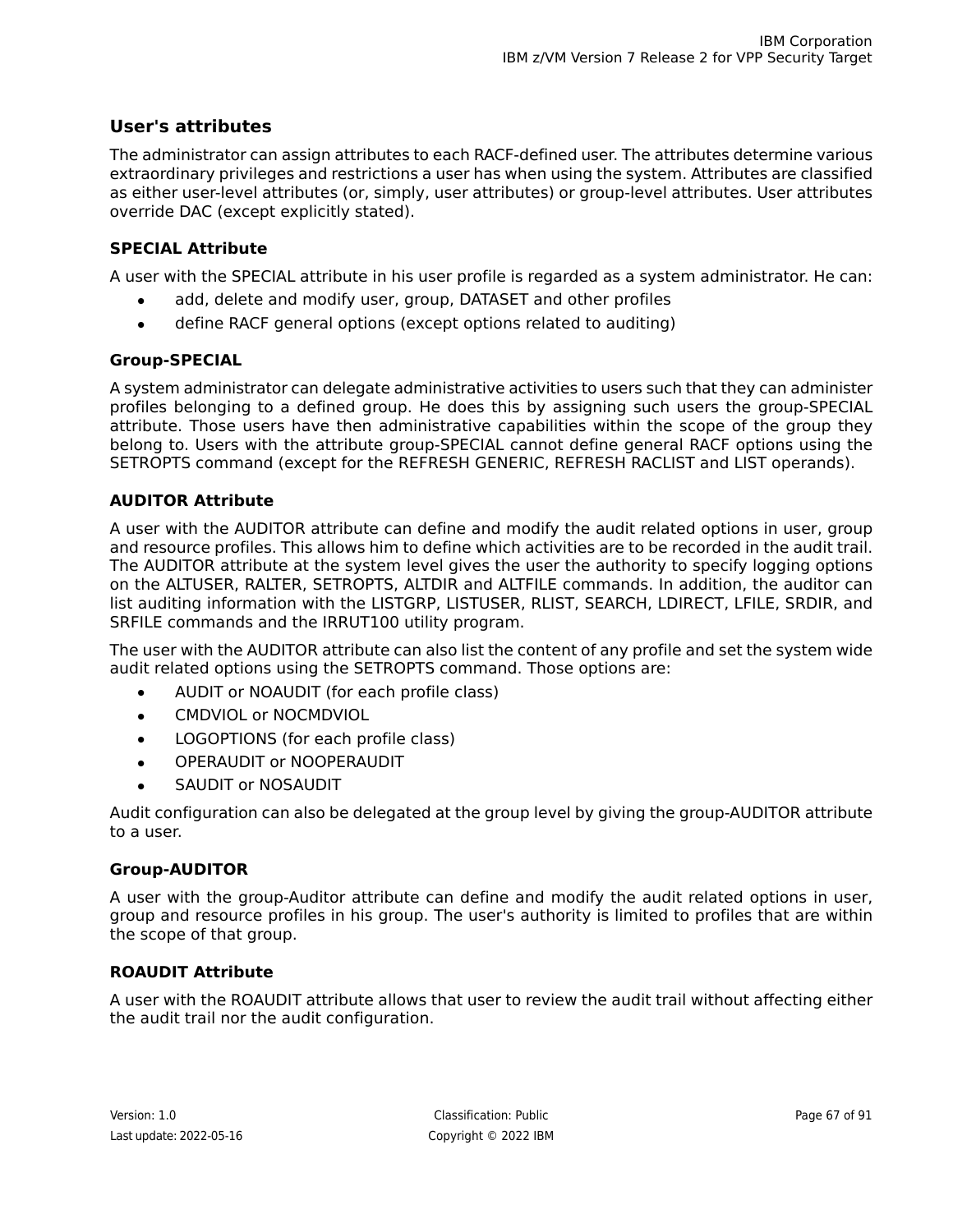### **Group-ROAUDIT**

A user with the group-ROAUDIT attribute can review audit trail.

#### **OPERATIONS Attribute**

A user with the system-OPERATIONS attribute has full authorization to all RACF-protected resources in the following classes:

- **VMBATCH**
- **VMCMD**
- **VMMDISK**
- **VMNODE**
- **VMRDR**

However specifically configured access control lists for the resources to be accessed have precedence over this attribute.

#### **Group-OPERATIONS**

The group-OPERATIONS user's authority is restricted to resources within the scope of the group.

#### **CLAUTH Attribute**

A user with the CLAUTH(USER) attribute can add and modify users except for setting or modifying the following attributes:

- SPECIAL or NOSPECIAL
- AUDITOR or NOAUDITOR
- OPERATIONS or NOOPERATIONS

The CLAUTH attribute is assignable on a class-by-class basis; hence it cannot be assigned at the group level.

#### **REVOKE attribute**

RACF prevents user from entering the system when the user is assigned the REVOKE attribute. The REVOKE attribute can also be assigned on a group level by using the CONNECT command. If the user has the REVOKE attribute for a group, the user cannot enter the system by connecting to that particular group, or access resources as a member of that group. RACF allows specifying a future date for a REVOKE to occur (at both the system and the group level). Also a future date to remove the REVOKE attribute by using the RESUME operand can be specified.

### **User's group authorities**

The administrator can assign a specific level of "group authority" to each user of a group. The group authorities are:

- USE the user can access resources to which the group is authorized to
- CONNECT access rights of USE, and ability of connect other users to the group and assign USE or CONNECT authorities
- JOIN access rights of CONNECT, and the ability to define new users and groups and assign any level of group authority. To define new users, the users with JOIN authority must also have the CLAUTH user attribute for the USER class. When a user defines a new group, it becomes a subgroup of the group in which the user has JOIN authority.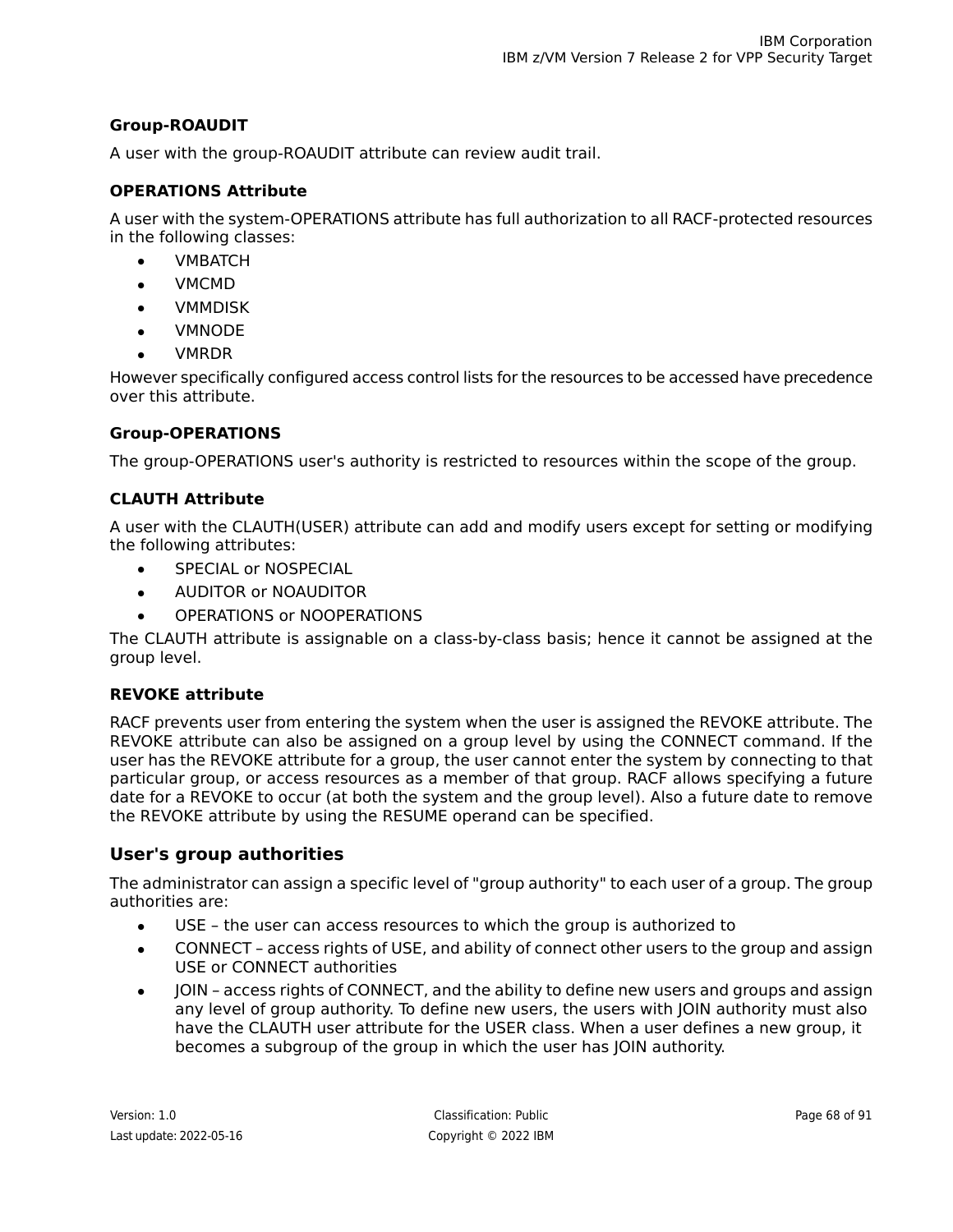### **Access authority**

The access authority determines to what extent the specified user or group can use the resource. The owner of a profile protecting a general resource (such as a tape volume or terminal) can grant or deny a user or group access to that resource by including the user ID or group ID in the resource profile's access list. Associated with each user ID or group ID is an access authority that determines whether the user or group can access the resource, and if they can access the resource, how they can use it. Access types that may be granted are NONE, READ, UPDATE, CONTROL, and ALTER, which form a hierarchical set of increasing access authorities.

● **NONE**

The specified user or group is not permitted to access the resource or list the profile.

● **READ**

Allows users to access the resource for reading only. (Note that users who can read the minidisk can copy or print it.) For minidisks, link modes R, RR, SR, and ER are permitted.

### ● **UPDATE**

Allows users to read from, copy from, or write to the resource. For minidisks, link modes W, WR, SW, or EW are permitted in addition to those allowed for READ.

#### ● **CONTROL**

Allows users to read from, copy from, or write to the resource. For minidisks, link modes M, MR, and SM are permitted, in addition to those allowed for UPDATE.

### ● **ALTER**

Allows user to read from, copy from, or write to the resource. For minidisks, link mode MW is permitted in addition to those allows for CONTROL.

When specified in a discrete profile in a class other than VMMDISK, ALTER allows users to read, alter, and delete the profile itself, including the access list. However, ALTER does not allow users to change the owner of the profile.

When specified in a generic profile or in a discrete profile in the VMMDISK class, ALTER gives users no authority over the profile itself.

In some cases the resource may not implement read-only or read-write capabilities and in such cases, the level of access required to permit use is resource-specific and is documented in the RACF Security Administrator's Guide [\[RACFSAG\]](#page-90-2)[☝](https://www-01.ibm.com/servers/resourcelink/svc0302a.nsf/pages/zVMV7R1sc246308/$file/icha1_v7r1.pdf).

### **Deferring access control decisions**

In case RACF is unable to validate the requested access, RACF notifies CP that it cannot perform the access control decisions. Inability of validating access is possible for RACF in case there is no profile for the calling subject or the requested object. CP validates access based on the directory entries for the calling subject and the requested object

In the evaluated configuration, the RACF – CP interface is configured in a way that any deferred operations are automatically and unconditionally denied by CP.

Please note that in case RACF severed the connection to CP due to the audit trail is full, no notification about RACF deferring the access control decision to CP can be made. Therefore, no CP based access control is conducted. This state causes CP to fail any request that requires RACF intervention.

## **7.1.4.4 F.AC.4 - Access Control Configuration and Management**

Management of the access control facility is restricted to users with specific authorities defined in their user profile. The following list shows those authorities:

• SPECIAL Attribute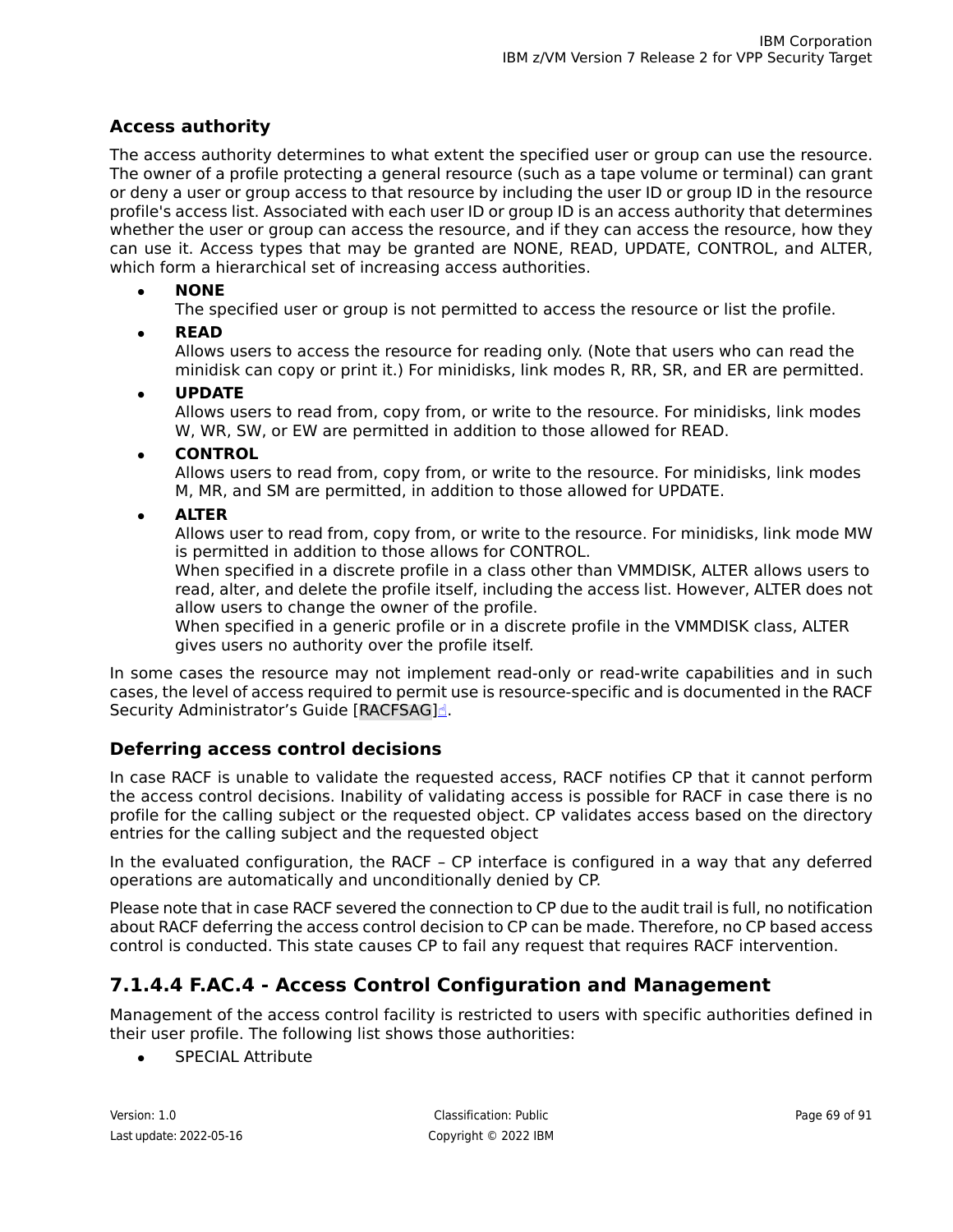- AUDITOR Attribute
- CLAUTH Attribute

### **System wide configuration of RACF**

The system administrator can define system wide-options of RACF with the SETROPTS, SETEVENT and SETRACF commands.

To operate in correspondence with the requirements in this Security Target, the system administrator needs to configure RACF (using the SETROPTS command) with the following options: CATDSNS(FAILURES), NOCOMPATMODE, ERASE(ALL), GENERIC(\*), GLOBAL(\*), GRPLIST.

### **7.1.4.5 F.AC.5 – Protected Resources**

On z/VM, RACF can be used to control access to all objects with discretionary access control checks.

For the evaluation the protection of the following resource classes is considered:

● FIELD

Fields in RACF profiles (field-level access checking).

● GLOBAL

Global access checking table entry. Fastpath DAC rules for other classes. Only for the SYSLOW security label.

- **•** GTERMINL Resource group class for TERMINAL class. See below for terminal class
- **SECDATA** Security classification of users and data (security levels and security categories).
- **SURROGAT** If surrogate login or access is allowed, and if allowed, which user IDs can act as surrogates.
- <span id="page-69-0"></span>**TERMINAL** Terminals.

### **7.1.4.6 F.AC.6 – Access control enforcement by CP**

In addition to the access control checks performed by RACF as outlined above, CP also provides discretionary access control checks. Access to all CP commands and all DIAGNOSE codes is governed by CP.

### **Privilege classes**

Each CP command and DIAGNOSE code is assigned to a privilege class. The TOE provides predefined privilege classes (A to G) and already assigned all CP commands and DIAGNOSE codes to one of them (privilege class H is reserved by IBM for future use, thus having 8 predefined classes on the system: A through H). DIAGNOSE codes and CP commands assigned to the privilege class any are not subject to CP discretionary access control.

Privilege classes can be redefined by the authorized administrator. Also completely new definitions of privilege classes can be configured. The user class restructure feature provides customers with the ability to control access to commands and DIAGNOSE codes more precisely through customer-defined classes. Customers can use this feature to generate up to 24 self-defined privilege classes in addition to the eight pre-defined classes.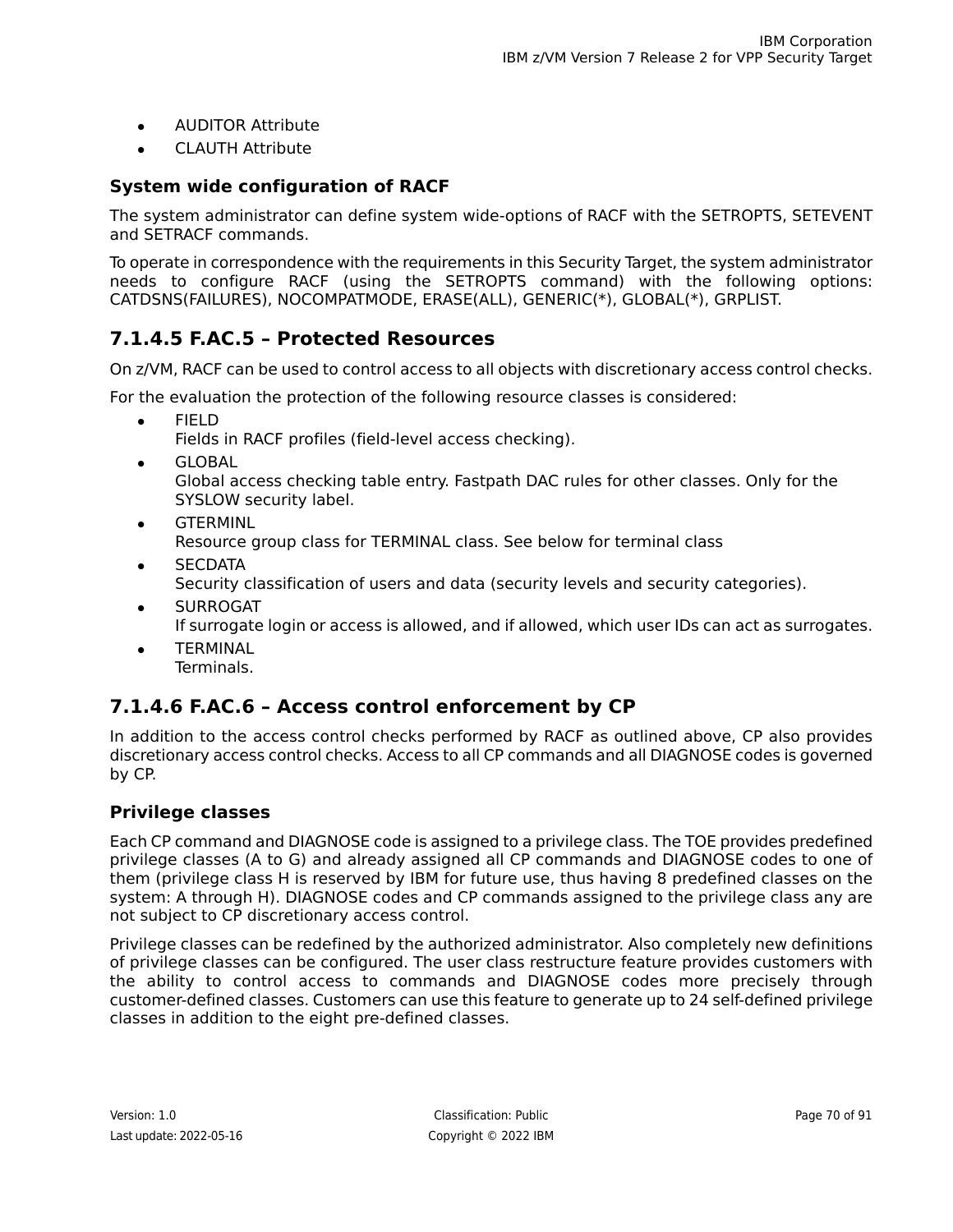When a virtual machine is defined, the system administrator assigns one of more privilege classes to the virtual machine. When the virtual machine logs on, its *active* set of privileges will be the same as the *defined* set of privileges.

If the SET PRIVCLASS command is enabled by the system administrator, a user can remove privileges from his or her active set of privileges. The user may restore the removed privileges to their active set of privileges at any time by again using the SET PRIVCLASS command. Privilege classes that are not in the *defined* set of privileges are not permitted to be added to the *active* set.

### **Command and DIAGNOSE access check**

When a user enters a CP command or executes a DIAGNOSE instruction, CP intercepts the operation and examines the privilege class assigned to the command or the specific code specified on the DIAGNOSE instruction. If that privilege class is currently in the issuing user's active set of privilege classes, the command or DIAGNOSE is potentially allowed, subject to any additional protections imposed by RACF (such as is defined for the CP STORE HOST command).

### **Consistency of access checks between RACF and CP**

The access check on those CP commands and DIAGNOSE codes is performed sequentially. First the CP check is performed and then, if the command or DIAGNOSE is defined to have additional RACF checks, RACF is consulted. In case the CP check denies access, no further RACF check is performed. In contrast, if the CP check accepts the request from the user, RACF performs its access check. Only if both access checks succeed, is the request allowed to proceed.

## **7.1.5 F.I&A: Identification and Authentication**

### **7.1.5.1 F.I&A.1 – Identification and authentication mechanism**

Users can interact with the TOE in one of the following ways:

- As an operator at a console or via Telnet using Control Program commands
- Using software from inside virtual machines executing DIAGNOSE instructions or processor instructions that cause the SIE instruction to terminate and return the processor control to the CP

In all cases, users must be defined to RACF and are identified and authenticated by a user ID / password combination.

When authenticating a user, RACF will verify:

- If the user is defined in the RACF database. If the user ID is not defined to RACF, the virtual machine cannot be started.
- If the user has supplied a valid password or phrase, and a valid, authorized group name. Otherwise a default group name is selected. If a user does not have a password defined, then local or telnet logon to the virtual machine console is not permitted.
- If the user ID has the REVOKE attribute, the virtual machine cannot be started.
- If the user's group has the REVOKE attribute, the user cannot enter the system as a member of that particular group, or access resources as a member of that group.

After it has authenticated the user's identity, RACF associates the user with its user attributes and permits CP to create the user's virtual machine.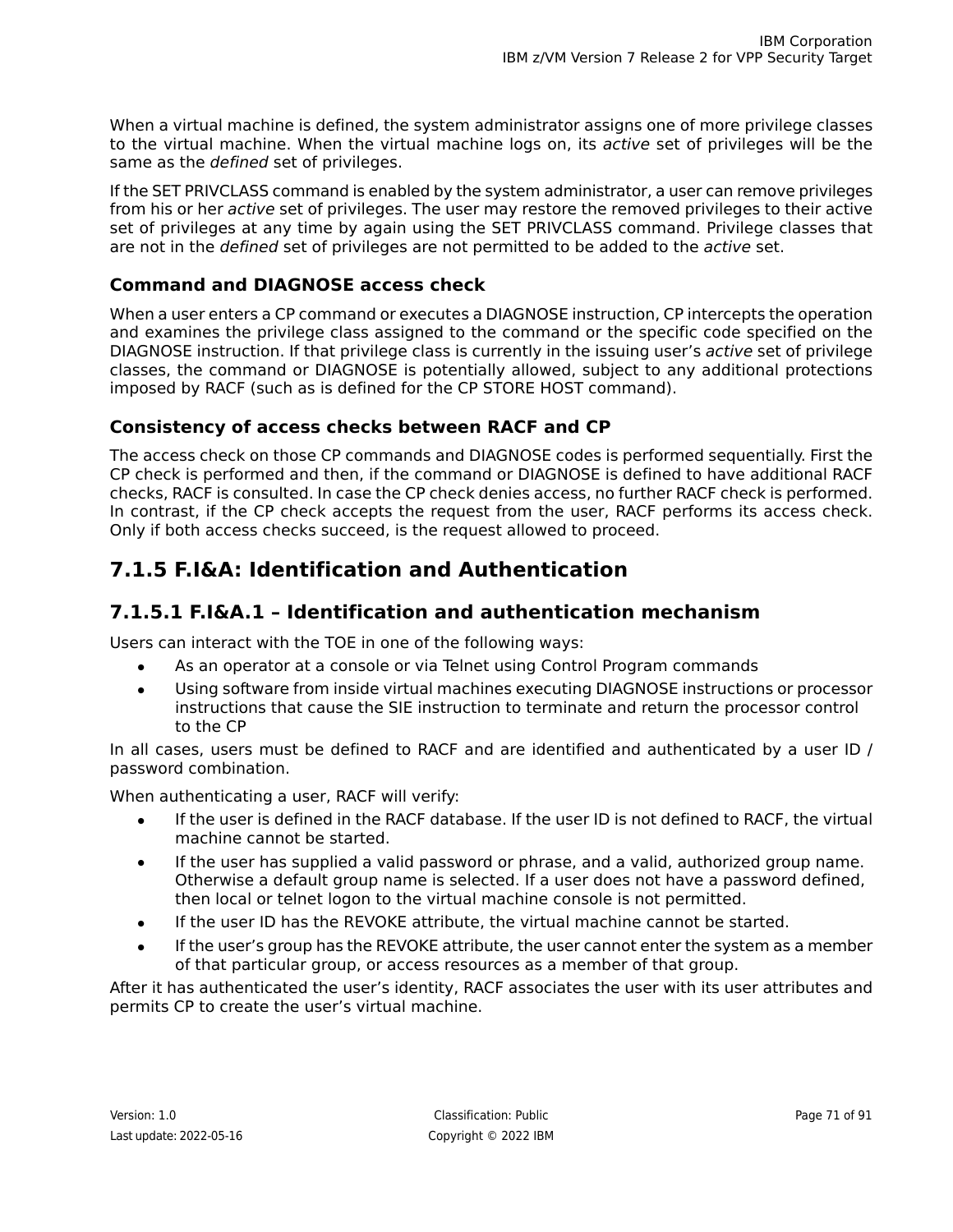To "identify a user" means to firmly establish who is using the system to perform a particular act. Every command, DIAGNOSE, and other security-relevant event is directly attributable to a user whose identity has been previously well-established.

If the connection between CP and RACF is severed for any reason, no security-sensitive activities (LOGON, LINK, MESSAGE, etc.) will be permitted, except as described below. The connection can be severed as a result of the RACF server being forcibly removed from the system (CP FORCE), abnormal termination of the RACF service, or due to explicit action by the RACF server itself.

In the evaluated configuration, the RACF server is configured to sever its connection to CP in the event the both audit logs are full. In the event RACF services are unavailable, only select administrative user IDs can login to the system to repair the situation. These user IDs are authenticated using the password maintained in the System Directory (USER DIRECT).

The z/VM Telnet server uses the SCANINTERVAL, INACTIVE and TIMEMARK parameters (as part of the INTERNALCLIENTPARMS statement) to establish a means through which the Telnet server will disconnect a session which is inactive for a configurable number of seconds. This mechanism provides the automated session protection.

The CP DISCONNECT command allows a user to disconnect from the virtual machine terminal. A user would need to reauthenticate before access to the session data is restored.

The SSL server allows the configuration of a bi-directional certificate verification. This mechanism therefore provides the token-based authentication. As the SSL server establishes the communication channel between a remote entity and the CP console, a user still needs to provide his password/passphrase to authenticate with the CP console.

The administrator is able to configure an access banner which is displayed to a user before authenticating to the system. This banner may contain arbitrary information such as legal statements.

This supports FIA\_UAU.5.

### **7.1.5.2 F.I&A.2 – Passwords**

In RACF the user selects his own password and only the user knows his own password. If a password needs to be reset, the security administrator will reset the password. This new password will be in an expired state, thus forcing the user to enter a new password on the first logon. So that self-service security management software can be implemented, RACF also includes the ability to set an unexpired password. This is intended for use only by automation software operating on behalf of the end user.

Using the SETROPTS PASSWORD RULES command, a system administrator can define the rules for forming valid passwords. Additional suboptions are provided to enable the administrator to control the maximum and minimum lifetime of a password (the change interval) and the number of password changes required before a password may be reused.

If desired, a user can use the PASSWORD command set their password change interval to any value less than the interval set by SETROPTS PASSWORD. Also the user can set this interval to specify a minimum time, the password needs to be remain unchanged.

With the SPECIALCHARS option, users are allowed to use special characters in their password.

All password change and history policies defined by SETROPTS PASSWORD also apply to password phrases. The syntax requirements for password phrases are contained within the installation-controlled exit routine ICHPWX11.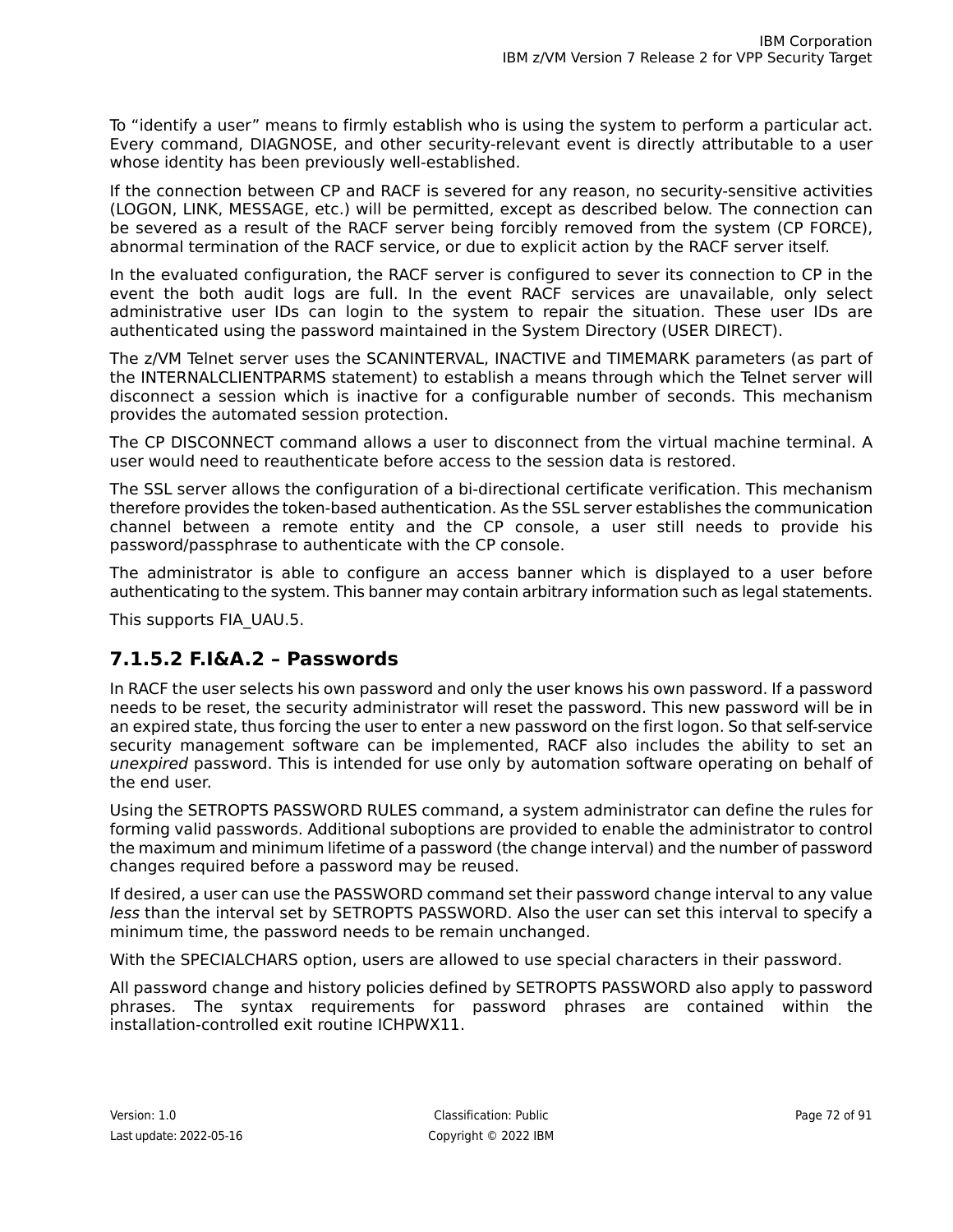When a user changes a password, RACF treats the new, user-supplied password as an encryption key to transform the RACF user ID into an encoded form using the DES algorithm that it stores on the database. Optionally the AES encryption algorithm can be used for that purpose as well. Neither the clear-text password nor its encrypted form are stored in the RACF database.

The following system wide options can be set to enforce a minimum strength of passwords via the PASSWORD option in the SETROPTS command:

- Minimum and maximum length of passwords (LENGTH $(m1:m2)$  as part of a RULE suboption)
- Maximum password lifetime (INTERVAL suboption)
- Minimum password lifetime (MININTERVAL suboption)
- Number of passwords from the user's password history that are not allowed for a new password (HISTORY suboption)
- Maximum number of consecutive failed authentication attempts until the REVOKE attribute is set in the user's profile (REVOKE suboption)
- Allowing special characters in the password (SPECIALCHARS suboption)
- Type of character for each character position of a password. Possible types are:
	- ❍ ALPHA
	- ❍ ALPHANUM
	- ❍ VOWEL
	- ❍ NOVOWEL
	- ❍ CONSONANT
	- ❍ NUMERIC
	- ❍ MIXEDALL

When the user provides wrong passwords in consecutive authentication attempts, the account status is set to REVOKE by the TSF until the administrator re-enables the account. For accounts with the SPECIAL attribute, the system operator is prompted whether the account status of the offending user shall be set to REVOKE when the limit for consecutive failed authentication attempts is surpassed. The administrator is able to configure the threshold of consecutive failed authentication attempts that triggers the REVOKE setting.

This supports FIA\_AFL\_EXT.1, FIA\_PMG\_EXT.1.

### **7.1.5.3 F.I&A.3 – Identity Change**

During runtime of a virtual machine, an authorized user can switch his identity using the DIAGNOSE 0xD4 instruction. The changed user ID applies to all subsequent access control checks for the LINK command, IUCV connections, and spool file transmission. Using RACF, the administrator is able to limit the target user IDs a particular user can impersonate. This is a privileged (class B) function that is not available to general (class G) users. It is used by trusted virtual machines to do work on behalf of other users.

<span id="page-72-0"></span>The BY option of the LOGON command enables a user to logon using his own credentials and assume the identity of another specified user. The administrator must give explicit authority to the user for executing this command.

## **7.1.6 F.IP: Interference Protection between virtual machines**

The TOE provides a strict separation functionality for ensuring confidentiality and integrity between virtual machines to the extend of specifically configured communication channels.

Last update: 2022-05-16 Copyright © 2022 IBM

Version: 1.0 Page 73 of 91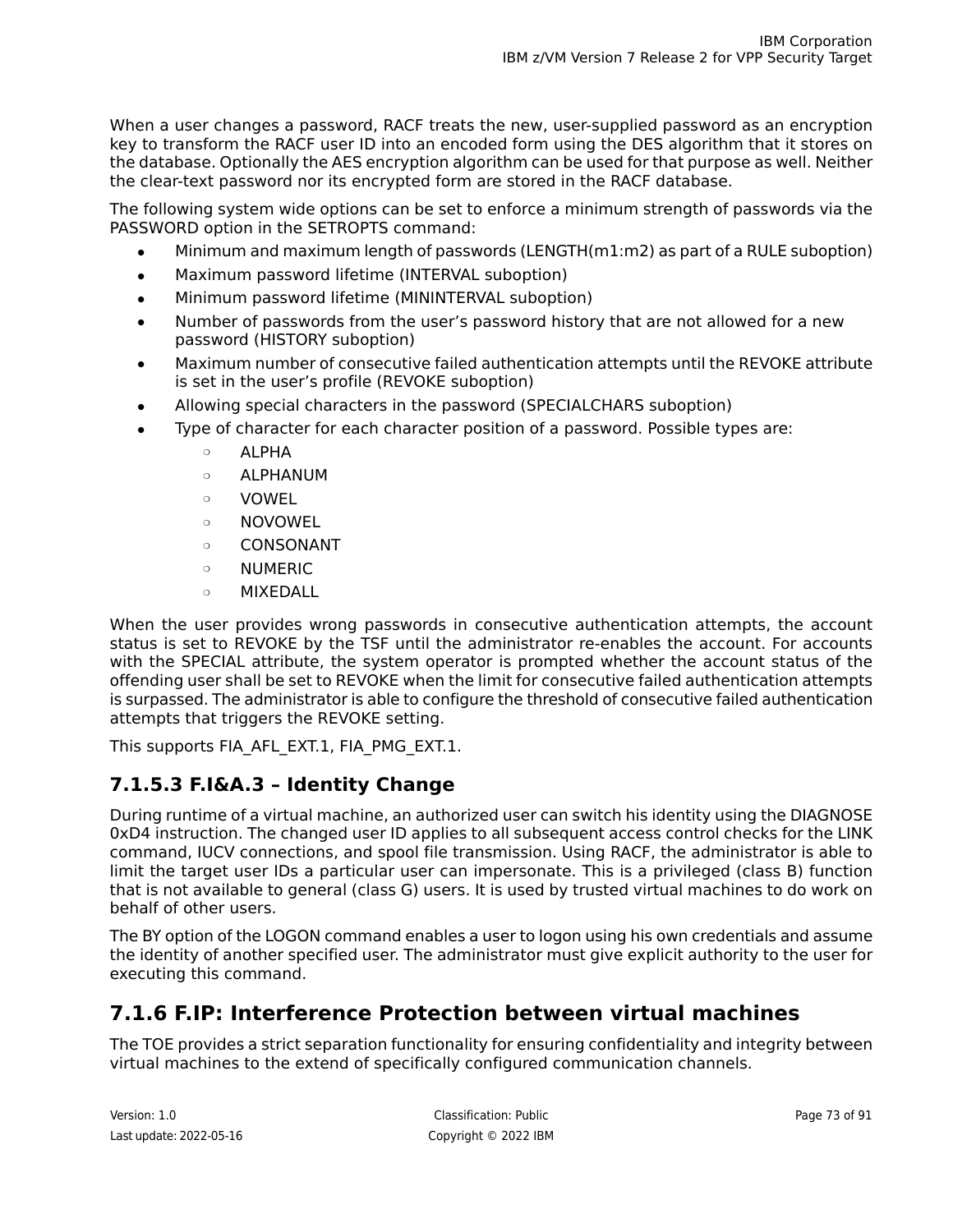For maintenance of integrity and separation of virtual machines, z/VM exploits the z/Architecture architecture in several other ways:

- The addresses in a virtual machine are virtual addresses. They have no meaning outside the virtual machine in which they are generated and used. Whenever required, these virtual addresses are translated into real addresses by ART (access register translation) and DAT (dynamic address translation), for the address space referenced by the user. Using ART and DAT, the system keeps these address spaces absolutely separate from one another. This means that it is impossible for one user to access an address space of another user unless the owner allows the other user to do so.
- z/VM translates the addresses in all channel programs, except those initiated by DIAGNOSE X'98'. Channel programs are programs built and run by virtual machines that request peripheral devices to perform input and output tasks. For unassisted I/O operations, z/VM performs the I/O on behalf of the virtual machine. If the I/O is assisted by the PR/SM firmware, the I/O is handled by the firmware without interception by CP.
- Every z/VM virtual machine runs in interpretive-execution mode which processes most privileged and non-privileged instructions and handles virtual storage address translation without requiring intervention of z/VM.
- z/VM uses page protection to prevent read-only saved segments from being modified. A saved segment is a block of data or re-entrant code in virtual, shared storage that many users can share simultaneously. However, if a user has a legitimate reason for wanting to change a read-only saved segment, the user must specifically request an exclusive copy of the saved segment and be authorized to do so in the system user directory. The unmodified code remains shared among the other virtual machines.

Devices with DMA access are accessed by virtual machines by mapping the DMA memory area into the virtual machine's memory. The mapping is enforced by CP upon initialization of the virtual machine during login of a user.

CP enforces a strict separation of the virtual machines. To accomplish this, CP ensures:

- Virtual machines can only access memory that is mapped to page frames in real memory. The mapping is controlled by CP and is not accessible by the virtual machine. Memory references by the virtual machine to pages not contained of the virtual machine's memory configuration (as defined in the System Directory) will result in an addressing exception program interrupt. References to pages that are defined, but which do not exist or that have been swapped out will be resolved by CP and the operation retried. CP verifies upon initialization of a virtual machine and during allocation of memory during operation of virtual machines that no memory overlaps are present between virtual machines except those explicitly configured. A similar check is performed when virtual machine memory is resized during runtime of the virtual machine.
- CP provides only configured processor resources to virtual machines by virtualizing and simulating the number of logical processors configured for each virtual machine. CP also ensures that logical processors are scheduled according their configured processing power on real processors. No virtual machine instruction can block scheduling of logical processors.

Supported by the underlying processor, the TOE restricts results of software failures (such as program checks or virtual machine checks) occurring in a virtual machine to this machine, thus not affecting other virtual machines or the CP.

Memory as well as DASD devices and their derived devices (such as minidisks) can be configured to be shared among virtual machines. The administrator can configure sharing of devices for a subset of virtual machines. Also, the administrator can configure access of virtual machines consoles from other virtual machines using the single console image facility (SCIF) or by allowing the CP SET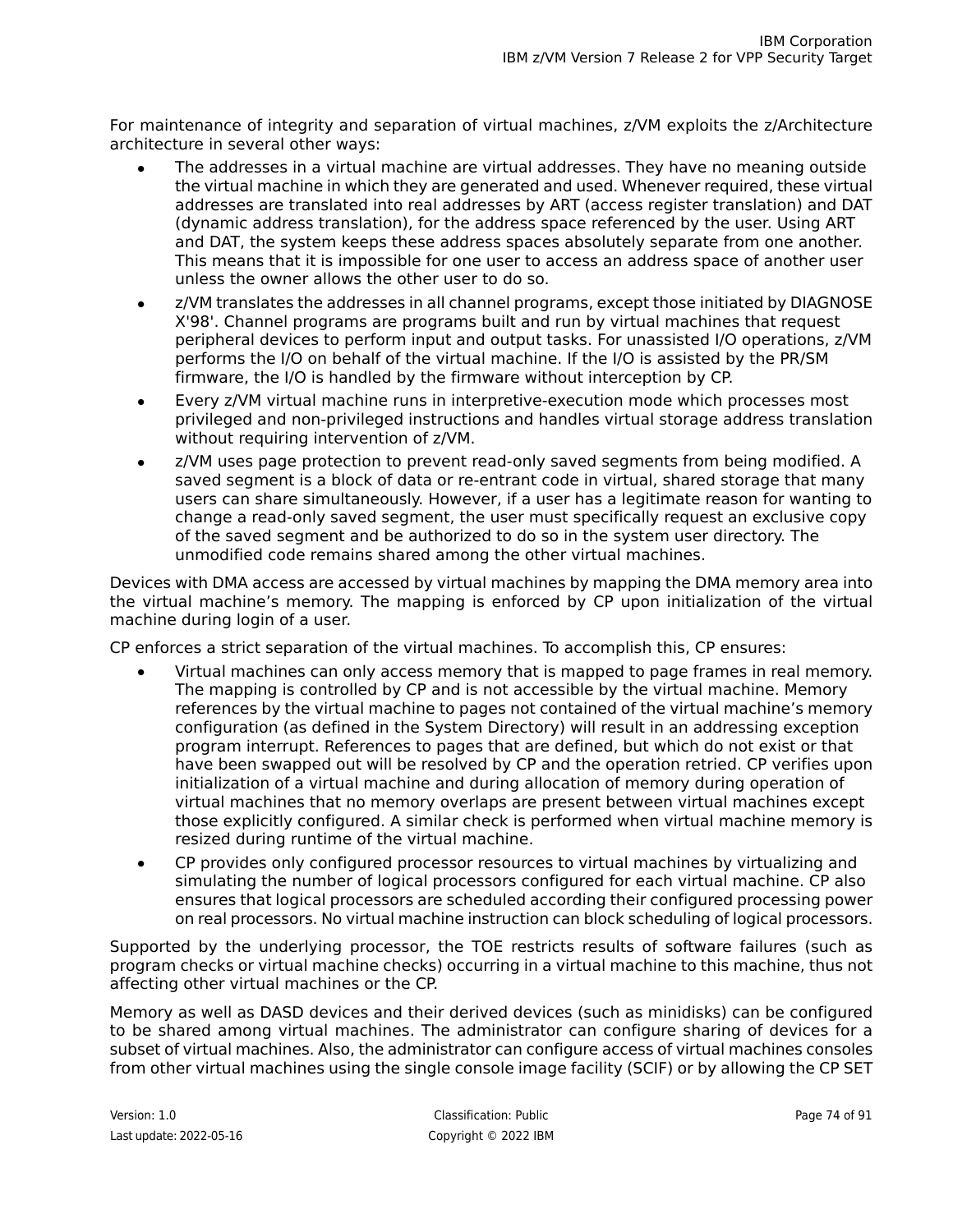SECUSER command. The TOE ensures that sharing objects between virtual machines are limited to these objects, hence they are allowed in an evaluated configuration. The administrator has to ensure that shared configurations are in line with the organizational rules.

It is to be noted that specific communication channels can be established between virtual machines that are capable of transporting interference from one virtual machine to another. Interference transmitted through these communication channels are not covered by this security function. However, the TOE ensures that all communication channels can only be used within the boundary of their definition. The following table presents all possible communication channels and defines the boundary the channel is subject to. This table includes communication channels between a virtual machine and the Control Program.

| Communication<br>channel                  | <b>Boundary</b>                                                                                             |  |
|-------------------------------------------|-------------------------------------------------------------------------------------------------------------|--|
| <b>Guest LAN</b><br><b>Virtual Switch</b> | Multidirectional channel between all configured virtual machines                                            |  |
| <b>VMCF</b>                               | bidirectional channel between two configured virtual machines - this communication<br>channel is deprecated |  |
| <b>IUCV</b>                               | bidirectional channel between two configured virtual machines                                               |  |
| <b>VCTC</b>                               | bidirectional channel between two configured virtual machines                                               |  |
| Spool files                               | transferring spool files between virtual machines                                                           |  |
| <b>AUTOLOG</b>                            | Providing of initial console data to virtual machine                                                        |  |
| <b>XAUTOLOG</b>                           | Providing of initial console data to virtual machine                                                        |  |
| <b>SET SECUSER</b>                        | Enable read and write access to a virtual machine console                                                   |  |
| <b>SET OBSERVER</b>                       | Enable read access to a virtual console                                                                     |  |
| Minidisks                                 | configured minidisks are shared                                                                             |  |
| Memory                                    | configured memory range is shared                                                                           |  |

#### **Table 15: Communication channel usage**

<span id="page-74-0"></span>This supports FMT\_MSA\_EXT.1.

#### **7.1.6.1 Access to virtual machines**

The TOE provides access to the virtual machine's consoles as well as to the virtual machine's CP command line after the user has identified and authenticated. Remote access to the console and the CP command line is provided with the TCP/IP server application executing in its own virtual machine. That TCP/IP server implements a Telnet server that provides the connection between the virtual machine console or virtual machine CP command line and the remote entity.

To separate different concurrent Telnet connections, the TCP/IP application (which includes the Telnet server) maintains TCP/IP sessions by exploiting the TCP protocol immanent sequence and acknowledge numbers. The Telnet server uses these maintained sessions to connect each individual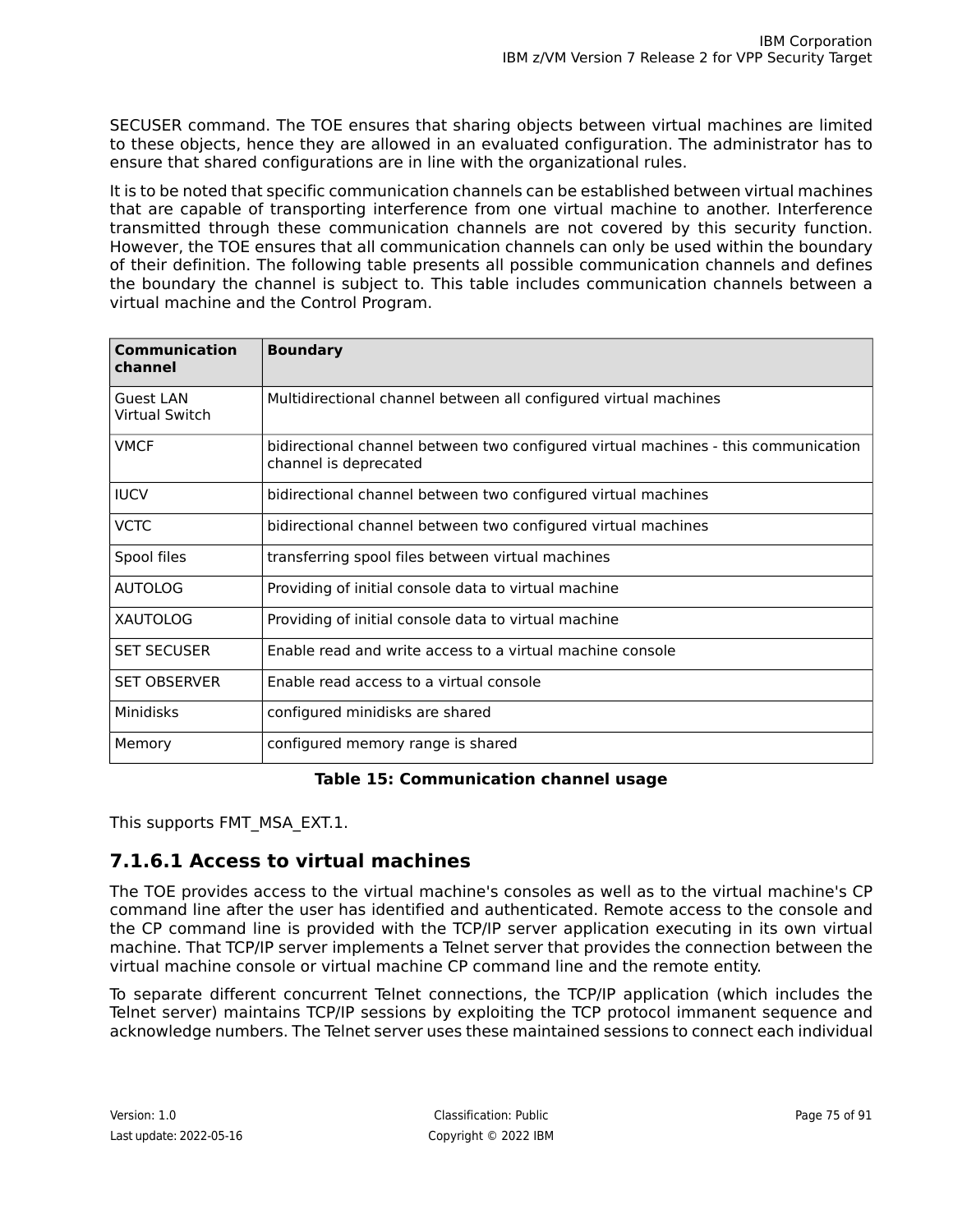Telnet connection with the virtual console where the session-initial identification and authentication of the user was performed. The Diagnose code X'08' is being used by the Telnet application to access the virtual console facility of CP.

#### **7.1.6.2 Virtual machine networking**

CP allows virtual machines to communicate as part of virtual networks maintained by CP as well as to communicate with external entities. CP assigns each virtual machine an IP address that can be used by external entities to communicate with the virtual machine.

In addition, CP can restrict network communication based on VLAN tags. Each guest can be associated with a VLAN tag where the TOE maintains the VLAN to virtual machine mapping configuration. Only if the VLAN tag present in the IP packet matches the VLAN tag of a virtual machine, the packet is forwarded.

For communication originating by virtual machines, CP ensures that the proper VLAN tag is added to each outgoing packet.

<span id="page-75-0"></span>If no VLAN tags or communication restrictions based on VLAN tags are configured for a virtual machine, that virtual machine is not subject to any communication restriction.

### **7.1.7 F.OR: Object re-use**

Reuse of protected objects and of storage is handled by various software controls, and by administrative practices.

Subject to object reuse enforced by the TOE are:

- Memory ranges cleared upon reallocation to other virtual machines.
- All registers are reassigned since all virtual machines have the same architected registers. The registers are not cleared, however they cannot, by definition, retain any residual data since all registers are reloaded each time a virtual CPU is dispatched.
- Temporary disk space is cleared automatically when the FEATURES ENABLE CLEAR TDISK option is specified in the system configuration.

Clearing of minidisks, and other DASD volumes must be carried out by the administrator in accordance with organizational policies. Additional software facilities may be used to support this task, but they are not part of this evaluation.

<span id="page-75-1"></span>Therefore, subject to object reuse implemented by organizational rules is:

- Clearing of disk storage space used to contain minidisks prior to allocation to a virtual machine,
- Clearing of temporary disk space prior to re-allocation to another virtual machine,
- Erasure of reusable removable media such as tapes prior to re-assignment to another user.

### **7.1.8 F.SM: Security Management**

The TOE allows the management of security functions by trusted users to alter the behavior of security functions and other functions to organizational needs. The following security functions can be managed:

- Management of object security attributes, including discretionary access control
- Management of the audit trail and the events to be audited
- Management of user security attributes, including authentication data and access control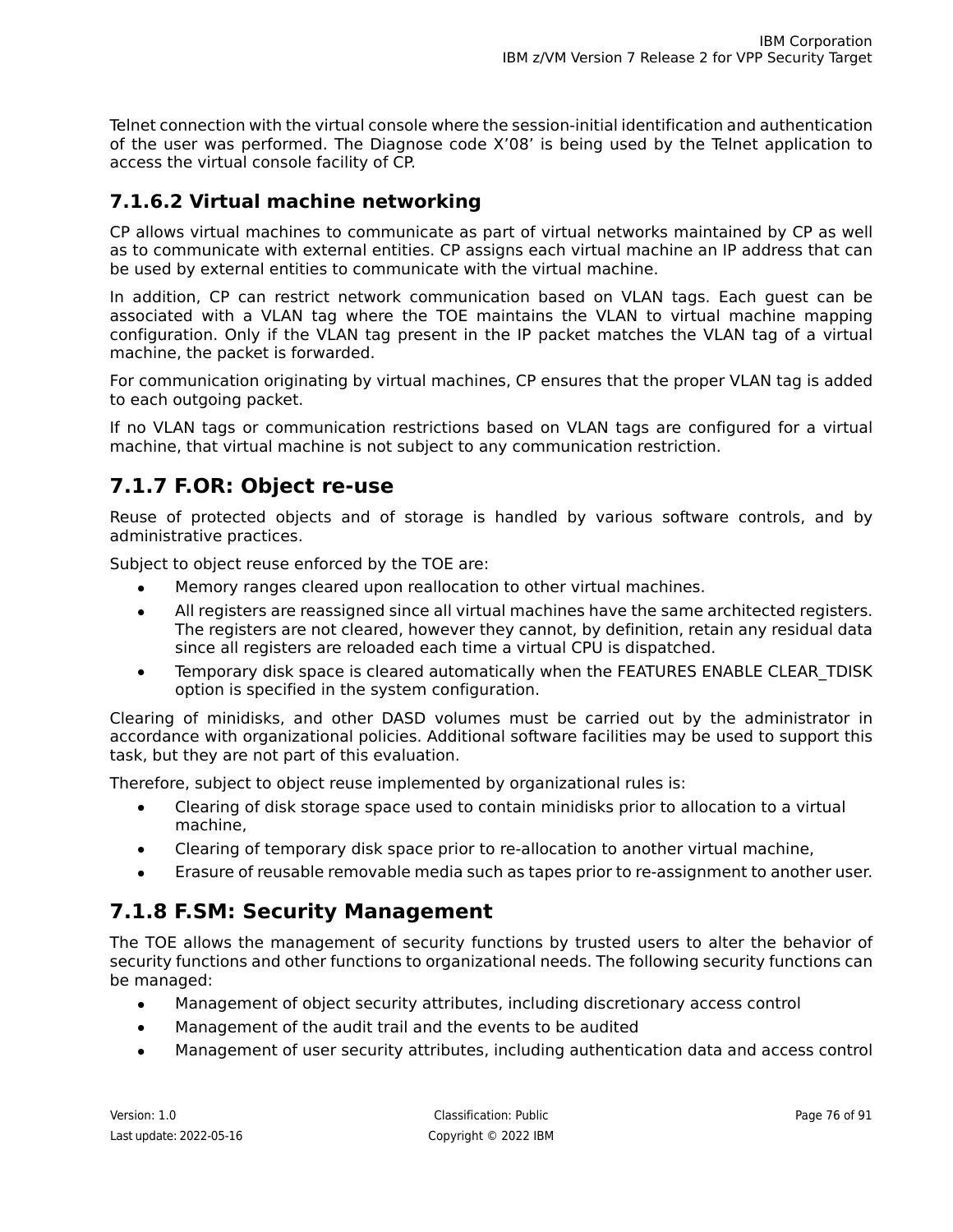- Management of VLAN to virtual machine mappings
- Management of virtual machine resource assignments

For carrying out security management, the TOE maintains different roles for users. Such user roles depend on the following authorizations:

- Authorization to access and modify objects based on DAC
- Authorization to access and modify objects based on attributes (such as SPECIAL or RACF AUDITOR)

This supports FMT\_MSA\_EXT.1.

#### **7.1.8.1 F.SM.1 – Management of user security attributes**

RACF manages the database holding various security attributes assigned to a user. On z/VM, authorized users can enter RACF commands by preceding the command name with RAC, by entering a RACF command session, or by use of RACF ISPF panels. The ISPF panels provide an interactive, menu driven user interface.

By using the aforementioned interfaces, authorized users can manage users and groups. User management includes:

- Assignment of IDs to usernames
- Assignment of hardware components to users
- Assignment of user profiles to users
- Assignment of attributes (SPECIAL, AUDITOR, ROAUDIT, OPERATIONS, CLAUTH, REVOKE) to users
- Assignment of a default universal access authority (UACC) of NONE, READ, UPDATE, CONTROL, or ALTER when being connected to a group. RACF uses this default UACC for all new resources a user defines while connected to the specified default group. When a user issues the ADDDIR, ADDFILE, or RDEFINE command to define a new general resource profile and does not specify a value for the UACC operand, RACF uses the default UACC as the UACC for the profile unless a value for UACC is specified in the class descriptor table.

Other user attributes can be set as well.

Group management includes:

- Defining of groups (or group profiles)
- Assignment of the group's superior group (the predefined group SYS1 is the only group having no superior)
- Assignment of the owner of the group

This supports FPT\_DVD\_EXT.1.

#### **7.1.8.2 F.SM.2 – Management of object security attributes**

Similar to the management of user security attributes, object security attributes can be managed by authorized users through the two available user interfaces (command line and RACF ISPF panels).

Each object can be assigned to a resource profile with RACF.

The following information can be managed for objects:

● Assignment to a general resource classes (such as TERMINAL)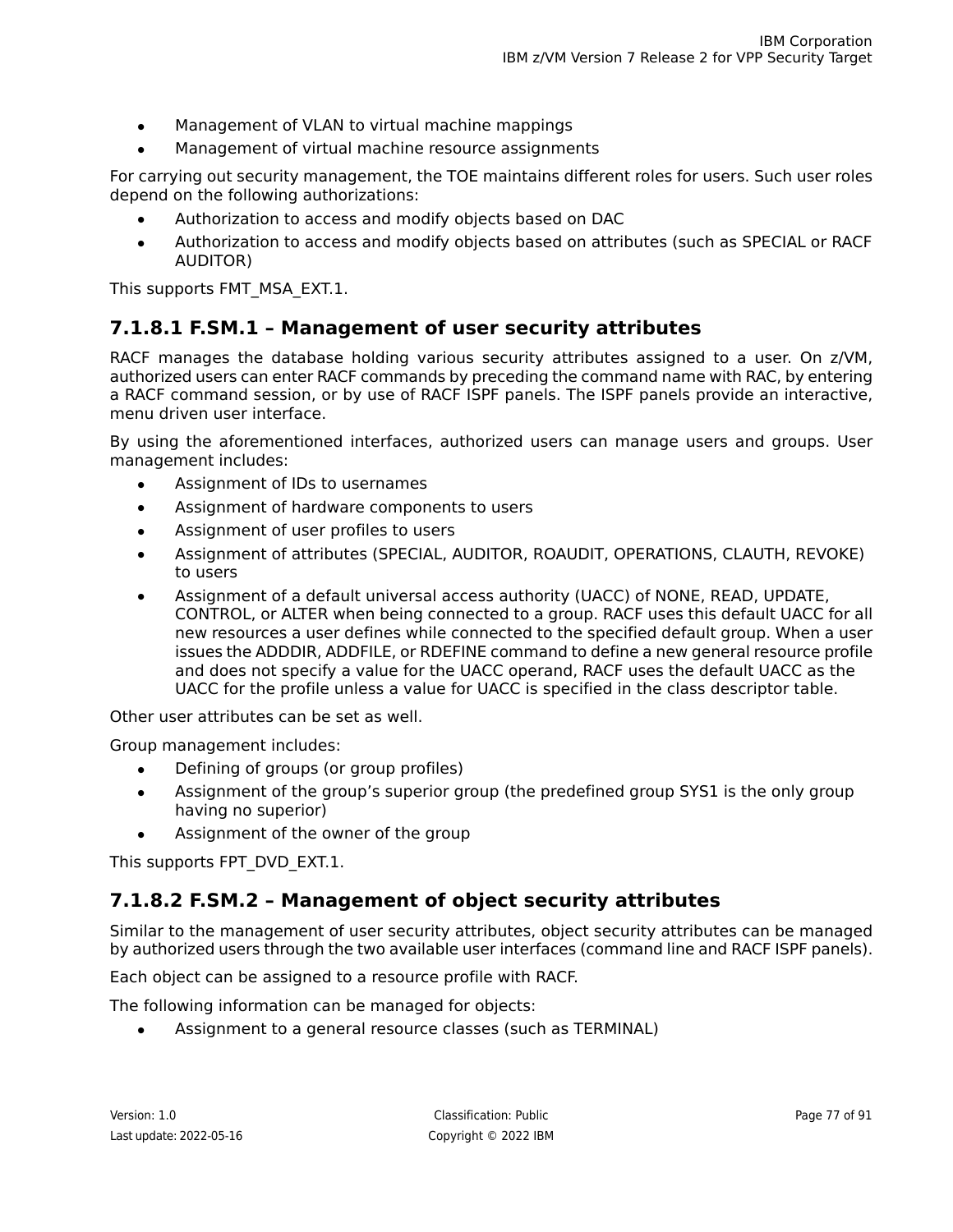- Assignment to a generic (this profile may cover more than one object) or a discrete (this profile covers only one object) profile name
- Assignment of an universal access authority (UACC NONE, READ, UPDATE, CONTROL, ALTER) for users who are not otherwise restricted
- Assignment of a user or group as owner of the resource profile

#### **7.1.8.3 F.SM.3 – Management of audit**

The management of the audit facility can only be performed by users having the AUDITOR attribute, or who belong to a group with the group-AUDITOR attribute. As an exemption, owners of resource profiles can configure RACF to log access attempts to resources protected by the profile (AUDIT operand).

RACF can be configured to audit the following events:

- Changes to any RACF profiles
- All RACF commands that a SPECIAL or group-SPECIAL user issues
- All unauthorized attempts to use RACF commands
- Selected z/VM events, using the SETEVENT command
- All RACF-related activities of specific users
- All accesses to resources (minidisks and general resources) that RACF allows because the user has the OPERATIONS or group-OPERATIONS attribute
- All accesses to specific minidisks
- All accesses to specific general resources
- All accesses to a specified class of resources at an access level indicated on the LOGOPTIONS keyword of the SETROPTS command

Similar to the configuration of object and user attributes, the audit facility can be configured either using RACF commands or ISPF panels.

The TOE maintains a reliable clock synchronized with the clock from the underlying abstract machine used to generate time stamps as required for the TOE itself and applications. The audit subsystem requires such a reliable time source for the date and time field in the header of each audit record. The clock uses timers provided by the hardware and interrupt routines that update the value of the clock maintained by the TOE.

The initial value for this clock may be provided by a hardware clock that is part of the underlying abstract machine, or by the system administrator setting the initial value. Only the system administrator is allowed to overwrite the value of the clock maintained by the TOE at IPL time (e. g. to correct the value in case it has drifted over time due to some inaccuracy of the hardware timer used by the TOE).

#### **7.1.8.4 F.SM.4 – Management of system assurance testing**

To perform the system assurance testing, the abstract machine has to be brought into its maintenance mode and the test application has to be started.

The test application is the System Assurance Kernel that tests whether the abstract machine conforms to the z/Architecture Principles of Operation specification.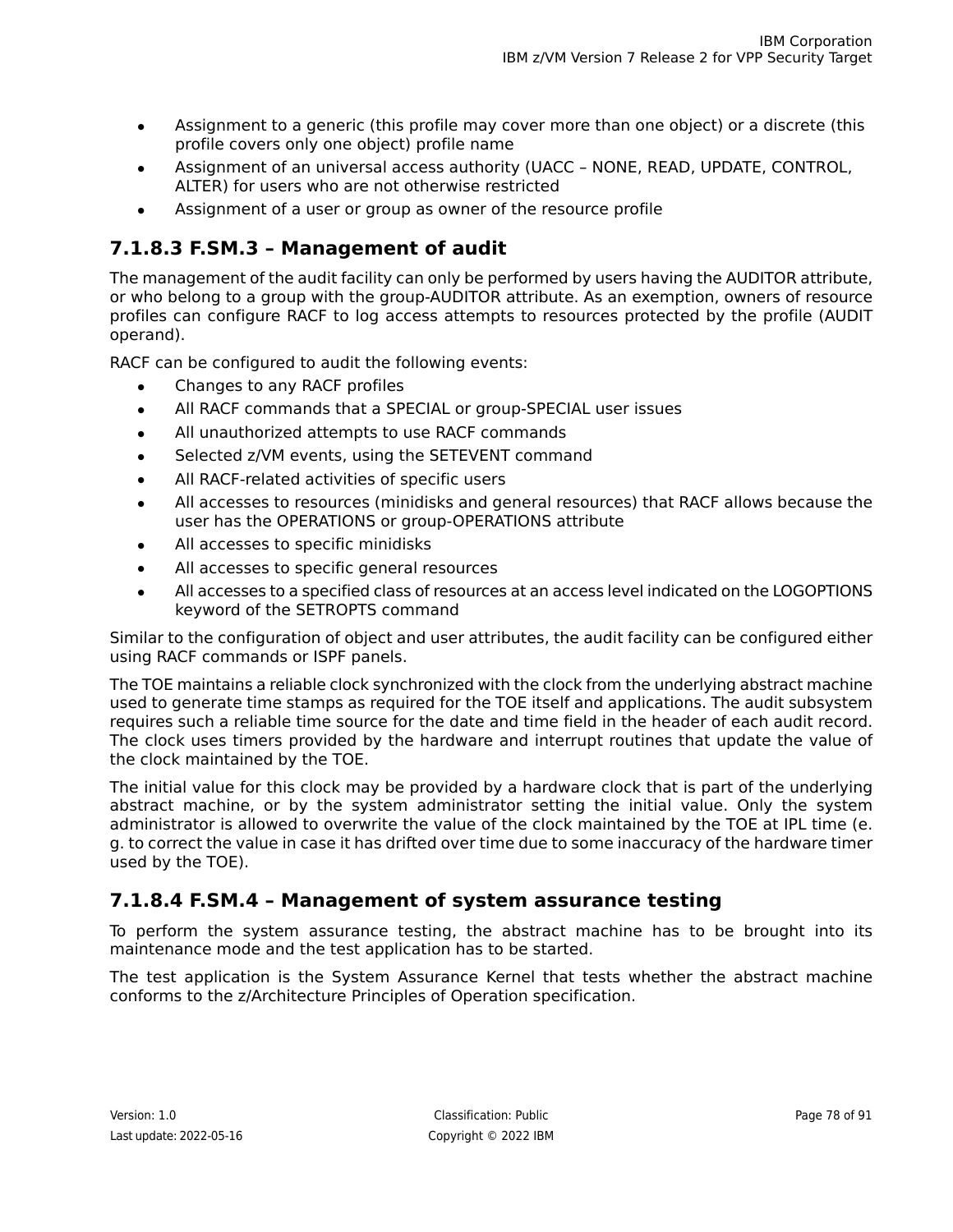# <span id="page-78-1"></span>**7.1.9 F.TP: TOE Self Protection**

#### <span id="page-78-0"></span>**7.1.9.1 F.TP.1 – Supporting Mechanisms of the Abstract Machine**

The following section provides a short overview of the supporting protection mechanisms of the abstract machine z/VM is executing on. The purpose of this section is to better understand how z/VM uses those mechanisms to protect itself against tampering and bypassing of the security functions of z/VM.

The z/VM control program system integrity is defined as the inability of any program running in a virtual machine not authorized by a z/VM Control Program mechanism under the customer's control or a guest operating system mechanism under the customer's control to:

- Circumvent or disable the Control Program's memory protection mechanisms,
- Circumvent or disable minidisk protection mechanisms,
- Access a resource protected by RACF to which the virtual machine is not authorized,
- Access a virtual machine using a CP-managed passwords (except when the system is being operated in recovery mode)
- Obtain control outside the SIE environment or with privilege class authority or directory capabilities greater than those it was assigned. This refers to those directory options that control functions intended to be restricted by specific assignment, such as those that permit system integrity controls to be bypassed or those not intended to be generally granted to unprivileged or untrusted users.
- Circumvent the system integrity of any quest operating system that itself has system integrity as the result of an operation by any z/VM control program facility.

This supports FPT\_DVD\_EXT.1.

#### **Processor Features**

TSF protection is based on the protection mechanisms provided by the underlying abstract machine:

- Start Interpretive-Execution (SIE) instruction of the processor
- Access register translation (ART) and dynamic address translation (DAT) facilities provided by the processor

The SIE instruction provided by the processor is the central facility the TOE manages. It is called by the Control Program (CP) restricting the scope of the processor to a limited memory range to set up a virtual machine environment. If the processor enforcing a SIE environment is instructed to execute predefined privileged instructions, the SIE environment is terminated and control is returned to CP. This SIE instruction is executed with a CP-managed timer to allow scheduling of virtual processors (processors visible from inside a virtual machine) and CP execution time on logical processors.

The primary input to the SIE instruction is the SIE Descriptor. It contains a variety of architectural information about the virtual processor, including the Program Status Word and the location of the address translation tables used by SIE.

Access register translation (ART) and dynamic address translation (DAT) protect resident memory objects, whether that memory is shared or exclusive to a single user. ART and DAT are hardware facilities used by the machine during the execution of any instruction to translate a virtual address into the corresponding real address. The system depends on ART and DAT to provide secure,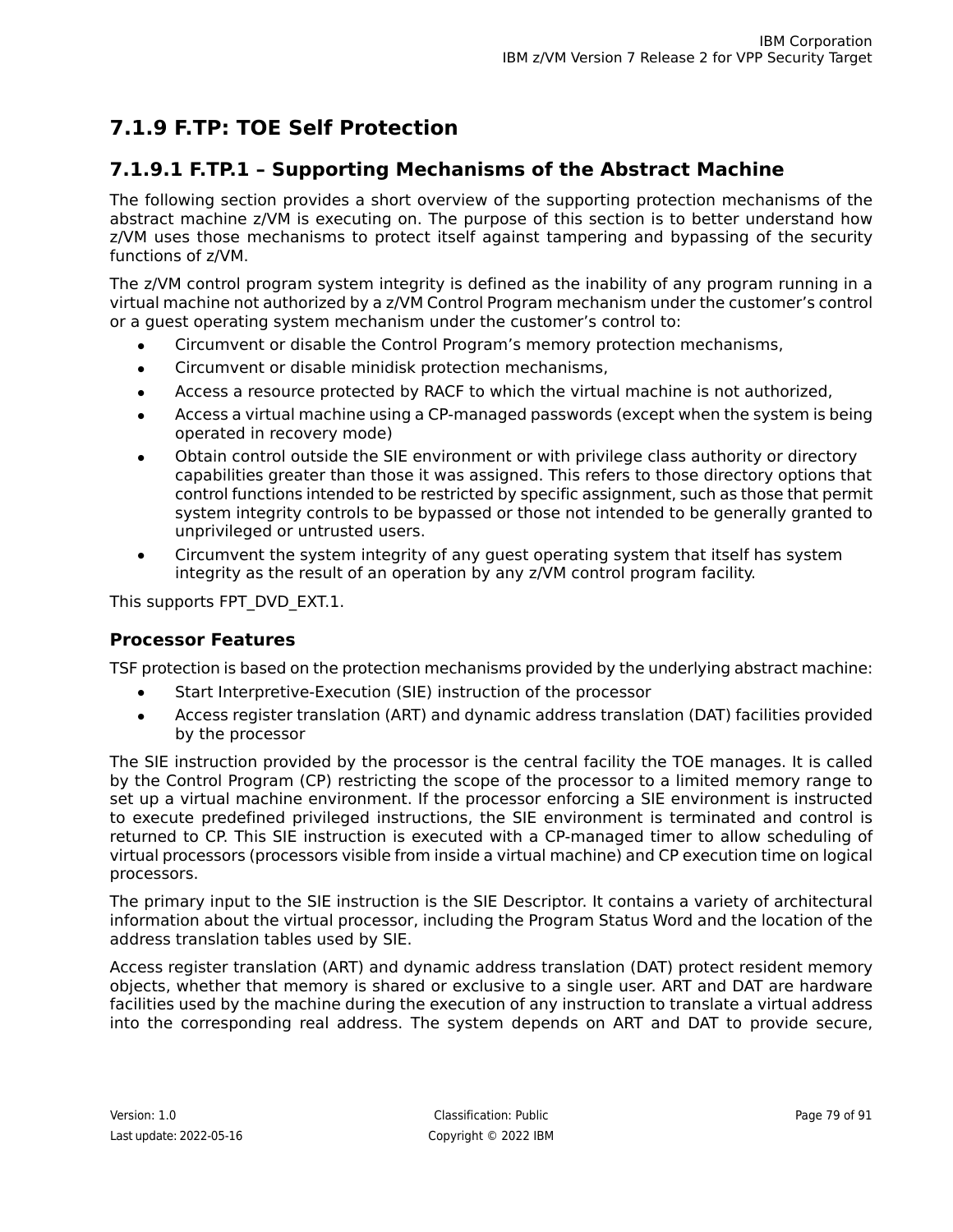separate address spaces for each virtual machine in the system. This means that it is impossible for one user to access an address space of another user, or the Control Program, unless its owner allows the other user to do so.

In the z System processor, execution of code is driven by the Program Status Word (PSW). The PSW holds, among other things, the results of the most recently executed instruction (the *condition* code) and information about the next instruction to be run.

When a virtual machine issues an instruction that exits the SIE environment, the processor stores the current PSW and other information about the status of the virtual machine into the SIE descriptor and the processor executes the instruction immediately following the SIE instruction. CP examines the reason for the exit from SIE and responds appropriately.

#### **TOE procedures**

The TOE's address space management ensures the strict separation of memory assigned to virtual machines and enforced by the SIE environment.

The TOE's scheduling management ensures the operation of multiple logical processors and CP execution time on top of multiple physical processors.

Access to system services (e.g. via a DIAGNOSE instruction) is controlled by the system, which requires subjects who wish to perform security relevant tasks to be appropriately authorized.

#### **Abstract Machine Modes of Operation**

z/VM executes within a logical partition. The Control Program (CP) full control to all the resources allocated to the partition when it has been set up on the hardware management console (HMC). The logical partitioning software (PR/SM) starts the processors allocated to a partition in the "interpretative execution" mode using the SIE instruction. Each processor is then "confined" into the boundaries specified for the logical partition with respect to the physical memory and the peripheral devices it can access. Whenever a resource "virtualized" by PR/SM is accessed by an instruction on a processor, the processor breaks out of the interpretative environment into the PR/SM code, which then services the request in accordance with its own policy. For z/VM this operation is transparent. PR/SM is part of the TOE environment that provides the abstract machine for the operation. PR/SM has been evaluated separately.

#### **7.1.9.2 F.TP.2 – Structure of the TOE**

The trusted parts of z/VM consist of

- the Control Program kernel
- authorized applications

The z/VM kernel contains the functions invoked either by a CP command, a DIAGNOSE instruction or by terminating the SIE instruction and returning control over the processor back to CP. Those functions start to operate in supervisor state outside the SIE environment with a storage key mask of zero in the PSW. They may change their storage key mask in the PSW (e. g. when checking user operands) but as long as they execute in supervisor state they may set their storage key mask back to zero at any time.

In addition to the Control Program, z/VM has a number of "authorized applications" that need to be trusted since they are granted access to specifically restricted interfaces provided by CP. Using these interfaces, applications may override or modify security policies defined in this Security Target and may implement security functionality. A trusted application establishes a bidirectional communication channel with CP.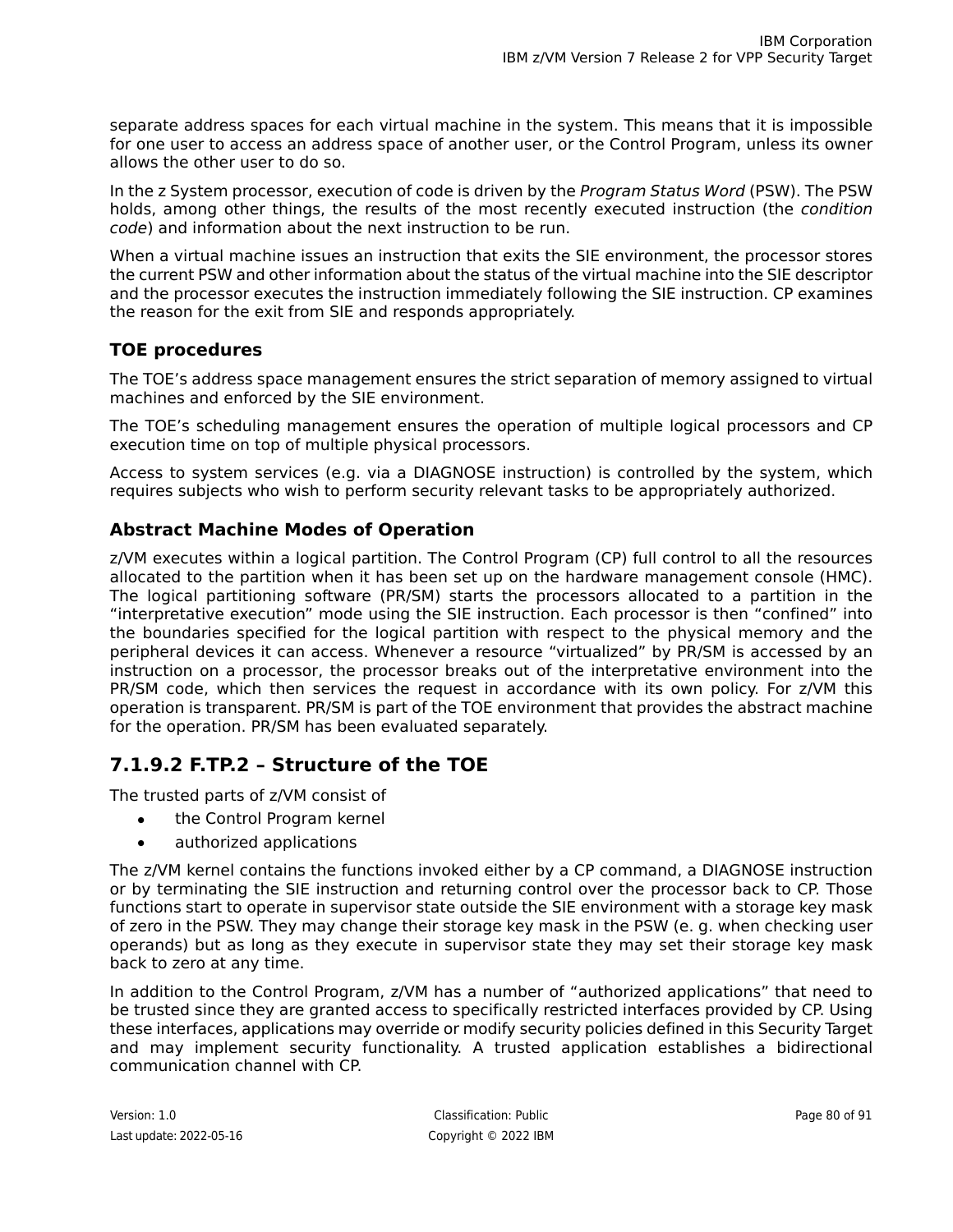There are two authorized applications belonging to the TOE, which run in dedicated virtual machines: the RACF security server and the TCP/IP stack.

In order to trust the virtual machine(s) running an instance of RACF (it is possible to run multiple instances of RACF for one z/VM instance), the Control Program must be modified. When RACF is enabled, the CP kernel is rebuilt by the system service tools to include:

- A list of all user IDs that are planned to run an instance of RACF that CP will use and trust.
- RACF modifications to enable the CP Access Control Interface (ACI). The ACI is the mechanism used by CP to detect the presence of a security product (RACF) and to communicate with it. This includes enablement of the \*RPI IUCV system service used by the RACF server to establish a bidirectional connection with CP. Using this connection, CP sends requests to RACF and receives responses.

The TCP/IP does not add modifications to CP. However, to run the TCP/IP stack (and optionally the Telnet service), the virtual machine running the TCP/IP stack application must have access to at least one network device.

#### **Protection of Trusted Applications**

Certain applications need to be trusted by CP since they implement part of the security functionality provided by the TOE. Trusted applications therefore must be carefully protected from unauthorized modification and the system must be protected from adding authorized applications other than those allowed in the evaluated configuration. The protection of the trusted application is done by the strict separation of the virtual machines implemented by CP. Each trusted application is running inside a virtual machine on top of the operating system CMS.

Trusted and non-trusted applications are characterized in section [1.5.4.1.](#page-17-0)

## **7.1.10 Audit Data Generation**

See section [7.1.2](#page-57-0) for a full description of the audit functionality.

This supports FAU\_GEN.1.

#### **7.1.11 Protected Audit Trail Storage**

See section [7.1.2.2](#page-57-1) for a full description of the audit trail storage.

This supports FAU\_STG.1.

#### **7.1.12 Off-Loading of Audit Data**

Section [7.1.2.3](#page-58-0) explains the possibilities of events that may occur when the audit trail becomes full.

This supports FAU\_STG\_EXT.1.

## **7.1.13 Cryptographic Key Generation**

Section [7.1.3](#page-59-0) explains the general use case for cryptography employed by the TOE.

The following RSA key sizes are supported by the TOE: 2048 and 4096.

The following Diffie-Hellman key sizes are supported by the TOE: 2048.

This supports FCS\_CKM.1.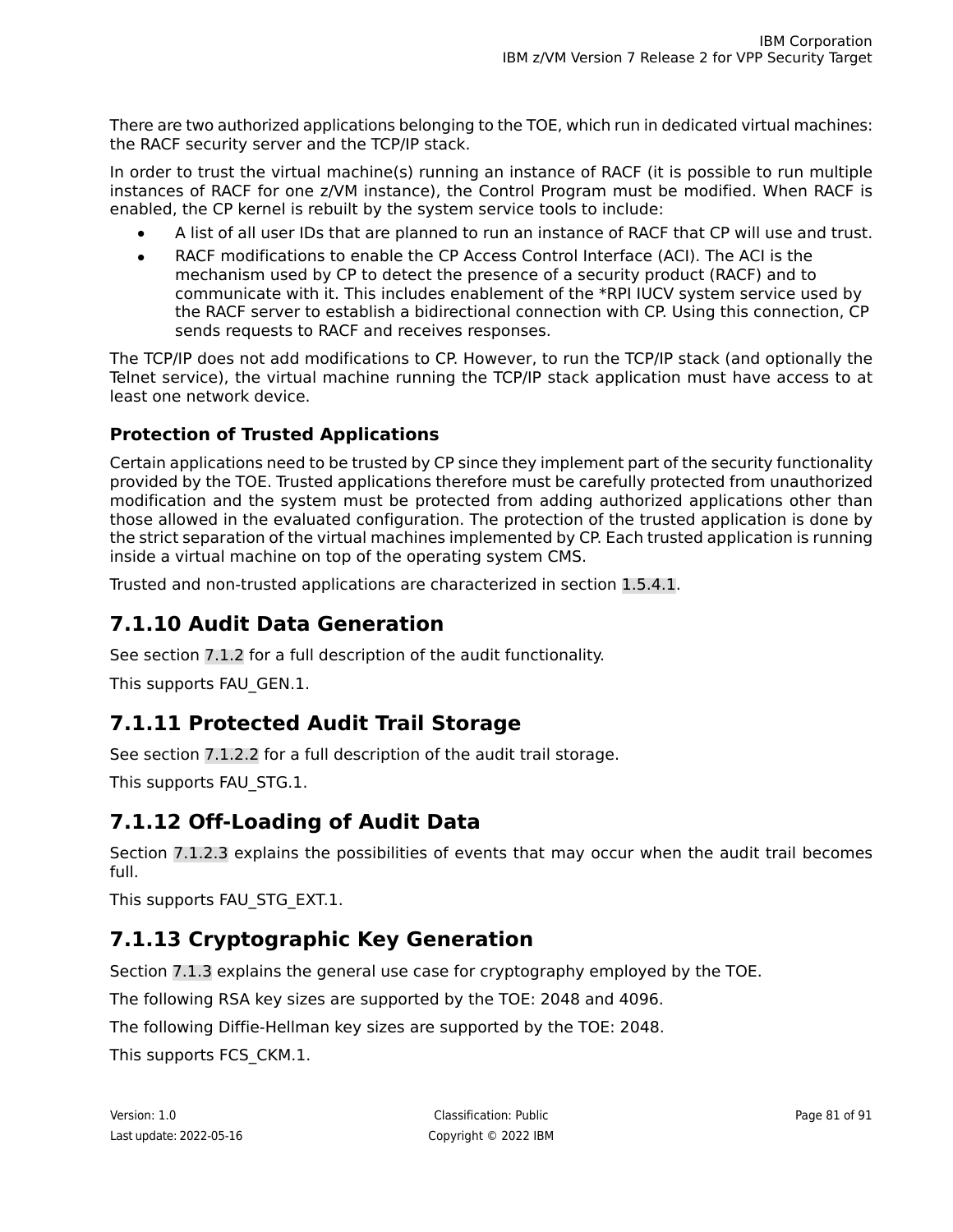# **7.1.14 Cryptographic Key Establishment**

Section [7.1.3](#page-59-0) explains the general use case for cryptography employed by the TOE. This supports FCS\_CKM.2.

# **7.1.15 Cryptographic Key Destruction**

Section [7.1.3](#page-59-0) explains the general use case for cryptography employed by the TOE.

The following key types are maintained by the TOE:

- Ephemeral in memory: symmetric keys, keyed message digest keys, asymmetric keys during processing
- Non-volatile keys stored on disk: X.509 certificates and keys used for X.509 related operations.

This supports FCS\_CKM\_EXT.4.

# **7.1.16 Cryptographic Operation (Hashing)**

Section [7.1.3](#page-59-0) explains the general use case for cryptography employed by the TOE.

The TOE uses hashing operations for the following purposes:

- TLS KDF and keyed message digests: all hash types as defined by the chosen TLS cipher suite.
- Signature operations: all SHA-2 hashes as defined by the X.509 certificate meta data.

This supports FCS\_COP.1(2).

# **7.1.17 Cryptographic Operation (Keyed Hash Algorithms)**

Section [7.1.3](#page-59-0) explains the general use case for cryptography employed by the TOE.

The TOE uses the keyed hash algorithms with the following cipher specification:

- HMAC-SHA-1: key length is equal to block size, block size is 512 bits, output MAC length is 160 bits
- HMAC-SHA-256: key length is equal to block size, block size is 512 bits, output MAC length is 256 bits
- HMAC-SHA-384: key length is equal to block size, block size is 1024 bits, output MAC length is 384 bits
- HMAC-SHA-512: key length is equal to block size, block size is 1024 bits, output MAC length is 512 bits

This supports FCS\_COP.1(4).

# **7.1.18 Entropy for Virtual Machines**

Section [7.1.3](#page-59-0) explains the general use case for cryptography employed by the TOE.

The TOE allows virtual machines to access the CPU TRNG acting as a noise source.

This supports FCS\_ENT\_EXT.1.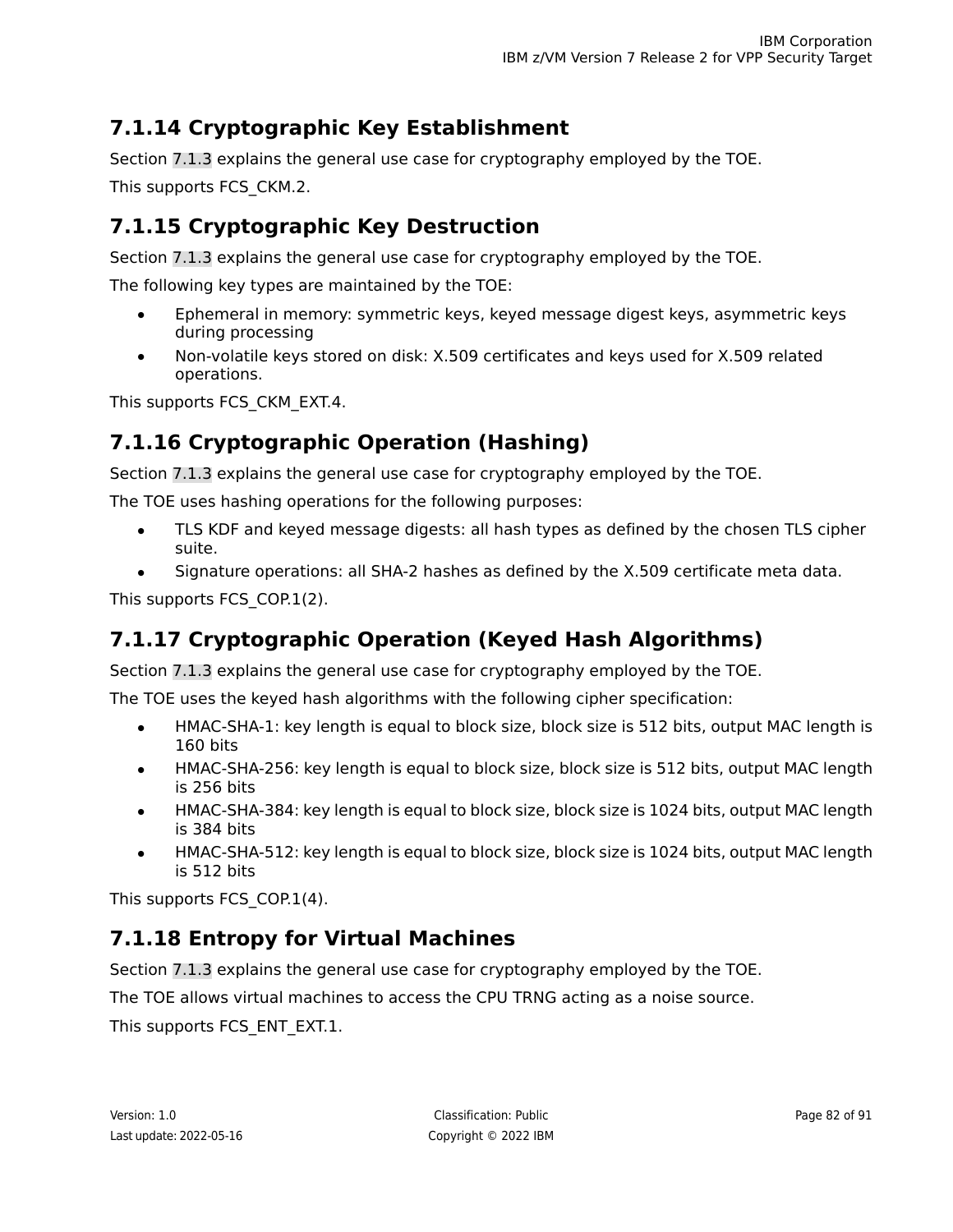## **7.1.19 TLS Server Protocol**

See section [7.1.3](#page-59-0) for a description of the TLS support.

The TOE in the evaluated configuration is configured to only allow TLS 1.2. The list of cipher suites supported by the TOE is provided in FCS TLSS EXT.1. The supported key agreement mechanisms are listed in FCS\_TLSS\_EXT.1.

This supports FCS\_TLSS\_EXT.1.

### **7.1.20 Hardware-Based Isolation Mechanisms**

See section [7.1.9.1](#page-78-0) for a list of used hardware mechanisms.

This supports FDP HBI EXT.1.

### **7.1.21 Physical Platform Resource Controls**

See section [7.1.9](#page-78-1) for the description how a virtual machine is maintained. Specifically, this section outlines that each virtual machine is maintained using the CPU's SIE instruction allowing for interception and proper handling of processor instructions related to physical I/O-devices.

z/VM, as a virtualization platform, tends not to have direct physical access to "real" resources. While it is technically possible, it happens most often around disk and PCIe devices (such as network or cryptographic accelerators).

z/VM does not see either "real" CPU or "real" RAM, however. Because z/VM runs inside of an IBM Z Logical Partition, real CPU devices are abstracted as "logical CPUs" as viewed by the z/VM host (or privileged administrator), and as "virtual CPUs" when viewed by an unprivileged guest or automated workload. The correlation of real to logical to virtual is flexible, depending upon operational requirements, but it is recommended that z/VM "overcommits" to allow for maximum utility of resource by means of virtualization. Overcommitment implies that more resources are assigned to virtual machines than actually present assuming that all virtual machines do not utilize all their assigned resources at the same time.

Similarly, z/VM sees a "logical" version of the physical memory, in that there's a dynamic translation of addresses that takes place. When z/VM partition A references memory location x'00010000' and partition B references memory location x'0001000', they refer to different locations in the physical RAM/memory on the underlying IBM mainframe hardware (CPC). PR/SM uses "zones" to tell the HW where a z/VM partition's logical memory is located in the physical memory of the CPC. Additionally, PR/SM has the ability to dynamically move a z/VM partition's logical memory to a new location in the physical RAM/memory on the CPC (for instance) to better align the topological location of the z/VM partition's memory and CPUs.

This supports FDP\_PPR\_EXT.1.

## **7.1.22 Residual Information in Memory**

The CP kernel manages the logical memory. Every time a process is given new memory, the kernel allocates the requested amount of memory pages which are all zeroized before the process can access them as outlined in section [7.1.7.](#page-75-0)

This supports FDP\_RIP\_EXT.1.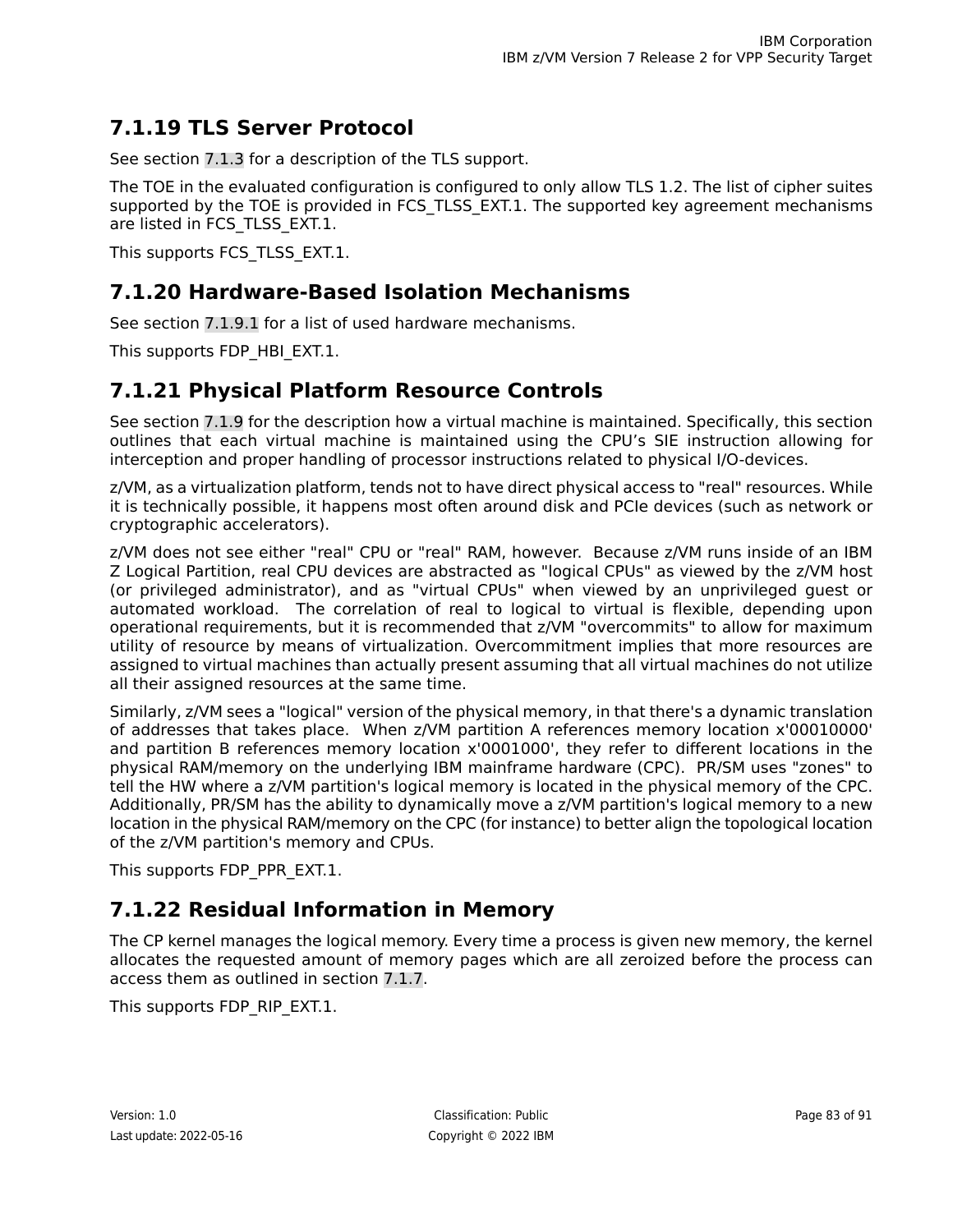# **7.1.23 Residual Information on Disk**

Section [7.1.7](#page-75-0) outlines how disk space is cleared before reassignment to another virtual machine.

This supports FDP\_RIP\_EXT.2.

# **7.1.24 VM Separation**

See section [7.1.6](#page-72-0) for the separation of virtual machines including a configuration of inter-VM-communication. The IUCV provides bidirectional communication channels between virtual machines.

This supports FDP\_VMS\_EXT.1.

# **7.1.25 Virtual Networking Components**

See section [7.1.6](#page-72-0) for the description on virtual machine networking. The TOE allows configuration of virtual switches and network interfaces for establishing a communication between virtual machines within a host. In addition, the TOE can be configured to link a virtual switch or a virtual interface with a physical interface to allow a virtual machine to communicate outside of the host.

This supports FDP\_VNC\_EXT.1.

## **7.1.26 Administrator Identification and Authentication**

See section [7.1.5](#page-70-0) describing the TOE-provided identification and authentication.

This supports FIA\_UIA\_EXT.1 as well as all other SFRs from the FIA family.

## **7.1.27 X.509 Certificate Validation**

Section [7.1.3.3](#page-61-0) outlines the X.509 certificate handling, processing and validation during TLS connection establishment.

This supports FIA\_X509\_EXT.1.

## **7.1.28 X.509 Certificate Authentication**

Section [7.1.3.3](#page-61-0) outlines the X.509 certificate handling, processing and validation during TLS connection establishment.

This supports FIA\_X509\_EXT.2.

## **7.1.29 Management of Security Functions Behavior**

See section [7.1.8](#page-75-1) for details about the security management of the TOE.

This supports FMT\_MOF\_EXT.1.

## **7.1.30 Separation of Management and Operational Networks**

Section [7.1.6](#page-72-0) outlines the networking configuration support offered to virtual machines. This supports FMT\_SMO\_EXT.1.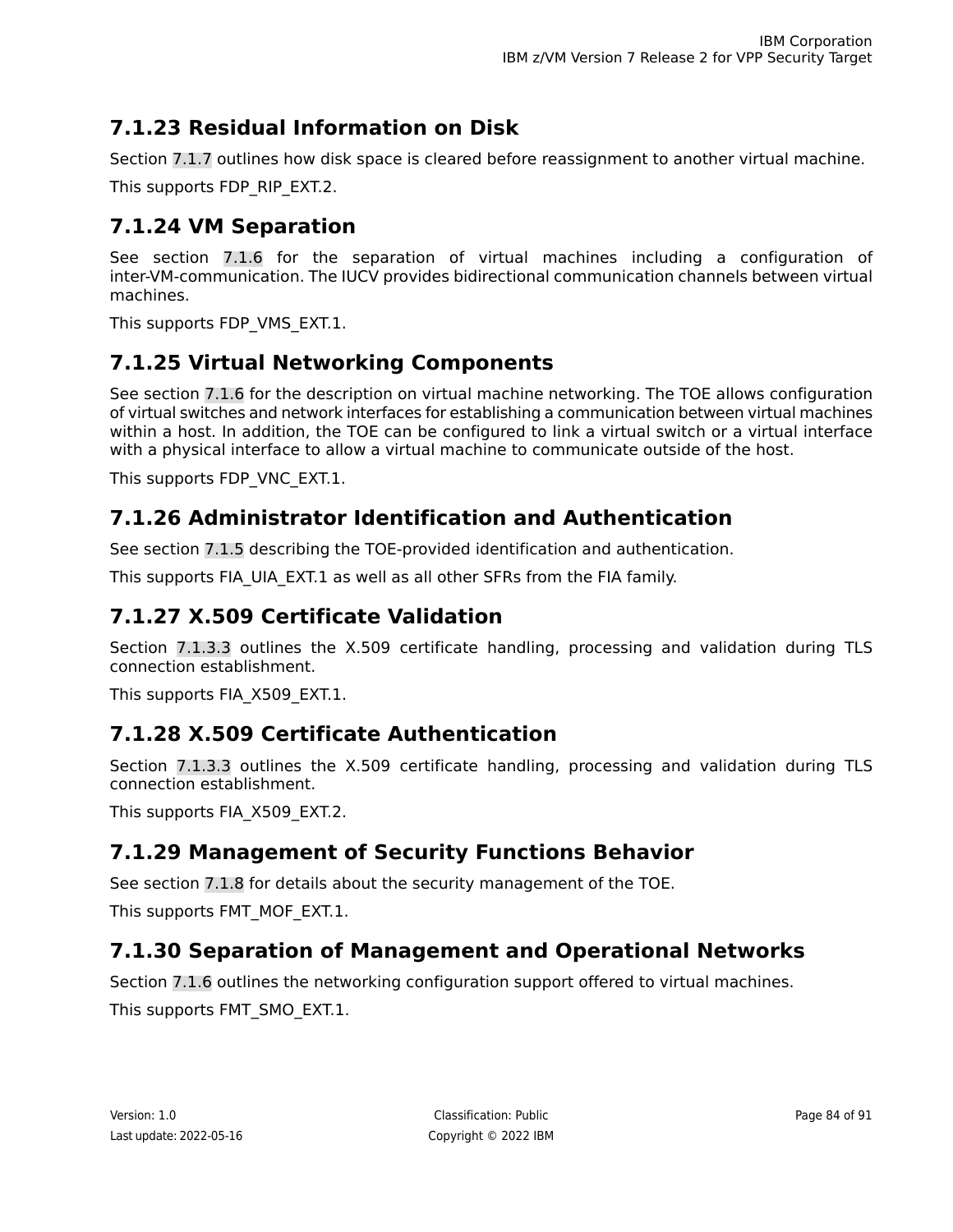# **7.1.31 Execution Environment Mitigations**

The TOE does not implement specific mitigation techniques.

This supports FPT\_EEM\_EXT.1.

## **7.1.32 Hardware Assists**

See section [7.1.9](#page-78-1) for the description how a virtual machine is maintained. Specifically, this section outlines that each virtual machine is maintained using the CPU's SIE instruction.

This supports FPT HAS EXT.1.

## **7.1.33 Hypercall Controls**

See section [7.1.4.6](#page-69-0) for the description how access to the DIAGNOSE codes (the z/VM equivalent of hypercalls, including MSG, WNG, MSGNOH, SMSG) are governed.

This supports FPT HCL EXT.1.

### **7.1.34 Removable Devices and Media**

z/VM allows the administrator to assign the removable media of tapes to individual virtual machines. For details. please see section [7.1.6](#page-72-0).

This supports FPT\_RDM\_EXT.1.

### **7.1.35 Trusted Updates to the Virtualization System**

See section [7.1.3.2](#page-61-1) for the description of the trusted update process.

This supports FPT\_TUD\_EXT.1.

### **7.1.36 TOE Access Banner**

See section [7.1.5.1](#page-70-1) for the description of access banner support.

This supports FTA\_TAB.1.

### **7.1.37 Virtual Device Parameters**

See sections [7.1.4](#page-62-0) as well as [7.1.6](#page-72-0) for the description the management of virtual devices.

The TOE supports the following types of interfaces:

- Hypercalls: A guest can issue hypercalls (i.e. DIAGNOSE codes) to access para-virtualized host services implemented in the kernel.
- Exceptions: A guest can trigger exceptions that must be caught by the host kernel.
- Networking: The TOE allows access to a quest's console via telnet. That VNC communication channel may be tunneled through cryptographic channels if configured by the administrator.

The TOE provides virtualization of the following types of devices:

- Disk storage devices
- Network devices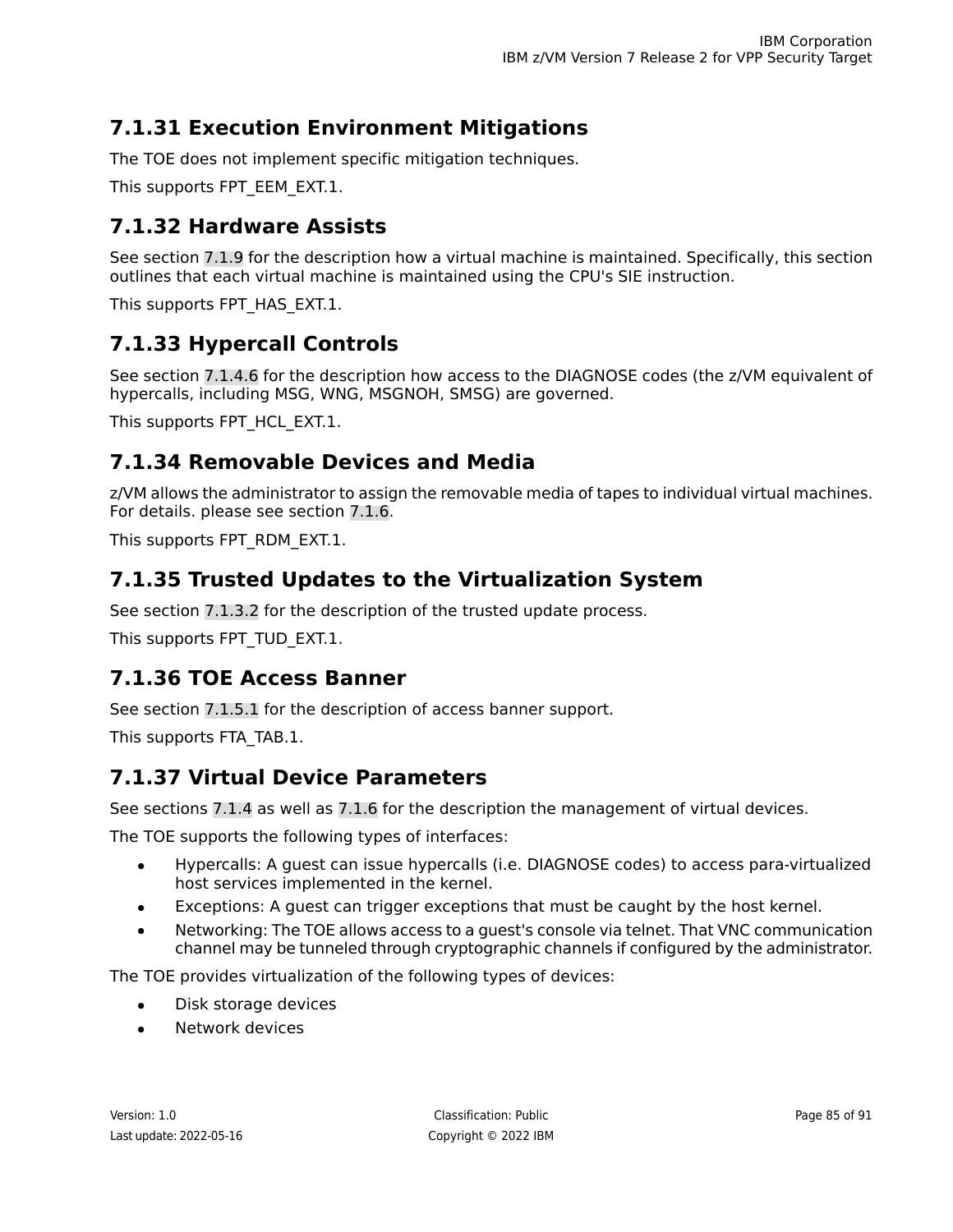Access to a virtual machine's console is given via the Control Program interface. This allows user to log on, if configured by the administrator. After logging on, the console of the corresponding virtual machine can be accessed. The TOE uses this approach as a replacement for VNC support.

This supports FPT\_VDP\_EXT.1.

## **7.1.38 Trusted Channel Communications**

See section [7.1.3](#page-59-0) for the description of the SSL server and how it provides a cryptographic communication channel for the TOE.

This supports FTP\_ITC\_EXT.1

### **7.1.39 User Interface: I/O Focus**

See section [7.1.6.1](#page-74-0) for the description of how the TOE allows users to access virtual machines.

This supports FTP\_UIF\_EXT.1.

### **7.1.40 User Interface: Identification of VM**

See section [7.1.6.1](#page-74-0) for the description of how the TOE allows users to access virtual machines.

Access to virtual machines is only possible via network access: either network access of the guest operating system or via telnet offered by the TOE for the guest console. Each virtual machine has one or more unique IP addresses and ports for network access allowing an unambiguous identification. Using the IP address and the port the client is able to unambiguously identify the the VM. A graphical rendering of the identification of the VM to a human user is to be performed by the client.

This supports for FTP UIF EXT.2.

#### **7.1.41 Vendor Attestation**

The following statements are made by the TOE vendor to satisfy specific Security Functional Requirements.

#### **7.1.41.1 FDP\_VMS\_EXT.1.1**

A Guest VM cannot access the data of another Guest VM, or transfer data to another Guest VM other than through the mechanisms described in FDP\_VMS\_EXT.1.1 when expressly enabled by an authorized Administrator. There are no design or implementation flaws that permit the above mechanisms to be bypassed or defeated, or for data to be transferred through undocumented mechanisms. This claim does not apply to covert channels or architectural side-channels.

#### **7.1.41.2 FDP\_VNC\_EXT.1.2**

Traffic traversing a virtual network is visible only to Guest VMs that are configured by an Administrator to be members of that virtual network. There are no design or implementation flaws that permit the virtual networking configuration to be bypassed or defeated, or for data to be transferred through undocumented mechanisms. This claim does not apply to covert channels or architectural side-channels.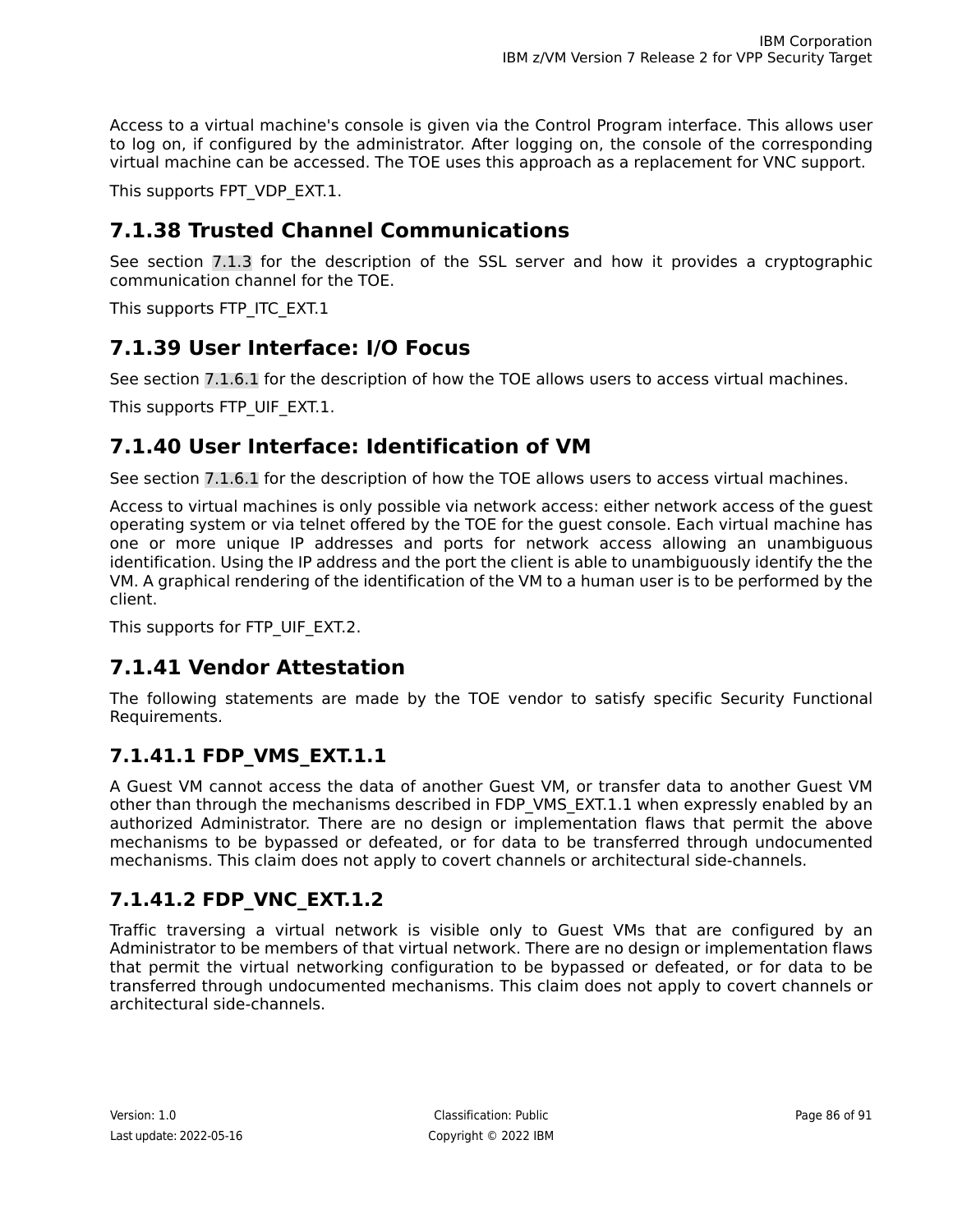## **7.1.41.3 FPT\_VDP\_EXT.1.2**

Parameters passed from Guest VMs to virtual device interfaces are thoroughly validated and all illegal values (as specified in the TSS) are rejected. Additionally, parameters passed from Guest VMs to virtual device interfaces are not able to degrade or disrupt the functioning of other VMs, the VMM, or the Platform. Thorough testing and architectural design reviews have been conducted to ensure the accuracy of these claims, and there are no design or implementation flaws that bypass or defeat the security of the virtual device interfaces.

## **7.1.41.4 FPT\_VIV\_EXT.1.2**

Software running in a VM is not able to degrade or disrupt the functioning of other VMs, the VMM, or the Platform. There are no design or implementation flaws that bypass or defeat VM isolation.

# **7.1.42 Timely Updates**

The entire TOE is subject to an extensive update process. The update process starts when IBM is informed about defects. Depending on the severity (security incidents are considered to be severe), fixes are developed, tested and released with PTFs.

The entire update process is handled by IBM and covers all components shipped as part of z/VM.

Guaranteed response times depend on the selected service level agreement which is outlined in https://www.ibm.com/support/pages/node/738891. The security incident and response process allows customers to directly interact with the IBM team via a central contact system documented at https://www.ibm.com/support/pages/node/733923 to report issues. Based on a timely triage and root cause analysis a responsible resolution of the incident report is ensured which may result in the release of an update of the affected software binaries. Such updates are made available via the automated update channels to all customers.

Identified issues can be relayed to IBM either via the support channels defined by the service level agreement or via the communication specified in https://www.ibm.com/support/pages/node/733923.

This supports ALC\_TSU\_EXT.1.

# **7.2 TOE Assurance Measures**

The assurance measures provided by the developer to meet the security assurance requirements for the TOE are based on the developer action elements and the requirements on content and presentation of evidence elements defined for the individual assurance requirements in CC Part 3:

| <b>SAR</b> | <b>Assurance Measures</b>                                                                                                                                  |  |
|------------|------------------------------------------------------------------------------------------------------------------------------------------------------------|--|
| ADV FSP.1  | The Functional Specification for all externally visible interfaces of the TOE and the<br>security functions implemented by the TOE will be provided.       |  |
| AGD OPE.1  | Administrator guidance is provided to allow the secure operation of the TOE in its<br>intended environment in compliance with the evaluated configuration. |  |
| AGD PRE.1  | To the extent that the TOE is available to end-users, the relevant security functionality<br>and assumptions on user behavior is documented for end-users. |  |
| ALC CMC.1  | The developer uses configuration management systems to provide version and access<br>control for configuration items.                                      |  |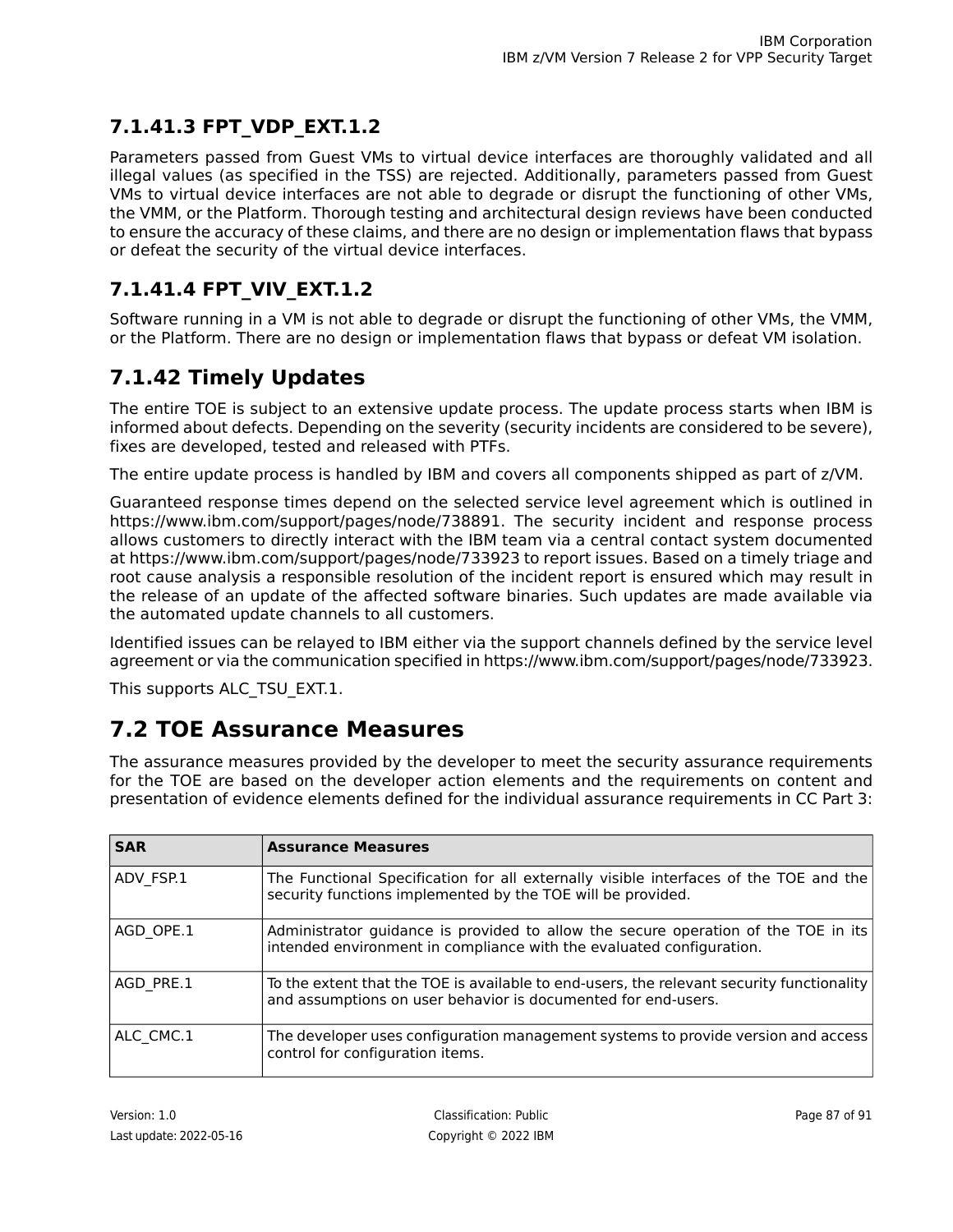| <b>SAR</b> | <b>Assurance Measures</b>                                                                                                                                                                          |  |
|------------|----------------------------------------------------------------------------------------------------------------------------------------------------------------------------------------------------|--|
| ALC CMS.1  | Configuration management is provided for the implementation representation of the<br>TOE, the design documentation, test documentation, and all other evidence relevant<br>for the TOE evaluation. |  |
| ATE IND.1  | Independent testing of the security functionality is conducted compliant to the assurance<br>activities defined by the PP.                                                                         |  |
| AVA VAN.1  | A search for publicly known vulnerabilities is conducted as part of the evaluation.                                                                                                                |  |

**Table 16: Assurance measures meeting the TOE security assurance requirements**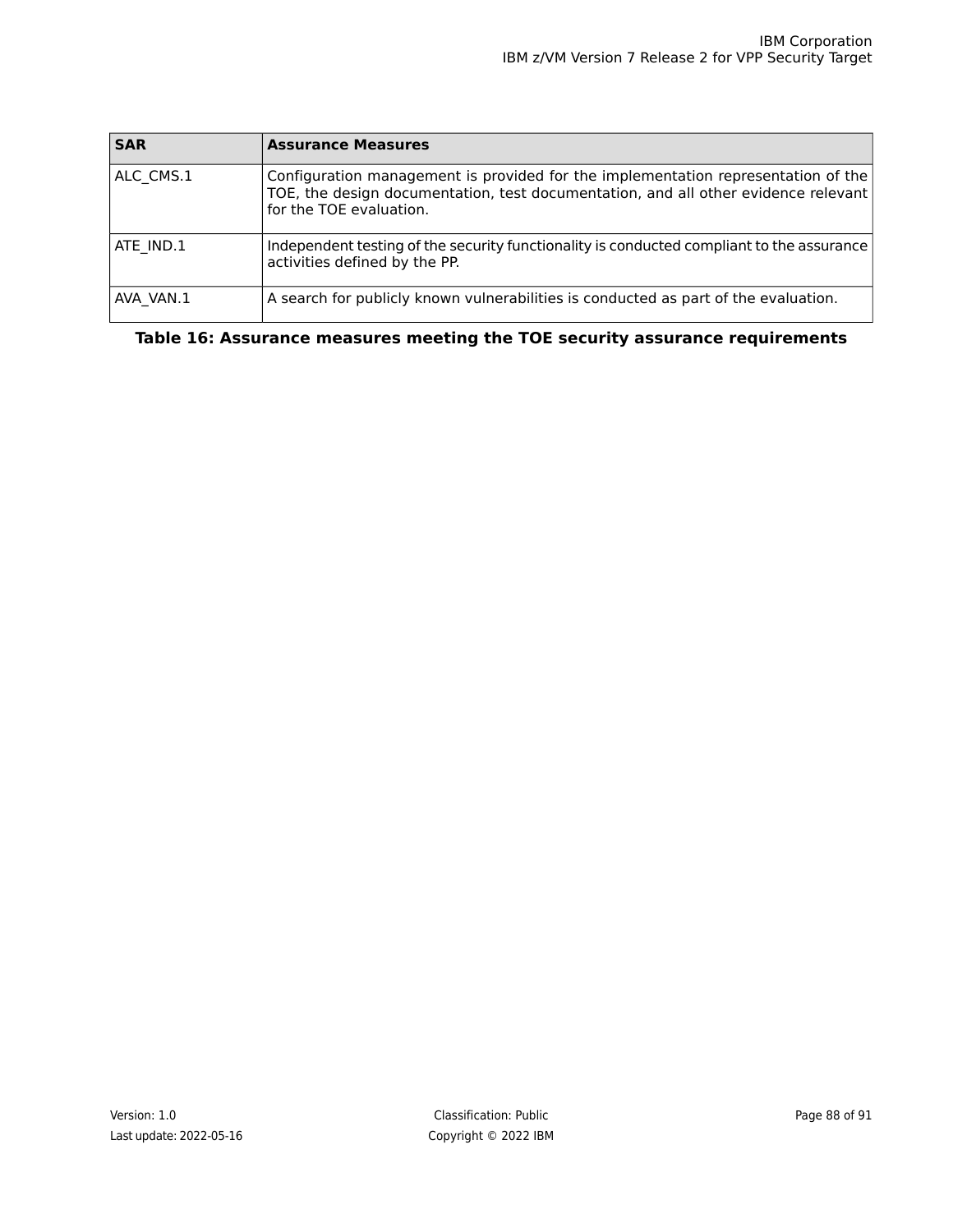# **8 Abbreviations, Terminology and References**

# **8.1 Abbreviations**

| cc           | Common Criteria                                 |  |  |
|--------------|-------------------------------------------------|--|--|
| <b>CEC</b>   | <b>Central Electronic Complex</b>               |  |  |
| <b>CP</b>    | Control Program                                 |  |  |
| <b>DAC</b>   |                                                 |  |  |
| <b>IPL</b>   | <b>Discretionary Access Control</b>             |  |  |
| <b>LGR</b>   | Initial Program Load                            |  |  |
| <b>PSW</b>   | Live Guest Relocation                           |  |  |
| <b>PR/SM</b> | Program Status Word                             |  |  |
| <b>RACF</b>  | Processor Resource/Systems Manager <sup>™</sup> |  |  |
| <b>SSI</b>   | <b>Resource Access Control Facility</b>         |  |  |
|              | Single System Image                             |  |  |
| <b>TOE</b>   | Target of Evaluation                            |  |  |
| TSP          |                                                 |  |  |

TOE Security Policy

# **8.2 Terminology**

This section contains definitions of technical terms that are used with a meaning specific to this document. Terms defined in the [\[CC\]](#page-90-0) are not reiterated here, unless stated otherwise.

#### **Access**

If an authorized user (virtual machine) is granted a request to operate on an object, the user is said to have access to that object. Access rights determine whether the user can update or only read the object, and whether the user has shared or exclusive access to the object.

#### **Access Control Policy**

A set of rules used to *mediate user access* to TOE-protected objects. Access control policies consist of two types of rules: access rules, which apply to the behavior of authorized users, and authorization rules, which apply to the behavior of authorized administrators.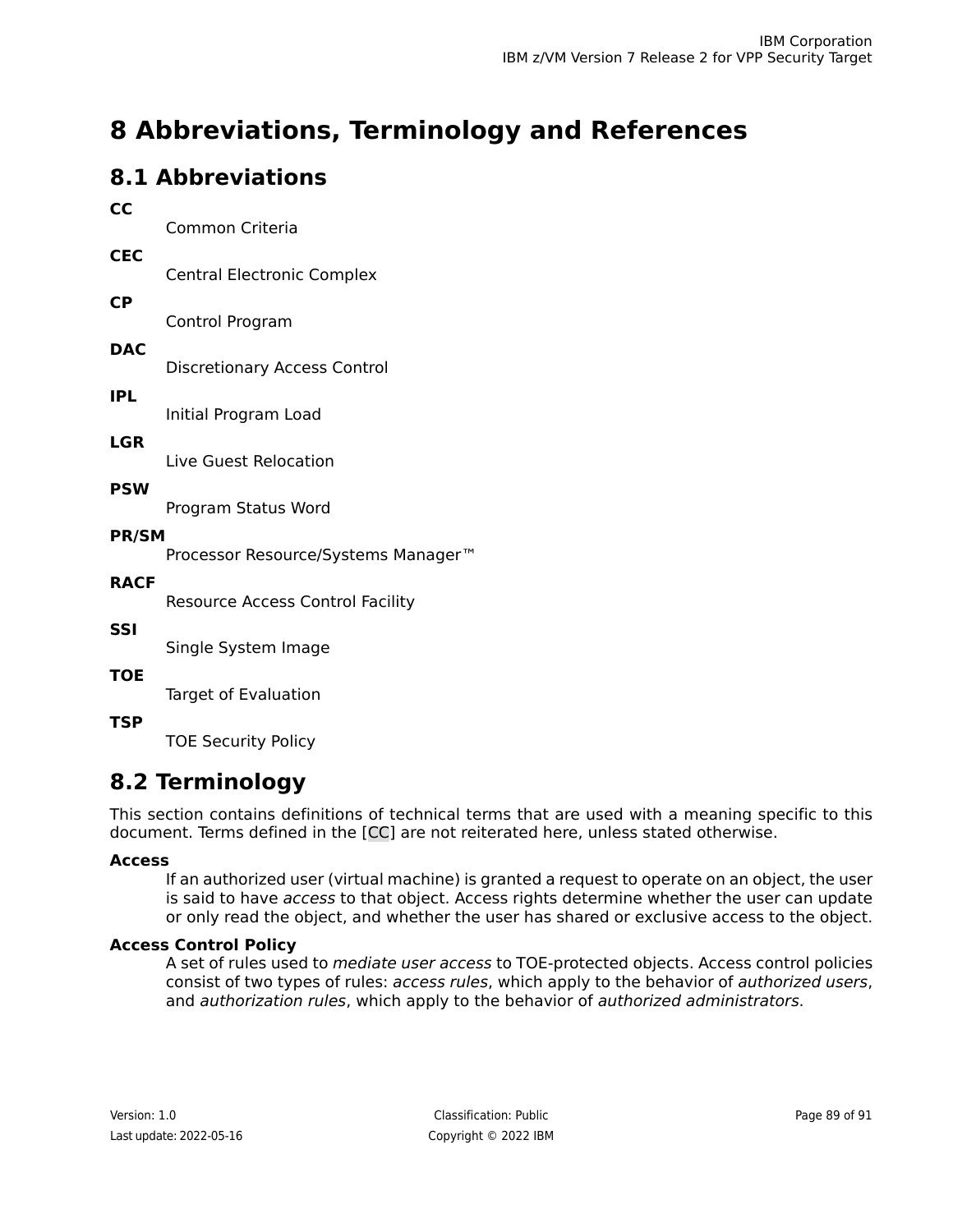#### **Authorization**

If an *authorized administrator* is granted a requested service, the *user* is said to have authorization to the requested service or object. There are numerous possible authorizations. Typical authorizations include auditor authorization, which allows an administrator to view audit records and execute audit tools, and DAC override authorization, which allows an administrator to override object access controls to administer the system.

#### **Authorized Administrator**

An *authorized user* who has been granted the authority to manage the TOE. Authorized administrators are expected to use this authority only in the manner prescribed by the guidance that is given to them.

#### **Authorized User**

A user who has been properly defined, identified, and authenticated to the Control Program (CP) and RACF. Authorized users are considered to be legitimate users of the TOE.

#### **Cluster (SSI)**

The z/VM Single System Image feature (VMSSI) enables up to four z/VM systems to be configured as members of an SSI cluster, sharing the following resources: User directory, DASD volumes, User minidisks, Spool files, Network devices..

#### **Control Program (IBM)**

The Control Program provides the kernel or nucleus of z/VM running in supervisor state outside the SIE instruction environment. It controls and manages the SIE instruction provided by the underlying processor providing a restricted computing environment for the virtual machines.

#### **Discretionary Access Control (DAC)**

An access control policy that allows authorized users and authorized administrators to control access to objects based on individual user identity or membership in a group (PROJECTA, for example).

#### **Live Guest Relocation (LGR)**

The concept of live guest relocation (LGR) allows a running Linux guest operating system to be relocated from one member in an SSI cluster to another without the need to stop the running Linux guest.

#### **Logical Processor (IBM)**

A logical processor is a share of a real processor that is used by a logical partition (LPAR). Logical processors have the same behavior as real processors, but may "float" among the available real processors. The point-in-time mapping of a local processor to a real processor is managed by the PR/SM LPAR hypervisor which can overcommit the available CPU capacity, making LPARs wait for access to the CPU. This means that the total number of logical processors can exceed the number of real processors.

#### **Mediation**

When access control policy rules are invoked, the TOE is said to be mediating access to TOE-protected objects.

#### **Real Processor (IBM)**

A real processor is a processor that is physically installed in the server and configured to be usable by a logical partition.

#### **User**

A named virtual machine (virtual server) attempting to access or invoke a service offered by the TOE.